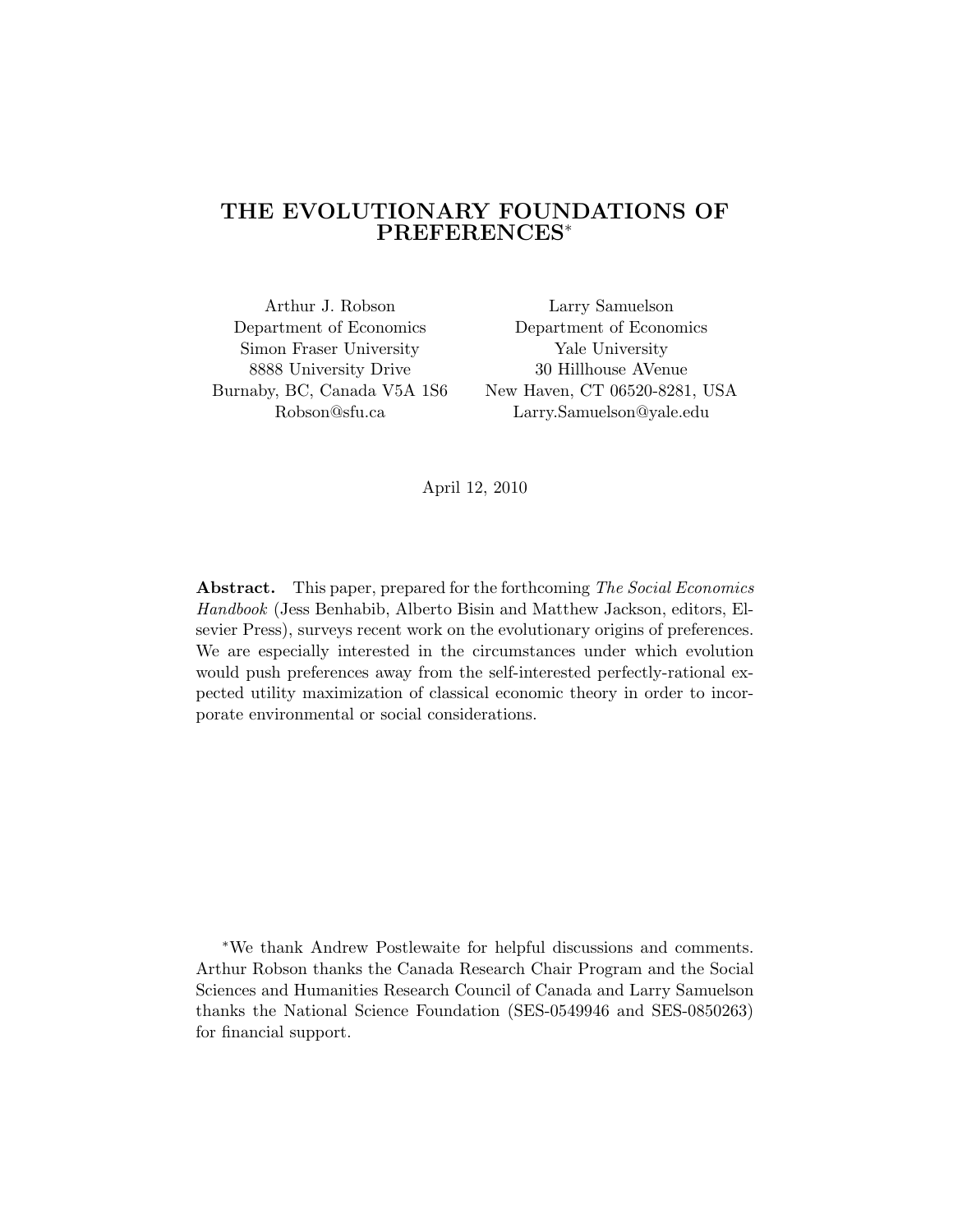# The Evolutionary Foundations of Preferences

by Arthur J. Robson and Larry Samuelson

# Contents

| $\mathbf 1$ | Introduction                                                                                                               | $\mathbf{1}$                                                                 |
|-------------|----------------------------------------------------------------------------------------------------------------------------|------------------------------------------------------------------------------|
| 2           | <b>Evolutionary Foundations</b><br>Evolution and Economic Behavior $\ldots$ , , , , , ,<br>2.1<br>2.2<br>2.3<br>2.4<br>2.5 | $\overline{\mathbf{4}}$<br>$\overline{4}$<br>5<br>$\overline{7}$<br>10<br>11 |
| 3           | What Sort of Preferences?                                                                                                  | 16                                                                           |
|             | Risk<br>3.1                                                                                                                | 16                                                                           |
|             | 3.1.1                                                                                                                      | 16                                                                           |
|             | 3.1.2                                                                                                                      | 24                                                                           |
|             | $3.1.3\,$                                                                                                                  | 28                                                                           |
|             | 3.2                                                                                                                        | 29                                                                           |
|             | 3.2.1<br>A Simple Beginning: Semelparous Life Histories                                                                    | 31                                                                           |
|             | 3.2.2                                                                                                                      | 34                                                                           |
|             | 3.2.3                                                                                                                      | 35                                                                           |
|             | 3.2.4                                                                                                                      | 36                                                                           |
|             | 3.2.5                                                                                                                      | 38                                                                           |
|             | 3.2.6                                                                                                                      | 39                                                                           |
|             | 3.2.7                                                                                                                      | 41                                                                           |
|             | 3.2.8                                                                                                                      | 47                                                                           |
|             |                                                                                                                            |                                                                              |
| 4           | Preferences over What?                                                                                                     | 48                                                                           |
|             | 4.1                                                                                                                        | 49                                                                           |
|             | 4.1.1                                                                                                                      | 51                                                                           |
|             | 4.1.2                                                                                                                      | 52                                                                           |
|             | 4.1.3                                                                                                                      | 55                                                                           |
|             | 4.1.4                                                                                                                      | 57                                                                           |
|             | 4.2<br><b>Status</b>                                                                                                       | 59                                                                           |
|             | 4.2.1<br>Information and Relative Consumption                                                                              | 60                                                                           |
|             | 4.2.2<br>Adaptive Utility and Relative Consumption                                                                         | 65                                                                           |
|             | 4.2.3                                                                                                                      | 76                                                                           |
|             | 4.3                                                                                                                        | 79                                                                           |
|             | 4.3.1                                                                                                                      | 81                                                                           |
|             | 4.3.2                                                                                                                      | 84                                                                           |
|             | 4.3.3                                                                                                                      | 85                                                                           |
|             | 4.3.4                                                                                                                      | 87                                                                           |
| 5           | <b>Concluding Remark</b>                                                                                                   | 87                                                                           |
| 6           | Proofs                                                                                                                     | 88                                                                           |
|             | 6.1                                                                                                                        | 88                                                                           |
|             | 6.2                                                                                                                        | 93                                                                           |
|             |                                                                                                                            |                                                                              |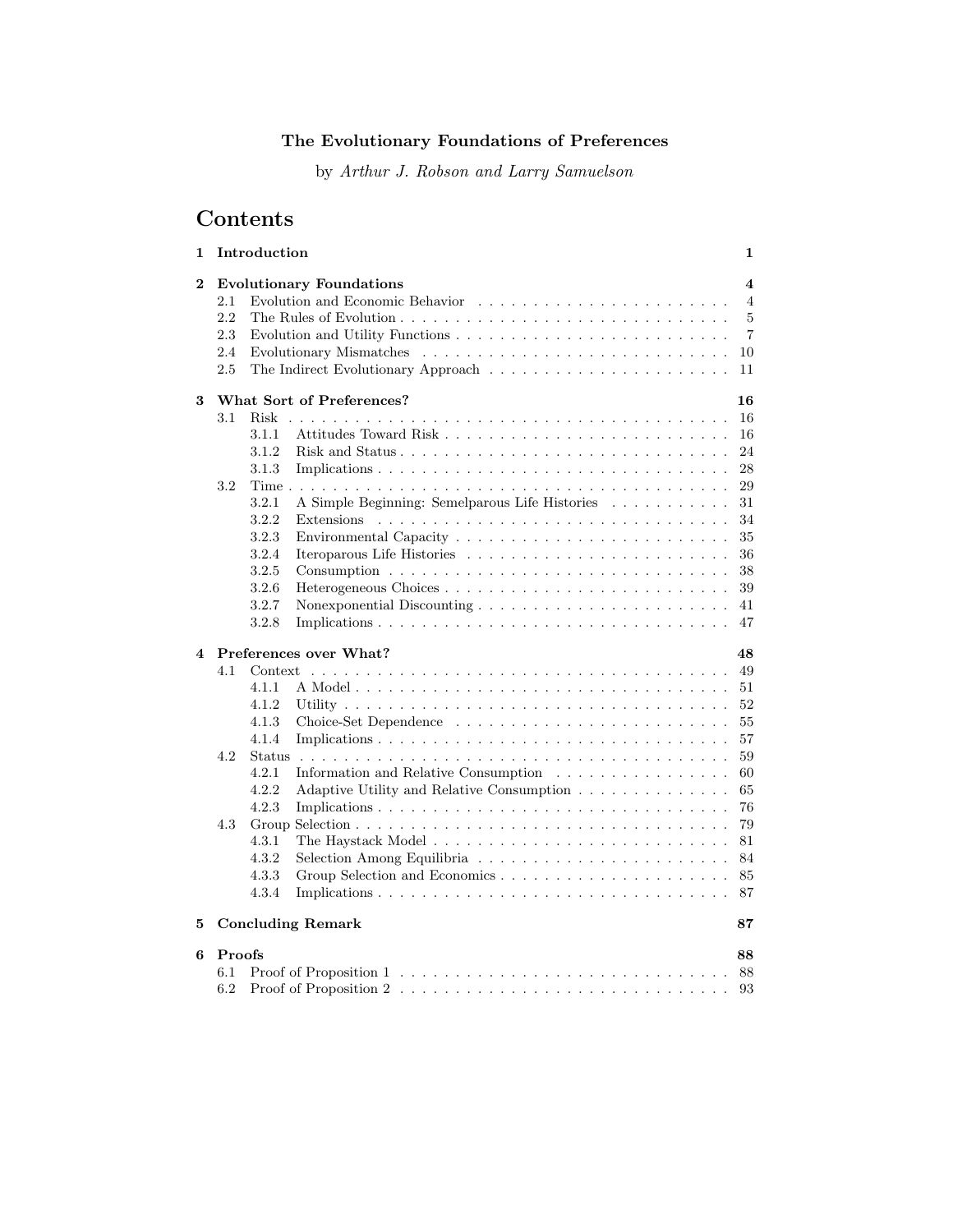#### The Evolutionary Foundations of Preferences

by Arthur J. Robson and Larry Samuelson

## 1 Introduction

This essay on the evolutionary foundations of preferences is best introduced with an example. The example in turn requires some notation, but this seemingly technical beginning will set the stage for an ensuing discussion that is more intuitive.

We are interested in a setting in which consumption must be distributed across periods in the face of uncertainty. Suppose that time is discrete, indexed by  $\{0, 1, 2, \ldots\}$ . A state  $\omega \in \Omega$  is first drawn from the finite set  $\Omega$ , with  $\rho(\omega)$  giving the probability of state  $\omega$ . The consumption bundle in period t is drawn from a set C and given by  $c_t(\omega)$ , being a function of the period and the realized state. The consumption profile, identifying a consumption bundle for each period, is then  ${c_t(\omega)}_{\omega \in \Omega, t \in \{0,1,...\}}$ . Let c denote a typical such consumption profile and  $\mathcal C$  the set of such profiles. How do we model preferences over the set  $C$ ?

The most common approach in economics is to assume there exists an increasing utility function  $u: C \to \mathbb{R}$ , allowing preferences over C to be represented by the discounted-sum-of-expected-utility function  $U: \mathcal{C} \to \mathbb{R}$ , given by

$$
U(c) = \sum_{t=0}^{\infty} \sum_{\omega \in \Omega} D^t u(c_t(\omega)) \rho(\omega), \qquad (1)
$$

where  $D \in (0, 1)$  is the discount factor. Dating at least to Samuelson [135], this model is so familiar as to require no explanation and no second thoughts when pressed into service.

Why is this a useful representation? From an analytic point of view, (1) is compelling for its tractability. The additive separability across time and states, the stationarity of the discounting, and the stationarity of the function u over time and states all make analysis and computation easier. For example, this maximization problem exhibits the consistency property that lies at the heart of dynamic programming. Computationally, a single function u is much easier to simulate or estimate than one such function for each period or state. At the very least, one might view (1) as an ideal point of departure for a study of behavior, however unrealistic it turns out to be, perhaps with the goal of subsequently examining the robustness of its more interesting implications to more flexible specifications.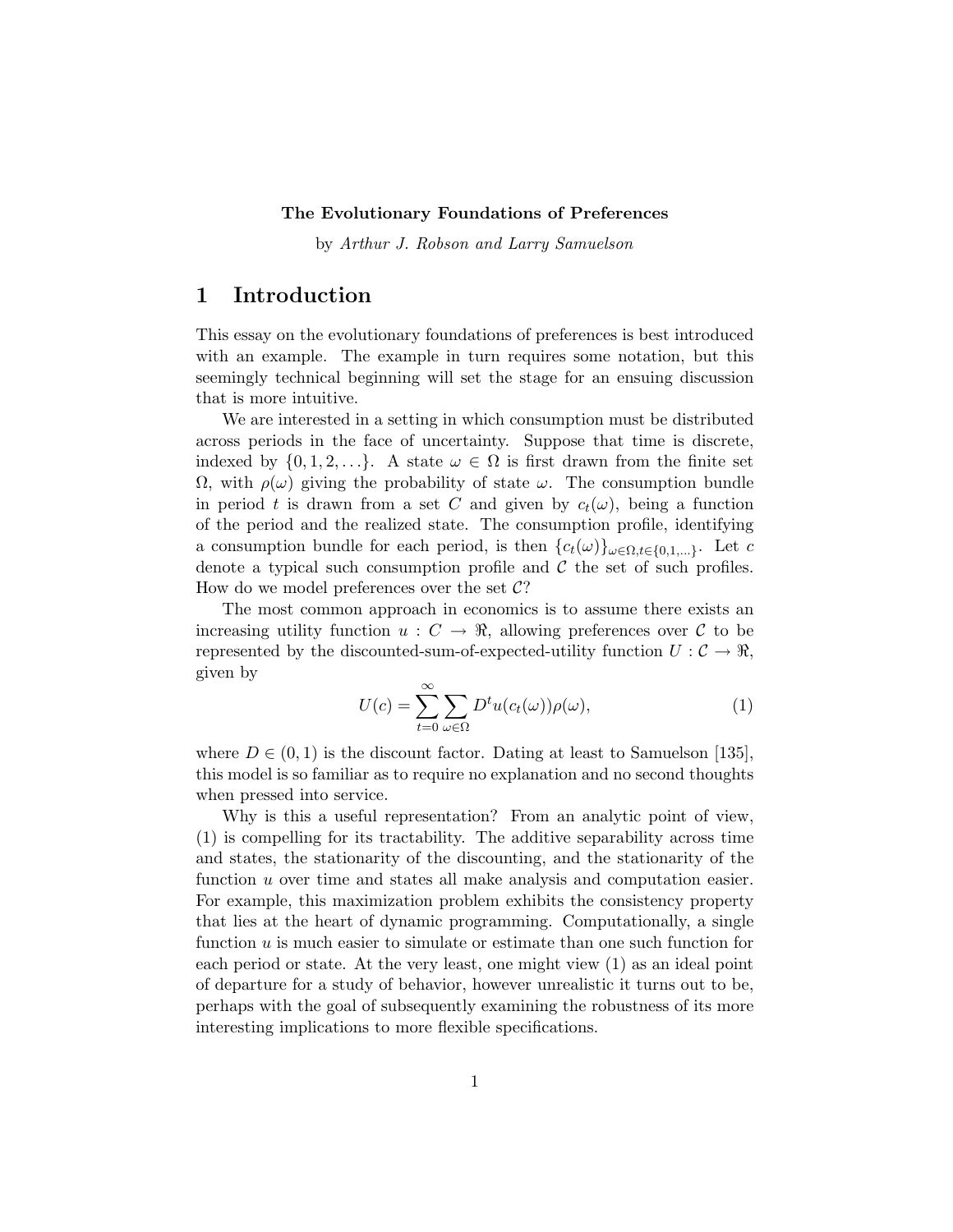From a normative point of view, (1) can be viewed as an expression of rationality. Within periods, the expected utility formulation is implied by Savage's [136] axioms, often defended as foundations of rationality (with Allais [4] and Ellsberg [38] giving rise to a vast literature questioning their positive applicability). For example, a person whose behavior is characterized by (1) can never fall prey to a money pump, a criterion typically regarded as essential for rationality (cf. Nau and McCardle [96]). Looking across periods, it is once again reassuring that the resulting behavior is consistent, in the sense that an optimal consumption plan at time  $t$  is the continuation of the optimal plan at time  $t' < t$ . This ensures that recommendations based on (1) cannot lead to conflicting advice.

From a positive point of view, however, (1) is less convincing, doing both too little and too much. This representation does too little in the sense that it leaves important questions open. What is the shape of the function u? Are people risk-neutral, risk-averse, risk-seeking, or something more complicated? How are risk attitudes related to observable characteristics of either the decision maker or her environment? The representation does too much in the sense that it places a great deal of structure on preferences. Do people really discount in such a stationary fashion? Are their preferences linear in probabilities? Do they think in terms of probabilities at all? Are their preferences really so separable? Once we go beyond these points to open the deeper question of what enters the utility function, all sorts of questions arise. Are people really concerned only with their own consumption and nothing else? How might their preferences be affected by various aspects of their environment, including perhaps the consumption of others?

One possible response to these questions is empirical. Bolstered by evermore-plentiful data as well as more powerful experimental techniques, we can simply observe behavior and infer the corresponding preferences. In doing so, one could usefully draw on the rich revealed-preference literature in psychology as well as economics.<sup>1</sup>

Our thinking on this point is that empirical work on preferences and behavior is essential. However, the specification of preferences is sufficiently complicated, and poses sufficient identification issues, that we have little hope of making progress by pursuing a *purely* empirical approach. However much data we have, we can hope to make sense of it only in the context of theoretical models.<sup>2</sup> But where do we find these models? Building models is

<sup>&</sup>lt;sup>1</sup>See Rabin [110] for an introduction to work at the intersection of psychology and economics.

<sup>&</sup>lt;sup>2</sup>See Gilboa and Samuelson [60] for an abstract discussion of this point.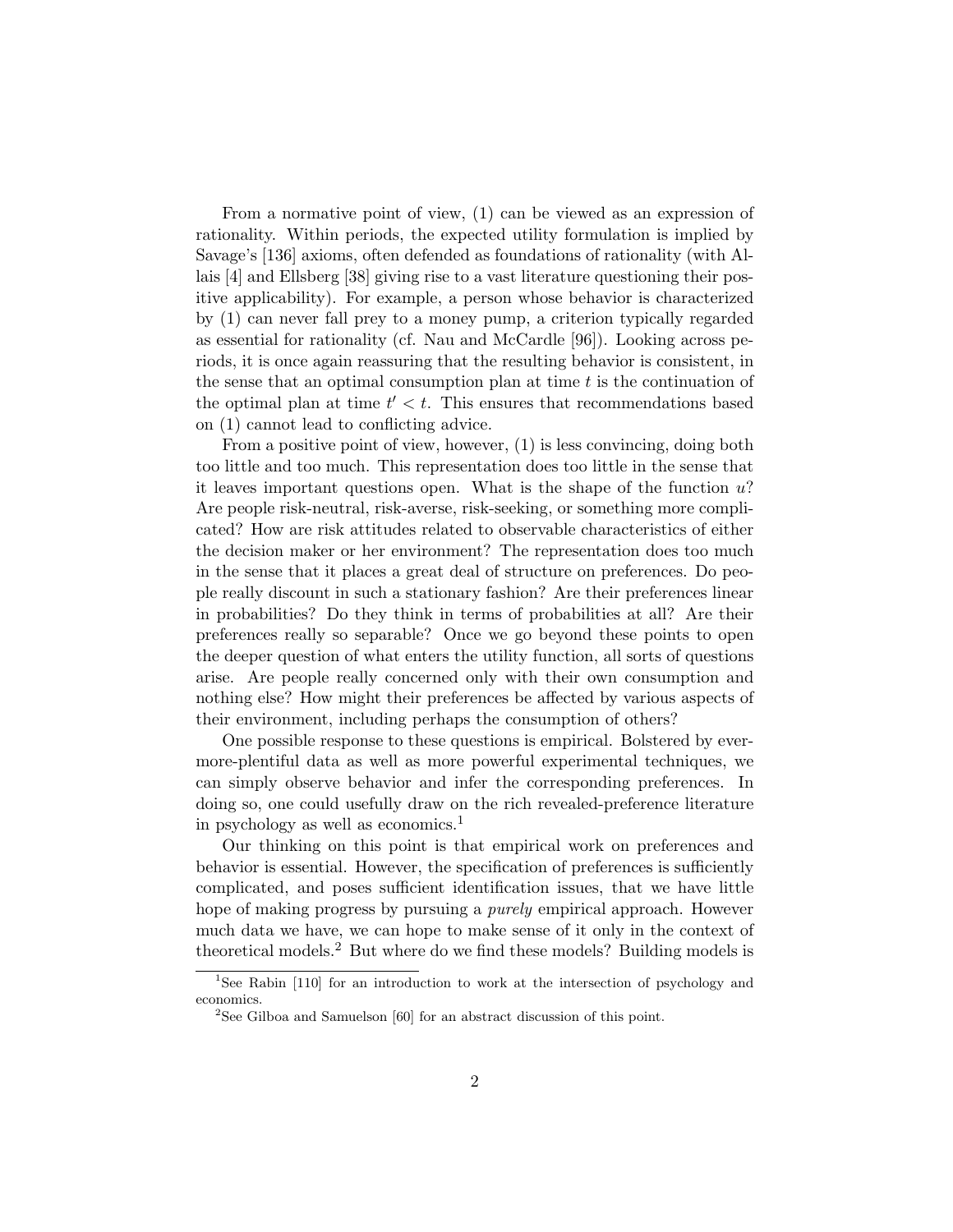something at which economists excel, and economists are seldom idle when there are new models to be produced. As one might expect, the analysis of of preferences is no exception.<sup>3</sup> The difficulty is that if we do not restrict ourselves to some simple form such as (1), it seems that anything goes, and we can provide theoretical foundations for anything. How do we impose discipline on the resulting theoretical exercise?

This quest for discipline is perhaps the ultimate motivation for (1). Whatever its disadvantages, it clearly imposes a great deal of structure on the analysis. As a result, when faced with behavior seemingly inconsistent with  $(1)$ , a common reaction is to preserve  $(1)$  while searching for features of the environment to account for the proposed behavior. Postlewaite [109] states the case for doing so quite clearly. By allowing departures from (1) as explanations, not only may we acquire sufficient explanatory power as to rob the resulting exercise of any substance, but the ease with which we can thereby accommodate observed behavior may distract attention from aspects of the environment that actually lie behind the behavior. If allowed to work freely with models in which people simply prefer to not purchase used durable goods such as automobiles, we may never have discovered the lemons phenomenon (Akerlof [2]). It may thus be better to stick with (1), trading the constraints it imposes and its potential lack of realism for the concreteness it brings to our inquiry.

The point of departure for this essay is the belief that we must both sometimes impose more structure on (1) as well as sometimes move beyond this formulation, and that we require solid theoretical foundations for both. We suggest seeking the required theoretical discipline in evolutionary models. In particular, we view human preferences as having been shaped by years of evolutionary selection. When thinking about whether (1) is a reasonable representation of preferences, or which more specific or more general models might be useful alternatives, our first step is to ask what sorts of preferences are likely to emerge from this evolutionary process. The more readily can we provide evolutionary foundations for a model of preferences, the more promise we see in using this model in theoretical and applied economic analyses.

This approach to preferences raises a collection of methodological issues that are discussed in Section 2. Sections 3 and 4 provide illustrations from the literature. Section 3 concentrates on the functional form assumptions built into (1), including the expected-utility criterion that is applied within periods and the exponentially-discounted summation that aggregates utility

<sup>3</sup>Camerer, Loewenstein and Rabin [22] provide a good point of entry into this literature.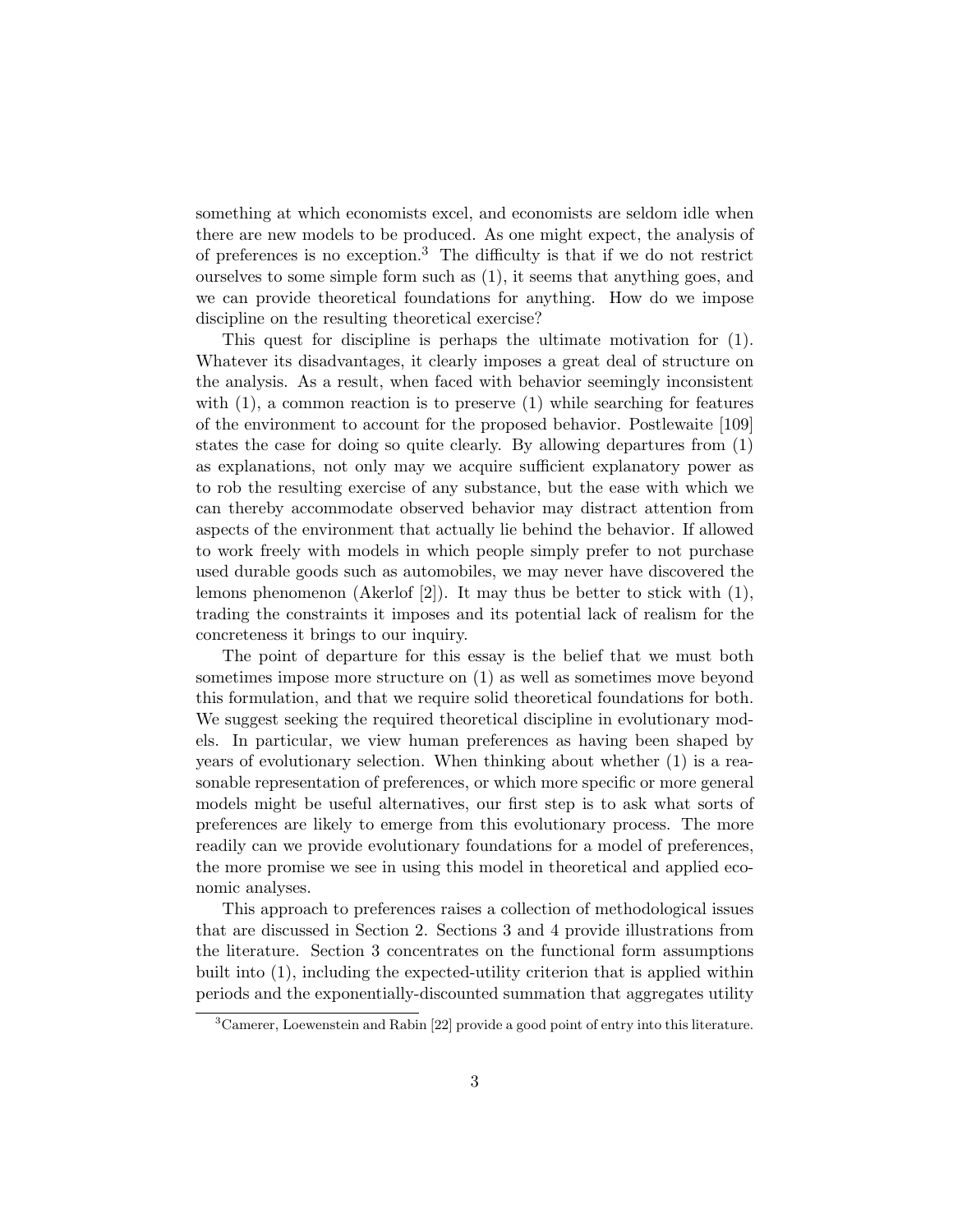across periods. Section 4 examines arguments that are likely to appear in the utility function beyond an agent's own consumption. Section 5 very briefly concludes.

# 2 Evolutionary Foundations

#### 2.1 Evolution and Economic Behavior

Is it reasonable to talk about evolution and human behavior at all? A large literature, referred to as evolutionary game theory, has grown around evolutionary models of behavior.<sup>4</sup> The presumption behind evolutionary game theory is that human behavior, whether in games (and hence the name) or decision problems, typically does not spring into perfect form as the result of a process of rational reasoning. Instead, it emerges from a process of trial and error, as people experiment with alternatives, assess the consequences, and try new alternatives. The resulting adaptive processes have been modeled in a variety of ways, from Bayesian to reinforcement learning, from cognitive to mechanical processes, from backward to forward looking processes, all collected under the metaphor of "evolutionary game theory."

This literature has provided valuable insights into how we interpret equilibria in games, but we have a fundamentally different enterprise in mind when talking about the evolution of preferences in this essay. We take the word "evolution" literally to mean the biological process of evolution, operating over millions of years, that has brought us to our present form.<sup>5</sup> The driving force behind this evolution is differential survival and reproduction. Some behavior makes its practitioners more likely to survive and reproduce than others, and those behaviors most conducive to survival are the ones we expect to prevail. Our task is to identify these behaviors.

This view would be uncontroversial if we were talking about the evolution of physical characteristics. A giraffe who can reach more leaves on a tree is

<sup>4</sup>See, for example, Fudenberg and Levine [55], Hofbauer and Sigmund [73], Mailath [89], Samuelson [131], van Damme [155, Chapter 9], Vega Redondo [157], Weibull [159] and Young [167].

<sup>&</sup>lt;sup>5</sup>We have no doubt that cultural evolution is also vitally important. We expect the techniques we examine to transfer readily to models of cultural evolution, often with simply a reinterpretation. We find interpretations in terms of biological evolution more straightforward, and hence tend to adopt them. Henrich, Boyd, Bowles, Camerer, Fehr, Gintis and McElreath [72] and Henrich, Boyd, Bowles, Camerer, Fehr and Gintis [71] provide interesting points of departure into the study of cultural evolution and economic behavior.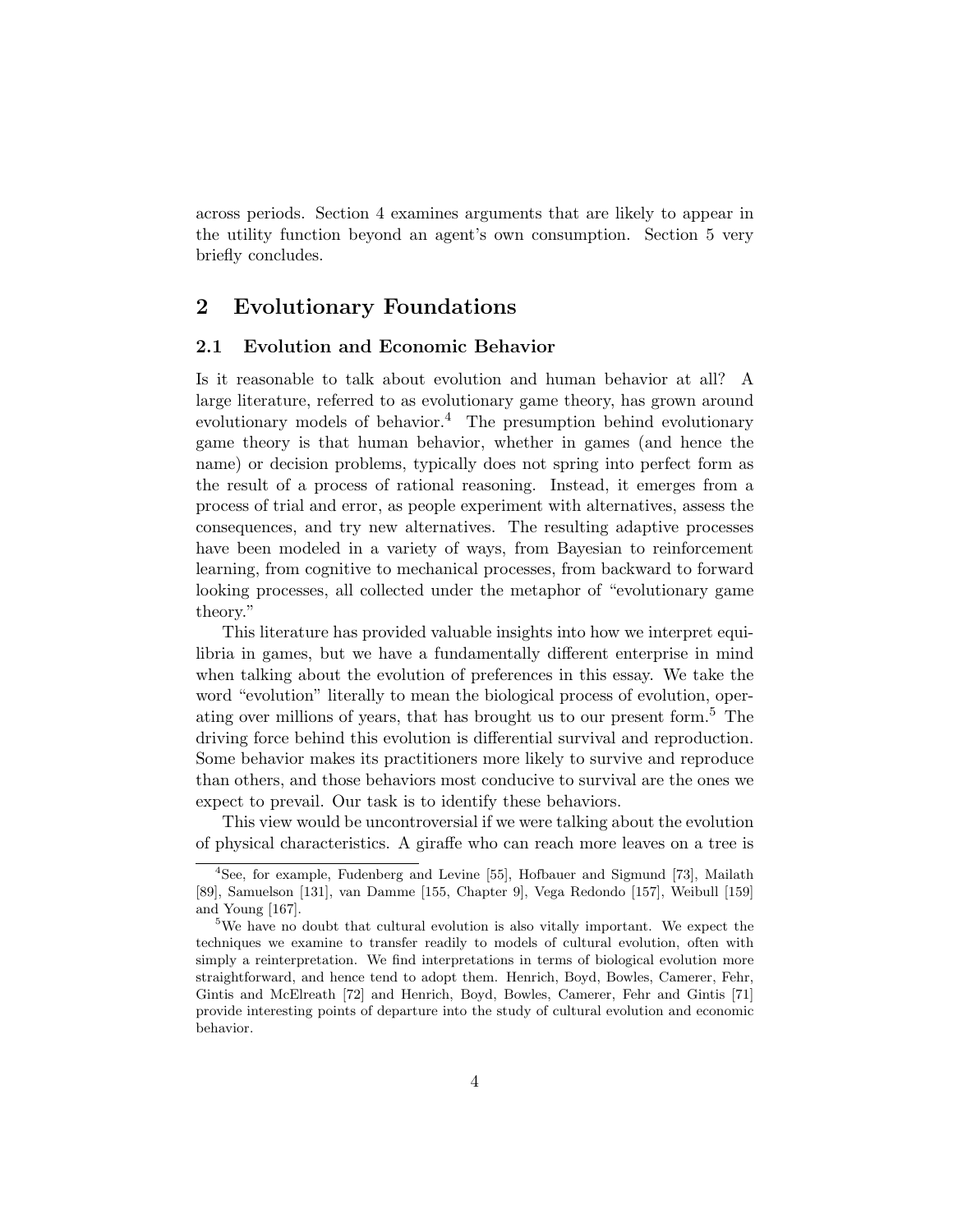more likely to survive, and hence evolution gives us giraffes with long necks. A bat that can detect prey is more likely to survive, and so evolution gives us bats capable of echolocation. Porcupines are more likely to survive if they are not eaten, and so have evolved to be covered with sharp quills. The list of such examples is virtually endless.

Behavior can also confer an evolutionary advantage, with a similarly long list of examples. African wild dogs enlarge their set of eligible prey, and hence their chances of survival, by hunting in packs. Vampire bats reduce their likelihood of starvation by sharing food. Humans enhance the survival prospects of their offspring by providing food for their young. If different members of a population behave differently, then those whose behavior enhances their survival can be expected to dominate the population. The relentless process of differential survival will thus shape behavior as well as characteristics.

Doesn't this commit us to a strong form of biological determinism? Is our behavior really locked into our genes? We think the answer is no on both counts.<sup>6</sup> Nature alone does not dictate behavior. However, there is a huge gap between the assertion that genetic factors determine every decision we will ever make and the assertion that biological considerations have no effect on our behavior. We need only believe that there is some biological basis for behavior, however imprecise and whatever the mechanics, for the issues raised in this essay to be relevant.<sup>7</sup>

### 2.2 The Rules of Evolution

We will often refer to "evolution" as if referring to a conscious being. We will use phrases such as "evolution selects" or "evolution prefers" or "evolution maximizes" or even "evolution believes." It is important to be clear at the beginning that we attribute no consciousness and no purpose to evolution. We have in mind throughout the standard, mindless process of mutation and selection studied by biologists. We suppose that individuals in a population may have different types, whether these are manifested as different physical characteristics or different behavior. These different types reflect genetic endowments that arose initially from undirected, random mutations.

 ${}^{6}$ Ridley [116] provides an accessible introduction to the voluminous literature that has grown around these sometimes controversial questions.

 $7$ The evidence that there is some such connection is both wide-ranging and fascinating. For two examples, see Dreber and Hoffman [33] and Knafo, Israel, Darvasi, Bachner-Melman, Uzefovsky, Cohen, Feldman, Lerer, Laiba, Raz, Nemanov, Gritsenko, Dina, Agam, Dean, Bronstein, and Ebstein [78].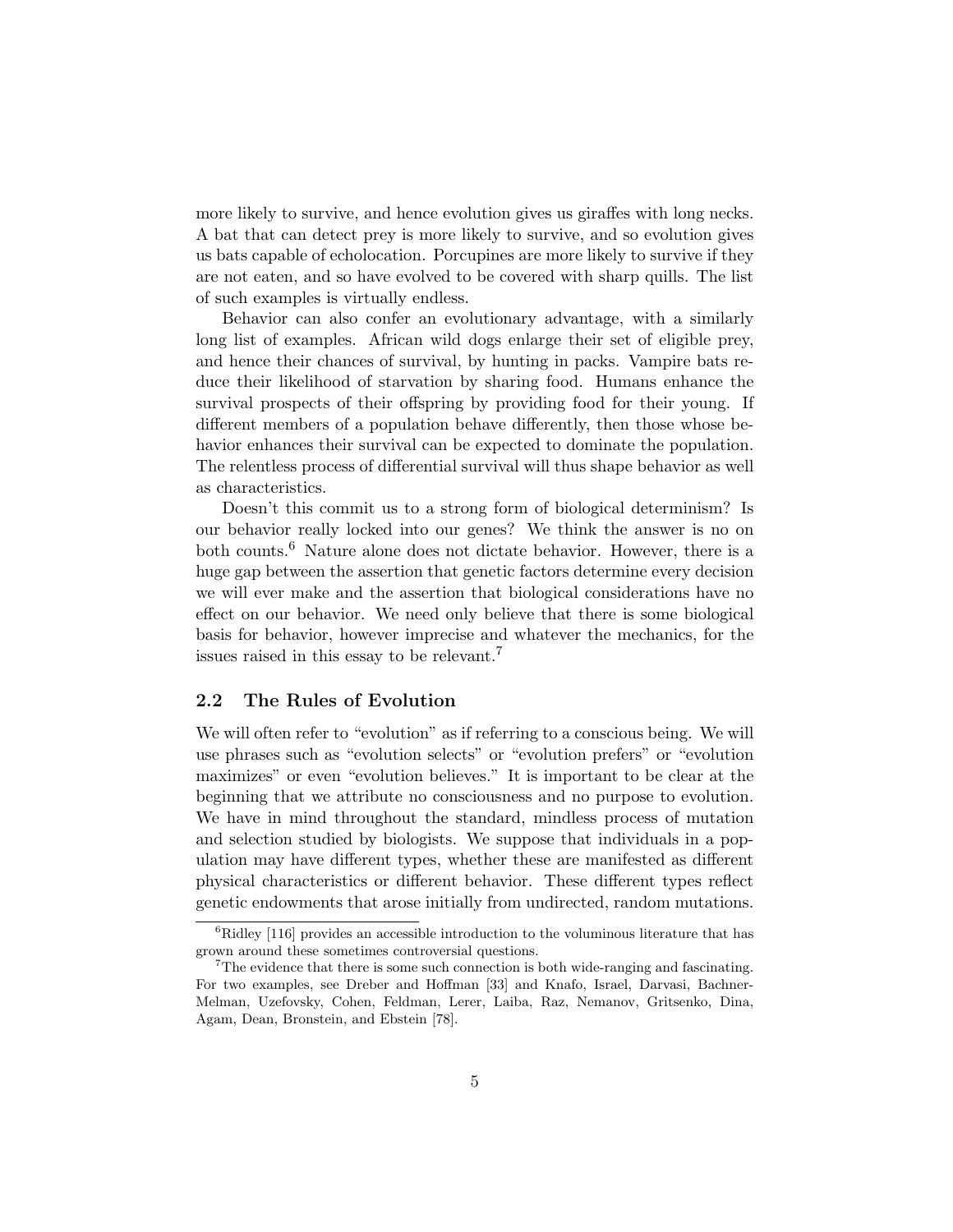Some of these types will make their possessors more likely to survive, others will be detrimental. Over time, this process of differential survival will cause a larger proportion of the population to be characterized by the former types, and it is this process that lies behind our analysis.<sup>8</sup> If allowed to run unchecked, the pressures of differential survival will eliminate those types that are less likely to survive and produce a population consisting only of those whose behavior is most conducive to survival. As a result, it is often convenient to model the outcome of an evolutionary process as the solution to a maximization problem. This convention is familiar to economists, who routinely model consumers, firms, governments, and other entities as maximizers, bolstered by the view that this maximization may be the outcome of an adaptive process rather than conscious calculation. We proceed similarly here when talking about evolution, without any illusions that there is purposeful behavior behind this maximization.

The idea that an evolutionary perspective might be helpful in studying behavior is by no means unique to economists. The field of evolutionary psychology has grown around this view of behavior.<sup>9</sup> We can learn not only from the successes of evolutionary psychology, but also its difficulties. Gould and Lewontin [61] criticize evolutionary psychology as being an exercise without content. In their view, a clever modeler can produce an evolutionary model capable of producing any behavior. To reinforce their point, they refer to the resulting models as "just-so" stories. As we have already noted, of course, an analytical approach capable of explaining everything in fact explains nothing. If an evolutionary approach is to be useful, we must address the just-so critique.

Economists are also adept at constructing models, and the criticism that we can concoct models rationalizing any imaginable sort of behavior is not a new one. How do we reconcile Gould and Lewontin's argument with our assertion that evolutionary models are designed to impose discipline on our study of preferences? In our view, the ability to fix a characteristic of behavior and then construct an evolutionary rationale for that behavior is only the first step. If we can go no further, we have typically learned very little. An obvious next step is to fit the model into its place in the existing body of evolutionary theory. Simple and direct models constructed from familiar and inherently-plausible evolutionary principles tend to be convinc-

<sup>8</sup>We suggest Dawkins [32], Ridley [115] and Williams [160] as accessible introductions to evolutionary theory, and Hofbauer and Sigmund [73] for a more precise examination of the conditions under which the outcome of an evolutionary process can be modeled as the solution to an optimization problem.

<sup>&</sup>lt;sup>9</sup>Barkow, Cosmides and Tooby [9] provide a wide-ranging introduction.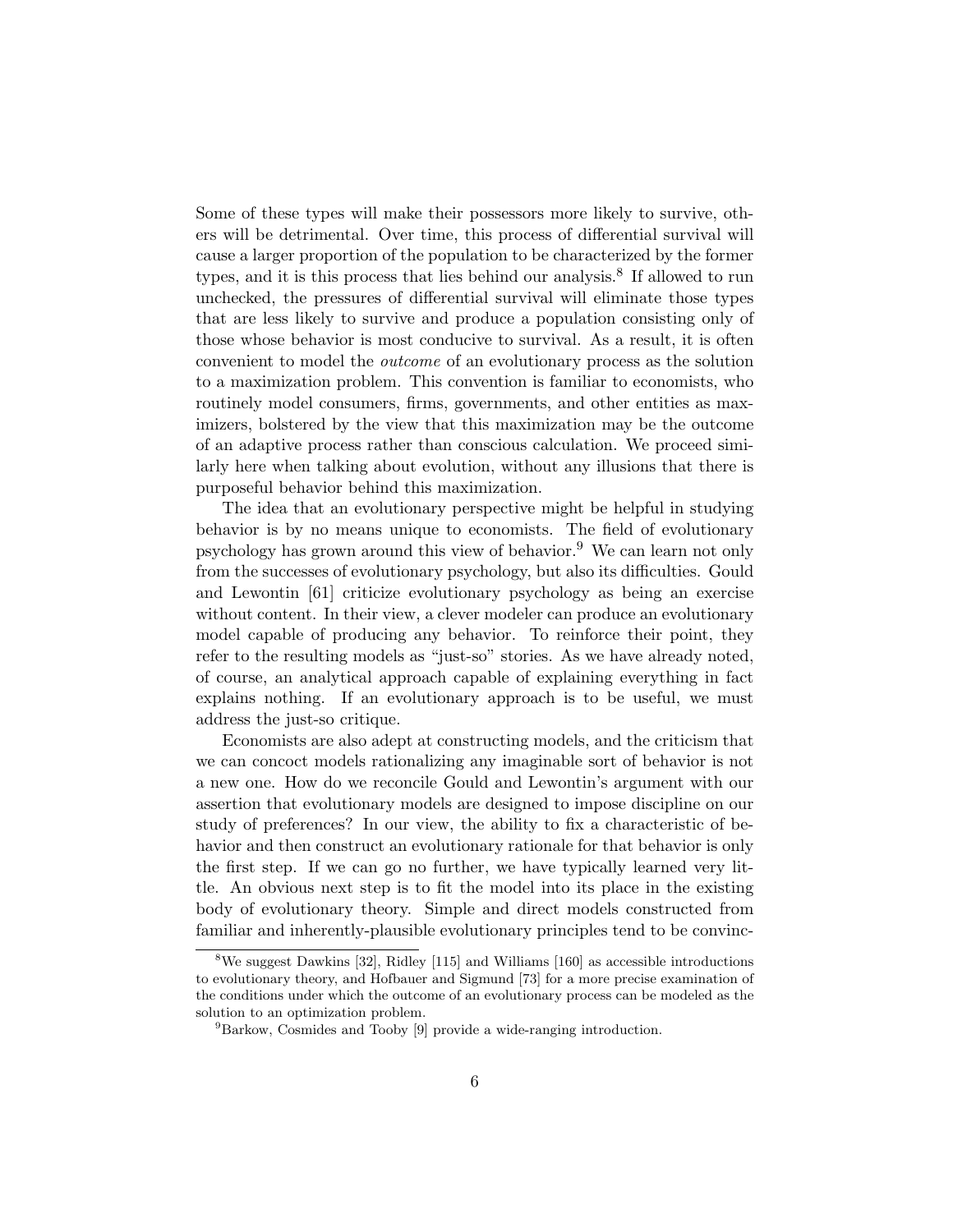ing, while convoluted models taking us well beyond the usual evolutionary considerations are reasonably greeted with skepticism. Moving beyond this informative but subjective evaluation, our goal should be to construct models that generate predictions beyond those of the target behavior, especially predictions that we could take to data. The more fruitful is a model in doing so, the more useful will it be.

#### 2.3 Evolution and Utility Functions

The preceding subsections have referred frequently to the evolution of behavior, while our title refers to the evolution of preferences. How should we think about evolution shaping our behavior? In one view, evolution would simply program or "hard-wire" us with behavior, equipping us with a rule indicating what to do in each possible circumstance. Alternatively, we might think of evolution as equipping us with utility functions and instructions to maximize utility whenever called upon to make a choice. Most of what we discuss in this essay requires no choice between these alternatives, and requires us to take no stand on the countless intermediate constructions that combine aspects of both types of model. Our focus will primarily be to identify behavior that confers evolutionary advantage. We will then frequently describe this behavior in terms of the preferences with which it is consistent. However, this description is a matter of convenience rather than an assertion about causality.

Taking this approach keeps us squarely within the revealed-preference approach to behavior. Among the fundamental building blocks of economic theory is an assumption that behavior satisfies the consistency conditions captured by the revealed-preference axioms. However, it is often insightful to describe this behavior in terms of preferences, and then convenient to use these preferences as the point of departure for subsequent models of behavior. Similarly, it is behavior that matters to evolution, but there often will be much to be gained by describing this behavior in terms of preferences.<sup>10</sup>

No amount of introspection will tell us the extent to which our behavior is hard-wired and the extent to which we have discretion. Reading a restaurant menu and choosing a meal makes us feel as if we have conscious control over our actions. However, there is no particular reason why that same feeling could not accompany an inevitable action, or why we might not make choices

 $10$ This emphasis on behavior as the primitive object of analysis distinguishes the evolutionary approach from much of behavioral economics, where the process by which choices are made often takes center stage. See Camerer [21] and Gul and Pesendorfer [65] for a discussion of these issues.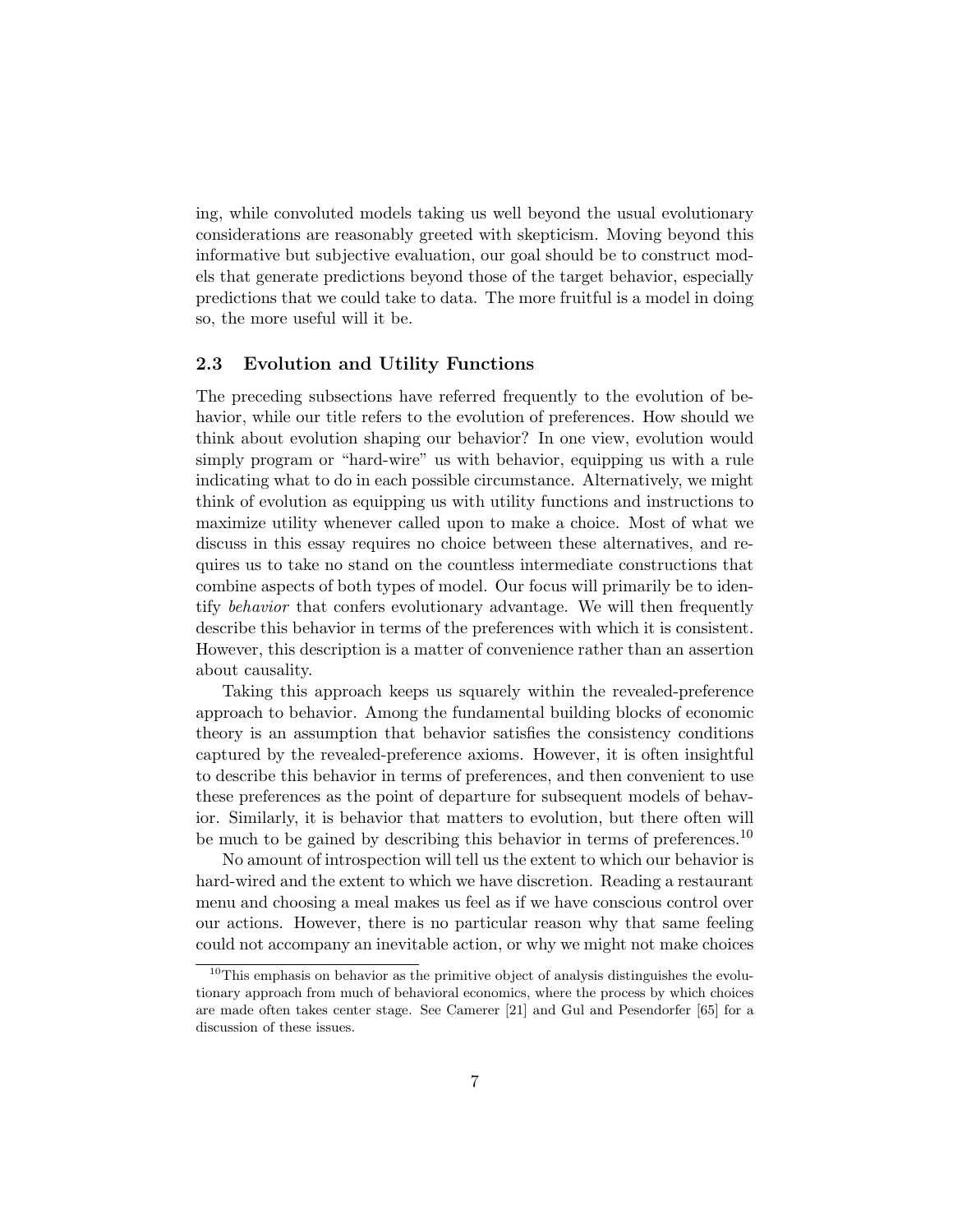without being aware of what we are doing. Pursuing these distinctions runs the risk of recreating a long-running discussion of whether we have free will, and how we would know whether we have. This is a fascinating topic, but one that has bedevilled philosophers for centuries and that would only be a hopeless diversion here.

At the same time, we think there are good a priori grounds for thinking of evolution as designing us to be utility maximizers rather than simply hard-wiring us with behavior, and Section 4.2.2 relies on a view of utility maximization as a process that shapes our choices. Robson [122] offers an argument for the evolutionary utility of utility functions, beginning with the assumption that environments fluctuate more quickly than evolution can respond. Simply telling people to hunt rabbits is risky because they may encounter situations in which deer are more readily available. With hardwired behavior, an evolutionary response to such situations would require a deer-hunting mutation, or perhaps several if the first few such mutations are unlucky. This must then be followed by a process of selection that may be fast compared to length of time humans have been developing, but may be quite slow compared to the length of time it takes for a shock to the weather or to the population of predators to once again make rabbits relatively plentiful. By the time the new hard-wired behavior has spread into the population, it may well be out of step with the environment. A more flexible design would give the agent the ability to observe and collect information about her environment, coupled perhaps with an instruction of the form "hunt the relatively more plentiful prey." This type of contingent behavior will be effective as long as evolution can reasonably anticipate the various circumstances the agent may face. However, this may require taking account of a list of contingencies prohibitively long for evolution to hit upon via trial-and-error mutations. A more effective approach may then be to endow the agent with a goal, such as maximizing caloric intake or simply feeling full, along with the ability to learn which behavior is most likely to achieve this goal in a given environment. Under this approach, evolution would equip us with a utility function that would provide the goal for our behavior, along with a learning process, perhaps ranging from trial-and-error to information collection and Bayesian updating, that would help us pursue that goal. $^{11}$ 

<sup>&</sup>lt;sup>11</sup>There are, of course, other aspects of our preferences that evolution may prefer to place outside our learning. Many people have a deep-seated fear of snakes (cf. Mineka and Cook [94] and Pinker [106, pp. 388–389]), but few of us are afraid of mushrooms. Since both can be potentially fatal and both can be eaten, this combination is by no means obvious. To see why we may have come to such a state, imagine that being bitten by a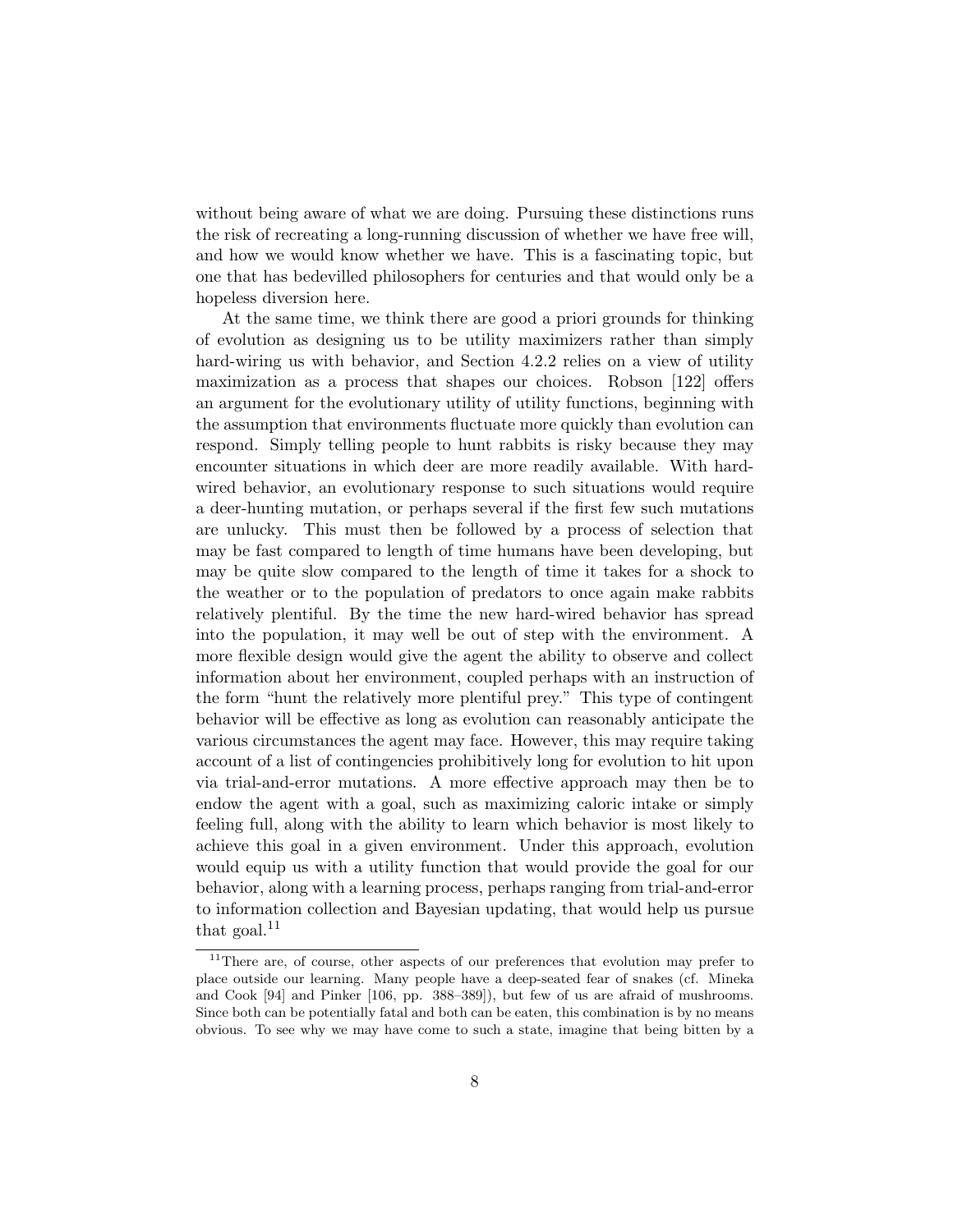If this is the case, however, why would we attach utility to activities such as eating? Evolution necessarily selects for that behavior which leads to the most effective propagation, so why don't we have preferences solely over offspring, or some appropriate trade-off between the quantity and quality of offspring, or some other measure of descendants? One difficulty is that simply giving us preferences over offspring gives rise to a small-sample learning process. Human offspring come relatively rarely and provide relatively sparse feedback. Opportunities to eat are much more frequent and provide a much richer flow of information. An agent designed with the goal of producing healthy adult offspring, and then left to learn the details of doing so by trial-and-error, may not learn soon enough to do any good. An agent whose goal is to be well nourished may acquire enough experience soon enough to make good use of this information. Defining utilities in terms of offspring thus gives us an objective that quite faithfully captures the relevant evolutionary criterion, but gives us little means of learning how to accomplish this objective. Defining utilities in terms of intermediate goods such as consumption gives us an objective that only approximates evolution's in some environments we will mechanically pursue additional consumption even though circumstances are such that doing so retards reproduction in return for giving us the means to effectively learn how to accomplish this objective. The choice of which arguments to place in a utility function thus reflects a delicate evolutionary balancing act, one that we believe merits further study. As a first step, there is much to be learned about this evolutionary tradeoff simply from observing how evolution has solved this problem, i.e., observing what enters our utility functions.

Utility functions carry risk for evolution as well as benefits. Evolution has equipped us with preferences over many things—basic needs, such as food, sleep, safety, sex, and shelter, as well as more complicated items such as our relationship with others and our position in our community—that evolution has chosen because of the resulting salutary effects on our fitness. The fact that we have cognitive abilities that allow us to predict the effects of our actions, and to choose actions whose effects fare well in terms of our preferences, suggests that the resulting behavioral flexibility is also

poisonous snake is very unlikely to happen but likely to be fatal if it does, while ingesting a poisonous mushroom is more likely to occur but less likely to be fatal. Then evolution may optimally leave it to her agents to sort out which mushrooms are dangerous, while being unwilling to take chances on encounters with snakes. In general, evolution should make us fear not simply things that are bad for us, but rather things whose danger we may underestimate *without* discovering our error before they kill us. Samuelson and Swinkels [134] pursue these possibilities.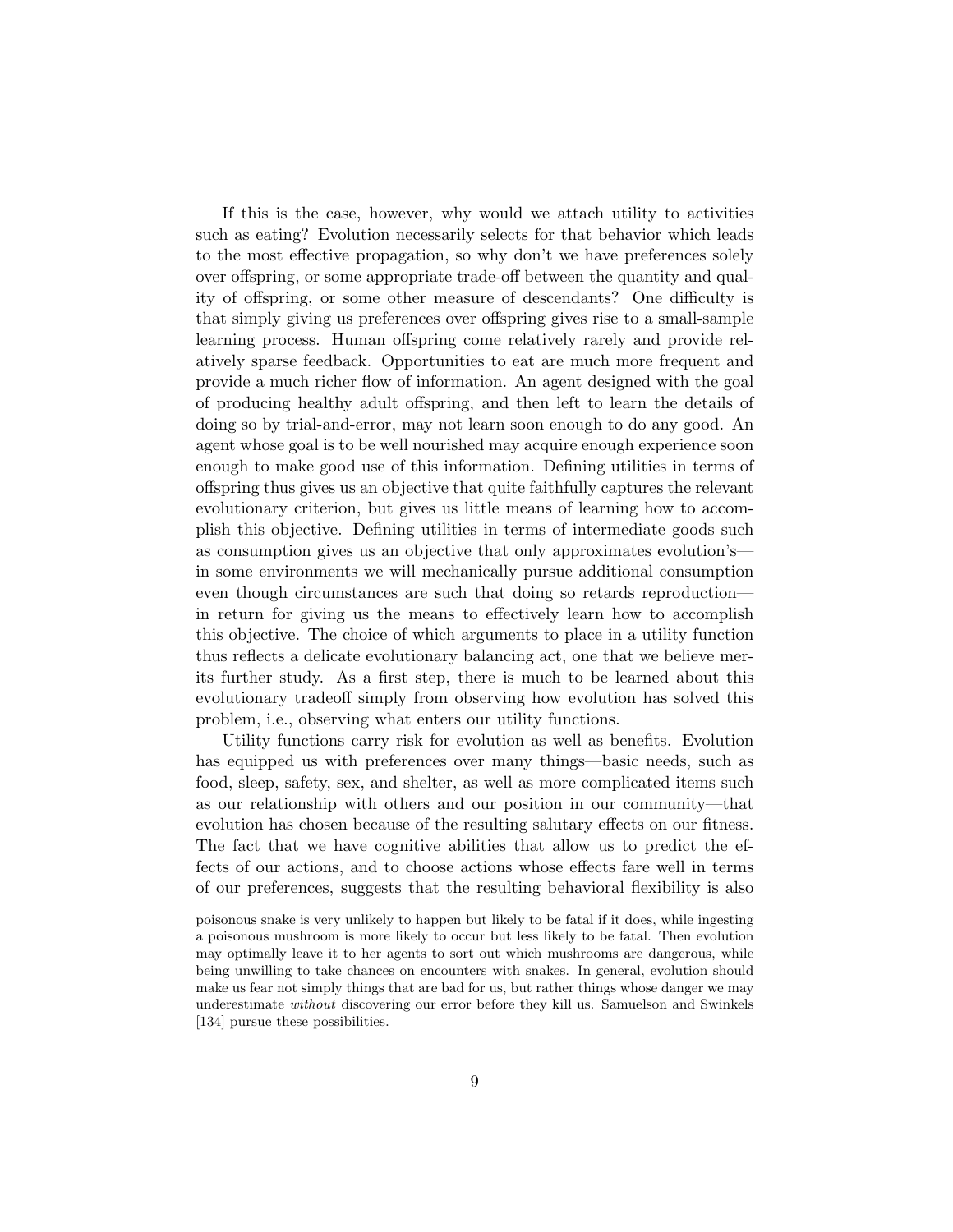evolutionarily advantageous. At this point, however, a conflict can arise between evolution's preferences and our preferences. We have been designed to maximize our utility or "happiness," while evolution does not care whether we are happy, instead viewing happiness simply as a means for producing evolutionarily valuable ends. Maximizing happiness must on average lead to good evolutionary outcomes, or our utility functions would be designed differently, but this still leaves room for conflict. Evolution has given us a taste for sex, but over the course of having children we may notice some of the sometimes less desirable effects, leading to birth control practices that can thwart evolution's goals. It is important to bear the potential for such conflict in mind when confronted with behavior that seems otherwise inexplicable.

#### 2.4 Evolutionary Mismatches

There are two complementary approaches to thinking about the evolutionary foundations of behavior. One is based on the observation that we currently live in an environment much different from that in which we evolved. As a result, behavior that was well suited for our evolutionary environment may fit quite awkwardly into our current one. For example, food was likely to have been in perpetually tenuous supply over the course of our evolutionary history, and the only technology for storing it was to eat it. An instruction of the form "eat all you can whenever you can" accordingly may have made good evolutionary sense. This presumably explains why so many of us struggle to keep our weight down in our modern world of abundance. Similarly, predators were probably not only a threat during much of our evolutionary history, but one that often left little leeway for learning. Ascertaining which animals are dangerous by trial-and-error is a process fraught with danger, even if most animals pose no threat. A deep-seated fear of predators was accordingly quite useful for survival. This presumably explains why children in our modern urban society are much more likely to fear wild animals than electrical outlets, even though the latter pose a much greater threat.

We refer to these types of observations as "evolutionary mismatch" models. This is clearly a useful perspective.<sup>12</sup> However, our interest will typically lie not in such mismatch stories, but in examining behavior that is well adapted to its environment. We will accordingly be especially interested in tracing various features of behavior to features of the environment in which the behavior could have evolved. For example, we will examine

<sup>12</sup>See Burnham and Phelan [20] for a wealth of examples.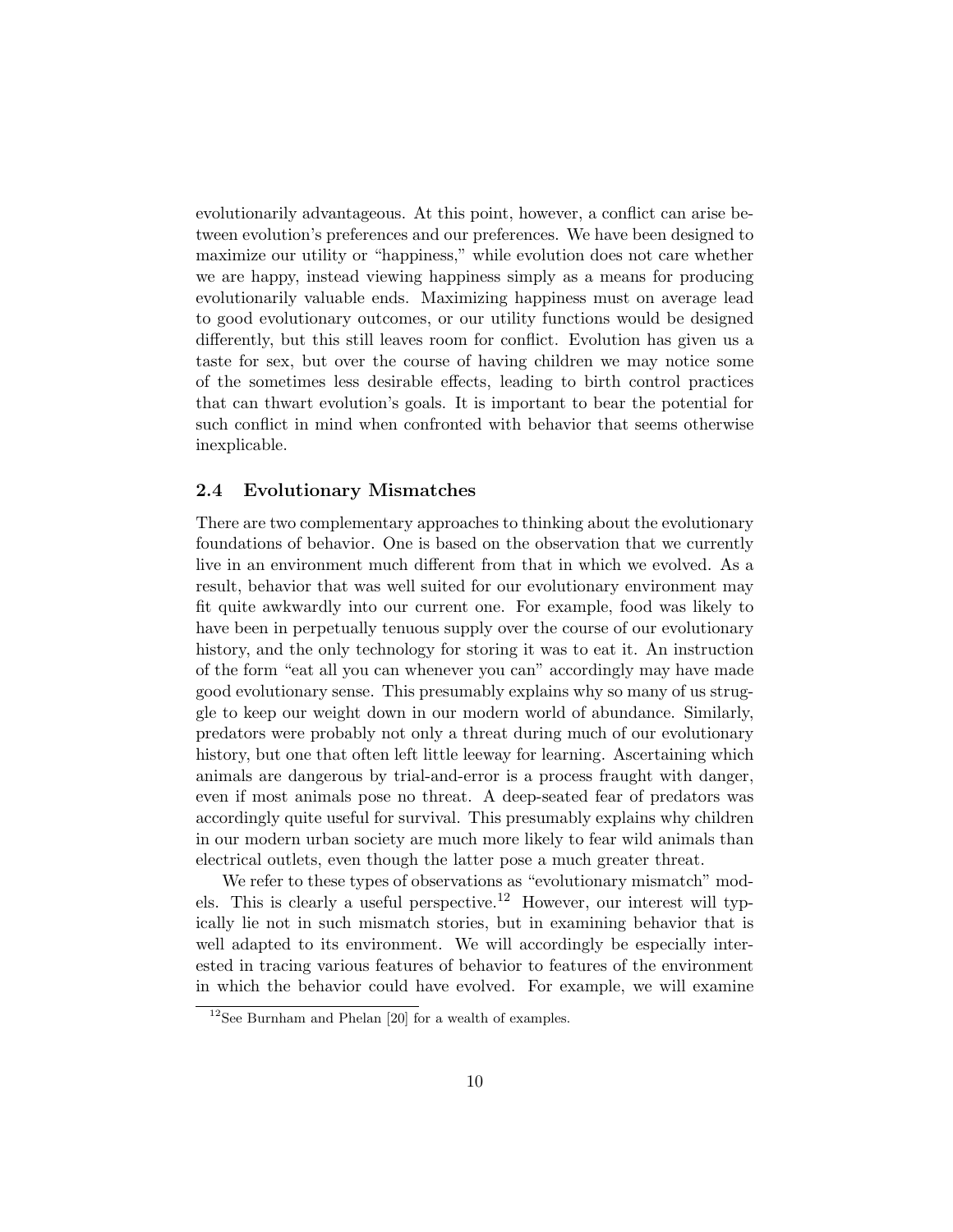how the nature of the uncertainty in the environment affects intertemporal preferences. Mismatches are clearly important, but we believe that a good understanding of how preferences are tailored to the environment in which they evolved is an essential first step in understanding their effects in mismatched environments. If nothing else, allowing ourselves to indulge in mismatch explanations gives us yet one more degree of freedom in constructing our models, while the goal throughout is to use evolutionary arguments to restrict such freedom.

It is important throughout to distinguish evolutionary mismatches from the potential conflict, noted in Section 2.3, between evolutionary goals and the results of our utility maximization. The latter conflict readily arises in the environment in which we evolved. Evolution finds it expedient to give us utility functions because it is prohibitively difficult to simply dictate every aspect of our behavior. But once this step is taken, the prospect arises that the resulting utility maximization will sometimes lead to counterproductive outcomes, even before we consider the effects of thrusting the agent into a new environment.

#### 2.5 The Indirect Evolutionary Approach

We distinguish the work described in this essay from a body of literature that has come to be called the "indirect evolutionary approach." It is worth making this distinction carefully. The indirect evolutionary approach grew out of evolutionary game theory. In the simplest evolutionary-game-theory model, players are characterized by the actions they take in the decision problem or game of interest. We might think of the players as being programmed to take such actions. As play progresses, a revision protocol induces a process by which the players switch their actions. For example, players may randomly choose a new action whenever their realized payoff falls below an aspiration level, or players may switch after each period to the action that would have been a best response to the previous-period average population action, or may switch only in randomly-drawn periods to actions that are best responses to an average of the play of their previous opponents, and so on. One can imagine an endless list of such revision protocols. A central question in evolutionary game theory concerns the extent to which we can characterize the outcome of such revision protocols over the course of repeated play. Will the people be directed to behavior that appears to be "rational?" For example, will their behavior satisfy the revealed preference axioms? Will it maximize a simple objective? Will people eschew dominated strategies? Will the process induce population behavior that can be ratio-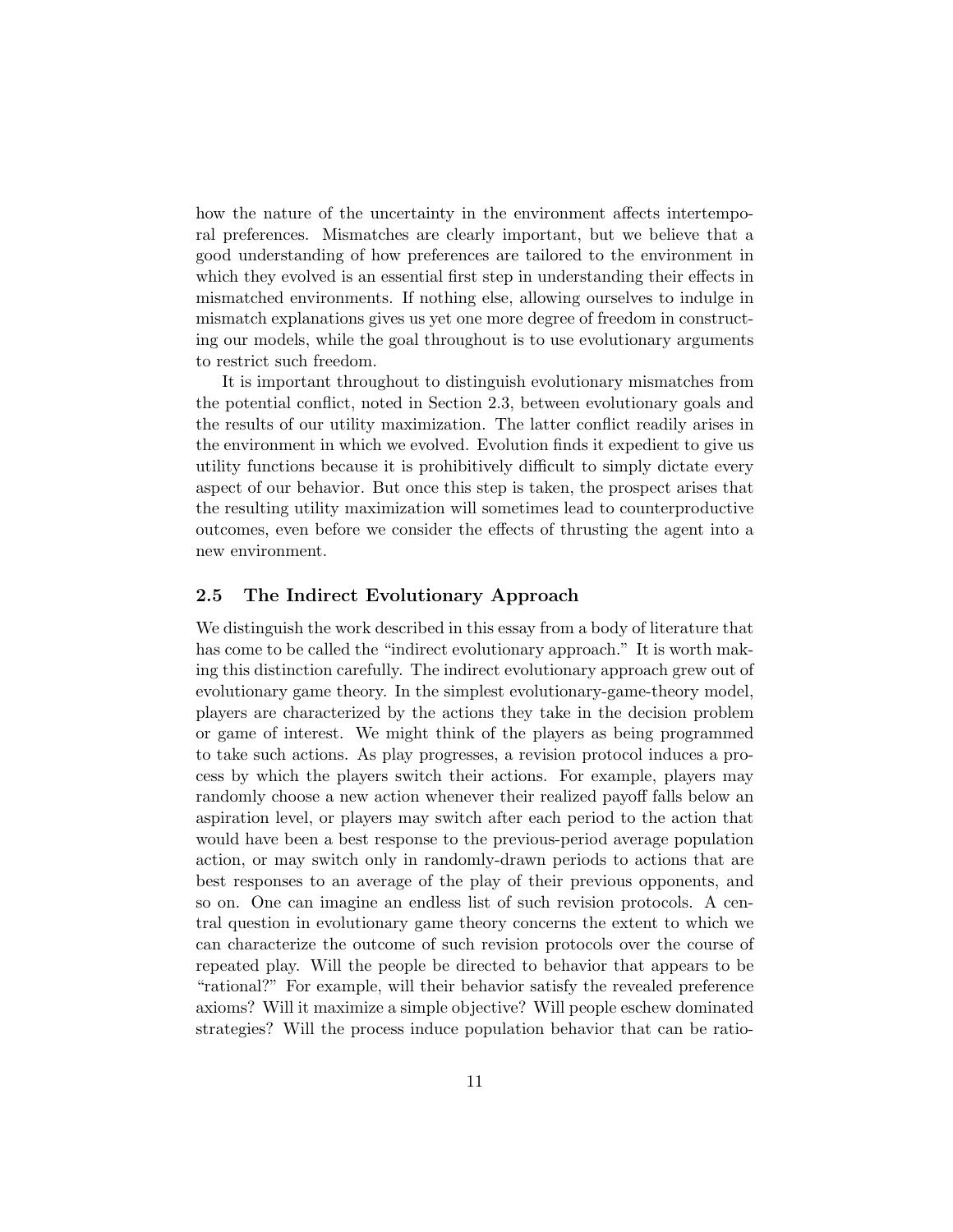nalized by a concept such as Nash equilibrium? Will the resulting behavior satisfy more refined equilibrium concepts?

The point of departure for the indirect evolutionary approach is to note that throughout the rest of economics, we typically model people as being characterized by preferences rather than simply actions, with these preferences inducing actions through a choice procedure such as utility maximization. Taking this idea literally in an evolutionary context, we can think of people as maximizing utility given their preferences, with their preferences adjusting over time according to a revision protocol. The evolutionary process now shapes behavior through its effect on preferences, and it is this indirect link that gives rise to the name indirect evolutionary approach, pioneered by Güth [66] and Güth and Yaari [67].

The indirect evolutionary approach has been embraced by many because of its ability to explain seemingly anomalous preferences. To see what is involved, it is useful to start with an example. Consider the following game:  $13$ 

$$
\begin{array}{c|c}\n & L & R \\
T & 6,2 & 4,4 \\
B & 5,1 & 2,0\n\end{array}.
$$
\n(2)

This game has a unique Nash equilibrium, given by  $(T, R)$ , with payoffs  $(4, 4).^{14}$ 

Now suppose that, before the game begins, player 1 could commit to playing B, and that player 2 can observe whether such a commitment has been made. The game proceeds as before if no commitment is made, and otherwise player 1 is locked into  $B$  and 2 is left to choose an action. Essentially, a commitment gives us a new game with a sequential structure in which player 1 moves first. This new structure is valuable for player 1. By committing to  $B$ , 1 can ensure player 2 will choose a best response of  $L$ , giving player 1 a payoff of 5. It is clear that player 1 would jump at the chance to commit.

The observation that commitments can be valuable has a long history, beginning with Stackelberg ([158], translated into English in Peacock [104]) and playing a prominent role in Schelling [137]. Early theories of bargaining, including Binmore [15] and Crawford and Varian [29], explore the power of commitment more formally, as does Frank [45]. While it is straightforward to see that it can be valuable to make commitments, it is less clear just how one does so.

<sup>&</sup>lt;sup>13</sup>The subsequent discussion follows Samuelson [132],

<sup>&</sup>lt;sup>14</sup>This is the unique rationalizable outcome, since the strategy  $T$  strictly dominates  $B$ and  $R$  is a strict best response to  $T$ .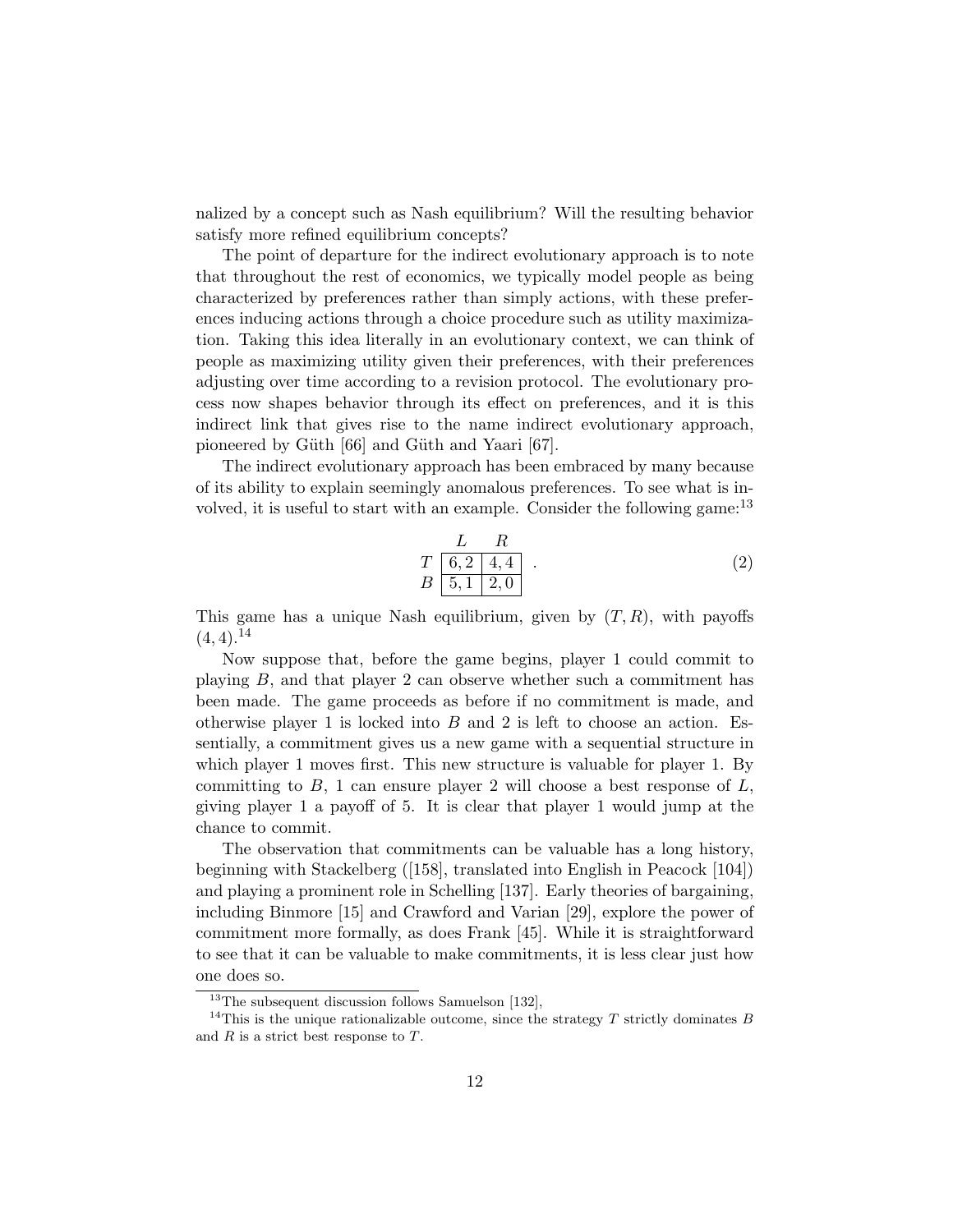Now let us think of a population of player 1s and another population of player 2s. Players from these populations are repeatedly matched to play the game given by (2). The indirect evolutionary approach assumes that the payoffs in (2) are "material payoffs" or "fitnesses." These are the payoffs that are relevant in evolutionary terms. Evolution induces behavior by endowing agents with preferences over the actions  $T$  and  $B$  (for player 1s) and  $L$  and  $R$  (for player 2s). These preferences need not match the fitnesses given in (2), but it is fitnesses and not preferences that govern the evolutionary process. Agents whose behavior leads to high fitnesses will reproduce relatively rapidly and the population will ultimately be dominated by such preferences. In particular, an agent may choose an action that performs wonderfully from the point of view of the agent's preferences, all the while wasting away in the population because the action yields a low fitness. Evolution can thus mislead her agents, in the sense that preferences need not match fitnesses, but cannot fool herself, in that high fitnesses remain the ticket to evolutionary success.

Is there any reason for preferences to be anything other than fitnesses in such a setting? The key here is the assumption that preferences are observable, in the sense that when two players meet, each player can observe the other's preferences. The two matched players then play a completeinformation version of the game given by (2), with their behavior governed by their preferences, and with the evolutionary implications of their behavior governed by the fitnesses given in (2). Suppose that player 2s have preferences that match fitnesses, as do some player 1s. However, the population also includes some player 1s whose preferences make B a strictly dominant strategy, effectively committing themselves to B. In response to the former types of player 1, player 2 will choose  $R$ , giving 1 a payoff of 4. In response to the latter, player 2 will choose  $L$ , giving 1 a payoff of 5. As a result, the population will eventually be dominated by player 1s committed to playing B. There is thus evolutionary value in equipping agents with preferences that do not reflect their fitnesses.

Bolstered by results such as this, the indirect evolutionary approach has been interpreted as providing foundations for a collection of empirical, experimental, or introspective findings that appear inconsistent with material self interest, including the endowment effect, altruism, vengeance, punishment, and so on.<sup>15</sup> These results are intriguing, but raise two questions. First, initial applications of the indirect evolutionary approach typically considered only a few possible preference specifications, often including preferences that

<sup>&</sup>lt;sup>15</sup>See Ostrum [103] for an introduction.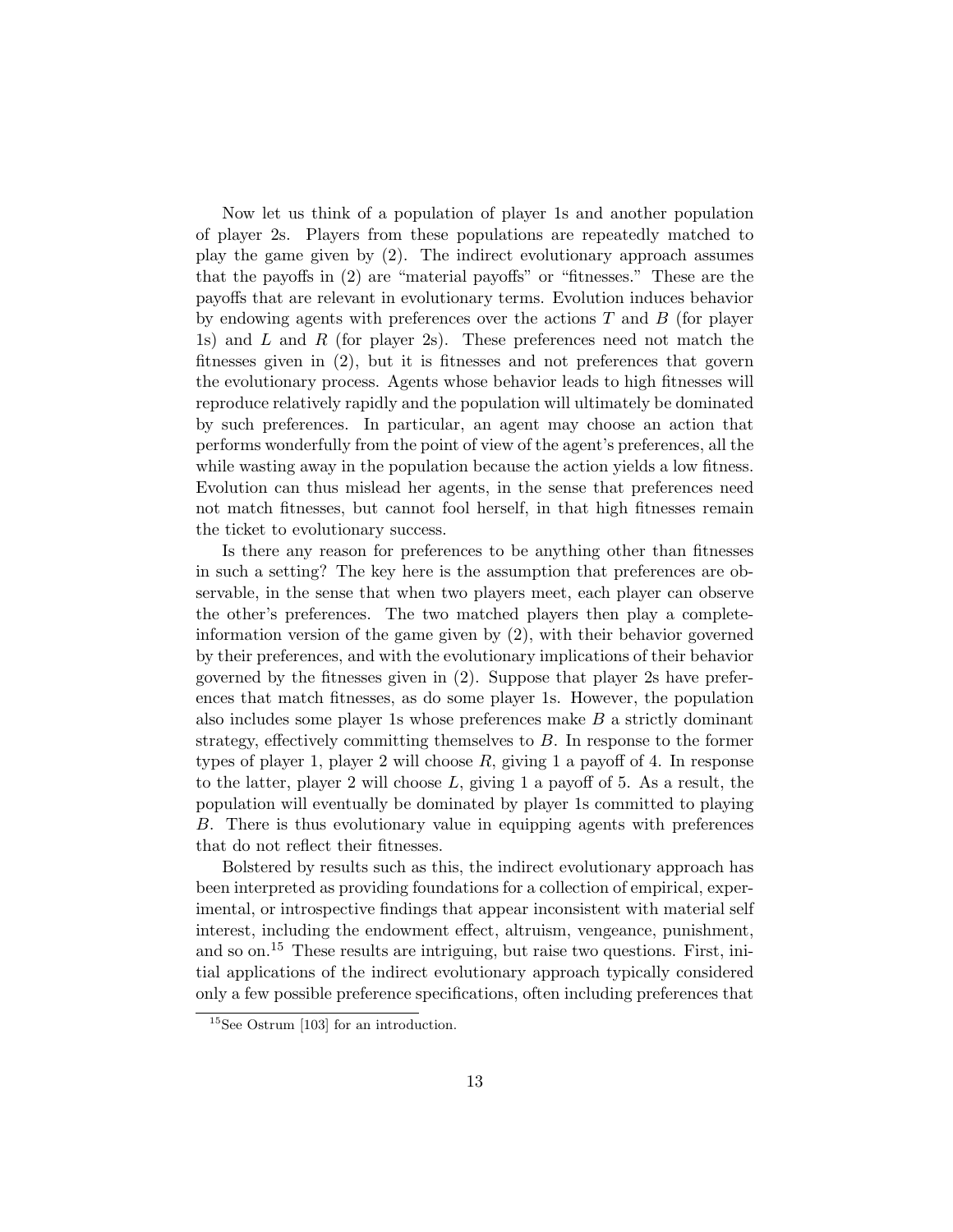match material fitnesses and one or more "commitment preference" alternatives that are tailored to the game in question. In considering (2), for example, we considered the possibility that  $1$  might be committed to  $B$ , but there are many other possible preference specifications. What happens if they are present as well? Player 2, for example, would like to commit to  $R$ , for much the same reason that 1 finds it valuable to commit to  $B$ . What if there are also player 2s who are so committed? What if the entire collection of preference specifications were allowed? Would we be confident that the commitment types emerging from simple models would also be selected from such a crowd?

More importantly, it was critical in the preceding argument that players could observe each other's preferences. Being committed to  $B$  is an advantage to player 1 only because it affects player 2's behavior, inducing 2 to switch to L. Ely and Yilankaya [40] and Ok and Vega Redondo [102] confirm that if preferences are not observable, any limit of behavior in their indirect evolutionary models must constitute a Nash equilibrium in material fitnesses. The indirect evolutionary approach with unobservable preferences then gives us an alternative description of the evolutionary process, one that is perhaps less reminiscent of biological determinism, but leads to no new results.

Preferences are not typically high on the list of things taken to be observable in economic analysis. Is it reasonable to assume that people can identify one another's preferences? Frank [46] argues that we do often have good information about the preferences of others, and that there is a technological basis for such information. Our preferences are determined partly by emotions such as anger or embarrassment that are beyond our conscious control, expressed by involuntary changes in our facial expressions and body language. If one is prone to blushing when the center of attention, how much good does it do to remind oneself not to blush? Who can keep flashes of anger out of their eyes? Our preferences may then often be an open book free for others to read. At the same time, Güth [66] shows that preferences need not be *perfectly* observable in order for the indirect evolutionary approach to have nontrivial implications. It suffices that player 2 sometimes be able to discern player 1's preferences and react to them. As Güth notes, it is a seemingly quite strong assertion that this is never the case, arguably as unrealistic as the assumption that people can always observe one another's preferences.

To evaluate these considerations, we must return to the evolutionary context. The standard argument is that we can observe preferences because people give signals—a tightening of the lips or flash of the eyes—that pro-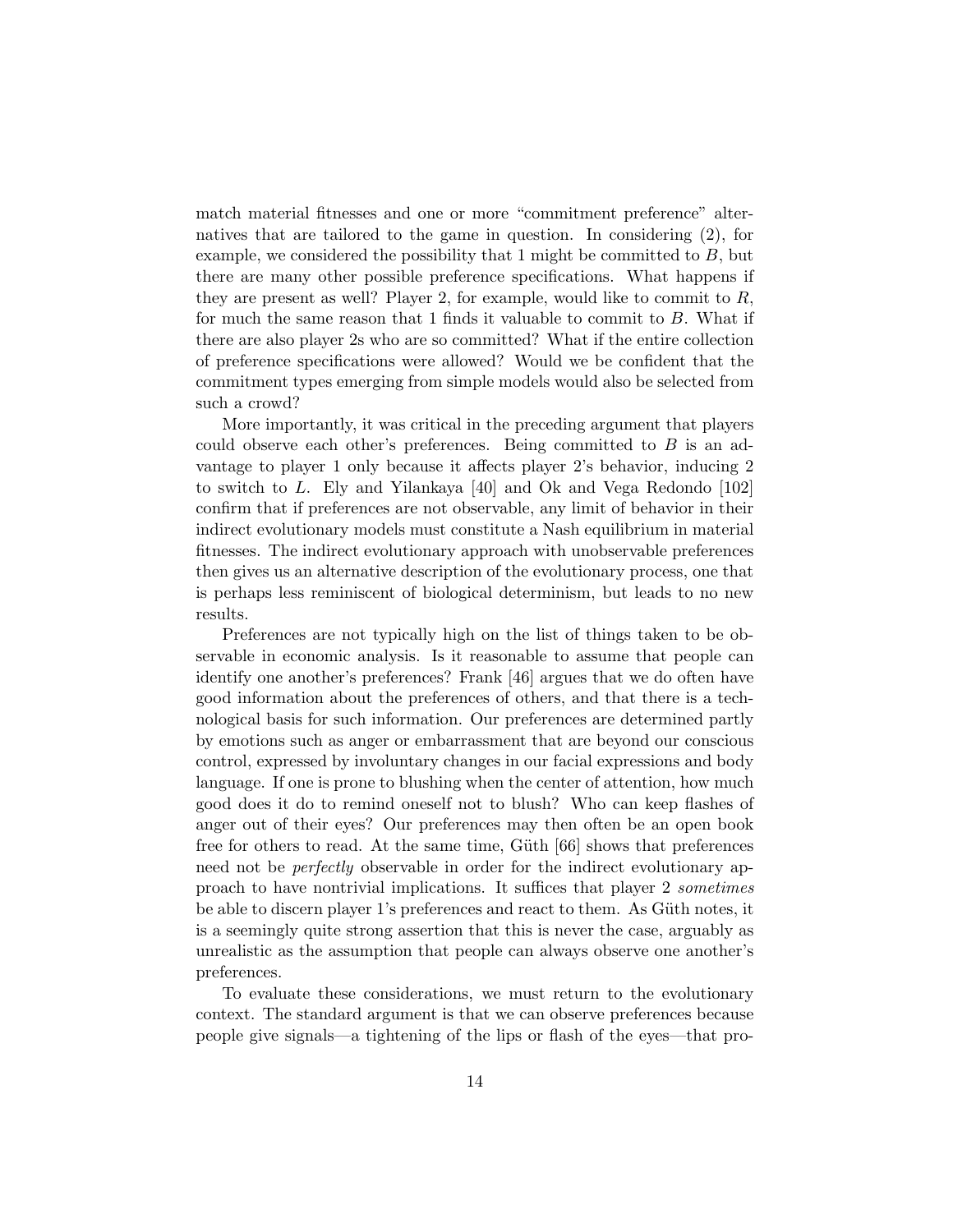vide clues as to their feelings. However, the emission of such signals and their correlation with the attendant emotions are themselves the product of evolution. A complete version of the indirect evolutionary approach would then incorporate within the model the evolution of preferences and the evolution of the attendant signals. In (2) for example, player 1 prefers  $(T, L)$  to  $(B, L)$ . Evolution thus has an incentive not only to produce player 1s who are visibly committed to playing  $B$ , but also a version of player 1 whose signals match those emitted by those player 1s committed to  $B$ , inducing L from player 2, but who then plays  $T$ . What prevents the appearance of such a mimic? We cannot simply assume that mimicry is impossible, as we have ample evidence of mimicry from the animal world, as well as experience with humans who make their way by misleading others as to their feelings, intentions and preferences.<sup>16</sup> If such mimics did appear, of course, then presumably player 2s would at least eventually learn that player 1s appearing to be committed to B are not always so, and would then no longer respond to such apparent commitment by playing  $L$ . This opens the door for a new type of player 1 to appear, emitting a new signal that is reliably associated with a commitment to  $B$  and hence inducing  $L$  from player 2. But then the incentive to produce a new mimic appears, and on we go. It appears as if the result could well be a never-ending cycle, as in Robson [117].

In our view, the indirect evolutionary approach will remain incomplete until the evolution of preferences, the evolution of signals about preferences, and the evolution of reactions to these signals, are all analyzed within the model. Perhaps there are outcomes in which players can effectively make commitments by exhibiting the appropriate observable preferences, and there is some force barring the evolutionary pressure to produce mimics, giving us a stationary outcome featuring effective commitment. Perhaps instead the outcome is the sort of cyclical arms race envisioned by Robson [117], with our current situation being a point along this cycle in which some aspects of preferences are at least partially observable. The implications of these scenarios could well be quite different. Further work is required before we have a good idea of what these implications might be. Given the presence of mimics in the natural world, the topic is clearly important. But without more work along these lines, we regard the indirect evolutionary approach as incomplete.

 $16$ For introductions see Harper [69] and Maynard Smith [91, pp. 85–87].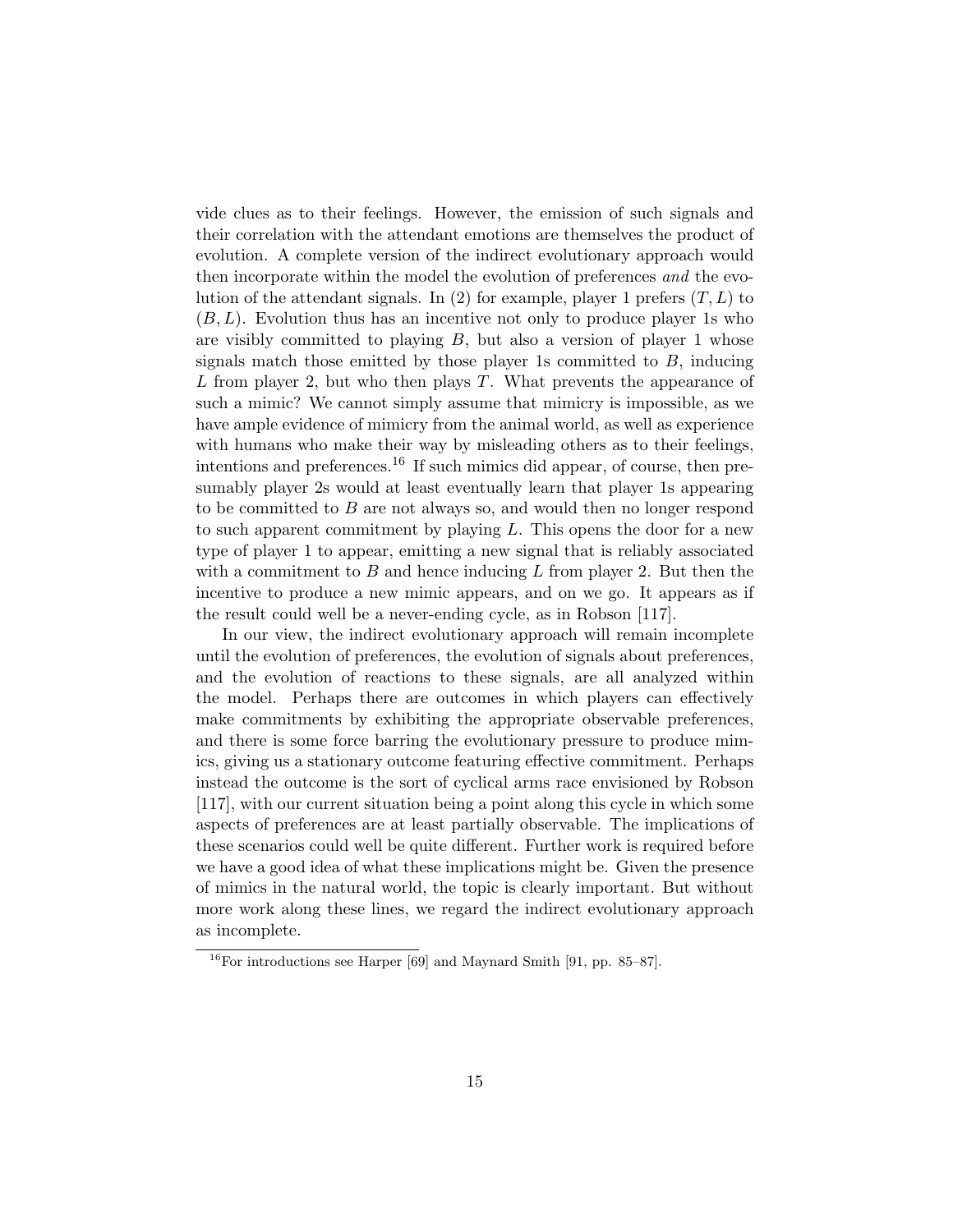## 3 What Sort of Preferences?

A representation of preferences such as (1) combines a number of different features, including the choice of what to include as the arguments of the utility function, attitudes toward risk, and trade-offs between consumption at different times. We find it most convenient to address these features separately. We begin in this section by taking it for granted that we can reasonably think of preferences as being defined over a single homogeneous consumption good. We then break our investigation into two parts.

First, we strip away intertemporal considerations to focus on preferences over consumption within a single period. What form do we expect the function  $u(c)$  to take? What attitudes toward risk might have evolved? How might risk attitudes vary with one's circumstances or characteristics?

Second, we examine preferences over intertemporal tradeoffs. How do we expect preferences to be aggregated over time? Should we expect preferences to be reasonably approximated by an additively separable utility function, as in (1)? If so, should we expect people to discount the future exponentially? At what rate? If not, how might we expect their discounting to depart from exponential? These questions are all the more pertinent in light of the recent explosion of interest in behavioral economics, much of which is built on the presumption that agents do not discount exponentially (cf. Frederick, Loewenstein and O'Donoghue  $[49]$ .<sup>17</sup>

#### 3.1 Risk

#### 3.1.1 Attitudes Toward Risk

The expected utility theorem has pride of place in the economic theory of behavior under risk. Whether one believes that expected utility maximization faithfully describes behavior or not, its salience in economic analysis is inescapable.

At first blush, it seems that evolution would surely induce preferences that can be characterized by expected utility maximization.<sup>18</sup> To focus on choice under risk, let us consider a setting in which agents have to choose a lottery from a set of possible lotteries, with the outcome of their selected

<sup>&</sup>lt;sup>17</sup>See Ainslie [1], Loewenstein and Prelec [86], and Loewenstein and Thaler [88] for treatments of present-biased preferences. See Rubinstein [130] for an alternative perspective. Early studies of present bias and self control by Pollak [108], Schelling [138], and Strotz [149] have engendered a large literature. For a few examples, see Elster [39], O'Donoghue and Rabin [100, 101], and Thaler and Shefrin [152].

 $18$ This section draws on Robson [119].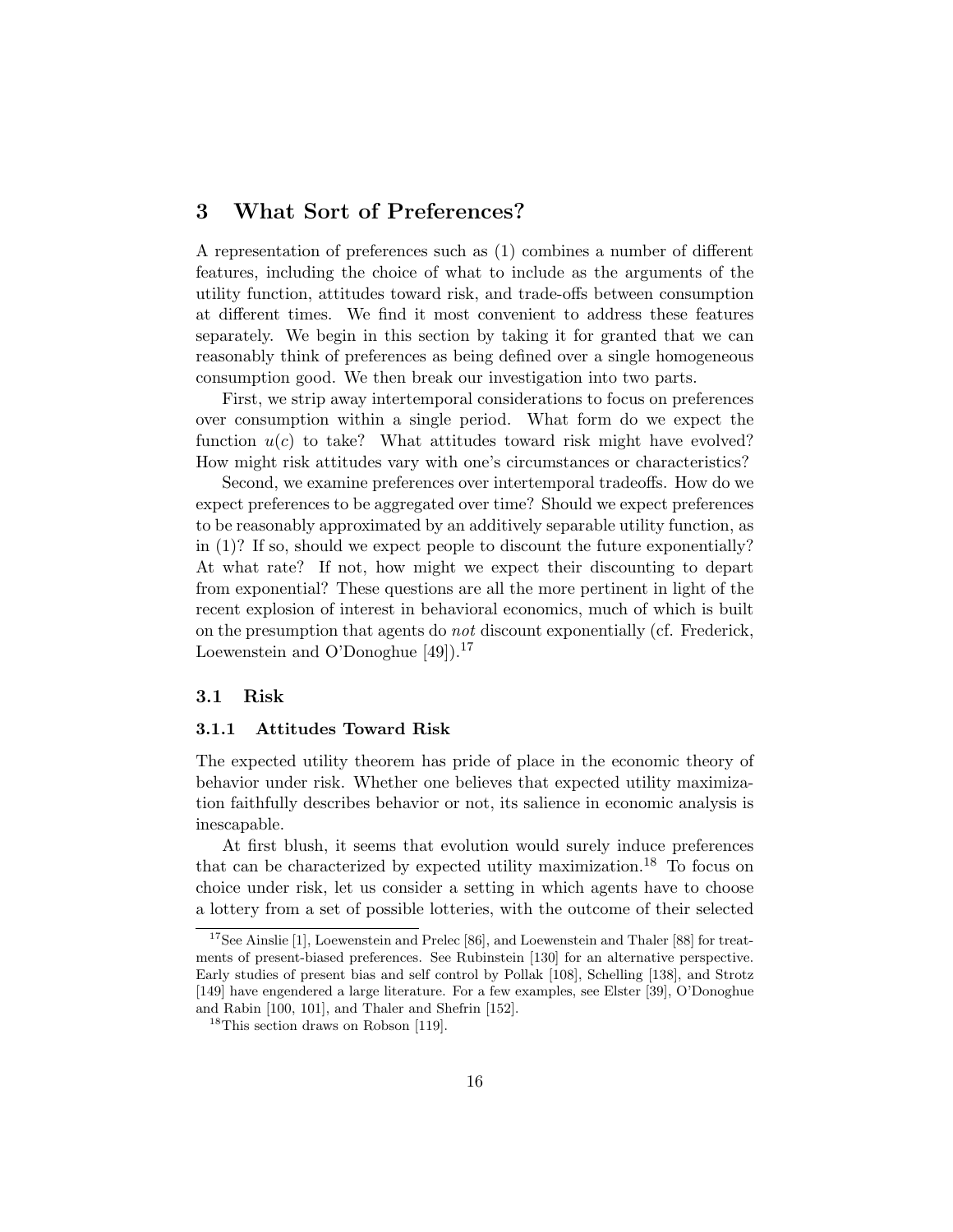lottery determining the number of their offspring. The lottery choice is the behavior that is shaped by evolution, being a heritable feature that is passed on from one generation to the next. We then think of a population made up of a number of different types of people, with each type characterized by their choice of economic lottery. All risk is independent across types and individuals, a case that we refer to as "idiosyncratic" (as opposed to "aggregate") risk. For simplicity, we adopt the common assumption that all reproduction is asexual, or "parthenogenetic."<sup>19</sup>

Lotteries are defined over a set of allocations C. The bundle  $c \in C$ produces the same expected offspring  $\Psi(c)$ , regardless of the type of agent, i.e., regardless of the lottery from which this bundle was drawn. Hence, ex ante menus have no ex post consequences. Let  $q_k^i$  be the probability that the lottery chosen by type i produces the outcome  $c_k^i$ . It follows that the expected number of offspring of type  $i$  is then

$$
\sum_k q_k^i \Psi(c_k^i).
$$

Since the population is large and all risk is idiosyncratic, this is also the growth rate of type  $i$ . Thus the most successful type will be the type that maximizes this criterion. But this is simply the maximization of expected utility, where the role of the von Neumann-Morgenstern utility function  $u$ is played by the biological production function  $\Psi$ .

This evolutionary foundation for expected utility maximization is critically dependent on all the risk being idiosyncratic, or independent across individuals. There seems no compelling reason why all risk should be idiosyncratic. One often begins with hunter-gatherers when thinking about evolution, in an effort to imagine the circumstances under which much of the evolution affecting our current behavior has occurred. Some of the risk in a hunter-gatherer society undoubtedly concerned the weather, which clearly is a shared form of risk. This remained a source of correlated risk as people made the shift to agriculture, perhaps becoming all the more important in the process. In a modern setting, there continue to be important shared risks. Aggregate shocks in the weather have escalated to the possibility of global climate change sufficiently serious as to threaten our survival, while

<sup>19</sup>We emphasize that are not under the illusion that human reproduction is asexual, nor do we believe that one can consistently ignore the sexual nature of reproduction when studying evolution. However, models of sexual reproduction are significantly more complicated, and doing justice to sexual reproduction often leaves little analytic headroom to consider other issues. It is thus common practice to more effectively focus on an issue of interest by working with asexual reproduction.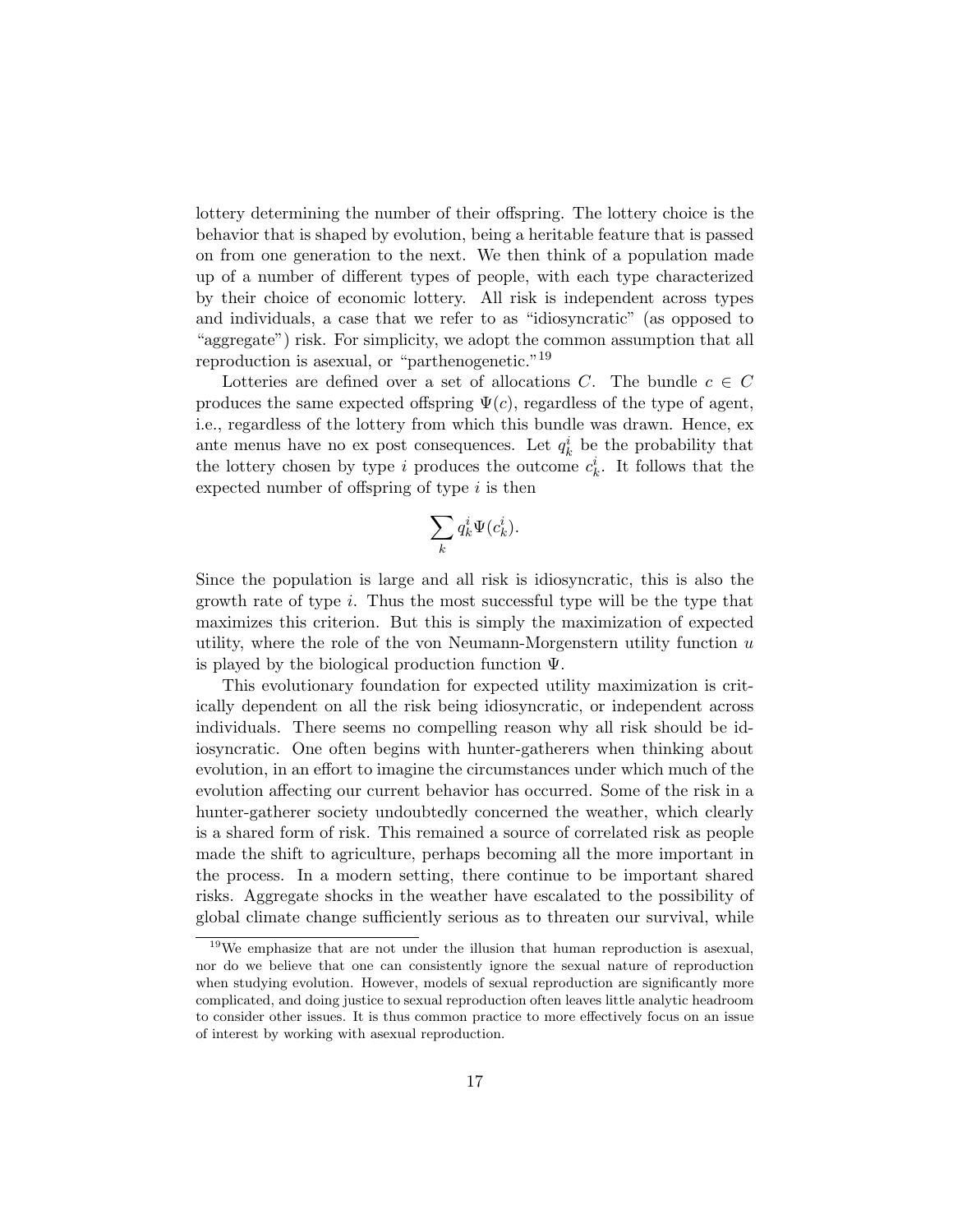recent events have made it all too clear that social institutions such as financial markets give rise to new sources of correlated risks.

Intuitively, idiosyncratic risk corresponds to having a separate, personal coin flipped for each individual in each period. To keep things simple, let us assume that aggregate risk gives us the opposite extreme in which a single public coin is flipped in each period—heads everyone wins, tails everyone loses. What difference would this make?

To answer this question, let us warm up by considering a related puzzle. An investor much choose between three alternatives:

- (1) Investment 1 pays  $(3/2)^{52} \approx $1,400,000,000;$
- (2) Investment 2 pays the expected value of the following lottery. One begins with a balance of one dollar. One then goes through a wellshuffled deck of cards, with 26 black and 26 red cards, successively turning over each card. Each time a red card turns up, the current balance is doubled, while each time a black card comes up, there is no change in the running total;
- (3) Investment 3 matches Investment 2, except that the 52 draws are taken from an infinite deck of cards, half red and half black, much like the decks used by casinos to thwart card counters at the blackjack table.

The expected value of Investment 1 is trivially  $(3/2)^{52}$ , since there is no randomness here. What is the expected return from turning over the first card in Investment 2? 3/2. After that, things get more complex, because it depends now on whether the first draw was red or black. But surely it can't be too bad to take the Investment 2? Surely the expected value of the Investment 2 is something close to \$1, 400, 000, 000, even if this is not the exact value?

Compared to the first alternative, Investment 2 is terrible. Indeed, the "lottery" defining Investment 2 involves no uncertainty at all. The payoff is Following the same are 20 red cards and the exactly  $2^{26} = (\sqrt{2})^{52} \approx $67,000,000$ , because there are 26 red cards and the doubling effect of each red card is independent of where it arises in the deck. A priori, each card in the deck is equally likely to be red or black, so that the first draw generates an expected value of 3/2. However, the subsequent draws are not independent across cards, and this dependence matters.

Now consider Investment 3. This investment really is a lottery, with realizations that are independent across cards. It no longer matters to subsequent draws whether the first draw is red or black, since there is an infinite number of each color. It is not hard to show that the expected value of the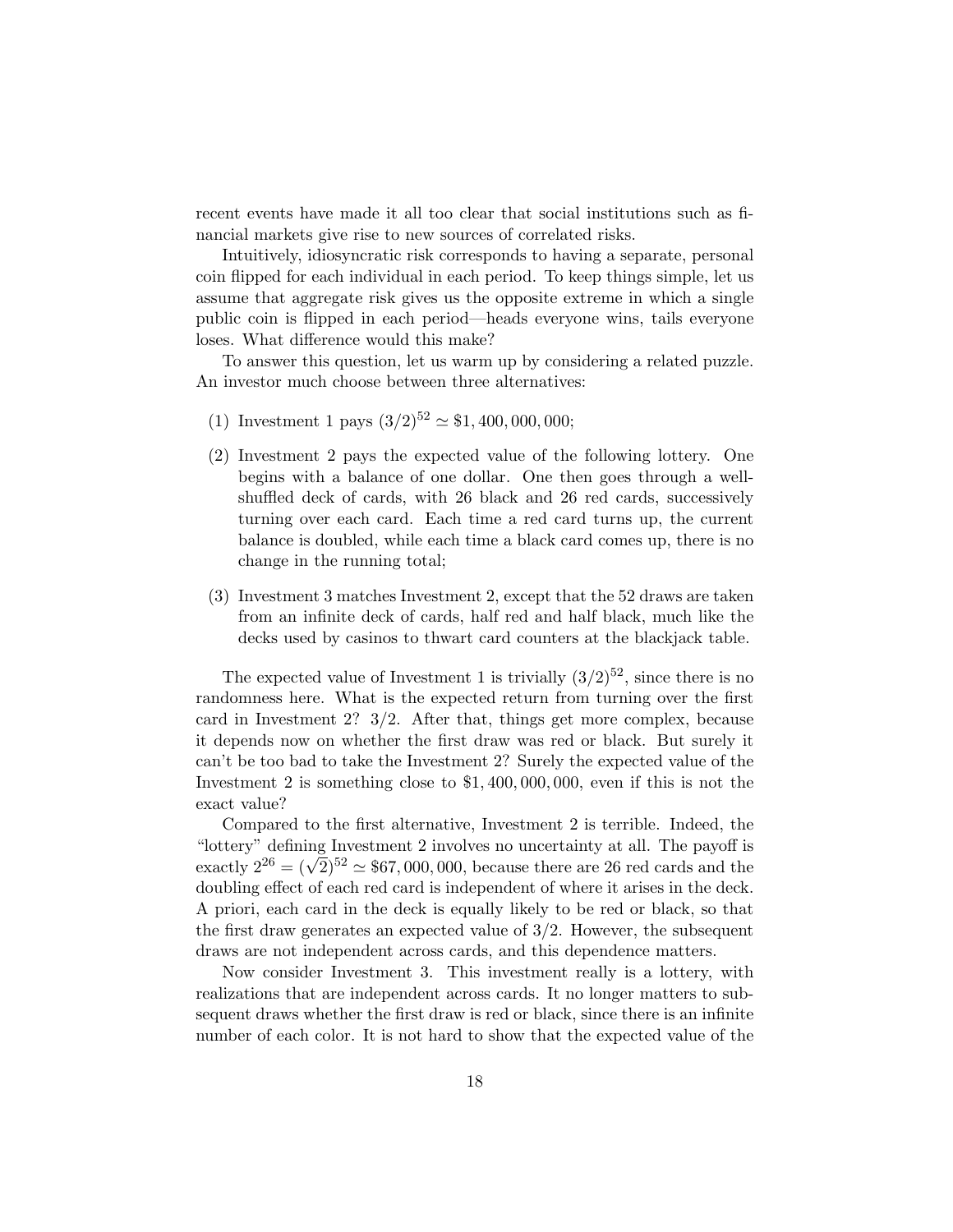lottery after 52 draws is  $(3/2)^{52}$ , matching that of the first alternative. To a risk-neutral investor, the two options are then precisely equivalent. A riskaverse investor would choose the first alternative in order to avoid the risk inherent in the third.

Nothing that is fundamental in these comparisons depends upon there being only 52 cards, with a similar comparison holding for any finite number  $T$  of draws. The lesson to be learned from this example is that when computing the effect of a series of random variables that accumulate multiplicatively, correlation matters. Notice that if instead the investments were additive—the first adding 3/2 to the running total in each period, and the second being equally likely to add 0 or add 2—then correlation would be irrelevant. The expected payoff of both alternatives would be  $(3/2)T$ . Indeed, the correlation induced by the 52-card deck, by eliminating any randomness from the problem, would make the two alternatives identical. The infinite deck would preserve the expected value, but make the third alternative riskier.

Now let us turn to an evolutionary setting where analogous forces will appear. We consider a population consisting of two types of infinitely-lived individuals, who differ in the lotteries that govern their number of offspring. In each period, type 1 has either 2 offspring, an event that occurs with probability  $1/2$ , or has only a single offspring, also with probability  $1/2$ . Importantly, all of the risk here is idiosyncratic, meaning that it is independent across all individuals and dates. Type 2 similarly has either 1 or 2 offspring, with each alternative occurring with probability 1/2. However, the risk is now aggregate—either all the type 2 individuals alive at a particular date have two offspring, or they all have only a single offspring—though it remains independent across dates.

One's first reaction here might well be that there should be no difference in the evolutionary success of the two types. From an individual's point of view, the various lotteries involved in each type are identical, making one or two offspring equally likely in each period, independently of how many offspring have appeared in previous period or are expected to appear in subsequent periods. Nonetheless, the two types of individuals face decidedly different evolutionary prospects.

If the population is sufficiently large, then with very high probability, the population ends each period with half again as many type 1s as it began. Because the offspring lotteries are independent across periods, this is an immediate implication of the law of large numbers. Hence, the number of type 1s grows essentially deterministically by a factor of 3/2 in every period, with the number of type 1s at date T being arbitrarily close to  $N(T)$  =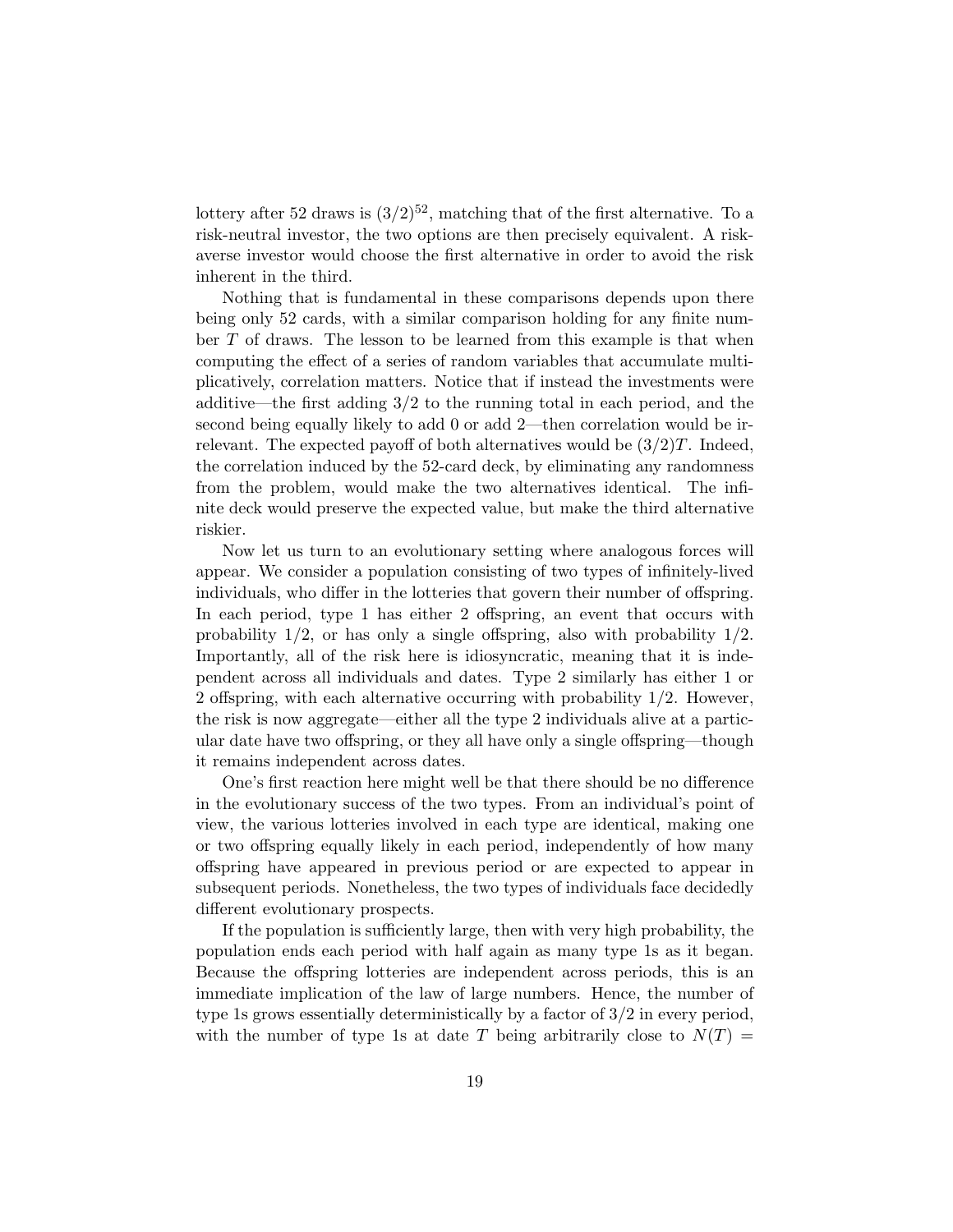$(3/2)^T$  (normalizing  $N(0)$  to equal 1). The corresponding continuouslycompounded growth rate is  $\frac{1}{T} \ln N(T) = \ln(3/2)$ . The type-1 individuals are thus essentially facing the first alternative in our investment problem.

The number of type 2s is inescapably random, even when the population is extraordinarily large, since in each period a single flip of the offspring coin governs the outcome for every individual. These draws are independent over time, so type 2s are facing the third investment option, played with an infinite deck. It is then not hard to calculate the expected type-2 population size  $\tilde{N}(T)$  at time T, finding that  $E(\tilde{N}(T)) = (3/2)^T$ . This matches the expression for type 1, confirming that the expected number of descendants under each scheme are the same. However, type 2s face risk, with the realized number of type 2s being  $\tilde{N}(T) = 2^{\tilde{n}(T)}$ , where  $\tilde{N}(0) = 1$  and  $\tilde{n}(T)$  is the random variable describing the number of heads in a sequence of T flips of a fair coin.

What is the effect of this risk? We can calculate a continuous, deterministic growth rate that reliably describes the behavior of the population as Exerc growth rate that renably describes the behavior of the population as <br>T gets large. In particular,  $\frac{1}{T} \ln \tilde{N}(T) = \frac{1}{T} \tilde{n}(T) \ln 2 \to \frac{1}{2} \ln 2 = \ln \sqrt{2}$ , with probability one, as  $T \to \infty$  (again, by the strong law of large numbers). Hence, while the expected number of type 2s matches the expected number of type 1s, with arbitrarily high probability the realized number of type 2s or type is, with arbitrarily high probability the realized number of type 2s<br>performs as in Investment 2. Of course,  $\sqrt{2}$  < 3/2 which implies that with probability one, the ratio of type-1 to type-2 agents goes to infinity. In a strong sense, then, the first type outperforms the second.

What lies behind this comparison? The correlation in the outcomes of Investment 2, whereby every red card calls forth a compensating black card, forces its payoff below that of Investment 1. The independent draws of Investment 3 break this correlation, but over long periods of time the numbers of red and black cards are nonetheless very nearly equal. On outcomes where this is the case, the payoff of Investment 3 falls below that of Investment 1, and similarly the numbers of type 2s fall behind those of type 1s. Investment 3 achieves an expected payoff matching that of Investment 1 by riskily attaching extraordinarily large returns to extraordinarily unlikely events (involving preponderances of red cards). From an evolutionary point of view, this strategy is deadly. With probability arbitrarily close to 1 (for large  $T$ ), type 2s become a vanishingly small proportion of the population, despite the fact that the expected values of the two are precisely the same. Indeed, with probability one the mean number of type-2 agents grows faster than does the number of type-2 agents itself!

An early use of the word "martingale" was to describe the following betting strategy, mentioned by Casanova in his memoirs: Bet \$1 on a fair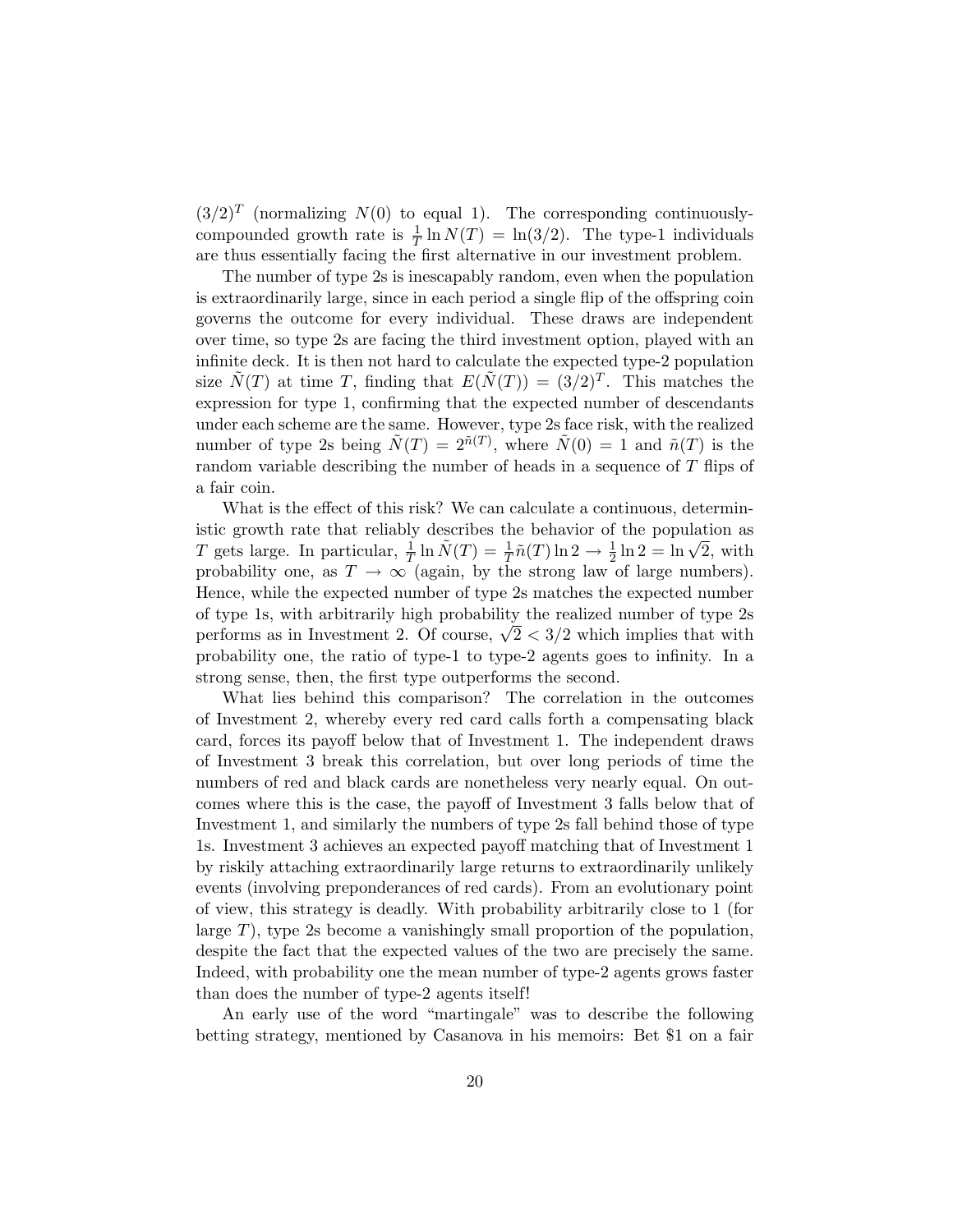coin (or 1 sequin in Casanova's memoirs).<sup>20</sup> If you win, quit, in the process having gained \$1. If you lose, bet \$2 on the next throw. If you win, quit, having gained  $$2 - $1 = $1$ . If you lose, bet \$4 on the next throw, and so on. This strategy is claimed to ensure you win  $$1<sup>21</sup>$ 

The martingale betting strategy shares some features with our erstwhile type 2s. Consider the possible outcomes of the martingale strategy after a maximum of  $T+1$  flips of the fair coin. One possibility is that you have lost every flip. That is, you might have lost  $1 + 2 + ... + 2^T = 2^{T+1} - 1^{22}$  The probability of this loss is the probability of  $T+1$  heads, or  $(\frac{1}{2})$  $(\frac{1}{2})^{T+1}$ . The only other possibility is that you have won, possibly stopping at some earlier time S. If you win, the amount won is always  $1 = 2<sup>S</sup> - (1 + ... + 2<sup>S-1</sup>)$ . The probability of winning must be  $1 - \left(\frac{1}{2}\right)$  $\frac{1}{2}$ )<sup>T+1</sup>. The expected change in wealth is  $-\left(\frac{1}{2}\right)$  $\left(\frac{1}{2}\right)^{T+1} \left(2^{T+1}-1\right) + 1 - \left(\frac{1}{2}\right)$  $\frac{1}{2}$ )<sup>T+1</sup> = 0, as one would expect— you can't string together a finite series of finite fair bets, no matter how you do it, and expect to do any better than breaking even.<sup>23</sup>

In the limit as  $T \to \infty$ , however, this is no longer true. The probability of losing tends to zero and that of winning tends to one. In the limiting distribution to which this process converges, you win \$1 for sure. Thus, the limit of the means, \$0, is not equal to the mean of the limiting distribution, \$1. How can this happen? The distribution after a finite number of flips puts a very small probability weight on a very large loss. This yields a non-

 $20A$  sequin was a small gold coin used in Italy. Its value became debased over time, and the word entered English with its current meaning of a dress ornament.

 $^{21}$ Casanova initially did well with this system, writing that "Before leaving, M- Masked me to go to her casino, to take some money and to play, taking her for my partner. I did so. I took all the gold I found, and playing the martingale, and doubling my stakes continuously, I won every day during the remainder of the carnival. I was fortunate enough never to lose the sixth card, and, if I had lost it, I should have been without money to play, for I had two thousand sequins on that card. I congratulated myself upon having increased the treasure of my dear mistress, who wrote to me that, for the sake of civility, we ought to have a supper 'en partie carrée' on Shrove Monday. I consented." (This quotation is from Chapter 21 of The Complete Memoirs of Jacques Casanova de Seingalt, Volume Two: To Paris and Prison, translated by Arthur Machen, published by G. P. Putnam's Sons of New York, and available at http://www.gutenberg.org/files/2981/2981-h/v2.htm.)

 $22$ To confirm this expression, suppose it holds after losing T times. It follows that it holds after losing  $T + 1$  times because  $1 + 2 + ... + 2^{T+1} = 2(2^{T+1} - 1) = 2^{T+2} - 1$ .

 $^{23}$ It seems that Casanova came to a similar conclusion, writing in Chapter 24 that, "I still played on the martingale, but with such bad luck that I was soon left without a sequin. As I shared my property with M– M– I was obliged to tell her of my losses, and it was at her request that I sold all her diamonds, losing what I got for them; she had now only five hundred sequins by her. There was no more talk of her escaping from the convent, for we had nothing to live on! I still gamed, but for small stakes, waiting for the slow return of good luck."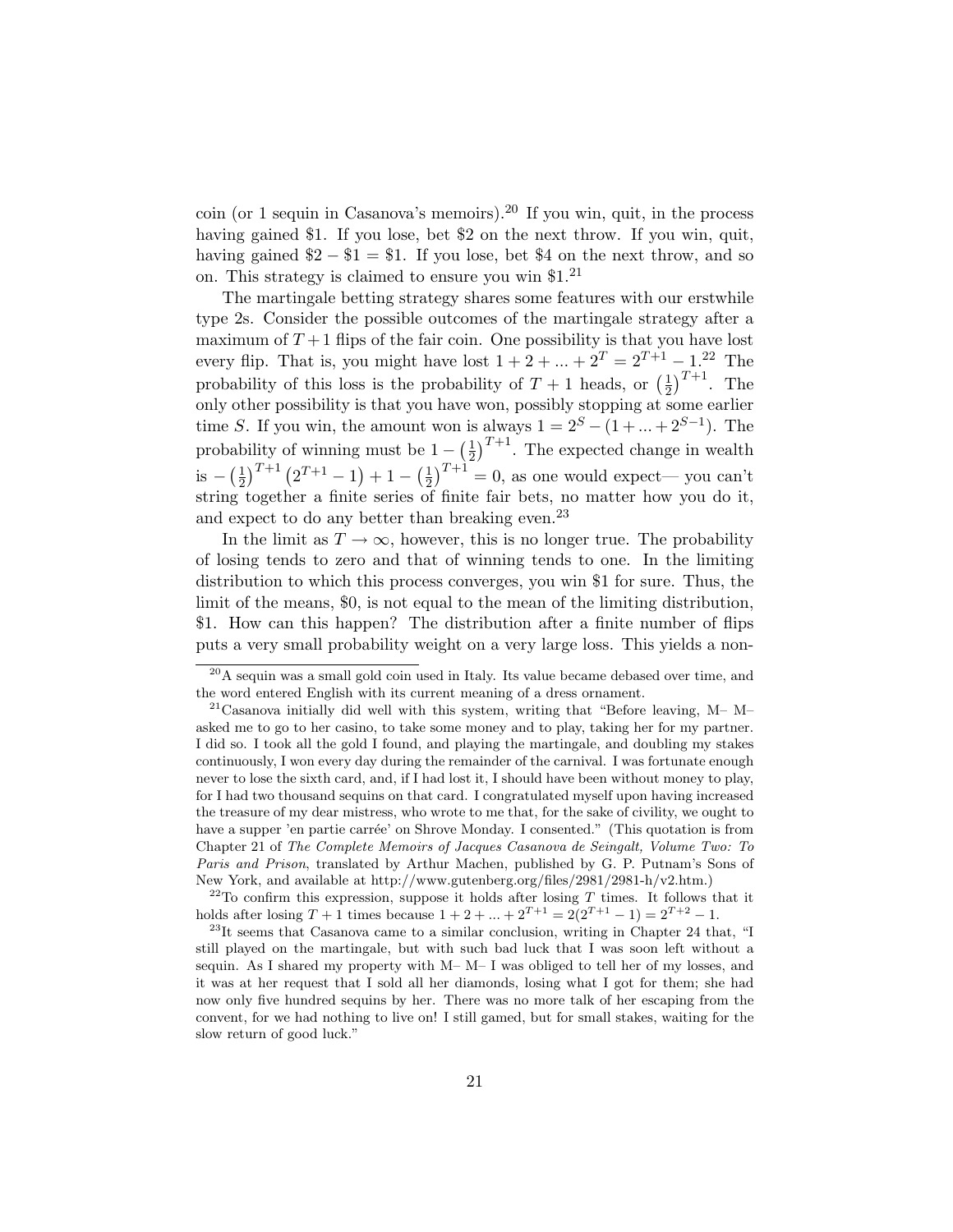vanishing contribution to the mean. In the limit, however, the probability of this loss converges to zero, giving us an upward jump in the mean "at the limit."

In our simple biological example, the mean of the type 2 population is similarly (if inversely) held up by very small probabilities of very large populations. In the limit, these probabilities vanish, so the growth of the population is overestimated by the mean. Despite having the same mean, the population almost surely fares worse under aggregate uncertainty (the type 2s) than under individual uncertainty (type 1).

The implication of this difference is that evolutionarily optimal strategies should be be more averse to aggregate risk than to equivalent idiosyncratic risk, in the sense that people should be less willing to accept lotteries incorporating aggregate risks. From an individual point of view, this may seem bizarre. Why should I be on the verge of undertaking an investment, only to balk upon learning that my realizations will be shared by many other people? But we can expect evolution to have learned via experience that such investments are to be shunned, and can expect this to be reflected in our preferences.

The example can be recast as an economic choice as follows. Suppose that bundles  $c_1$  and  $c_2$  induce the offspring levels 1 and 2, so  $\Psi(c_1) = 1$ and  $\Psi(c_2) = 2$ , where  $\Psi$  is the common production function for expected offspring. Now individuals must choose between lottery 1 and lottery 2. Lottery 1 yields  $c_1$  and  $c_2$  each with probability 1/2, where all this risk is independent. Lottery 2 also yields  $c_1$  and  $c_2$  each with probability  $1/2$ , but now all this risk is aggregate. From an expected utility point of view, these two lotteries should be equivalent. Indeed, even from the perspective of any decision theory that applies the apparently weak notion of "probabilistic sophistication," these two lotteries should be equivalent. But it is not enough here to consider only one's own payoffs and the associated probabilities, as such sophistication requires. One must also consider how the uncertainty affects others. That is, preferences are interdependent. In an evolutionary environment, individuals should prefer lottery 1 to lottery 2.

The most general case that can easily be analyzed is as follows. Given an aggregate environment  $z$ , each type  $i$  faces an idiosyncratic economic lottery where  $q_k^{i,z}$  $i, z$  is the probability of receiving a commodity bundle  $c_k^{i, z}$  $_k^{i,z}$ . We let  $\Psi(c)$  be the expected offspring from bundle c for any state and any type, where any underlying risk here is also idiosyncratic. Hence  $\sum_k q_k^{i,z} \Psi(c_k^{i,z})$  $\binom{i,z}{k}$  is the expected offspring of type  $i$  in state  $z$ . If each state  $z$  has probability  $\rho_z$ , then the long run limiting exponential growth rate of type *i* is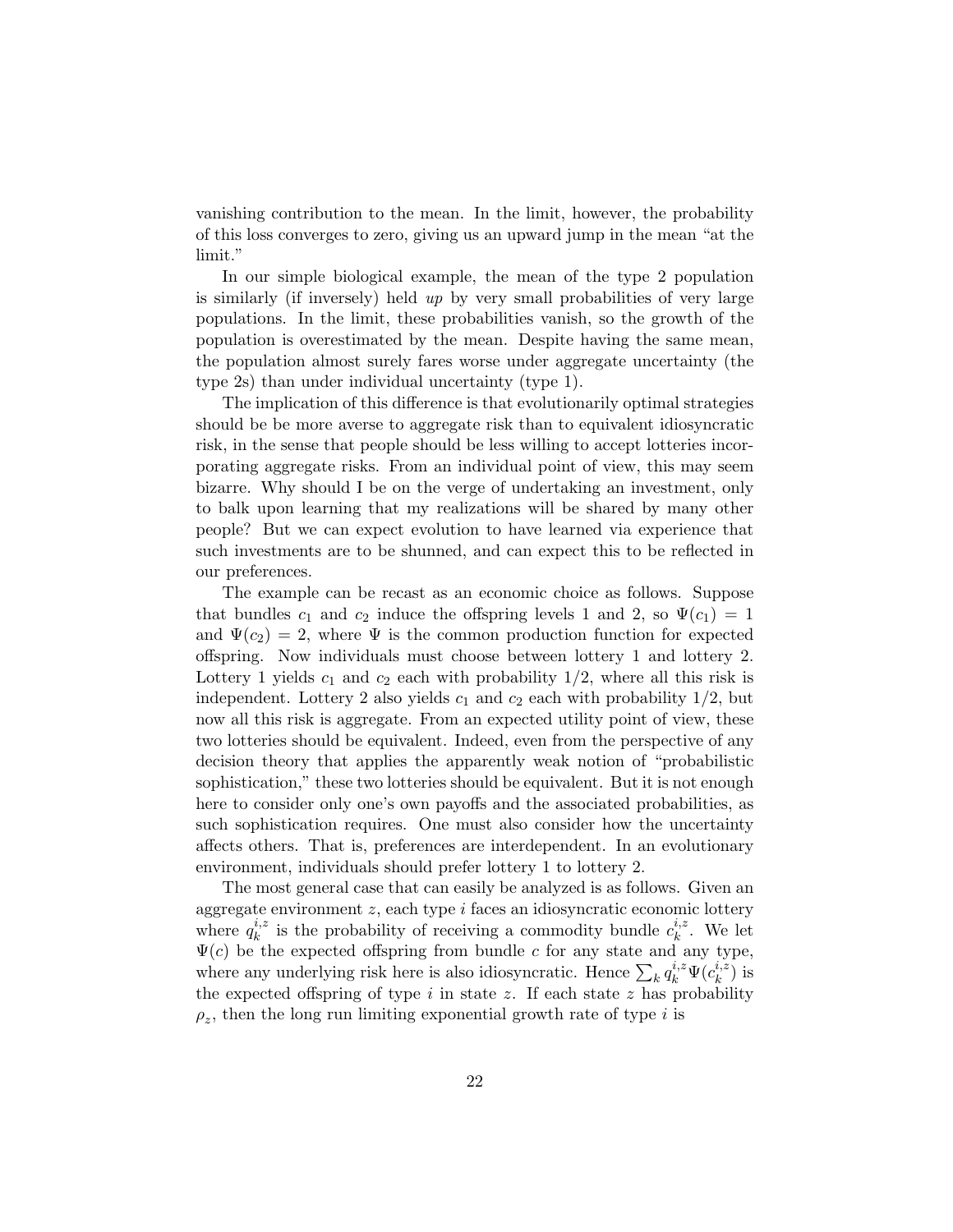$$
\sum_{z} \rho_z \ln \left( \sum_{k} q_k^{i,z} \Psi(c_k^{i,z}) \right). \tag{3}
$$

Hence the type that maximizes this expression should be favored by natural selection. In particular, we see the preference for idiosyncratic rather than aggregate risk in our example, since

$$
\ln ((1/2)\Psi(c_1) + (1/2)\Psi(c_2)) > (1/2)\ln \Psi(c_1) + (1/2)\ln \Psi(c_2),
$$

by the strict concavity of the function ln.

What are the behavioral implications of the distinction between aggregate and idiosyncratic risk? People may strictly prefer to take idiosyncratic lotteries for reasons that are quite distinct from a conventional explanation in terms of the convexity of the von Neumann-Morgenstern utility. Perhaps the simplest example of this is due to Cooper and Kaplan [27]. Consider the evolutionary success of a parthenogenetic animal. Suppose the probability of a snowy winter is  $\rho \in (0, 1/2)$  and hence the probability of a clear winter is  $1 - \rho \in (1/2, 1)$ . The animal is hunted by predators whom it hopes to escape by blending indistinguishably into its surroundings. As a result, animals with dark coats survive clear winters but die in snowy winters, while those that develop white coats survive snowy winters but die in clear ones. Clearly a type that always has a dark coat is doomed to extinction with the first white winter, and one that always has a white coat is doomed by the first clear winter. Suppose the chameleon-like strategy of changing colors with the nature of the winter is infeasible. Then consider a type whose members randomize—choosing a white coat with probability  $\pi$  and a dark coat with probability  $1 - \pi$ . That is, all individuals of this type are genetically identical, where this means merely that they choose their winter color from the same idiosyncratic lottery, but experience different ex post outcomes. The overall growth rate of this type is then

$$
r = \rho \ln \pi + (1 - \rho) \ln(1 - \pi),
$$

which is readily shown to be maximized by choosing  $\pi = \rho$ . In particular, such "probability matching" allows this type to avoid extinction.

This argument is developed further by Bergstrom [13], who casts the story in terms of squirrels who might similarly adopt a mixed strategy in saving food for a winter of variable length. Even if the long and harsh winters are extraordinarily rare, a pure type that stored enough food only for shorter and milder winters would be doomed to extinction, while a pure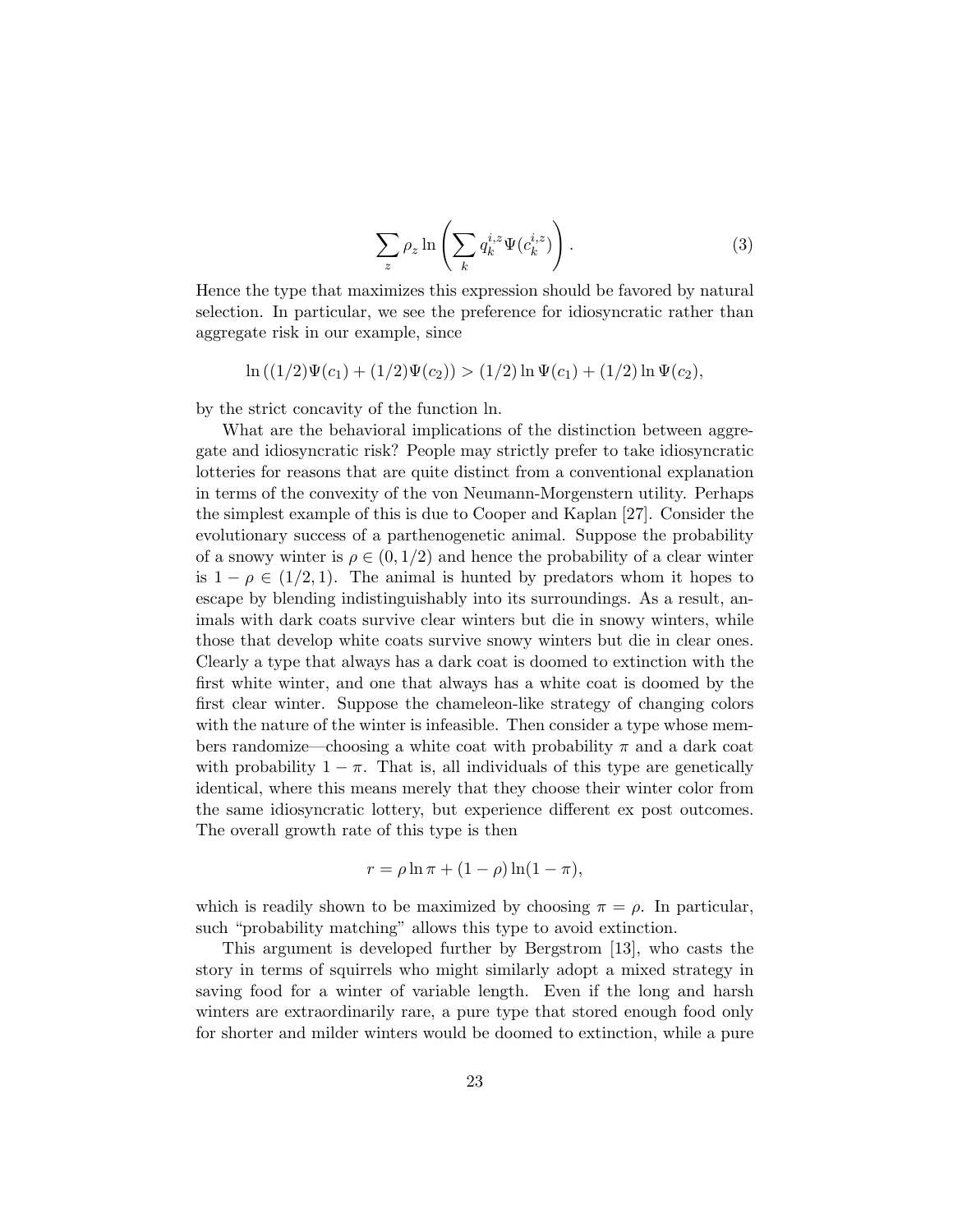strategy of saving for the longest and harshest of winters is very wasteful, consuming resources and incurring risks to accumulate food that virtually always goes unused. The optimal response is a mixture in which only a small fraction of the population stockpiles sufficient food to ensure the worst of winters, allowing the population to avoid extinction while most members also avoid overwhelmingly wasteful accumulation.

Cooper and Kaplan [27] interestingly interpreted individuals who choose a white coat in their model after the flip of their coin as being "altruistic." Why? The probability of such an individual dying in their model is higher than the probability of death for an individual with a dark coat, simply because  $1 - \rho > 1/2 > \rho$ . The apparent altruism thus arises out of a choice that seems to decrease an agent's probability of survival, while protecting the population from extinction. Why would such an agent ever make a choice? Why not maximize the probability of survival? Before we can interpret this choice as altruism, we must make sure of the correct notion of fitness (as a biologist would put it) or, equivalently, the correct utility function.

Grafen [63] offers a resolution of the apparent altruism puzzle raised by Cooper and Kaplan. Consider a continuum of agents of size 1. Suppose  $\pi$  of these agents choose white and  $1 - \pi$  choose dark. Now consider the choice of a small mass of individuals of size  $\varepsilon$ . If they choose white, the *expected* fraction of the population they will constitute at the end of the winter is ρε  $\frac{\partial \varepsilon}{\partial \tau}$ , which equals  $\varepsilon$  if  $\rho = \pi$ . If they choose dark, the *expected fraction* of the population they will constitute is  $\frac{1-\rho}{1-\pi}\varepsilon$ , which again equals  $\varepsilon$  if  $\rho = \pi$ . Each individual of the type that randomizes  $(\rho, 1-\rho)$  thus maximizes the expected fraction of the population it will comprise, and this expected fraction of the population is the appropriate notion of biological fitness. Death brings zero fitness no matter what the state of the population, but when you survive it matters how large you loom in the population.

To reinterpret this from an economic point of view, the result is that the usual selfish preferences are inadequate in explaining behavior in the face of aggregate uncertainty. It is instead important to consider not only the likelihood of death, but also how well you are doing when you do survive relative to others. The the appropriate notion of utility must then be interdependent. See Curry [30] for an analysis of this interdependence.

#### 3.1.2 Risk and Status

It is a common observation that people exhibit risk-aversion when making some choices while also exhibiting risk-preference in other cases. People buy both insurance and lottery tickets. The standard explanation for this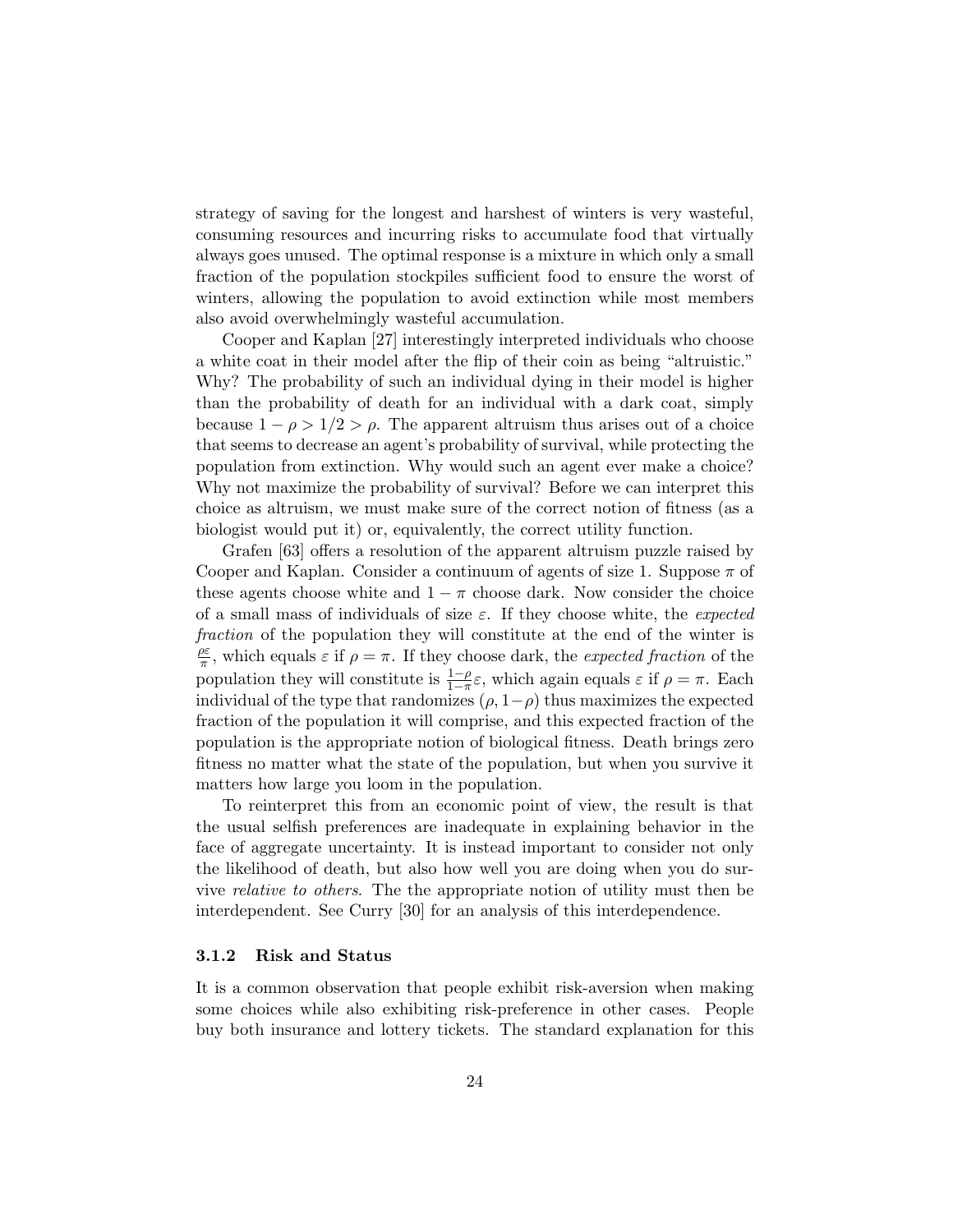behavior begins with Friedman and Savage [54], who suggested that the typical von Neumann-Morgenstern utility function is concave over low values of wealth but then becomes convex over higher values. People with such utility functions would seek insurance protection against downside risk, while at the same time buying lottery tickets that promise a small probability of a large increase in wealth. One can account for the observation that actual lotteries have a nontrivial array of prizes, rather than a single grand prize, by assuming that there is a final range of wealth over which von Neumann-Morgenstern utility is again concave.

The Friedman-Savage explanation views utility as being defined over absolute wealth levels. The difficulty here is that absolute wealth levels have changed dramatically over a relatively short period of our recent history. If a Friedman-Savage utility function supported the simultaneous purchase of insurance and gambling in a particular society at a particular date, then growing wealth levels would make it difficult to use the same utility function in explaining similar phenomena at a later date. Indeed, if utility functions are stable, then the market for insurance should wither away, as the number of individuals in the requisite low range of wealth decrease. Lotteries may also have diminishing prizes over time, since a lower prize would attain the same target level of final wealth. Nothing in our current experience suggests that the demand for insurance has dissipated as our society has gotten wealthier, or that lottery prizes are deteriorating.

The preceding argument relies on a particularly simple utility function, and one could come closer to a consistent model of behavior with a more elaborate function. In the process, of course, one must worry about constructing ever-more-sophisticated models that ultimately collapse under the weight of their complexity, just as epicycles ultimately gave way to a more parsimonious model. A seemingly more likely explanation is that utility functions have changed over time. Increasing wealth has not vitiated the need for insurance because utility functions have ratcheted up along with wealth levels. While intuitive, this explanation alone is discomforting in its reliance on the exogenously generated shifting of utility functions. Why do our utility functions change as our society gets wealthier? When is this shift likely to be especially pronounced, and when is it likely to be attenuated? What implications does it have for behavior, and for economic policy?

Robson [118] (see also Robson [120]) offers a model that allows us to address these types of questions. The key ingredient is that people care not only about their absolute wealth, but also about their position in the wealth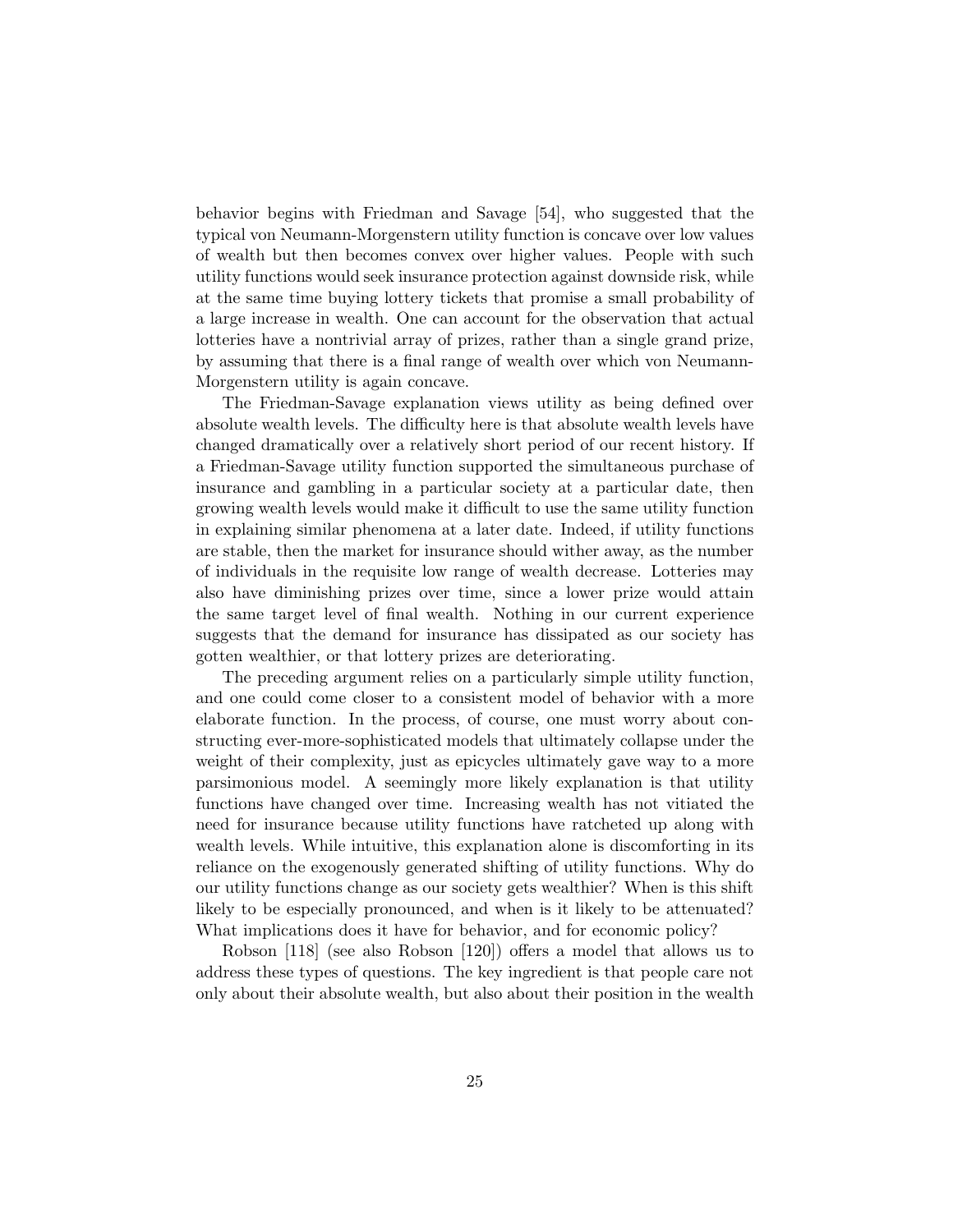distribution.<sup>24</sup> There are many reasons why people might care about how their wealth compares to that of others. For the purposes of this discussion, we simply assume that people care about "status," which in turn is determined by their place in the wealth distribution. We close this section with some examples of the considerations that might give rise to such a concern for status, deferring a more careful discussion to Section 4.2.

We suppose that an individual with wealth w attains status  $S = F(w)$ , where  $F$  is the continuous cumulative distribution function describing the wealth distribution in the relevant population. The population is represented by a continuum, normalized to have size 1. Hence status is the proportion of individuals that the individual outranks in terms of wealth. The individual has a von Neumann-Morgenstern utility function that is concave in w but convex in S. The convexity of S, indicating that increases in status are especially valuable near the upper end of the wealth distribution, will lead to risk-seeking behavior over some wealth levels.

For convenience, let us work with a particular functional form, given by:

$$
u(w, S) = \ln w + kS^{\beta},
$$

where  $k > 0$  and  $\beta \geq 2$ . Suppose, for simplicity, that the wealth distribution is uniform on the interval of wealth levels  $[0, \gamma]$ , and hence is given by

$$
F(w) = w/\gamma \text{ for all } w \in [0, \gamma]
$$
  
and 
$$
F(w) = 1 \text{ for all } w > \gamma.
$$

In a more complete model, of course, one would want the distribution of wealth levels to be endogenous, but a partial-equilibrium approach will serve us well here.

Suppose now that we condense the utility function so that it takes only wealth as an argument by defining  $v(w) = u(w, F(w))$ . Then it follows that

$$
v''(w) < 0 \text{ for all } w \in (0, \tilde{w}), \text{ where } \tilde{w} = \frac{\gamma}{(\beta(\beta - 1)k)^{1/\beta}}
$$
  
\n
$$
v''(\tilde{w}) = 0
$$
  
\n
$$
v''(w) > 0 \text{ for all } w \in (\tilde{w}, \gamma) \text{ and}
$$
  
\n
$$
v''(w) < 0 \text{ for all } w > \gamma,
$$

<sup>24</sup>A similar convention is helpful in accounting for patterns of consumption as a function of wealth or income, as was pointed out long ago by Duesenberry [34]. See Rabin [111] and and Cox and Sadiraj [28] for another discussion of whether utility is usefully defined over absolute wealth levels.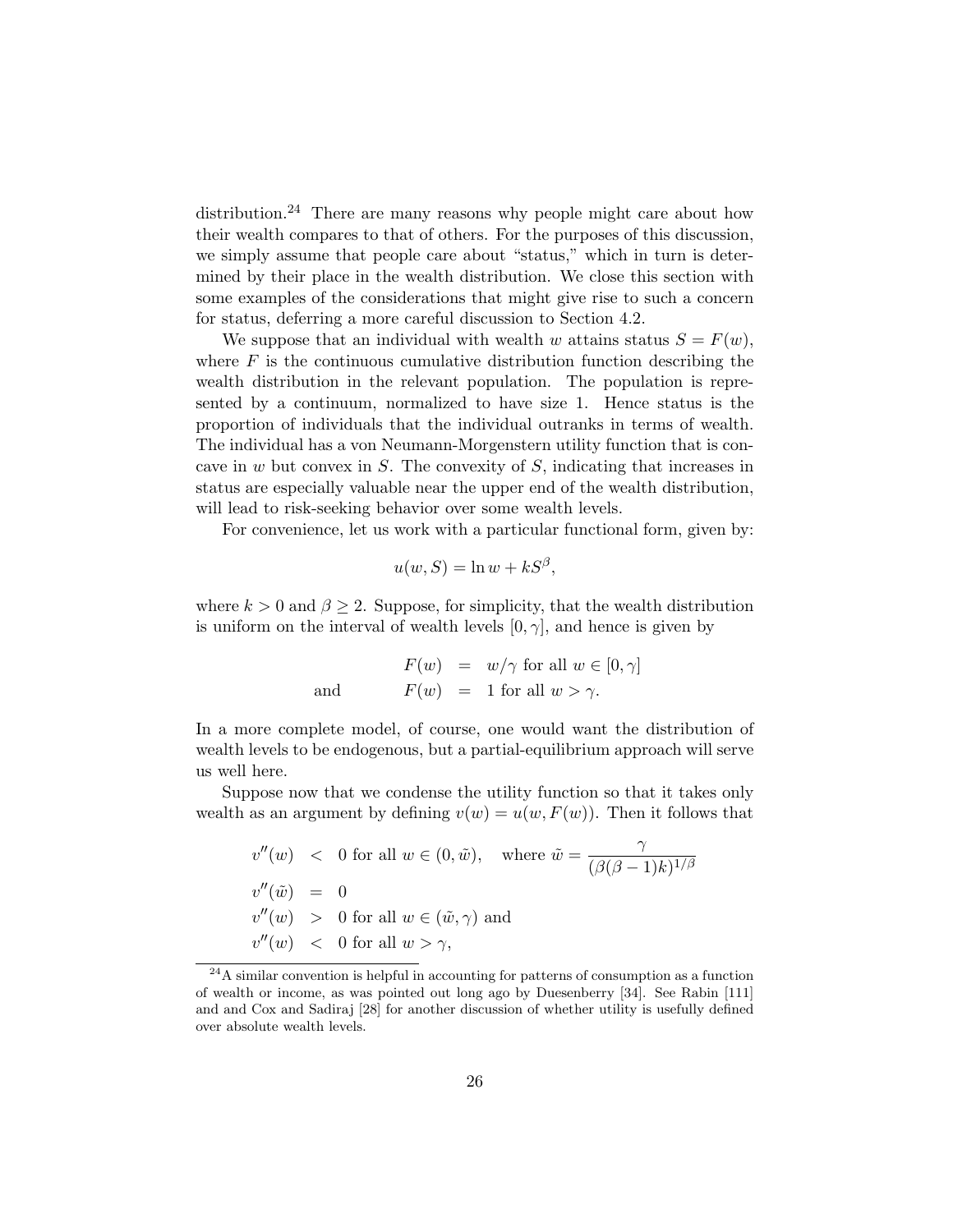where we assume that  $\beta(\beta-1)k > 1$  so that  $\tilde{w} < \gamma$ .

This example yields the concave-convex-concave utility described by Friedman and Savage. The convexity of  $u(w, S)$  in S is needed to obtain the intermediate range of wealth,  $(\tilde{w}, \gamma)$ , over which  $v(w)$  is convex. The concavity of  $u(w, S)$  in w yields the concavity of  $v(w)$  over the initial and final ranges  $(0, \tilde{w})$  and  $(\gamma, \infty)$ . The latter range appears despite the status effect because  $f(w) = 0$  on  $(\gamma, \infty)$ . Note that the first inflection point,  $\tilde{w}$ , can fall anywhere in  $(0, \gamma]$ , depending on the values of the parameters.

This model allows us to capture behavior that is risk-averse over some income ranges and risk-seeking over others, without such counterfactual implications as the prediction that the insurance industry will wither away as a society become wealthier. Consider, for example, a uniform multiplicative shift in the wealth distribution, represented by an increase in  $\gamma$ . The inflection point  $\tilde{w}$  is subject to the same multiplicative shift, so the same individual lies on the watershed between risk-aversion and risk-preference. Similarly, this model is consistent with prizes in lotteries that grow over time in step with the growth of the wealth distribution. That is, the wealth level  $\gamma$  marking the transition from risk-preference to risk-aversion is subject to this same shift.<sup>25</sup> To an analyst using models based on utility functions of the form  $v(w)$  to study the economy, it would look as if the parameters of the utility functions are adjusting at about the same rate as wealth is growing, in the process coincidentally preserving the qualitative features of behavior. In fact, however, there would be nothing exogenous in the seemingly shifting utilities.

If the von Neumann-Morgenstern utility of wealth alone has a concaveconvex-concave shape, as in Friedman and Savage, and individuals have access to a variety of fair bets, then individuals in an intermediate range will find it attractive to take gambles whose outcomes will put them either into a low initial range of wealth or a high terminal range (e.g., Friedman [53]). As a result, the middle class should disappear. However, Robson [118] shows that if the von Neumann-Morgenstern utility also depends on status, this redistribution of wealth will end before the middle class is completely depopulated. Robson [118] also discusses how a concern with status in this sense involves an externality. If we contemplate the effects of an increase in our wealth, we take into account the effect this has in increasing our status, but we neglect the effect it has in lowering other individuals' status. There

<sup>25</sup>This argument can be immediately generalized to utility functions of the form  $u(w, S) = \ln w + v(S)$ , where v is any increasing differentiable function and to an arbitrary continuous cumulative distribution function of wealth F.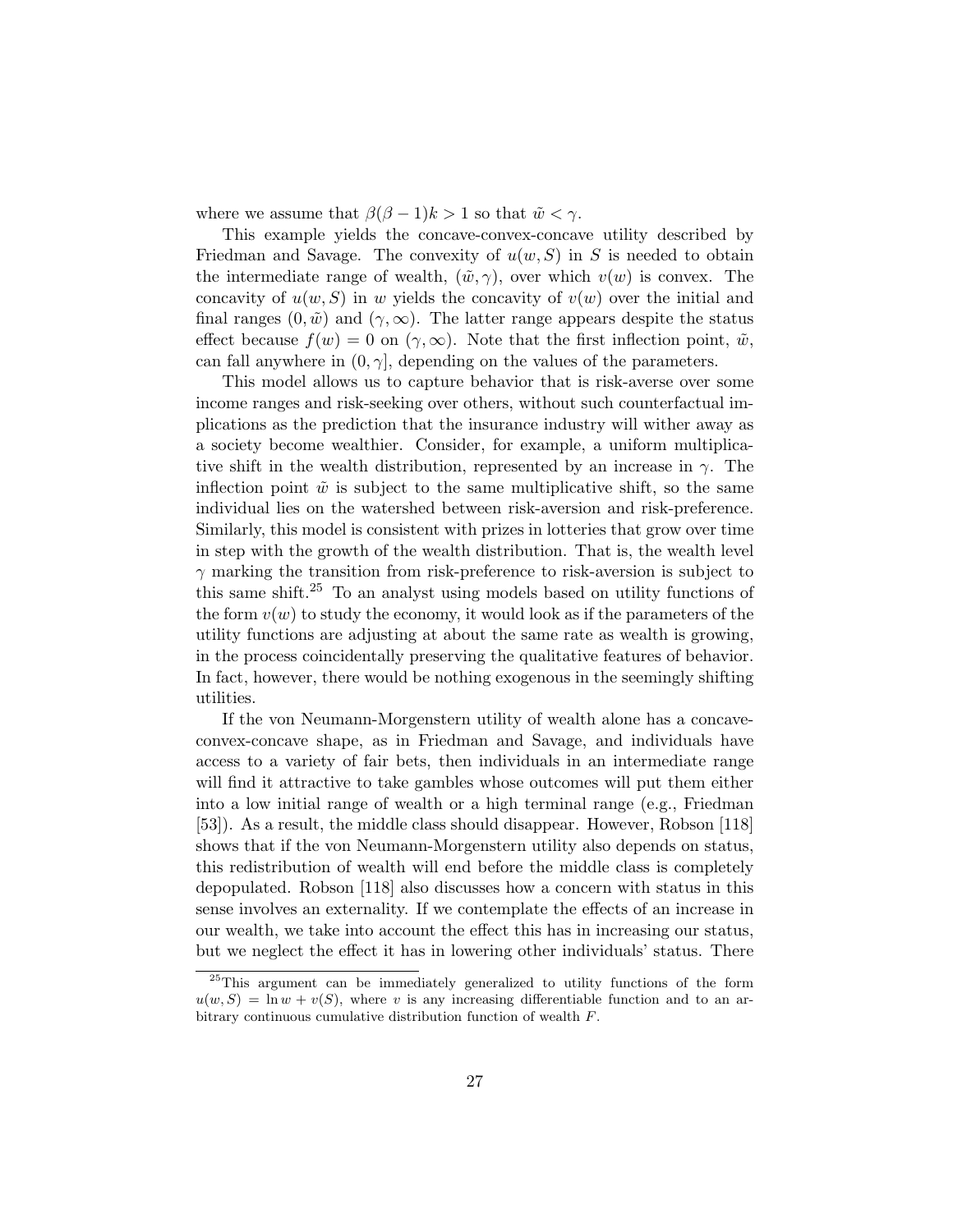may well then be too much gambling. Less obviously, there may instead be too little—there are distributions of wealth that are stable, in the sense that no one wishes to take any fair bet, despite the existence of fair bets that induce a Pareto improvement.

How might the concern with status that lies at the heart of this model have evolved? We only sample the many possibilities here. For example, Robson [120] considers how a concern for status and an attendant riskpreference might arise in a polygynous setting, where females choose males based on their wealth. Cole, Mailath and Postlewaite [26] suggest that concerns for status may arise because some goods in our economy are allocated not by prices, but by nonmarket mechanisms in which status plays a role. Cole, Mailath and Postlewaite suggest the "marriage market" as a prime such example, where access to desirable mates often hinges on placing well in a status ordering that depends importantly on wealth. Additional points of entry into the large literature include Becker, Murphy and Werning [10], Frank [47], and Ray and Robson [113].

What form might a concern with status have? There are two intriguing possibilities. If access to desirable mates lies behind a concern for status, then evolution may have designed us with utility functions that depend directly only on absolute wealth and mates. The contest for mates may give rise to behavior that makes it look as if people have a concern for relative wealth, but this concern would be instrumental rather than intrinsic (cf. Postlewaite [109]). Hence, status may be important, while the standard economists' inclination to work with "selfish" preferences, or preferences only over one's own outcomes may still have a solid biological foundation. Alternatively, constraints on the evolutionary design process, perhaps rising out of information or complexity considerations, may cause evolution to find it easier or more expeditious to simply design us with preferences over relative wealth, trusting that this will lead (perhaps more reliably) to the appropriate outcomes. In this case the concern with relative wealth is intrinsic and we are pushed away from the familiar selfish preferences.

Determining which aspects of our preferences are instrumental and which are intrinsic is an important and challenging question. We return to the possibility that status may play a role in preferences in Section 4.2

#### 3.1.3 Implications

Where do we look for the implications of these evolutionary models, implications that Section 2.2 suggested should be the signature of the evolutionary approach? One obvious point stands out here. People should evaluate id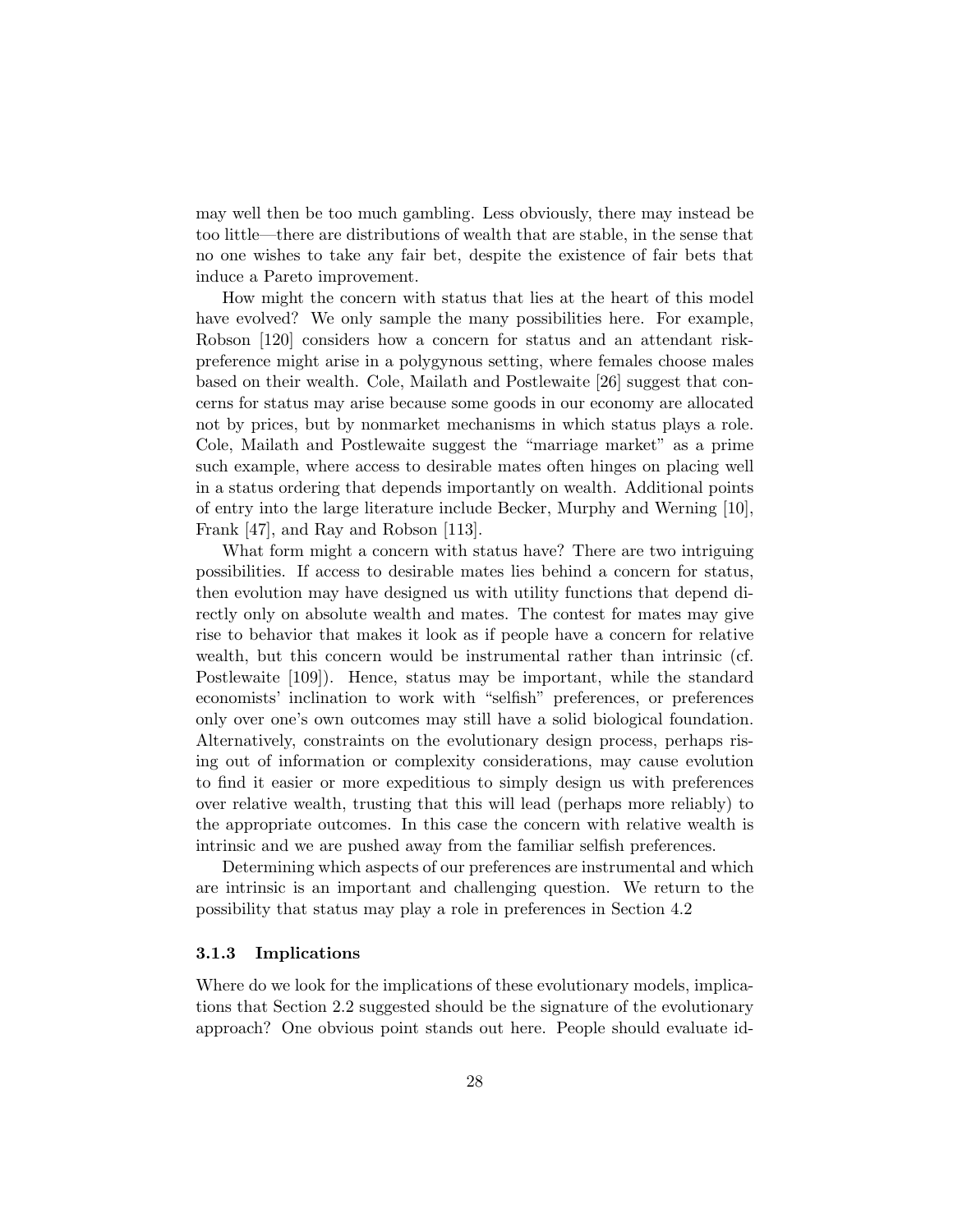iosyncratic and aggregate risks differently.

A standard finding in psychological studies of risk attitudes is that a feeling of control is important in inducing people to be comfortable with risk.<sup>26</sup> Risks arising out of situations in which people feel themselves unable to affect the outcome cause considerably more apprehension than risks arising out of circumstances people perceive themselves to control. People who fear flying think nothing about undertaking a much more dangerous drive home from the airport.<sup>27</sup> The risk of a meteor strike that eliminates human life on Earth is considered more serious than many other risks with comparable individual death probabilities. Why might this be the case? The first task facing evolution in an attempt to induce different behavior in the face of idiosyncratic and aggregate risks is to give us a way of recognizing these risks. "Control" may be a convenient stand-in for an idiosyncratic risk. If so, then our seemingly irrational fear of uncontrolled risk may be a mechanism inducing an evolutionarily rational fear of aggregate risk.

#### 3.2 Time

We now turn our attention from the within-period considerations captured by the function  $u(c)$  to the question of intertemporal trade-offs. In doing so, we strip away all considerations of the nature of  $u(c)$  by focussing on preferences over offspring. Hence, the agents in our model will do nothing other than be born, have offspring, and then die. In addition, no notion of the quality of offspring will enter our discussion. Agents will differ only in the number and timing of their offspring.

Our motivation in constructing such a model is to work with as close a link as possible between the model and the criteria for evolutionary success. The ultimate goal of evolution is successful reproduction. As simple as this sounds, "reproduction" is a multifaceted process and "success" involves managing a variety of tradeoffs. We eliminate many of these tradeoffs by working with a world of homogeneous offspring, focussing attention on the twin objectives of having many offspring and having them quickly. How does evolution balance "many" versus "quickly?" We view this as the obvious place to look for clues to how our preferences treat intertemporal tradeoffs, and so this becomes the focus of our analysis.

 $^{26}$ See Slovic, Fischhoff and Lichtenstein [144] for an early contribution to this literature and Slovic [143] for a more recent introduction.

<sup>&</sup>lt;sup>27</sup>Indeed, Gigerenzer [58, pp. 31] suggests that direct death toll in the September 11, 2001 attack on New York's World Trade Center may have been surpassed by the increased traffic deaths caused by subsequent substitution of driving for air travel.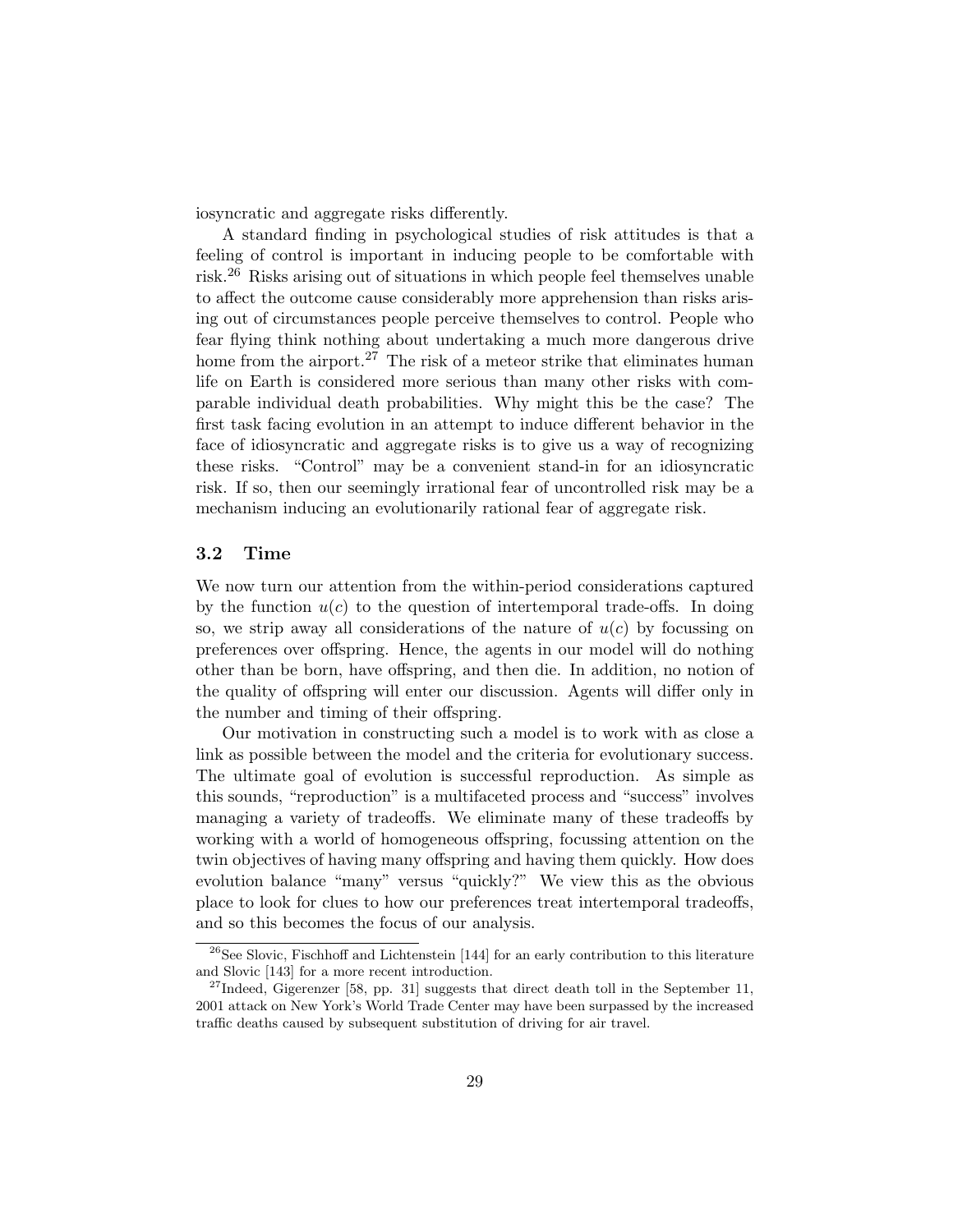Evolution must not only identify the preferred mix of number and timing of offspring, but also solve the problem of how to induce this behavior. As faulty as it is, introspection suggests that evolution has not accomplished her goal by having us make constant calculations as to whether our next restaurant choice will increase or decrease the number of children we expect, or whether our choice of what car to drive will advance or postpone our next child. Instead, evolution works through utility functions that attach rewards to a host of intermediate goals, such as being well nourished. How and why evolution has done this is again an important and fascinating question, but is swept out of sight here.

Our basic notion is that of a "life history." A life history specifies the number of offspring born to an agent at each of the agent's ages. We assume that such life histories are heritable. The evolutionary approach proceeds by asking which life history will come to dominate a population in which a variety of life histories are initially present. In particular, we imagine mutations regularly inserting different life histories into a population. Some cause the group of agents characterized by such a life history to grow rapidly, some lead to slow rates of growth. The life history leading to the largest growth rate will eventually dominate the population. Having found such a life history, we will be especially interested in characterizing the implicit intertemporal trade-offs.

The question of why people discount is an old one. It seems intuitively obvious that future consumption is less valuable than current consumption, but why is this the case? A good place to start in one's search for an answer is the work of Fisher [43, pp. 84–85], who pointed to one reason future rewards might be discounted—an intervening death might prevent an agent from enjoying the reward. This gives us a link between mortality and discounting that has often reappeared (e.g., Yaari [166]), and that will again arise in our model. Hansson and Stuart [68] and Rogers [129] (see also Robson and Szentes [127]) point to a second factor affecting discounting. They construct models in which evolution selects in favor of people whose discounting reflects the growth rate of the population with whom they are competing. Our first order of business, in Section 3.2.1, is to put these ideas together in the simplest model possible, leading to the conclusion that evolution will induce people to discount exponentially at the sum of the population growth rate and mortality rate. We then consider a sequence of variations on this model.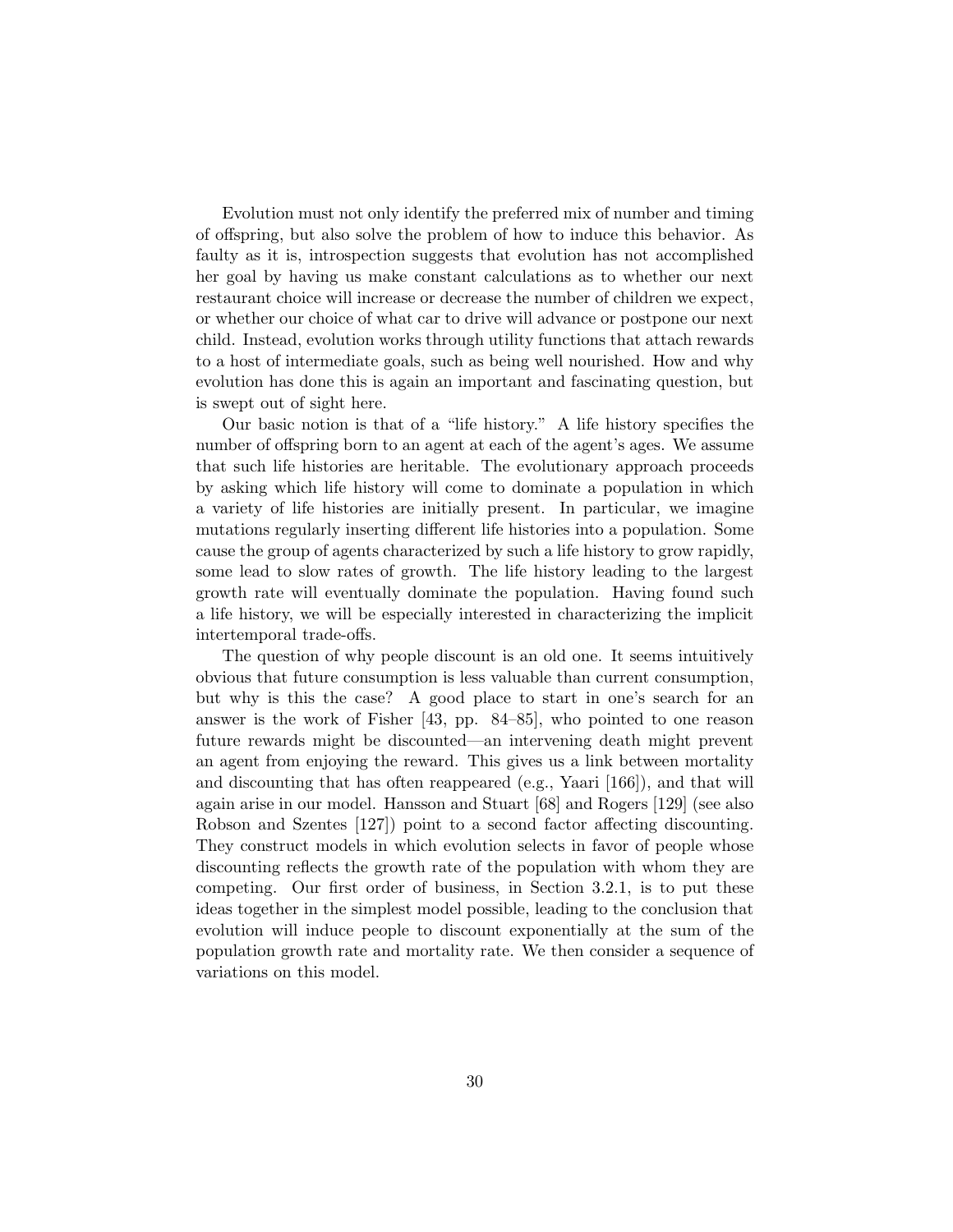#### 3.2.1 A Simple Beginning: Semelparous Life Histories

We begin by considering only *semelparous* life histories, in which an organism reproduces at a fixed, single age (if it survives that long) and then dies.<sup>28</sup> We do not view this model as a realistic foundation for understanding discounting, but it does provide a revealing introduction to the relevant evolutionary forces.

A life history in this context is simply a pair  $(x, \tau)$ , where x is the agent's expected number of offspring and  $\tau$  is the age at which these offspring are produced. The agents in this environment live a particularly simple life. They wait until age  $\tau$ , possibly dying beforehand, and then have x offspring. At that point the parents may die or may live longer, but in the latter case do so without further reproduction. We need not choose between these alternatives because the possibility of such a continued but barren life is irrelevant from an evolutionary point of view. Agents who survive past their reproductive age may increase the size of the population at any given time, but will have no effect on the population growth rate. As a result, any mutation that sacrifices post-reproduction survival in order to increase the number of offspring x or decrease the age  $\tau$  at which they are produced will be evolutionarily favored, no matter what the terms of the trade-off.

In the parlance of evolutionary biology, the particularly simple life histories of these agents earns them the title of "Darwinian dolts" (cf. Stearns and Hoekstra [148, p. 219]). In particular, if reproduction is affected by aggregate risks, such as predators or plagues that threaten survival to reproductive age, famines that threaten the ability to produce offspring, or climatic fluctuations that threaten offspring survival, then a semelparous life history can expose its practitioners to costly risk. Nonetheless, there is much to be learned from Darwinian dolts.

We examine a group of agents whose members are all characterized by a particular life history  $(x, \tau)$ . We will speak throughout as if a life history is a deterministic relationship, with each age- $\tau$  parent having precisely x offspring. The interpretation is that x is the expected number of offspring born to age- $\tau$  parents. As long as the group size is sufficiently large and the random variables determining the number of offspring born to each parent are independent, then the average number of offspring will be very close to x and x will provide a very good approximation of the behavior of the evolution of the population.<sup>29</sup> The life history  $(x, \tau)$  is presumably the result

 $\frac{28}{124}$ This section is based on Robson and Samuelson [124].

<sup>&</sup>lt;sup>29</sup>For typical limit theorems underlying this type of deterministic approximation, see Benaïm and Weibull [11]. The case of a continuum of agents raises technical problems.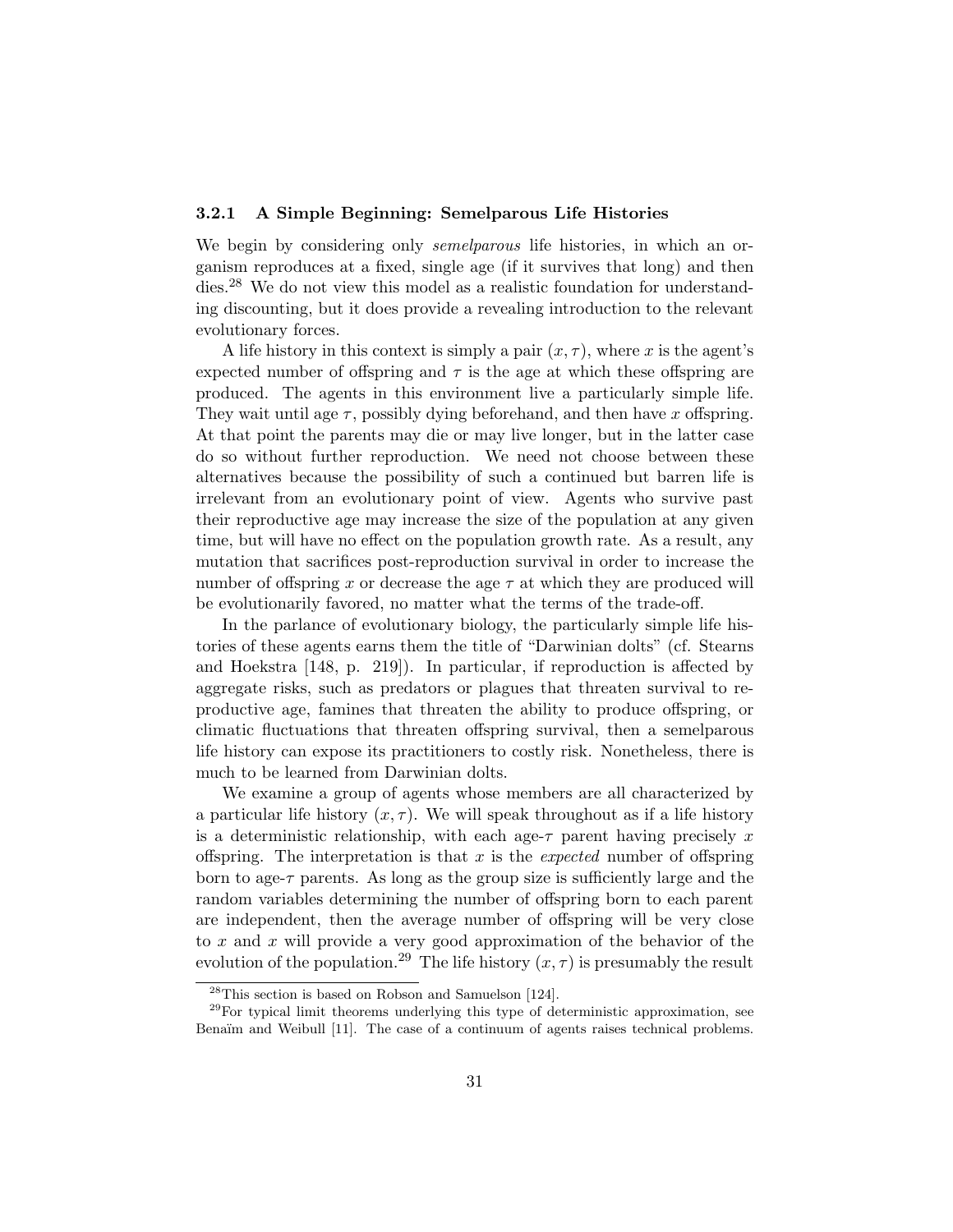of various choices on the part of the agent, such as where to seek food, what food to eat, when to mate, what sort of precautions to take against enemies, and so on, all of which have an important effect on reproduction, but which do not appear explicitly in our model.

An agent who delays reproduction increases the risk of dying before reaching reproductive age. In particular, an agent choosing  $(x, \tau)$  survives for the length of time  $\tau$  required to reach reproductive age with probability  $e^{-\delta \tau}$ , where  $\delta$  is the instantaneous death rate. If and only if the agent survives, the  $x$  offspring appear.

Consider a population characterized by strategy  $(x, \tau)$ , of initial size  $N_0$ . How large will this population be at time  $t > 0$ ? Let us follow a dynasty, meaning a cohort of agents initially of some age  $\tau'$ , who have offspring when they reach age  $\tau$ , with these offspring then having their offspring upon reaching age  $\tau$ , and so on. From time 0 until time t, there will have been approximately (depending on the cohort's initial age and integer problems)  $t/\tau$  intervals during which this dynasty will have first shrunk by factor  $e^{-\delta \tau}$ , as the population is whittled away by death while awaiting its next opportunity to reproduce, and then multiplied itself by  $x$  as it reproduces. The population at time  $t$  is thus

$$
N_0\left(e^{-\delta\tau}x\right)^{\frac{t}{\tau}}.
$$

The growth factor for this population is then  $e^{-\delta}(x)^{\frac{1}{\tau}}$ .

If the population is characterized by a variety of life histories, then evolution will select for the value  $(x, \tau)$  that maximizes  $e^{-\delta}(x)^{\frac{1}{\tau}}$  or, equivalently, that maximizes

$$
\frac{\ln x}{\tau}.\tag{4}
$$

Hence, evolution evaluates births according to the function  $ln(·)$  and discounts them hyperbolically. The equilibrium population will grow exponentially at the growth rate  $-\delta + \frac{\ln x}{\tau}$  $\frac{\ln x}{\tau}$ .

Have we just discovered an evolutionary foundation for the hyperbolic discounting that lies at the core of much of behavioral economics? Caution is in order on several counts. First, the phrase "hyperbolic discounting" is used to denote a variety of discounting patterns, many of which do not match (4). Perhaps the most common of these is the " $\beta - \delta$ " formulation, in which payoffs in period t are discounted to the present (period 0) at rate  $\beta \delta^{t-1}$ , with  $\beta > \delta$ . As a result, the delay between the current and next periods

See Al-Najjar [3] for a discussion.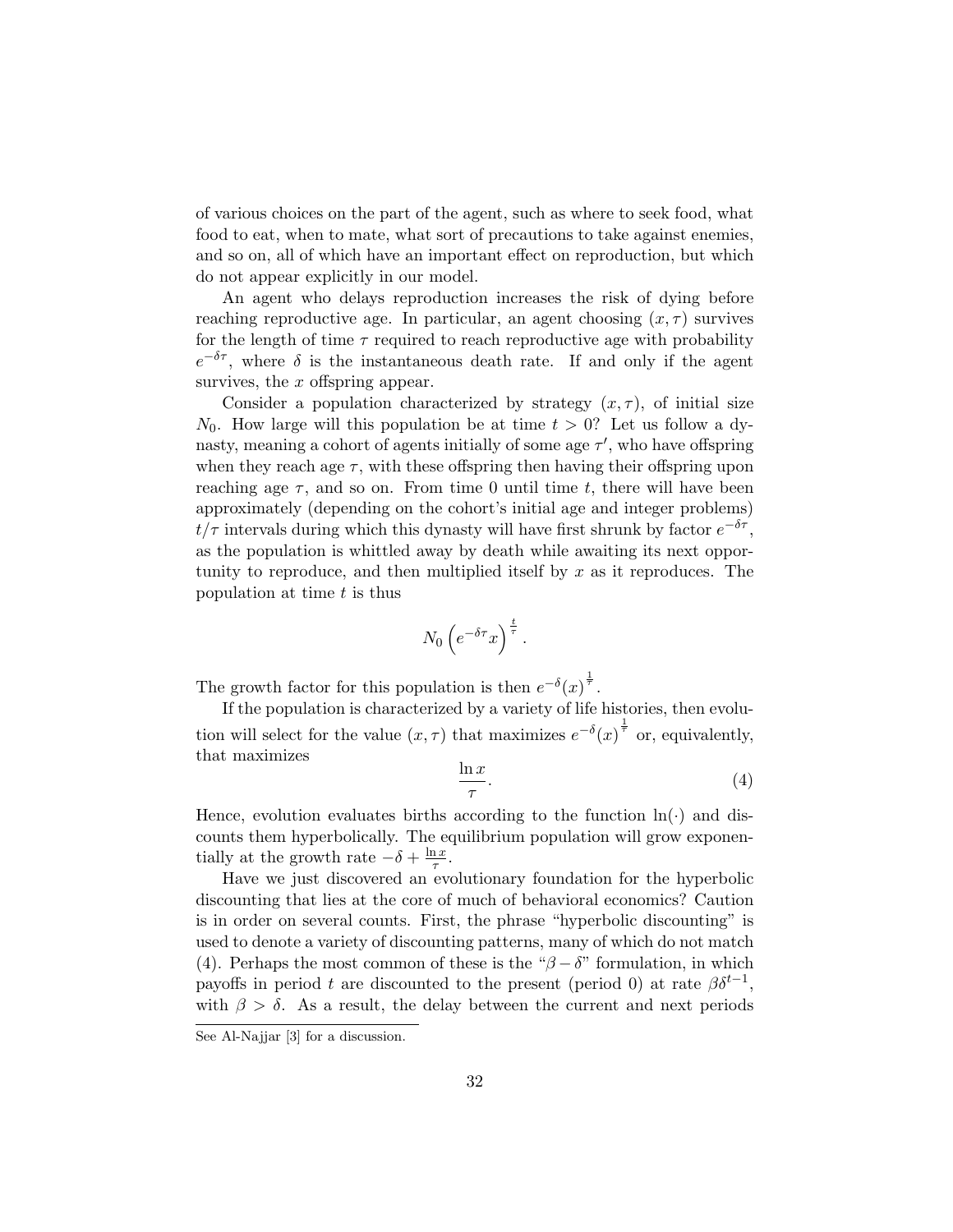is weighted especially heavily, with subsequent delays being equivalent. In contrast, the preferences given by (4) represent hyperbolic discounting in the literal sense, in that period-t payoffs are discounted to the present by the factor  $1/t$ . This discounting pattern is common in biological models of foraging (e.g., Houston and McNamara [75, chapter 4], Kacelnik [76], Bulmer [19, chapter 6]), but less common in economics. Second, hyperbolic discounting is especially intriguing to behavioral economists for its ability to generate preference reversals. In contrast, no incentive for preference reversals arises in the present evolutionary context. Indeed, we have not yet built a rich enough set of choices into the model to talk about preference reversals. We have simply identified the criterion for finding the optimal tradeoff between the delay to reproduction and the number of attendant offspring.

More importantly, we need to think carefully about making the leap from (4) to individual preferences. The preferences captured by (4) are relevant for asking a number of questions about the comparative statics of evolution. For example, these preferences are the appropriate guide if we want to know which of two populations, characterized by different life histories, will grow faster, or which of two mutants will be most successful in invading a population. Suppose, however, that we are interested in using preferences to describe the choices we see in a particular population. Let  $(x, \tau)$  be the equilibrium life history, giving rise to a population that grows exponentially at rate  $r = \ln \left( e^{-\delta} x^{\frac{1}{\tau}} \right) = -\delta + \frac{1}{\tau}$  $\frac{1}{\tau} \ln x$ . Then consider the alternative strategy  $(\tilde{x}, \tilde{\tau})$ . Suppose this alternative strategy is feasible but not chosen (and hence gives a lower growth rate  $\tilde{r}$ ). What preferences would we infer from this observation? We could assume that preferences are given by (4). However, we could also assume that the agents evaluate births linearly and discount exponentially at rate  $-(\delta+r)$ , so that  $(x, \tau)$  is evaluated as  $e^{-(\delta+r)\tau}x$ . In particular, to confirm that such preferences rationalize the choice of  $(x, \tau)$ , we need only note that <sup>30</sup>

$$
e^{-(\delta+r)\tau}x > e^{-(\delta+r)\tilde{\tau}}\tilde{x} \quad \Leftrightarrow \quad e^{-(\delta+r)\tau}x > e^{-r\tilde{\tau}}e^{\tilde{r}\tilde{\tau}}e^{-(\delta+\tilde{r})\tilde{\tau}}\tilde{x}
$$

$$
\Leftrightarrow \quad r > \tilde{r}.
$$

Exponential discounting, at the sum of the death and optimal growth rates, thus characterizes the preferences with which evolution will endow her agents. This representation of preferences is intuitive. There are two costs of delaying reproduction. One of these is simply that death occurs at rate  $\delta$ . The

<sup>&</sup>lt;sup>30</sup>The second inference follows form the observation that  $e^{-(\delta+r)\tau}x = 1 = e^{-(\delta+\tilde{r})\tilde{\tau}}\tilde{x}$ .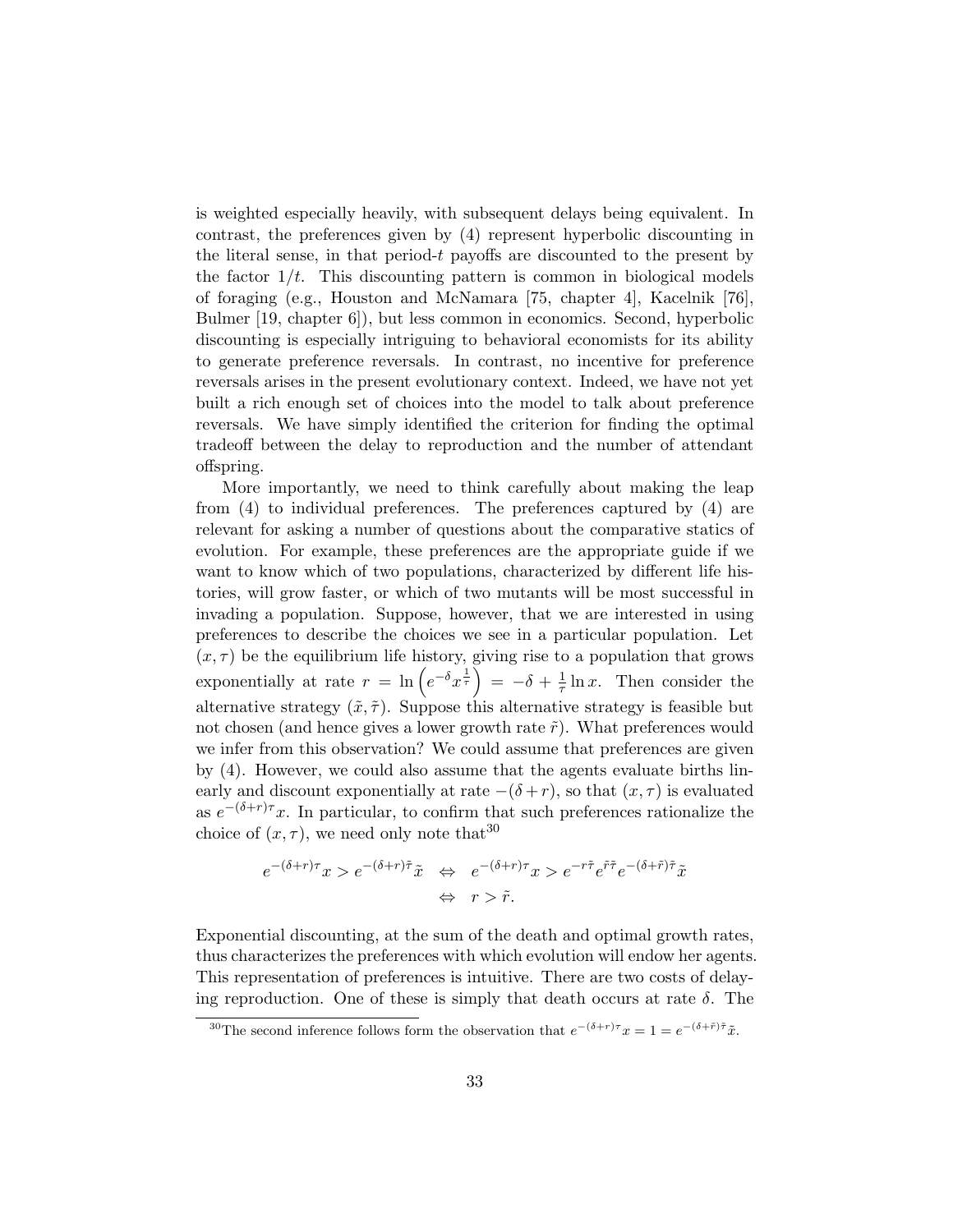other is that a given number of offspring will comprise a smaller fraction of a population growing at rate r. The sum of these two rates is the rate at which delaying births causes an agent to fall behind the population.

#### 3.2.2 Extensions

With this basic result in hand, we consider six respects in which this analysis is limited, and hence warrants generalization:

- 1. Once the optimal strategy has spread throughout the population, the population will grow exponentially at the resulting growth rate. In practice, we do not expect populations to grow without bound, and so a model with some constraints on population size would be more reasonable.
- 2. We have allowed agents to reproduce only once, while we expect situations to be important in which agents can reproduce more than once.
- 3. Even if reproduction is the ultimate issue of concern to evolution, all of our experience as well as our economic literature suggests that we have preferences over many other things, commonly lumped together in economic models under the label of consumption.
- 4. The agents in our model are homogeneous, with every agent facing the same set of choices and making the same optimal choice. How do we incorporate heterogeneity into the model?
- 5. All of the uncertainty in the model is idiosyncratic, and hence washes out in the analysis of the population. What if there is aggregate uncertainty?
- 6. One motivation for studying evolutionary foundations for discounting is to glean insights into models of hyperbolic discounting, present bias, and preference reversal. We have found a hint of hyperbolic discounting in preferences that are relevant for evolutionary comparative statics, but none in the induced individual behavior. Does an evolutionary perspective lock us into exponential discounting?

The following sections examine each of these points in turn.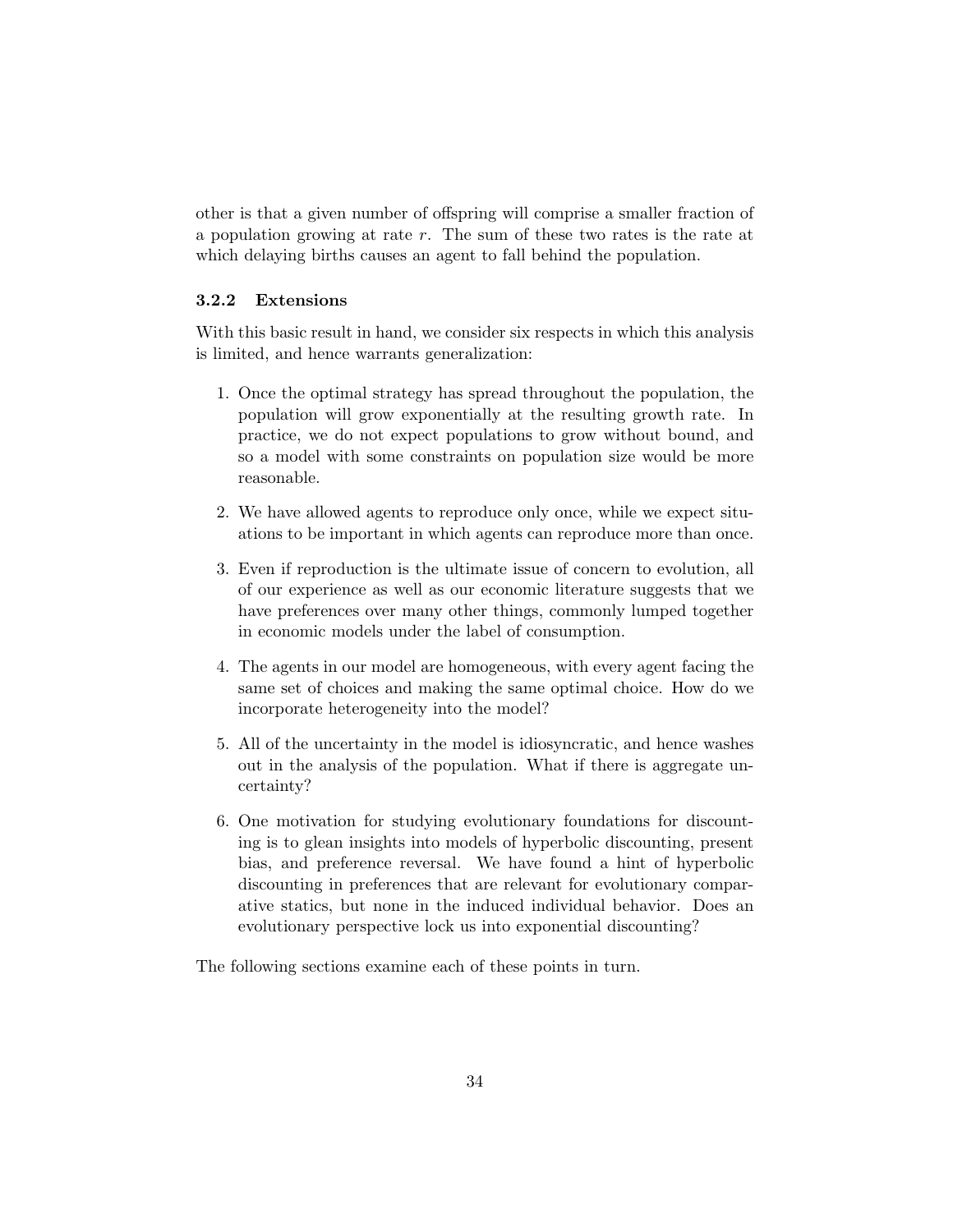# 3.2.3 Environmental Capacity

The discount rate in our analysis is tied closely to the population growth rate. A more rapid population growth induces a higher discount rate, while a population that shrinks sufficiently rapidly will induce negative discounting (in which case reproduction is better deferred). If the population growth rate is zero, agents will discount at the death rate  $\delta$ .

The difficulty here is that we do not expect populations to grow without bound. If nothing else, an exponentially growing population will eventually produce a physical mass of agents too large to fit on the Earth, even neglecting any considerations of whether the planet can sustain them.<sup>31</sup> In some instances, resource constraints may not bind for a long time. One might then argue that an unconstrained model is a reasonable approximation of our evolutionary past, even if not a good guide to our future. However, we must be wary of appealing to the latter type of short-run argument when interpreting a theory whose predictions consist of limiting results. Perhaps more to the point, it seems likely that environmental constraints restricted human growth rates to be near zero throughout much of our evolutionary past.

Nothing in our analysis changes if we modify the death rate  $\delta$  to reflect environmental constraints on the population size. We can do so while retaining all of the analysis in Section 3.2.1, as long as we interpret the death rate appearing in our model as the steady-state rate that balances population growth and environmental constraints.

In particular, notice that the discount rate in our exponential-discounting representation of preferences, given by

$$
\delta + r = \frac{1}{\tau} \ln x,
$$

is independent of the death rate. If an increasing population size uniformly increases the death rate, the growth rate will exhibit a corresponding decrease, leaving the discount rate unaffected. The discount rate is affected only by the life-history specification  $(x, \tau)$ . In a sense, we have thus turned the views of Fisher [43] and Yaari [166] on their heads. Instead of being a primary reason for discounting, death has nothing to do with the appropriate

 $31$ Pursuing this point into the more fanciful, the space occupied by an exponentially growing population will eventually contain a sphere whose radius expands at a rate exceeding the speed of light, ensuring that we cannot alleviate the problem by travel to other planets (at least under our current understanding of physics). Finding oneself too heavily involved in such arguments is a reliable sign that something is missing from one's model.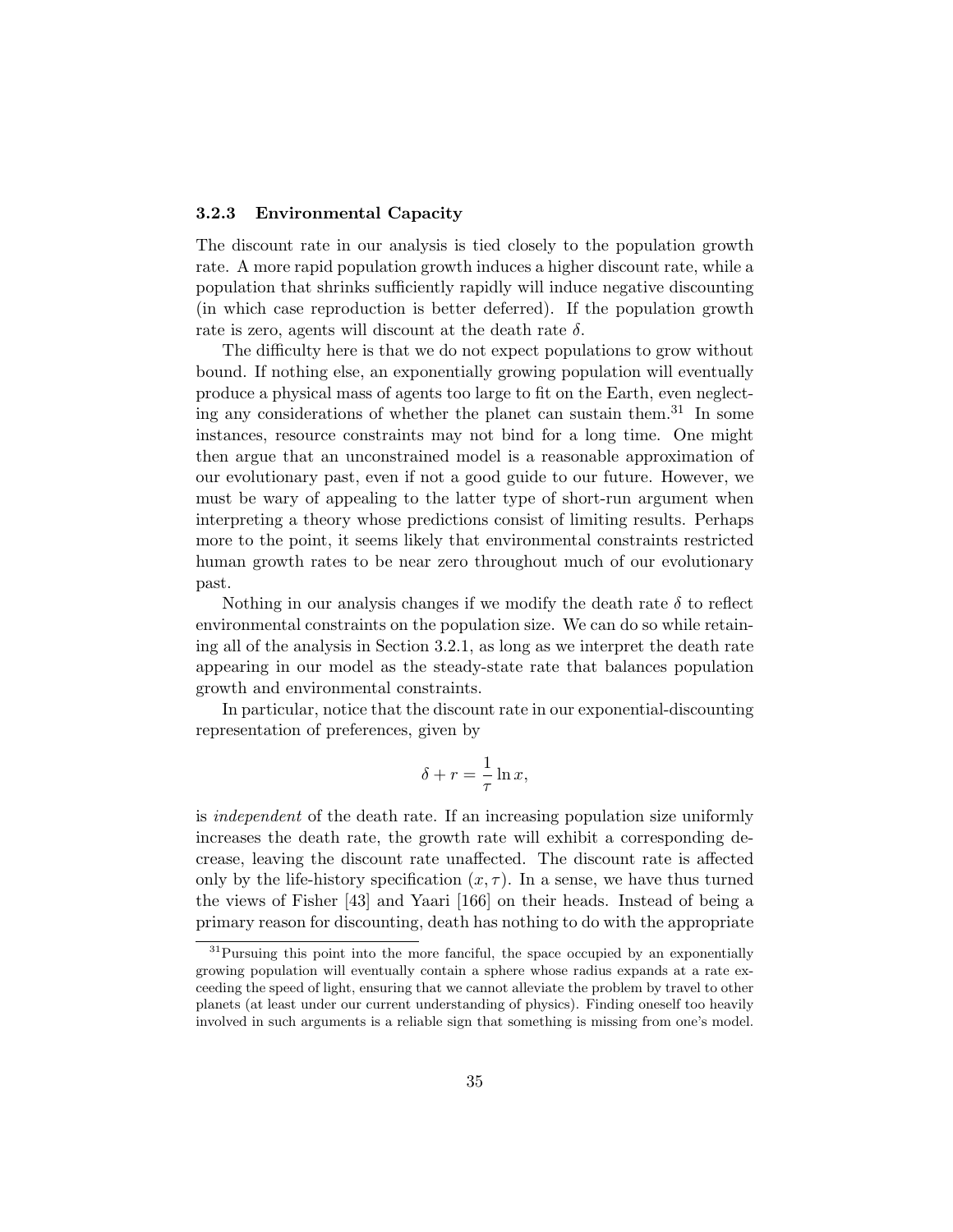discount rate.<sup>32</sup>

### 3.2.4 Iteroparous Life Histories

We can easily generalize the analysis to *iteroparous* life histories, in which an individual may have offspring at more than one age. Among other advantages, such a life history may allow individuals to diversify some of the (unmodeled, in our analysis) aggregate risks that might make semelparity particularly precarious.

It is convenient here to let time be measured discretely. Let each agent live for T periods, producing  $x_{\tau}$  offspring in each period  $\tau = 1, \ldots, T$ . A life history is then a collection  $(x_1, x_2, \ldots, x_T)$ , where some of these entries may be zero.

Our basic tool for keeping track of the population is a Leslie matrix (Leslie [81, 82]), given in this case by

| $-\delta_{x_1}$<br>$\epsilon$   |           |  |  |
|---------------------------------|-----------|--|--|
| $e^{-\delta}$<br>x <sub>2</sub> | $-\sigma$ |  |  |
|                                 |           |  |  |
| ${}^{\circ}x_{T-1}$<br>e        |           |  |  |
| $-\delta_{x_T}$<br>е            |           |  |  |

Each row  $\tau = 1, \ldots, T$  in this matrix corresponds to the fate of agents of agents  $\tau$  in the population in each period. The first entry in this row indicates that these agents have  $x<sub>\tau</sub>$  offspring, which survive to become the next period's 1-period-olds at rate  $e^{-\delta}$ . The second term in the row indicates that at rate  $e^{-\delta}$ , the agents of age  $\tau$  themselves survive to become one period older.

Letting  $X$  be the Leslie matrix, the population at time  $t$  is given by

$$
N'(t) = N'(0)X^t,\t\t(5)
$$

where  $N'(t)$  is a (transposed) vector  $(N_1(t), \ldots, N_T(t))$  giving the number of agents in the population of each age  $1, \ldots, T$  at time t. The fate of the population thus hinges on the properties of  $X<sup>t</sup>$ . The Perron-Frobenius theorem (Seneta [140, Theorem 1.1]) implies that the Leslie matrix has a "dominant" eigenvalue  $\phi$  that is real, positive, of multiplicity one, and that

<sup>&</sup>lt;sup>32</sup>We must be careful here to distinguish proximate and ultimate causes. The latter are the evolutionary considerations that shape the optimal life history, while the former are the mechanisms by which evolution induces the attendant optimal behavior. The death rate does not appear among the ultimate causes of discounting.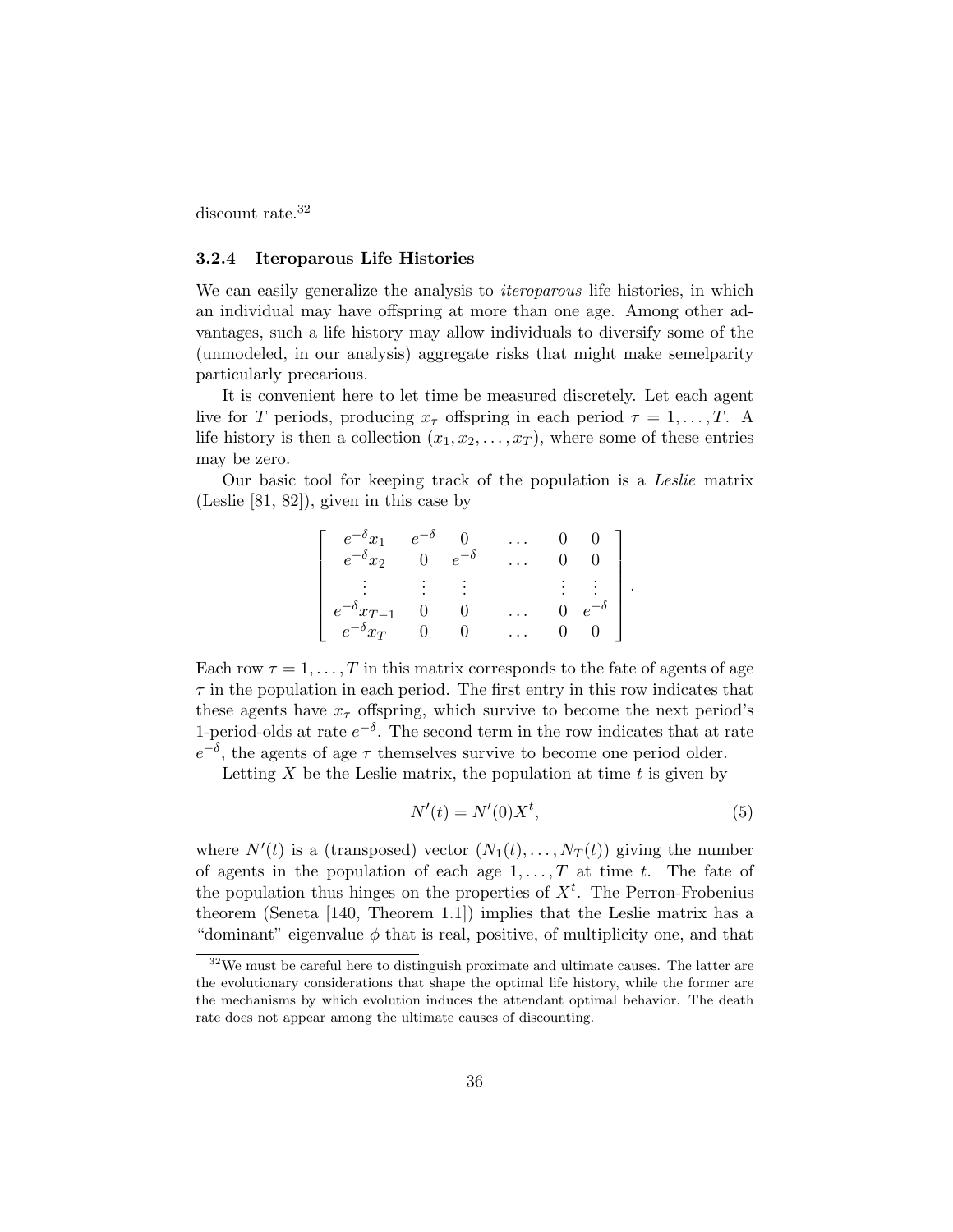strictly exceeds the modulus of all other eigenvalues.<sup>33</sup> This eigenvalue is the population growth factor, and its log is the corresponding growth rate, in the sense that (Seneta [140, Theorem 1.2])

$$
\lim_{t \to \infty} \frac{X^t}{\phi^t} = vu',
$$

where the vectors u and v are the strictly positive left  $(u'X = \phi u')$  and right  $(Xv = \phi v)$  eigenvectors associated with  $\phi$ , normalized so that  $u'v = 1$  and  $\sum_{\tau=1}^{T} u_{\tau} = 1.^{34}$ 

Evolution must select for behavior that maximizes the eigenvalue  $\phi$ , or equivalently, that maximizes the long-run growth rate  $\ln \phi$ . This eigenvalue solves the characteristic equation

$$
\begin{vmatrix} e^{-\delta}x_1 - \phi & e^{-\delta} & 0 & \dots & 0 \\ e^{-\delta}x_2 & -\phi & S & \dots & 0 \\ \vdots & \vdots & \vdots & & \vdots \\ e^{-\delta}x_{T-1} & 0 & 0 & \dots & e^{-\delta} \\ e^{-\delta}x_T & 0 & 0 & \dots & -\phi \end{vmatrix} = 0,
$$

or, equivalently,

$$
\Phi = x_1 + \frac{x_2}{\Phi} + \frac{x_3}{\Phi^2} + \ldots + \frac{x_T}{\Phi^{T-1}},
$$
\n(6)

where

$$
\Phi = \frac{\phi}{e^{-\delta}}.
$$

Equation (6) gives us our basic description of preferences. Evolution will endow an agent with preferences (or more precisely, would endow an agent with behavior consistent with such preferences) whose indifference curves are described by the right side of  $(6)$ , with  $\Phi$  corresponding to the optimal growth rate. In particular, choices  $(x_1, \ldots, x_T)$  that lead to a smaller value on the right side of (6) would lead to a lower growth rate and would be optimally rejected by the agent.

As with the case of semelparous life histories, we can draw two kinds of conclusions from these results. First, we can ask questions about "evolution's preferences" or "evolutionary comparative statics," addressing the

<sup>&</sup>lt;sup>33</sup>We assume that the Leslie matrix X is primitive, in that there exists some  $k > 0$ for which  $X^k$  is strictly positive. A sufficient condition for this is that there exist two relatively prime ages  $\tau$  and  $\tau'$  for which  $x_{\tau}$  and  $x_{\tau'}$  are both nonzero.

<sup>&</sup>lt;sup>34</sup>Regardless of the initial condition  $N'(0)$ , the proportion of the population of each age  $\tau$  approaches  $u_{\tau}$ . The vector v gives the "reproductive value" of an individual of each age, or the relative contribution that each such individual makes to the long run population.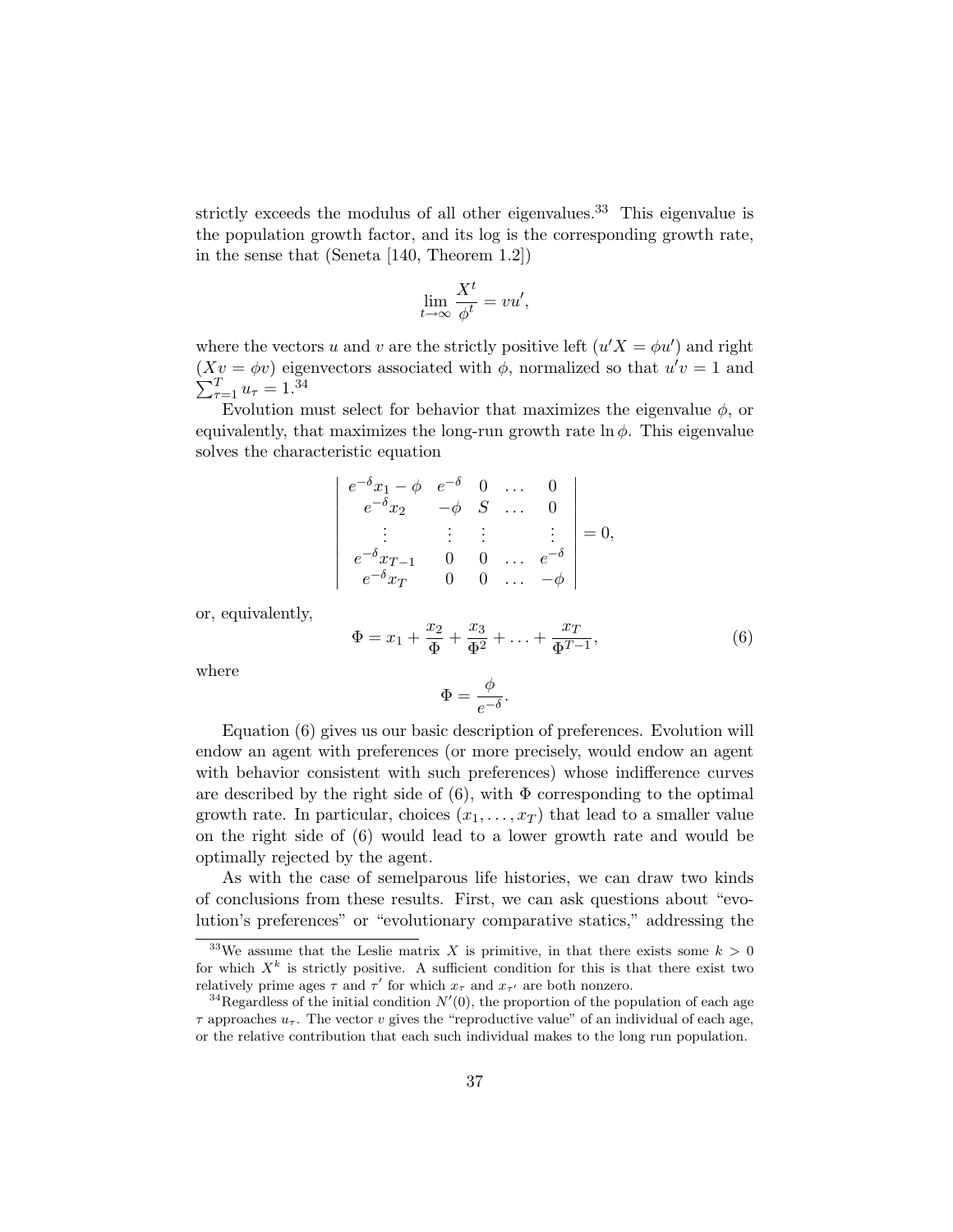relative performance of alternative populations or alternative mutants within a population. Here, we once again recover hints of hyperbolic discounting, seen in the fact that the evolutionary criterion for evaluating alternative life histories, given by (6), contains our previous results for semelparous life histories as a special case. In particular, it is immediate from  $(6)$  that evolution is indifferent over two semelparous strategies  $(x_1, \tau_1)$  and  $(x_2, \tau_2)$  if and only if  $x$  $\frac{1}{\tau_1} = x$  $\frac{1}{\tau_2}$ . This confirms that the semelparous analysis is a special case of this more general model. Preferences over the remaining iteroparous strategies are captured by connecting indifferent semelparous strategies with linear indifference surfaces. More generally, this population growth rate is a complex function of the fertility profile. If we let  $\Phi = \Phi(x_1, x_2, ...)$  be the function implicitly defined by (6), then the marginal rate of substitution between  $x_t$  and  $x_{t+1}$  is  $\Phi$  itself, which is a strictly increasing function of each  $x_{\tau}$  for  $\tau = 1, \ldots, T$ . It is then immediate that there can be no additively separable representation of evolution's preferences.

Alternatively, we can ask about the behavior we would observe from agents. Agents can once again be induced to make optimal choices via exponentially discounting offspring at the sum of the death and optimal growth rates. Letting  $(x_1, \ldots, x_T)$  be the optimal fertility profile and  $\Phi$  be implicity defined by (6), we have

$$
1 = \frac{x_1}{\Phi} + \frac{x_2}{\Phi^2} + \ldots + \frac{x_T}{\Phi^T}.
$$

Now suppose an alternative fertility/utility profile  $(x'_1, \ldots, x'_T)$  is feasible but is not chosen because it gives a smaller growth rate. Then

$$
\frac{x_1}{\Phi} + \frac{x_2}{\Phi^2} + \ldots + \frac{x_T}{\Phi^T} = 1 > \frac{x'_1}{\Phi} + \frac{x'_2}{\Phi^2} + \ldots + \frac{x'_T}{\Phi^T}.
$$

The agent's behavior is thus again consistent with exponentially discounted preferences, with a discount rate given by the sum of the death rate and population growth rate.

#### 3.2.5 Consumption

Economists are typically interested in preferences over consumption rather than births and mortality. Perhaps the simplest way to transform a model of preferences over fertility and mortality rates into a model of preferences over consumption is to assume that births are a function of consumption, so that preferences over consumption are those induced by the underlying preferences over births. Notice that in doing so, we are not assuming that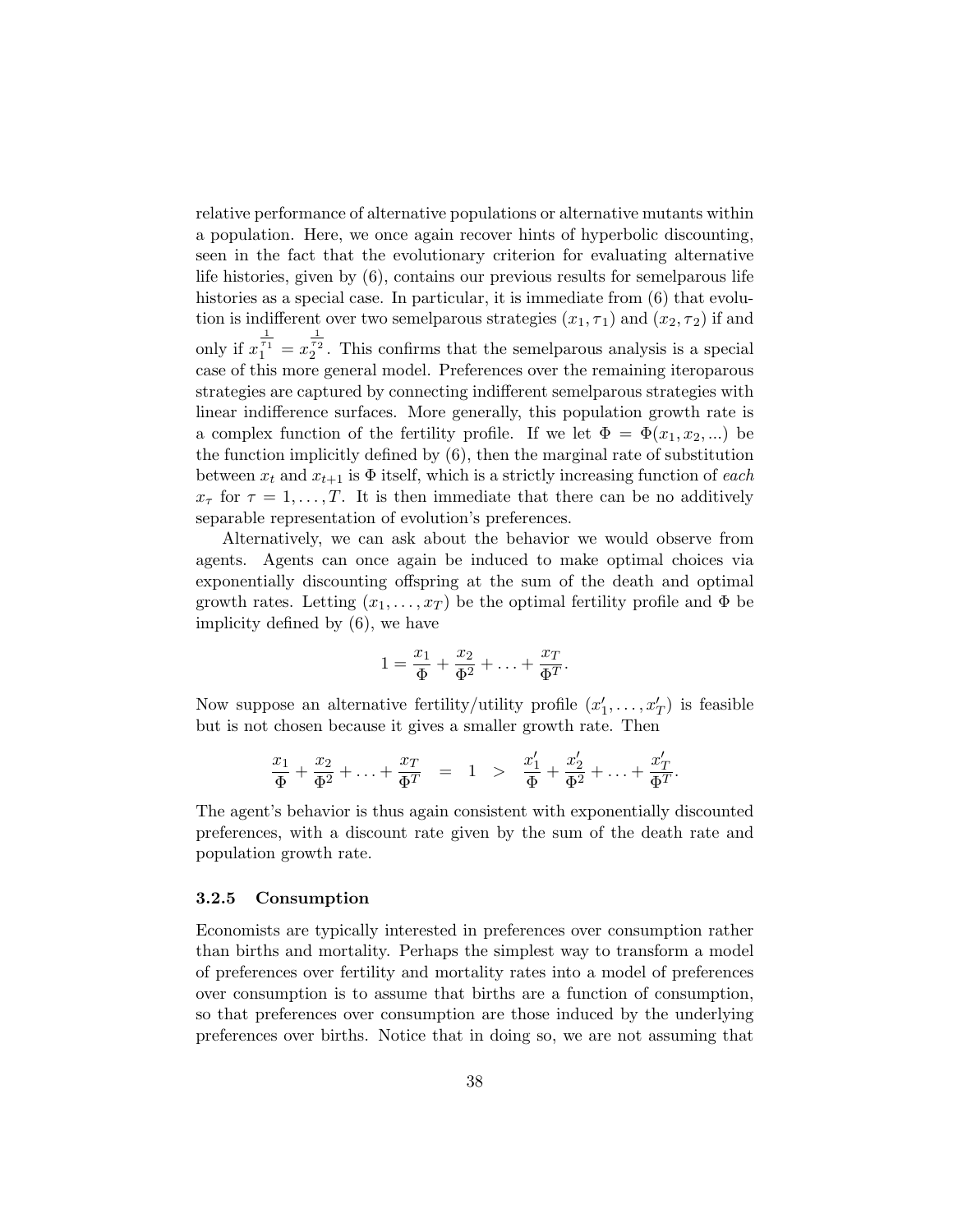every visit to a restaurant requires a quick calculation as to whether steak or fish is more likely to lead to more offspring. Instead, our presumption is that evolution simply gives the agent preferences over steak and fish, with evolution shaping these preferences to reflect the required calculation.

Consider for simplicity the case in which age- $\tau$  births depend only on age- $\tau$  consumption.<sup>35</sup> Formally, let  $f_{\tau}(c_{\tau})$  give age- $\tau$  births as a function of age- $\tau$  consumption  $c_{\tau}$ . Suppose that all the  $f_{\tau}$  are strictly increasing and concave.

For any consumption vector  $c = (c_1, \ldots, c_{\tau})$ , an indifference curve is defined by (from (6)),

$$
1 = \frac{f_1(c_1)}{\Phi} + \dots + \frac{f_\tau(c_\tau)}{\Phi^\tau} + \dots + \frac{f(c_{T-1})}{\Phi^{T-1}} + \frac{f_T(c_T)}{\Phi^T},\tag{7}
$$

where  $\Phi$  is constant on a particular indifference surface. A higher value of  $\Phi$  corresponds to a higher indifference curve, so that consumption plan  $(c'_1, \ldots, c'_T)$  is preferred to  $(c_1, \ldots, c_T)$  if and only if

$$
1 = \frac{f_1(c_1)}{\Phi} + \ldots + \frac{f_T(c_T)}{\Phi^T} < \frac{f_1(c_1')}{\Phi} + \ldots + \frac{f_T(c_T')}{\Phi^T}.
$$

It follows readily that evolution's indifference surfaces over consumption bundles  $(c_1, \ldots, c_{\Phi})$  have the usual shape, in the sense that evolution's preferences can be described by a utility function  $U(c_1, ..., c_T)$  that is strictly increasing and quasi-concave.

This gives us the beginnings of an extension from models of reproduction to models of consumption. As long as period- $\tau$  reproduction is a function only of period-τ consumption, preferences over consumption will once again be described by an exponentially-discounted sum of utilities. In practice, of course, period- $\tau$  births will depend on the entire history of consumption. At the very least, one must have consumed enough to survive until period  $\tau$  in order to reproduce at that age. Period- $\tau$  births are thus implicitly a function of consumption at all preceding ages. This in turn opens the possibility that the induced preferences over consumption may exhibit complicated discounting patterns. There is much that remains to be done in terms of exploring this connection between reproduction and consumption, including especially the implications for discounting.

## 3.2.6 Heterogeneous Choices

We have hitherto implicitly assumed that all of our agents face the same feasible set and choose the same alternative from that feasible set. How

<sup>35</sup>See Robson, Szentes and Ianchev [128] for more involved specifications.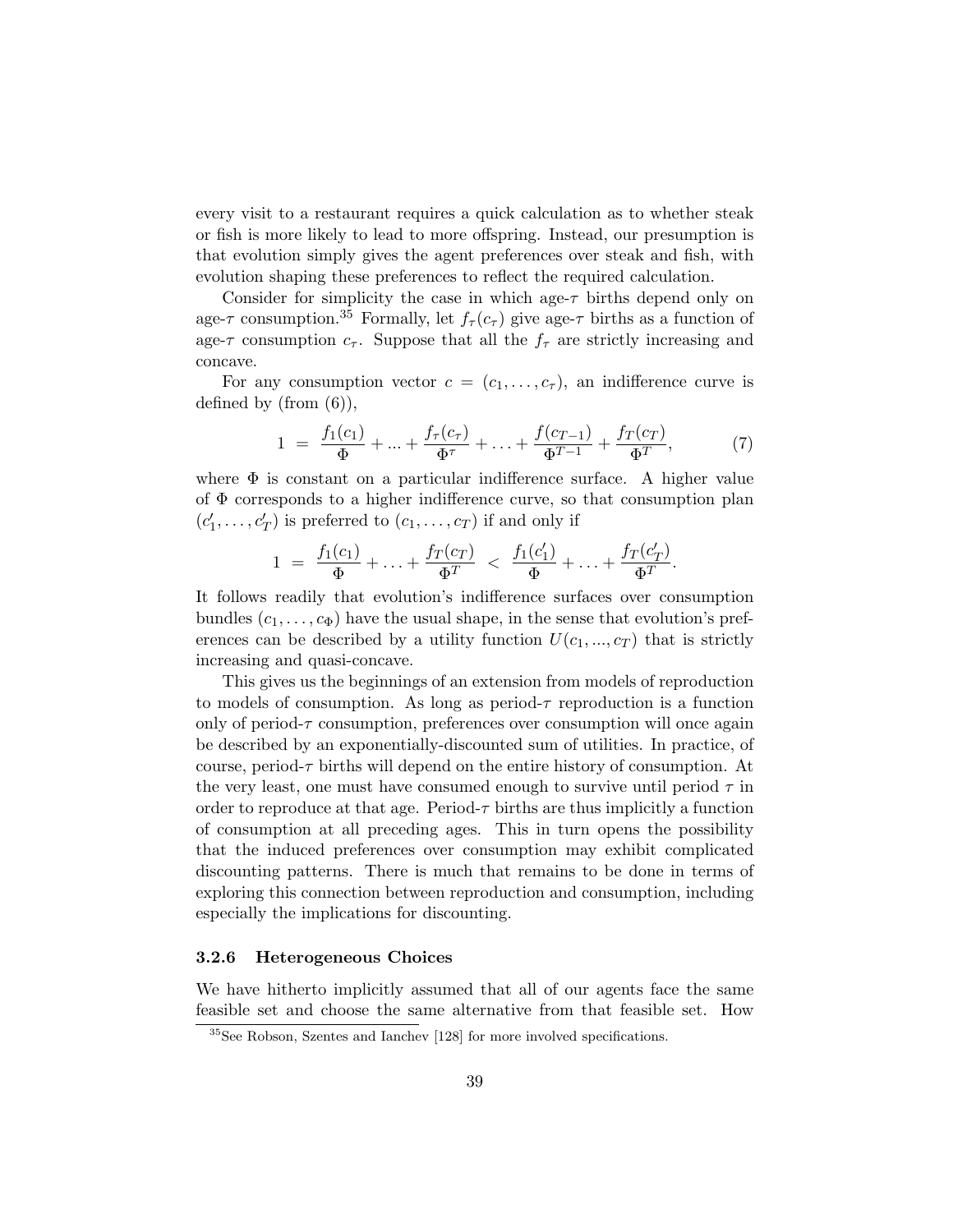do we incorporate some heterogeneity into the model? In addressing this question, we keep things simple by retaining our basic framework of choice of reproductive life histories.

Suppose that each agent entering our model is randomly and independently (over time and agents) assigned one of N feasible sets, with  $p_n$  the probability of being assigned to the *n*th feasible set, and with  $(x_1(n), \ldots, x_T(n))$ the life history chosen when faced with the *n*th feasible set. Some agents may find themselves in the midst of plenty and face relatively rich feasible sets, while others may face harder circumstances and more meager feasible sets. The Leslie matrix associated with this population is given by

$$
\begin{bmatrix}\n e^{-\delta} \sum_{n=1}^{N} p(n)x_1(n) & e^{-\delta} & 0 & \dots & 0 & 0 \\
 e^{-\delta} \sum_{n=1}^{N} p(n)x_2(n) & 0 & e^{-\delta} & \dots & 0 & 0 \\
 \vdots & \vdots & \vdots & \vdots & \vdots & \vdots \\
 e^{-\delta} \sum_{n=1}^{N} p(n)x_{T-1}(n) & 0 & 0 & \dots & 0 & e^{-\delta} \\
 e^{-\delta} \sum_{n=1}^{N} p(n)x_{T-1}(n) & 0 & 0 & \dots & 0 & 0\n\end{bmatrix}.
$$

The agent's preferences can be derived from the corresponding characteristic equation, or

$$
1 = \frac{\sum_{n=1}^{N} p(n)x_1(n)}{\Phi} + \frac{\sum_{n=1}^{N} p(n)x_2(n)}{\Phi^2} + \frac{\sum_{n=1}^{N} p(n)x_3(n)}{\Phi^3} + \dots + \frac{\sum_{n=1}^{N} p(n)x_T(n)}{\Phi^T}
$$
  
=  $p(1) \left( \frac{x_1(1)}{\Phi} + \frac{x_2(1)}{\Phi^2} + \dots + \frac{x_T(1)}{\Phi^T} \right) + \dots + p(N) \left( \frac{x_1(N)}{\Phi} + \frac{x_2(N)}{\Phi^2} + \dots + \frac{x_T(N)}{\Phi^T} \right).$ 

In each of these choice situations, it follows that the optimal decision is consistent with exponential discounting, where the discount rate now depends on the overall population growth rate. Hence, those agents facing relatively meager feasible sets will apply a discount factor seemingly higher than would be warranted from consideration of that feasible set alone, while those facing a quite rich feasible set would apply a discount factor seemingly too low. Given the discount factor, however, we would observe a collection of choices that could together be rationalized as maximizing the same exponentially discounted utility function.<sup>36</sup>

<sup>36</sup>One can well imagine more complicated ways in which heterogeneity might be incorporated into the model, requiring a more sophisticated model. The tools for addressing such questions are provided by the theory of structured populations, as in Charlesworth [23].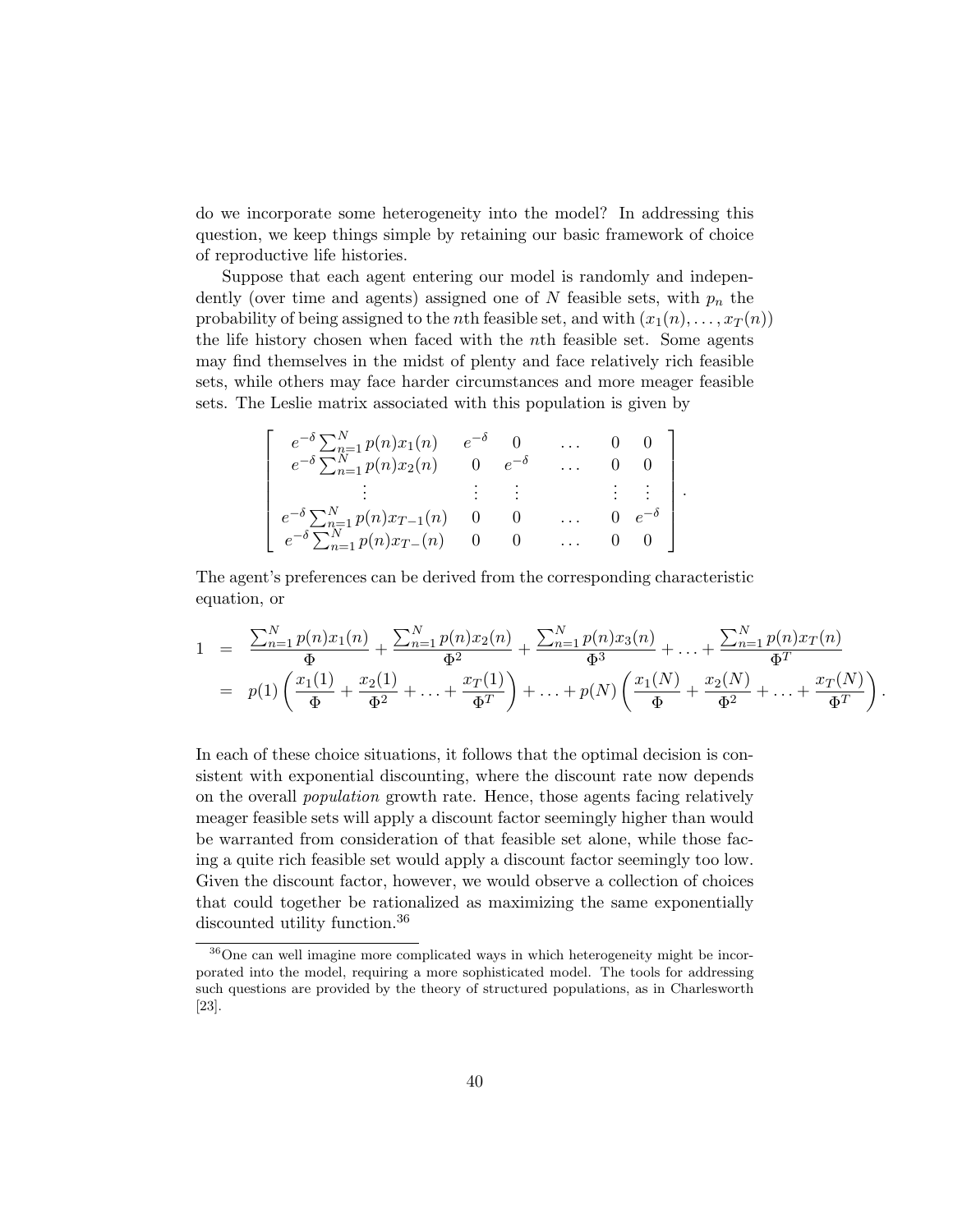# 3.2.7 Nonexponential Discounting

The message to emerge from our analysis thus far is that we can expect to see agents evaluating intertemporal trades according to an exponentiallydiscounted utility function. Depending on one's point of view, this represents good news or bad news. On the one hand, it directs attention to the most common model of intertemporal choice in economics. At the same time, it provides little insight into departures from exponential discounting.

There are three obvious possibilities for exploring foundations of nonexponential discounting. Section 3.2.5 raises the first. Even if reproduction is discounted exponentially, the relationship between reproduction and consumption may be complicated and may induce nonexponential discounting of consumption. This possibility remains relatively unexplored.

Second, Sozou [147] and Dasgupta and Maskin [31] show that if the realization of a future consumption opportunity is subject to uncertainty, then the result can be a present bias in discounting. As illustrated by such proverbs as "a bird in the hand is worth two in the bush," the idea that one should discount uncertain prospects is quite familiar.

Sozou supposes that there is a constant hazard rate that an opportunity to consume in the future may disappear before the proposed consumption date arrives. Someone else may consume the resource beforehand, or a predator may in the meantime block access to the resource. In the absence of any additional complications, this uncertainty has a straightforward effect on the agent's behavior. Future payoffs are again exponentially discounted, with the relevant discount rate now being the sum of the death rate, population growth rate, and disappearance rate.

Sozou further assumes that the agent is uncertain about the hazard rate of consumption disappearance, updating her prior belief about this value as time passes. Suppose, for example, the agent initially compares one unit of consumption at time 0 with c units at time  $t > 0$ , and discounts (taking into account the likelihood that the latter will disappear before time  $t$  arrives) the latter at rate  $10\%$ . Now suppose that time  $t/2$  has arrived, and the agent must again compare a unit of current (i.e., time  $t/2$ ) consumption with the same c units of consumption at time  $t$ . If this choice is to be meaningful, it must be the case that over the interval  $[0, \frac{t}{2}]$  $\left[\frac{t}{2}\right]$ , the future consumption opportunity did not vanish. This is good news, leading the agent to conclude that the probability of disappearance is not as high as the agent's prior distribution indicated. As a result, the agent's discount rate will now be lower than the  $10\%$  relevant at time 0.

More generally, let  $c_{\tau}$  denote consumption at time  $\tau$ . The agents in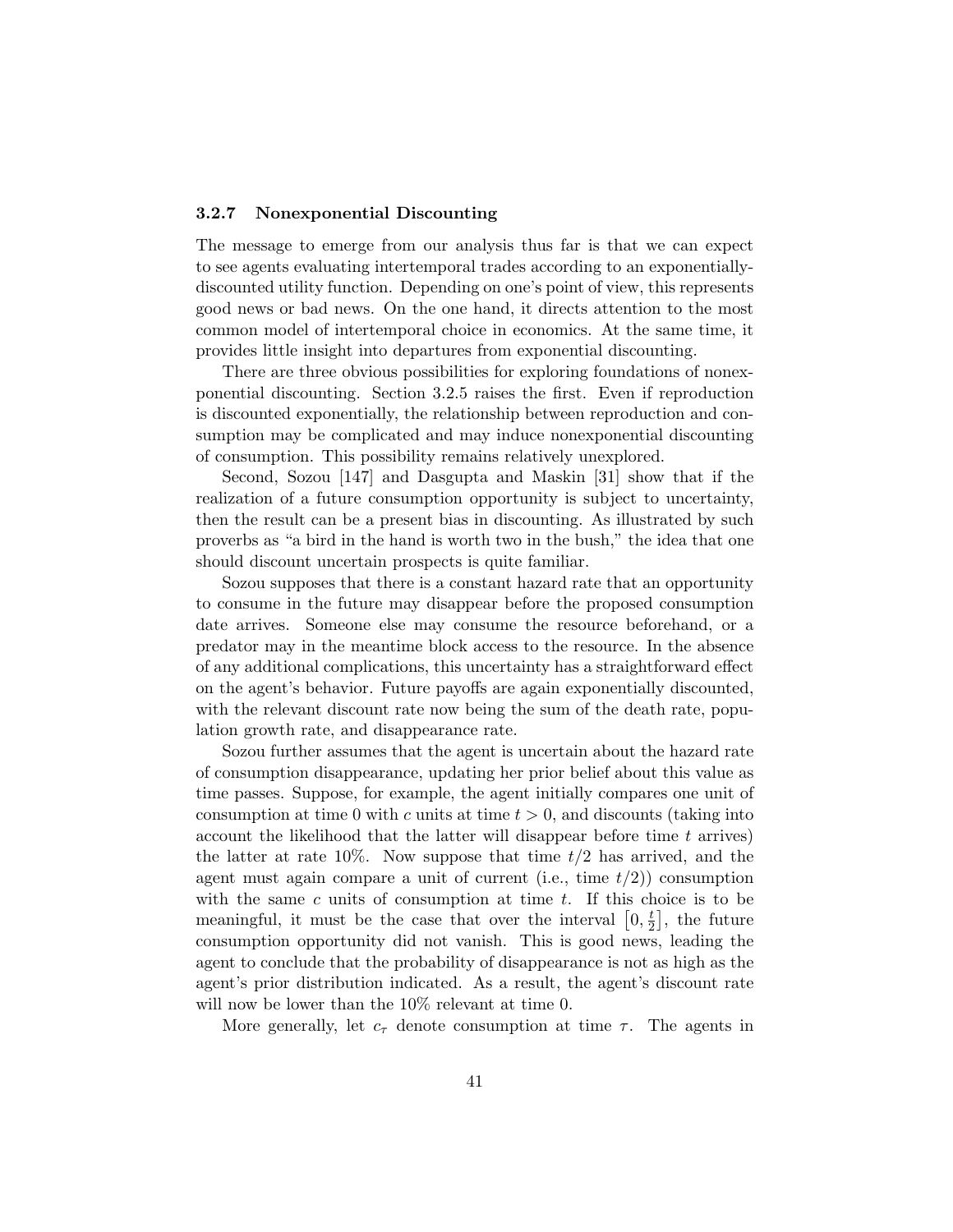Sozou's model apply a higher discount factor when comparing  $c_0$  and  $c_1$ than when comparing  $c_{\tau}$  and  $c_{\tau+1}$ : if the latter choice is still relevant at time  $\tau$ , then the agent will infer that the hazard rate at which consumption opportunities disappear is lower than originally suspected. As a result, the discount rate decreases as one considers choices further and further into the future, introducing a present bias into discounting.

Sozou's model will not generate preference reversals, the strikingly anomalous choices that have fueled much of the interest in present-biased preferences. In a typical preference reversal, an agent prefers  $c_{\tau+1}$  from the choice  ${c_{\tau}, c_{\tau+1}}$  when choosing at time 0, but then prefers  $c_{\tau}$  when making the choice at time  $\tau$ . Invoking some stationarity, the standard route to constructing a preference reversal is to assume that the agent prefers  $c_0$  from  ${c_0, c_1}$  at time 0 as well as prefers  $c_{\tau+1}$  from the choice  ${c_{\tau}, c_{\tau+1}}$ ; coupled with an assumption that the agent makes the choice from  $\{c_{\tau}, c_{\tau+1}\}\$  at time  $\tau$  precisely as she does the choice  $\{c_0, c_1\}$  at time 0. It is this latter assumption that does not hold in Sozou's model. If the choice from  $\{c_{\tau}, c_{\tau+1}\}$ is relevant at time  $\tau$ , then the agent infers that the hazard rate at which consumption opportunities disappear is not as large as originally suspected. This only reinforces the patience that prompted the agent to originally prefer  $c_{\tau+1}$  from the choice  $\{c_{\tau}, c_{\tau+1}\}$ . Discount rates are thus not constant, but we would not observe the type of inconsistency in behavior that would induce the agent to take steps to restrict future choices.

In Dasgupta and Maskin [31], there is again the possibility that a consumption opportunity might disappear before it arrives, but the hazard rate at which this happens is constant and known. In the absence of any other considerations, we would then simply have constant discounting at this hazard rate (plus the relevant death and growth rates). On top of this, however, Dasgupta and Maskin add some additional uncertainty about when as well as whether the consumption will be realized. An opportunity to consume  $c_{\tau}$  at time  $\tau$  in fact gives the consumption at time  $c_{\tau}$  with high probability, but with the remaining probability gives a consumption opportunity whose timing is distributed over the interval  $[0, \tau]$  (all conditional on not having disappeared in the meantime). Fortuitous circumstances may bring the opportunity early.

Now consider two consumption opportunities, one promising consumption  $c_{\tau}$  at time time  $\tau$  and one promising  $c_{\tau'}$  at time  $\tau' > \tau$ . Suppose that at time 0, the agent prefers opportunity  $(c_{\tau'}, \tau')$ . If this is to be the case, then we must have  $c_{\tau'} > c_{\tau}$ , since it would not be worth waiting longer for a lower reward. Now consider what happens as time passes. The dates  $\tau$ and  $\tau'$  at which the consumption opportunities will be realized draw nearer.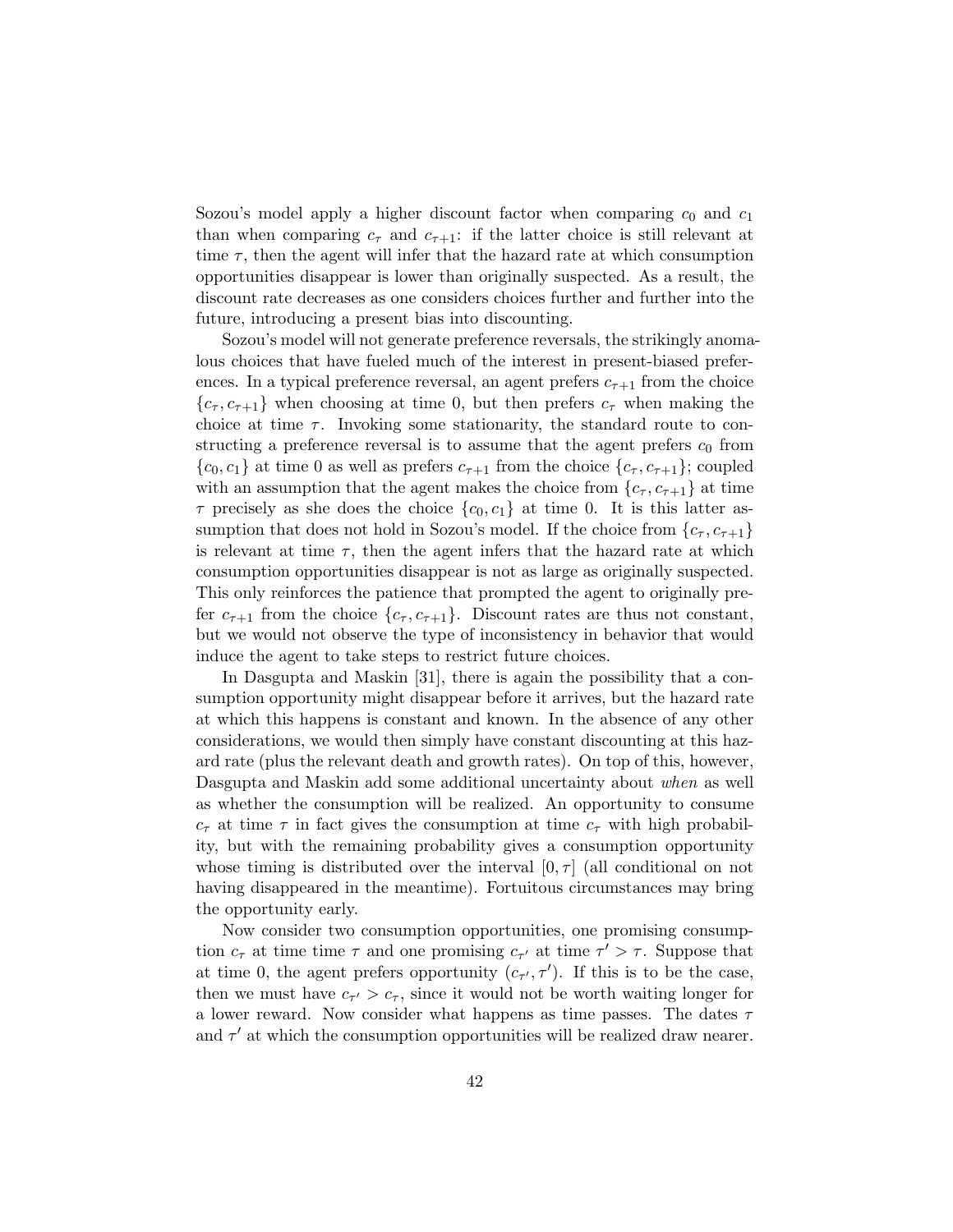This increases the value of each option, but this effect alone does not change the relative ranking of the two consumption prospects. The probability that either one is realized is scaled upward by a common factor reflecting that an interval has passed without the consumption disappearing. The other effect is that this same interval has passed without either consumption opportunity arriving early. This decreases the value of each option, but especially decreases the value of option  $(c_{\tau'}, \tau')$ , since it involves the larger quantity of consumption and hence its early arrival is a relatively lucrative outcome. Thus, as time passes, the relative ranking shifts toward  $(c_{\tau}, \tau)$ . If the two bundles are sufficiently closely ranked to begin with, and if the prospect of early arrival is sufficiently important, preferences will reverse to bring  $(c_{\tau}, \tau)$ into favor as time passes.

Dasgupta and Maskin's analysis thus provides us with an evolutionary account of preference reversals. At the same time, it does not give rise to the sorts of inconsistency and commitment issues that appear in behavioral models. The preference reversal as time  $\tau$  draws near reflects an optimal response to the changing time-profile of the consumption opportunities. As a result, an agent would never have an incentive to preclude such reversals. Preference reversals have excited interest from behavioral economists to a large extent because people often take costly measures to avoid them. We build rigidities into our lives to ensure that currently-optimal choices are not undone by future preferences shifts. Dasgupta and Maskin's agents would welcome any preference reversals they encounter.

Dasgupta and Maskin sketch an extension of their model that gives rise to commitment issues. Very roughly speaking, they suppose that evolution has endowed people with preferences that are appropriate for the distributions of early consumption arrivals that were common over the course of our evolutionary history. Then they consider an agent facing a choice that the agent knows to involve distributions atypical of this history. An agent who simply expresses her preferences may then find herself confronted with a preference reversal which she would regard as inappropriate, given her knowledge of how the distribution of early arrivals has shifted. Given the opportunity, the agent would rationally strive to prevent such a reversal, giving rise to incentives for commitment reminiscent of behavioral models. This gives us a mismatch model of preference reversals. Must evolutionary models of preference reversals necessarily involve mismatches, or are there circumstances under which evolutionary design calls for preference reversals in the environment giving rise to that design? If the latter type of models can be constructed, is there any reason to prefer them to mismatch models? Do their implications differ? These are open and interesting questions.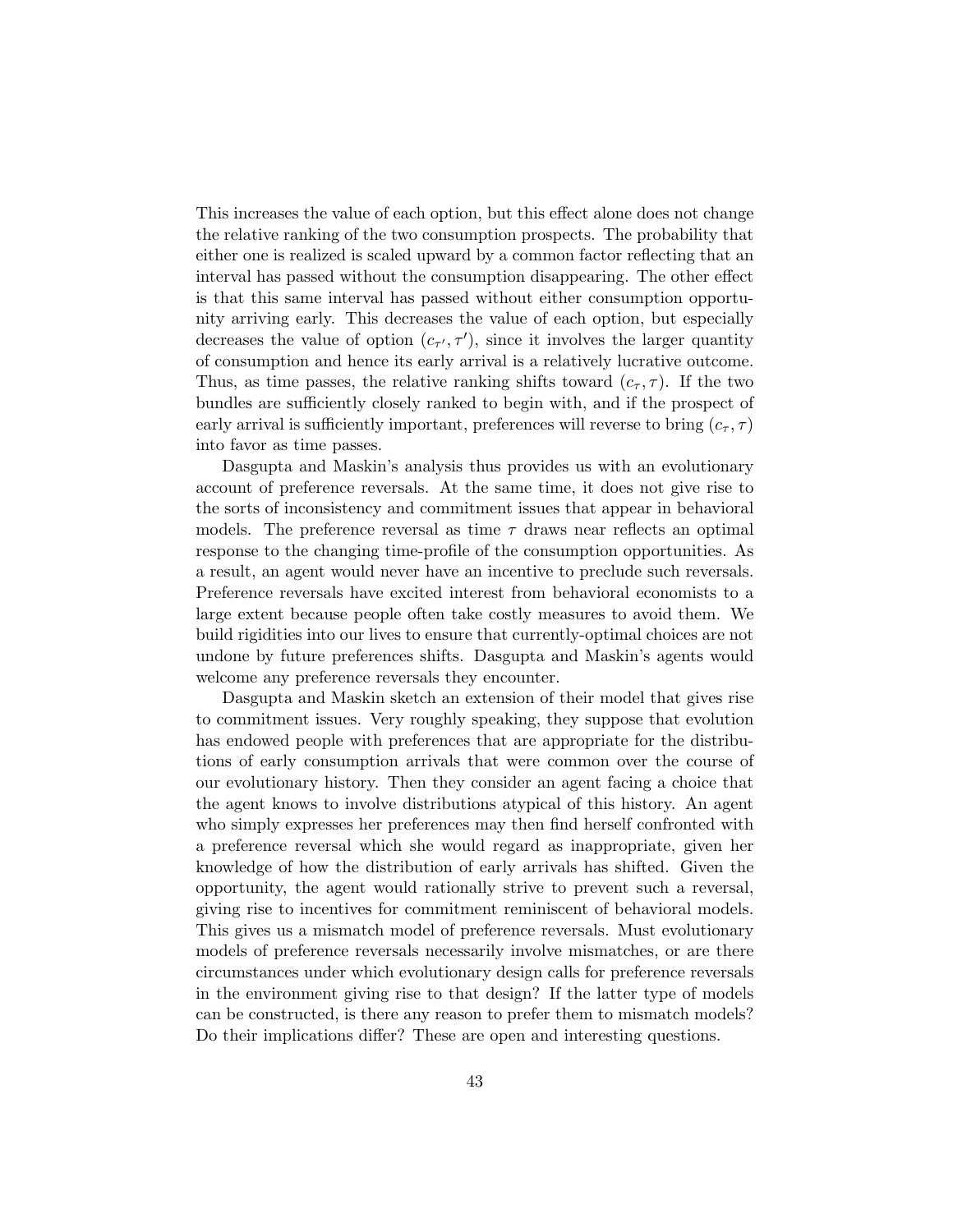The preferences emerging from the models of Sozou [147] and Dasgupta and Maskin [31] give rise to a delicate issue of interpretation. First, an essential feature of both models is that consumption opportunities are subject to uncertainty. Each model begins with the assumption that the evolutionary objective is to maximize total consumption, with discounting reflecting the uncertainty inherent in pursuing a consumption opportunity. In short, it is better to consume now rather than later because the later opportunity may disappear before it can be realized. However, the analysis of Sections 3.2.1– 3.2.4 suggests that even in the absence of uncertainty (and in the absence of death), we can expect discounting, so that maximizing total consumption is not an obvious point of departure. Fortunately, building the type of considerations uncovered in Sections 3.2.1–3.2.4 into the models of Sozou or Dasgupta and Maskin appears to be straightforward.

Second, our underlying view is that evolution shapes our behavior, with preferences being an analytical tool we choose to represent this behavior. The standard approach in constructing this representation is to use preferences and feasible sets to capture different aspects of an agent's choice problem, with the feasible set describing the alternatives and constraints on the choice. In particular, the standard approach would view consumption opportunities subject to uncertainty and consumption opportunities without uncertainty as different objects, with preferences first defined in the absence of uncertainty and then extended to uncertain outcomes, perhaps via an expected utility calculation. In using discounting to capture the effects of uncertainty about consumption, the models of Sozou and Dasgupta and Maskin blur the distinction between the feasible set and preferences.

In some cases, this blurring may be precisely what is required. In particular, suppose our evolutionary model of behavior incorporates the mismatch possibility that preferences evolved in one environment but may be applied in another. If this is the case, then we must know not only the choices induced by evolution, but also the process by which these choices are induced. We thus have no alternative but to model the mechanics of the agents' decision making. It may well be that evolution has responded to some of the uncertainty in our environment by altering our discounting rather than our representation of the feasible set. Notice, however, that establishing the process by which choices are implemented is a taller order than describing the choices themselves.

An alternative possibility under which preferences may no longer exhibit exponential discounting is explored by Robson and Samuelson [125], and returns us to the distinction between idiosyncratic and aggregate risk examined in Section 3.1. We have assumed in Sections 3.2.1–3.2.6 that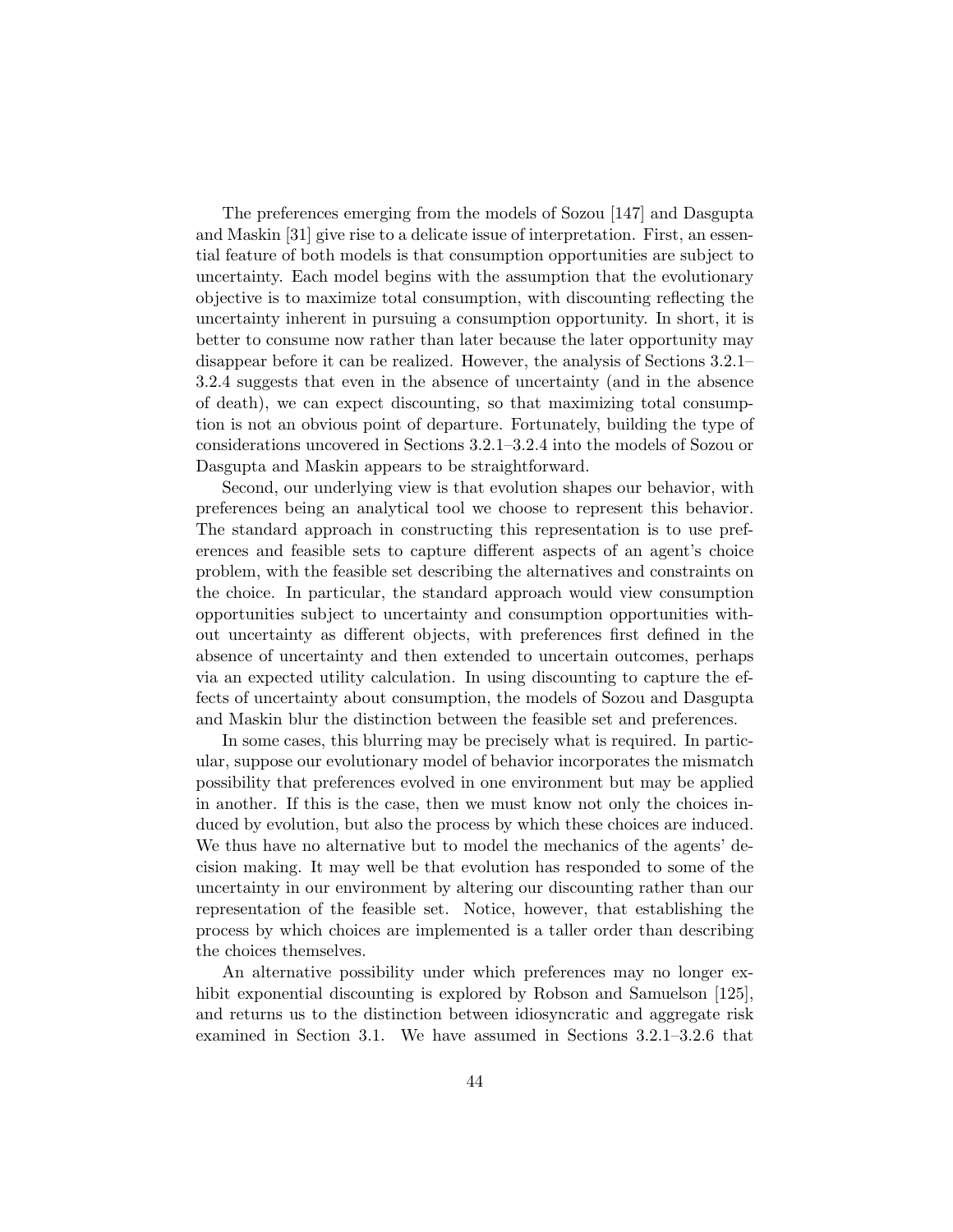the uncertainty faced by the agents is idiosyncratic. It seems reasonable to imagine that aggregate uncertainty may well have been an important feature of our evolutionary environment. Periods in which the weather was harsh, food scarce, disease rampant, or predators prevalent may have a common impact on a population. What effect does this have on our analysis of time preference?

To capture the possibility of aggregate uncertainty, we assume that in each period t, a Leslie matrix  $X(t)$  is drawn from a distribution over such matrices, with  $X(t)$  then describing the fate of the population, in terms of both reproduction and death, during that period. A period of particularly harsh weather may be characterized by a Leslie matrix with high death rates, while a period in which food is quite plentiful may be characterized by favorable survival rates. The matrix  $X(t)$  may itself contain values that are the averages of idiosyncratic uncertainty, but as before this will have no effect on the analysis.

Given an initial population  $N'(0) = (N_1(0), \ldots, N_T(0))$  with  $N_\tau(0)$  of agents of age  $\tau$ , the population at time t is then given by (cf. (5))

$$
N'(t) = N'(0)\tilde{X}(1)\tilde{X}(2)\cdots\tilde{X}(t),
$$

where  $X(t)$  is the random Leslie matrix in time t. We thus have a product of random matrices, a much less tractable object than the product of the fixed Leslie matrices arising in (5). It is not even immediately obvious that such a product has an appropriate limit. Fortunately, there are quite general theorems establishing the limiting growth rates of such products (e.g., Furstenberg and Kesten [56, Theorem 2] and Tanny [150, Theorem 7.1]), but the model is still considerably less tractable than the case of idiosyncratic uncertainty.

Aggregate uncertainty opens up all sorts of new possibilities for discounting patterns. We present here a simple example to illustrate some of these possibilities, leaving a more systematic analysis to Robson and Samuelson [125]. Suppose that there are T possible Leslie matrices,  $X_1, \ldots, X_T$ . Under Leslie matrix  $X_{\tau}$ , only offspring born to parents of age  $\tau$  survive, with expected offspring per parent denoted by  $x<sub>\tau</sub>$ . The Leslie matrices are drawn independently across periods and are equally likely in any given period. In each period and under every Leslie matrix, all existing agents face an idiosyncratic death risk, with death rate  $\delta$ .

We thus have a rather extreme form of aggregate uncertainty, but one that significantly simplifies the resulting calculations, while driving home the point that aggregate uncertainty can lead to new results. Section 6.1 proves the following.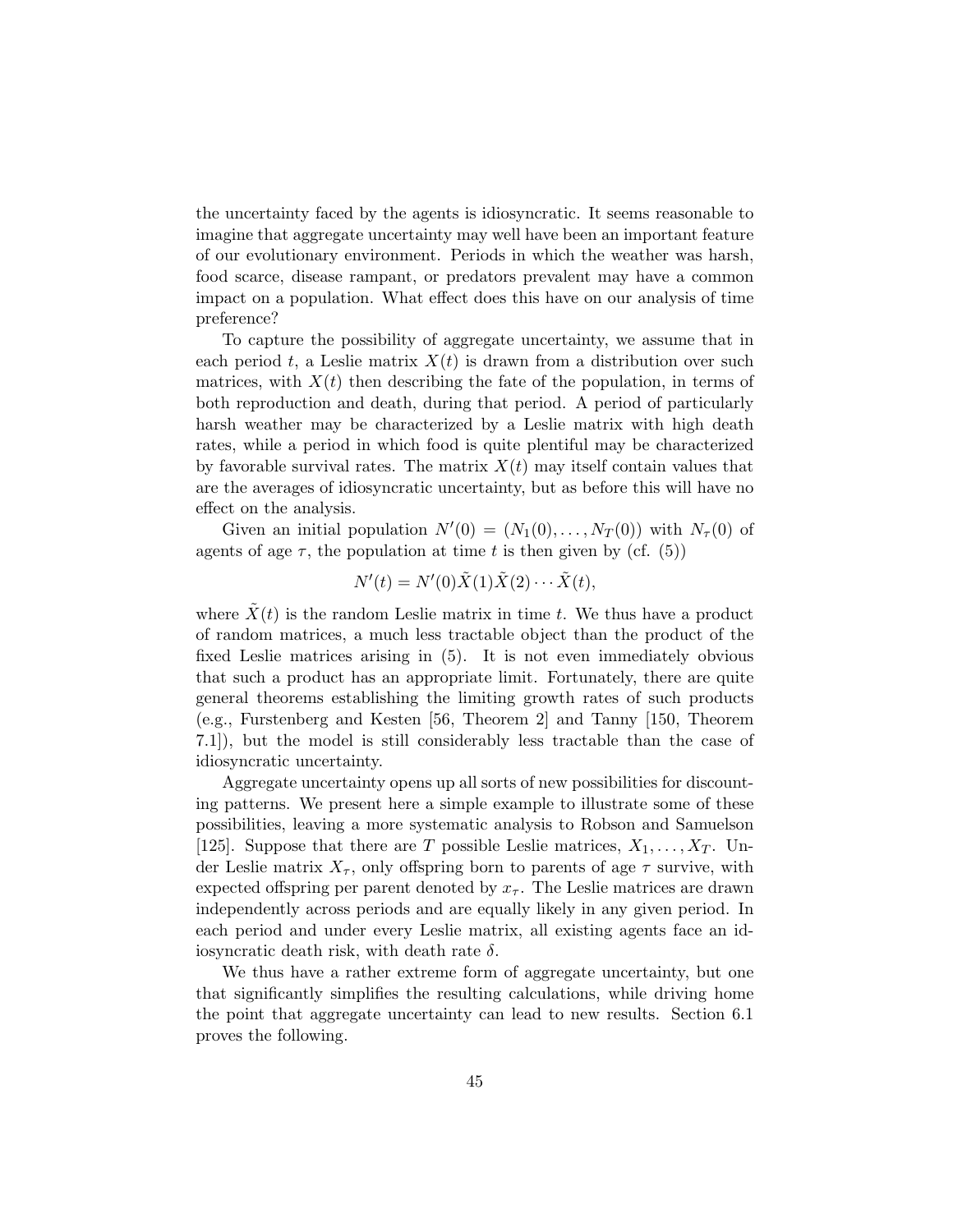Proposition 1 Almost surely,

$$
\lim_{t \to \infty} \frac{1}{t} \ln u' \tilde{X}(1) \dots \tilde{X}(t) v = \ln S + \frac{\sum_{\tau=1}^T \ln x_{\tau}}{\sum_{\tau=1}^T \tau}.
$$
 (8)

Preferences are thus represented by the undiscounted sum of the logs of the offspring in each state. In contrast to our previous findings, there is no impatience here, no matter what the population growth rate (given by (8)) and death rate. A reduction in fertility at age  $\tau$  reduces the growth rate via its effect on the term  $\sum_{\tau=1}^{t} \ln x_{\tau}$ , while the extent of this reduction does not depend upon the age in question.

We can push this example somewhat further. Suppose  $T = 2$ , to keep the calculations simple, and that instead of being independent across periods, the environment is drawn from a symmetric Markov process with persistence  $\alpha$ , i.e., with probability  $\alpha$  the environment in period t is the same as in period  $t-1$ , and with probability  $1-\alpha$  the environment changes from period  $t-1$ to period  $t$ . Section 6.1 proves:

Proposition 2 Almost surely,

$$
\lim_{t \to \infty} \frac{1}{t} \ln u' \tilde{X}(1) \dots \tilde{X}(t) v = \frac{2\alpha \ln x_1 + \ln x_2}{2 + 2\alpha}.
$$

For the case of  $\alpha = 1/2$ , or no persistence, we have Proposition 1's result that there is no discounting. Assuming  $\alpha > 1/2$  generates impatience, while assuming  $\alpha < 1/2$ , so that environments are negatively correlated, generates negative discounting—the future is weighted more heavily that the present.

What lies behind the result in Proposition 1? Consider the generation of agents born at some time  $t$ , and for the purposes of this illustration only assume there is no death before age  $T^{37}$ . Given the convention that only one age class reproduces in any period, these newborns all have parents of the same age, with any such age  $\tau$  being equally likely, and with each parent giving rise to  $x_{\tau}$  offspring.<sup>38</sup> These parents in turn all had parents of the same age, with any such age  $\tau'$  being equally likely, and with each parent giving rise to  $x'_{\tau}$  offspring. Continuing in this fashion, the number of agents born at time t is given by a product  $x_{\tau} x_{\tau} x_{\tau} \dots$ , where the sequence  $\tau, \tau', \tau'', \ldots$  identifies the age of the parents reproducing in the relevant period. Because the age to reproduce in each period is uniformly drawn from

 $37$ Since death rates are equal across ages, introducing death before age T involves only a normalization of the following calculations.

<sup>38</sup>It is this property that fails, vitiating the argument leading to Proposition 1, when births are not so perfectly synchronized.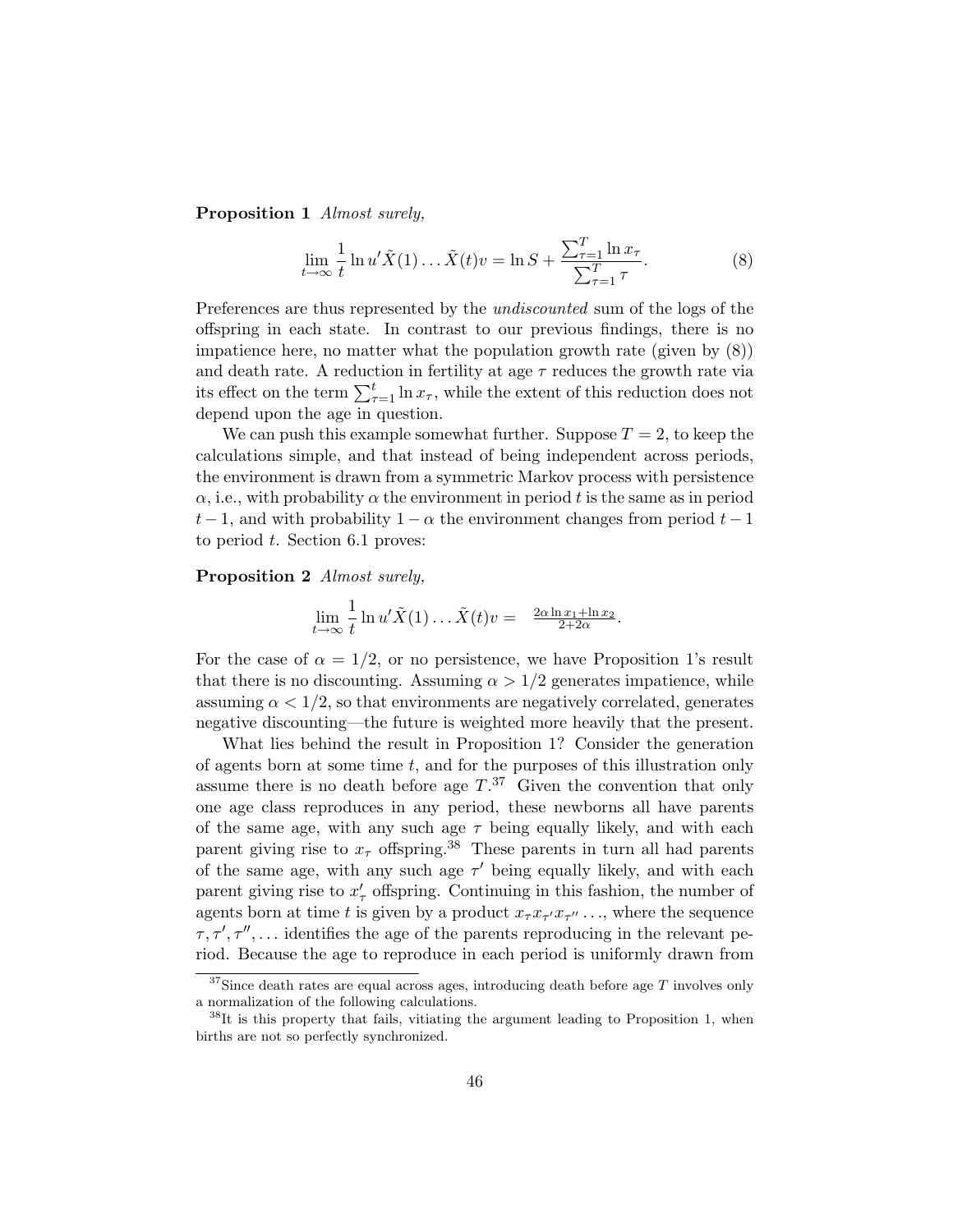the set  $\{1, 2, \ldots, T\}$ , over long periods of time each age will appear with very close to the same frequency in the string  $\tau, \tau', \tau'', \ldots$ , with that frequency being  $1/T$ . Hence, the number of births at time t is proportional to a power of  $x_1x_2 \ldots x_T$ . In light of this, evolution will seek to maximize  $\ln[x_1x_2 \ldots x_T]$ , leading to the no-discounting result. If expected offspring are equal across ages, then evolution is indifferent as to where an increment to expected offspring appears.

It is clearly an extreme assumption that only one age of parent has offspring in any given state of the environment. We present this result not for its realism, or because we would like to suggest that evolutionary models should lead us to expect that people do not discount, but to illustrate how aggregate uncertainty can lead to new and counterintuitive results. In Robson and Samuelson [125] we first show that if aggregate uncertainty bears equally on all survival rates, then we have a wedge between the rate of discounting and the sum of the growth and mortality rates. We then consider cases in which the extent of aggregate uncertainty in the environment is relatively small, unlike the model we have just presented. This reflects a belief that results emerging from models with relatively modest doses of aggregate uncertainty are a better point of departure for our analysis than models with drastic specifications of uncertainty. We present plausible, but by no means universal, conditions for aggregate uncertainty to lead to a present bias in discounting. Once again, however, this present bias leads to neither preference reversals nor a desire for commitment. The search for evolutionary foundations of preference reversals and commitment remains an important area of research.

### 3.2.8 Implications

Our search again turns to implications. We can start with the observation that discounting in general has nothing to do with death rates. An increase in the death rate simply induces a corresponding decrease in the growth rate (for fixed fertilities  $(x_1, \ldots, x_T)$ ), leaving discounting unchanged. Higher fertility should thus correspond to higher discounting, holding the death rate constant, but higher death rates (holding fertility constant) should not. An attempt to verify these comparative static predictions would give rise to valuable and exciting research.

Looking a bit beyond our model, the remarks of the previous paragraph correspond to cross-population comparisons of discounting, in the sense that we would need to compare different populations whose discount factors have been adapted by evolution to their various circumstances. Suppose in con-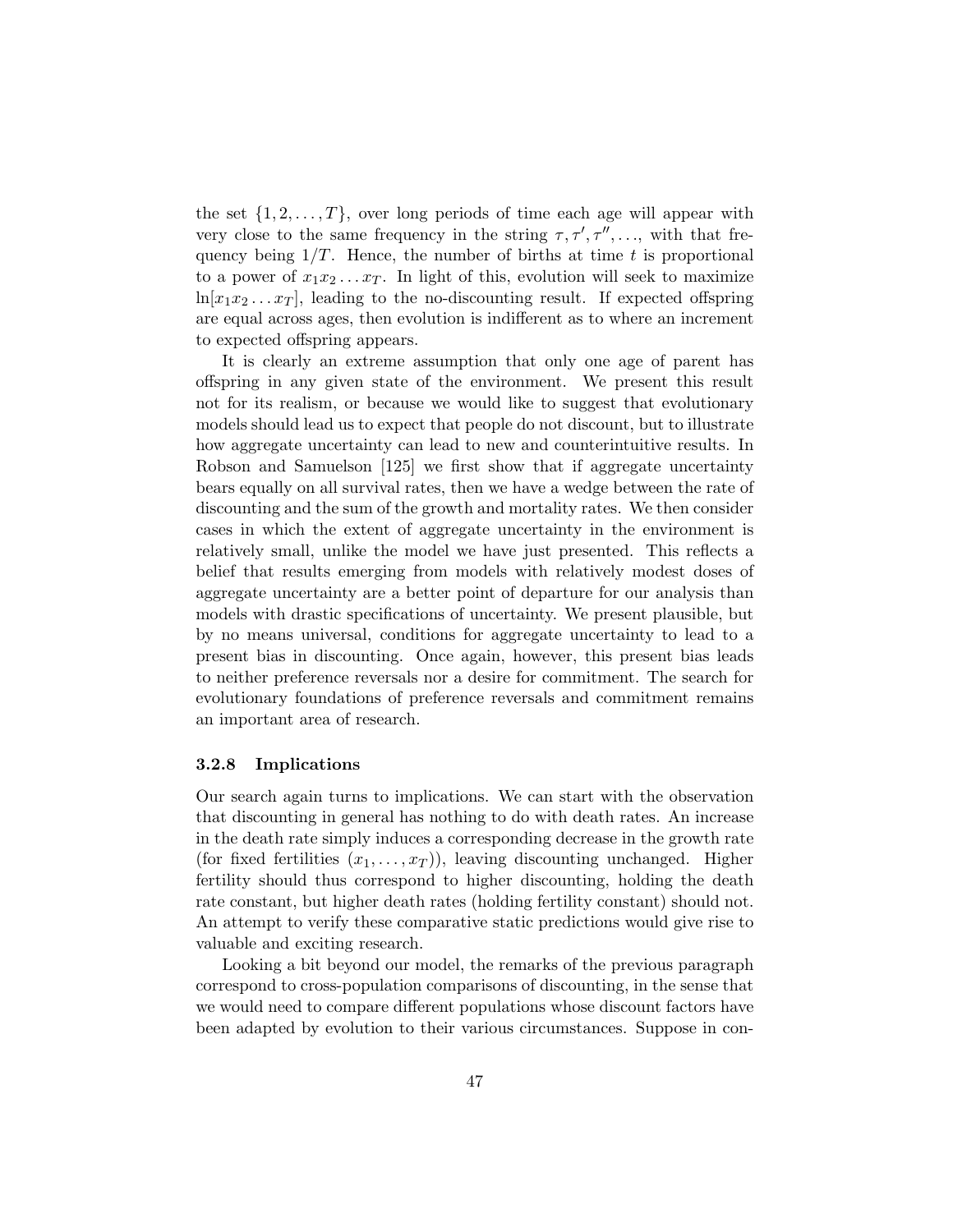trast that we examine different types within a population. Here, the relevant terms in the discount factor are the average growth rate of the population and the death rate of the particular type in question. As a result, agents with higher death rates within a population should exhibit higher discount rates. Wilson and Daly [161] find just such a relationship.

Finally, the models suggest that evolution may more readily lead to nonexponential discounting, often in the form of a present bias, than to generate preference reversals. This suggests that experimental or empirical evidence may accordingly more readily exhibit declining discount factors than preference reversals. It is then perhaps unsurprising that some investigations do not find a great willingness to pay for the ability not to reverse preferences (e.g., Fernandez-Villaverde and Mukherji [42]).

# 4 Preferences over What?

Our next selection of topics takes us somewhat deeper into preferences, asking what we should expect to find as the arguments of the function  $u$ . The standard assumption throughout much of economics is that  $u$  depends only on an agent's own consumption, as in (1). At the same time, there is considerable suspicion that other factors also enter our preferences. As we have explained above, the goal is to incorporate such possibilities while still retaining some discipline in our work. This section examines three dimensions along which an evolutionary analysis is helpful.

Our guiding principle is that to understand our utility function, we must think through the constraints on what evolution can do in designing us to make good decisions. In each of the cases we describe in this section, in the absence of such constraints, we would come back to a standard utility function defined only over an individual's own consumption. However, if something prevents the construction of such a perfect utility function, then evolution may optimally compensate by building other seemingly anomalous features into our utility function. Intuitively, we have an evolutionary version of the theory of the second best.<sup>39</sup>

Under this approach, the analysis will be no more convincing than the

<sup>39</sup>Beginning with Lipsey and Lancaster [84], the theory of second best has become a pillar of welfare economics, noting that if some of the conditions for an optimal outcome fail, then moving closer to satisfying the remaining conditions may not improve welfare. In our context, we can first imagine a first-best or unconstrained design that would lead to evolutionary success for an agent. The idea is then that if feasibility constraints preclude implementing some features of this design, it may not be optimal to insist on all of the remaining features.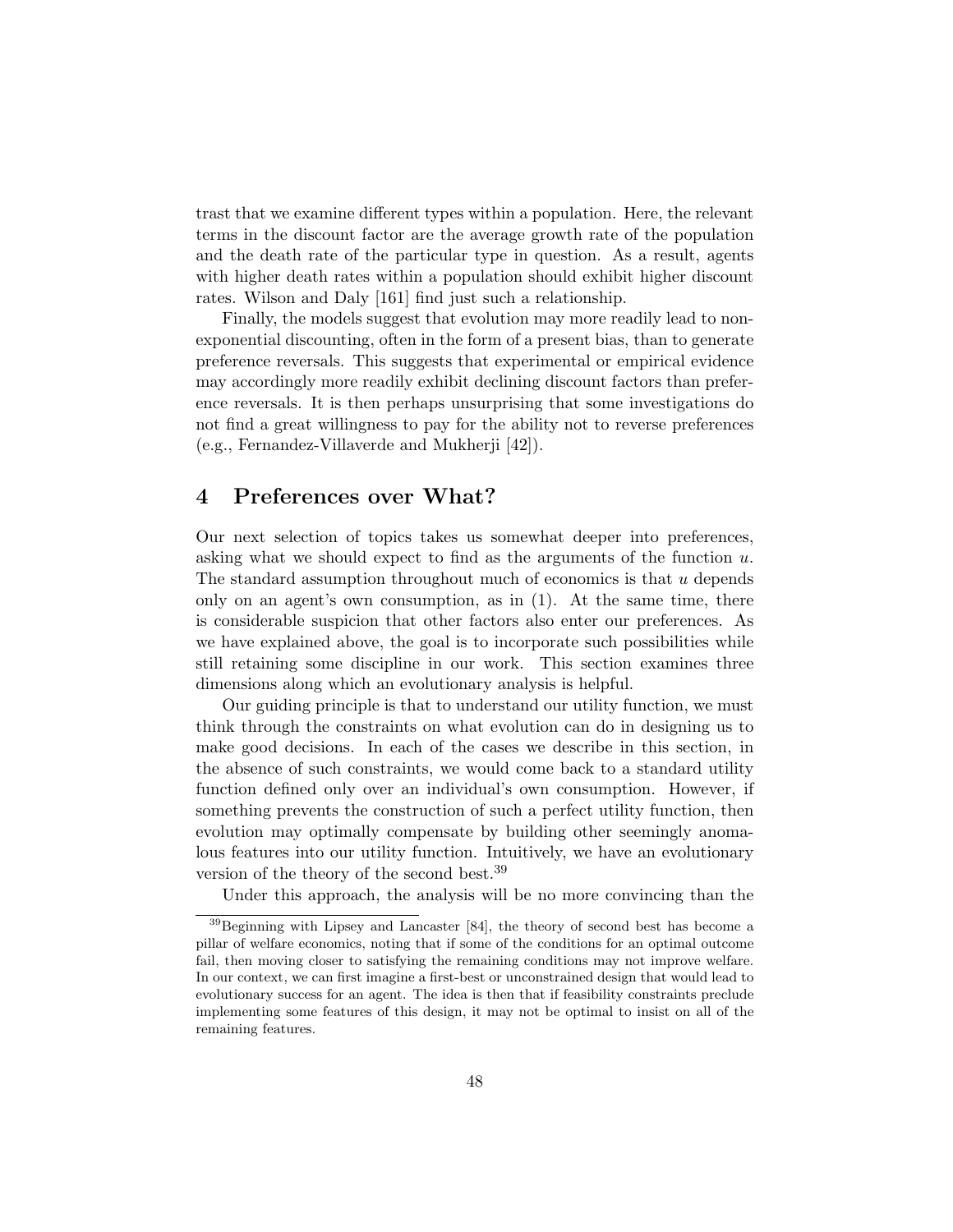case that can made for the constraints. In this sense, Gould and Lewontin's [61] critique of evolutionary psychology recurs with some force, since one suspects that a judiciously chosen constraint will allow anything to be rationalized.

In response, before even embarking on this line of research, we should be willing to argue that it is prohibitively costly for evolution to enhance significantly our cognitive powers. Otherwise, we would expect evolution to simply have done away with whatever constraints might appear in our decision-making. Evolutionary psychologists routinely appeal to limits on our cognitive capabilities, finding evidence for these limits in the relatively large amount of energy required to maintain the human brain (Milton [93]), the high risk of maternal death in childbirth posed by infants' large heads (Leutenegger [83]), and the lengthy period of human postnatal development (Harvey, Martin and Brock [70]).

Notice that there is no question of evolution's designing us to solve some problems of inordinate complexity. The human eye and the attendant information processing is an often-cited triumph of biological engineering. Our argument requires only that evolution cannot ensure that we can solve every complex problem we encounter, and that she will accordingly adopt information-processing shortcuts whenever she can. "In general, evolved creatures will neither store nor process information in costly ways when they can use the structure of the environment and their operations upon it as a convenient stand-in for the information-processing operations concerned." (Clark [25, p. 64]).<sup>40</sup>

We should also expect to see evidence that humans often make mistakes in processing complicated information. For example, psychologists have conducted a wealth of experimental studies suggesting that people are poor Bayesians (e.g., Kahneman and Tversky [77]).

# 4.1 Context

This section, borrowing from Samuelson and Swinkels [134], examines one respect in which our utility seemingly depends upon more than simply what we consume, but with a perhaps somewhat unusual perspective. It is common to think of our utilities as depending not only on what we consume, but also on what we have consumed in the past, or on what others consume. Instead, we consider here the possibility that our utility also depends upon

 $^{40}$ LeDoux [80] discusses the incentives for evolution to arm us with a mix of "hardwired" and cognitive responses to our environment, arguing that many of our seemingly hard-wired reactions are engineered to economize on information processing.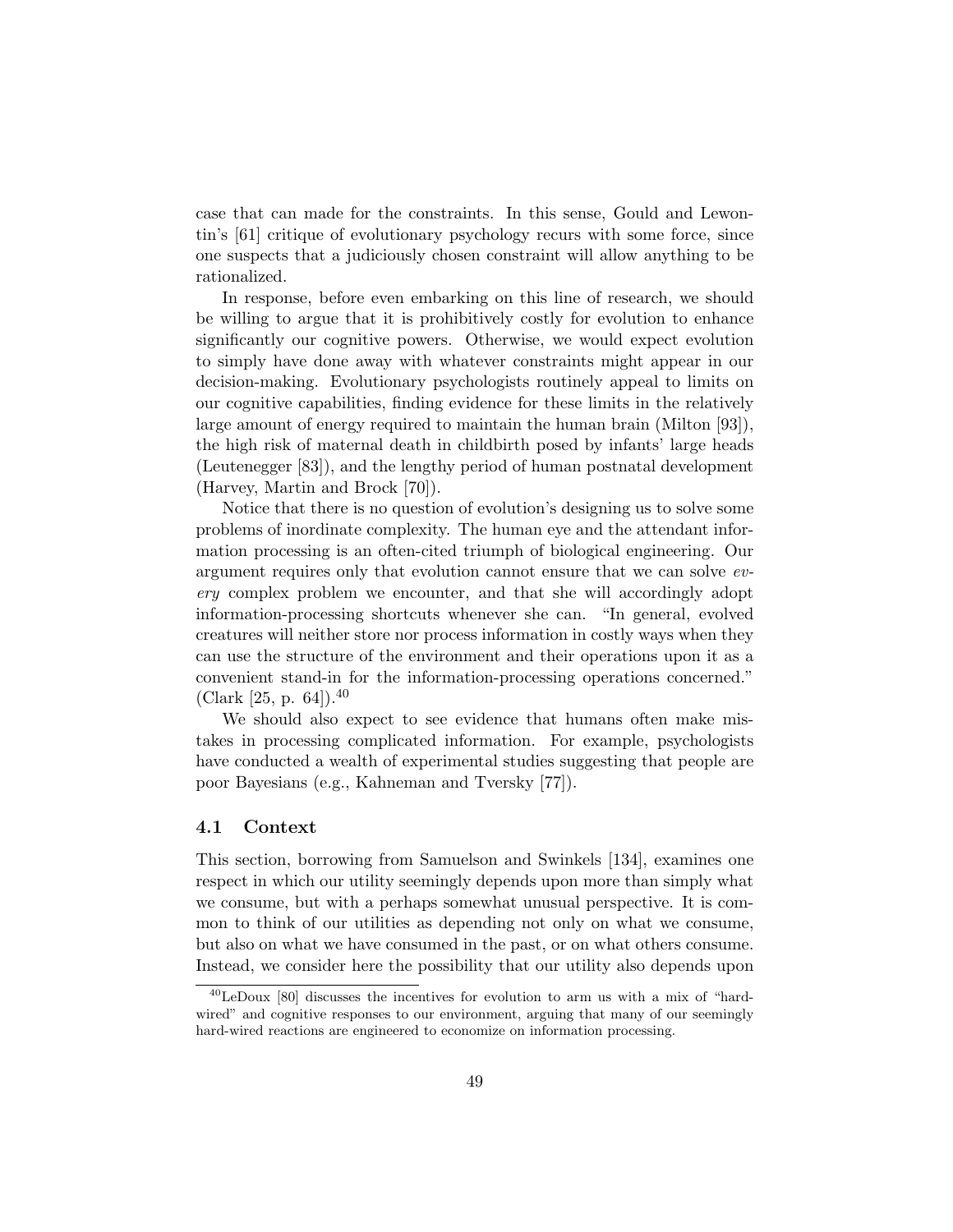what we could have consumed, but did *not* choose. A salad may be more attractive when the alternative is oatmeal than when it is steak, and toiling away at the office may be more bearable on a cold, cloudy day than a warm sunny day.<sup>41</sup>

It is no surprise, of course, that choices typically depend on the set of alternatives. Who would doubt that it is more tempting to skip work on a warm, sunny day than on a cold bitter one? There is little point in continuing if this is the extent of our insight. However, the key points of our analysis are that the presence of unchosen alternatives affects not just our choices but our preferences over those choices, and their ability to do so depends upon their salience. We may happily work in a windowless office on a brilliant spring day, but find that such work is much less satisfying when the office has a panoramic view. Knowing that one can order dessert is different than having the dessert cart at one's table. Knowing that it's nice outside is different than being able to see the sun and feel the warm breeze.<sup>42</sup>

As we have suggested, our evolutionary model will revolve around a constraint on evolution's ability to design agents. We assume in this case that evolution cannot equip her agents with a perfect prior understanding of the causal and statistical structure of the world. Our belief here is that the complexity of a perfect prior is simply out of reach of a trial-and-error mutation process.<sup>43</sup> Nor can the agents themselves be trusted to infer this information from our environment. An agent cannot learn the relationship between

<sup>41</sup>Gardner and Lowinson [57], Loewenstein [85], Mischel, Shoda and Rodriguez [95], and Siegel [142] examine the importance of salient alternatives. The possibility that preferences over objects may depend on the set from which they are chosen has attracted theoretical and experimental attention from psychologists (e.g., Tversky and Simonson [154] and Shafir, Simonson and Tversky [141]). Gul and Pesendorfer [64] present a model of such preferences centered on the assumption that resisting tempting alternatives is costly. Laibson [79] examines a model in which instantaneous utilities adjust in response to external cues. Our interest here is not so much the mechanism by which this interaction between the set of alternatives and the utility of particular alternatives is generated, but rather the question of why evolution might have endowed us with such preferences in the first place.

 $^{42}$ In a similar vein, psychologists have suggested that our behavior is driven partly by a collection of utility-altering visceral urges (Loewenstein [85]). It is again straightforward to appreciate why we have urges reflecting direct evolutionary consequences such as hunger, thirst, or fatigue (Pluchik [107]). We consider here the less obvious question of why the strength of these urges can depend on the set of unchosen consequences.

<sup>&</sup>lt;sup>43</sup>For example, it is difficult to randomly create an agent who knows not only that the probability of a successful birth from a random sexual encounter is about 2% (Einon, [35]), but also how this probability varies systematically with health, age, and other observable features of the mate.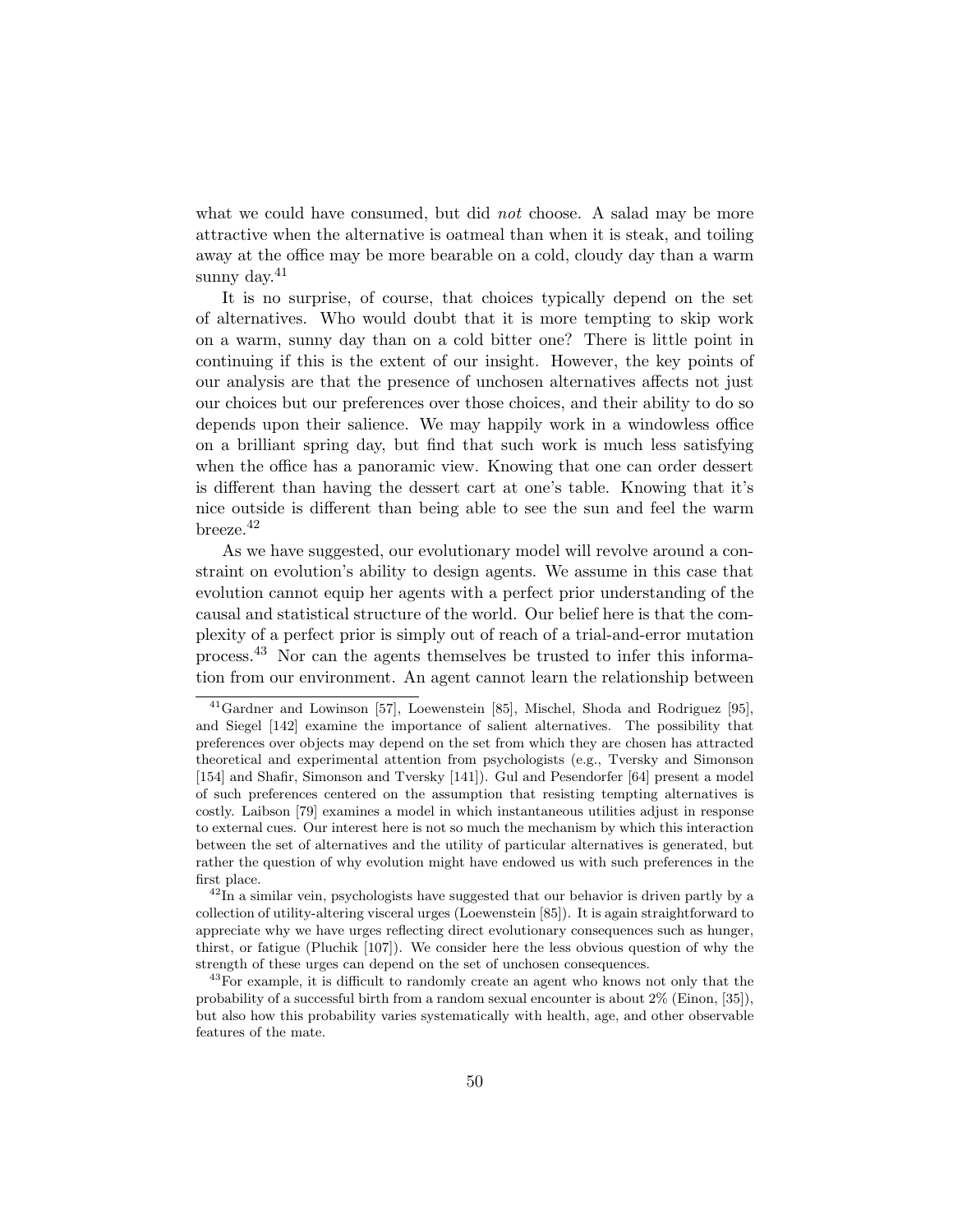specific nutrients and healthy births by trial and error quickly enough to be useful, and we certainly cannot learn quickly enough that even many generations of ample food might still be followed by famine in the next year.<sup>44</sup>

# 4.1.1 A Model

An agent in this model enters the environment and must either accept or reject an option. Accepting the option leads to a lottery whose outcome is a success with probability p and a failure with probability  $1-p$ . Rejecting the option leads to a success with probability  $q$  and a failure with probability  $1 - q$ . This is the only decision the agent makes. As usual, this leaves us with a ludicrously simple evolutionary model, but one that allows us to focus clearly on the important features of the problem.

We might think of the option as an opportunity to consume and success as reproducing. The parameters  $p$  and  $q$  are random variables, reflecting the benefits of eating and the risks required to do so in any given setting. The probability of success may be either increased  $(p > q)$  or decreased  $(p < q)$ by accepting the option.

The agent is likely to have some information about the likely values of p and q. For example, the agent may know whether game is plentiful, whether food is nearby but guarded by a jealous rival, or whether a drought makes it particularly dangerous to pass up this opportunity. However, the agent is unlikely to know these probabilities precisely. We model this by assuming that the agent observes a pair of scalar signals  $s_p$  about p and  $s_q$  about q. The probabilities p and q are independent, as are the signals  $s_p$  and  $s_q$ . In addition, p and  $s_q$  are independent, as are q and  $s_p$ . Hence, each signal gives information about one (and only one) of the probabilities. We assume that  $s_p$  and  $s_q$  are informative about p and q and satisfy the monotone likelihood ratio property with respect to  $p$  and  $q$  respectively, so that (for example)  $E\{p|s_n\}$  is increasing in  $s_n$ .

Evolution designs the agent to have a rule  $\phi$  for transforming signals into estimates of the probability of success. We assume that  $\phi$  is continuous and strictly increasing. The crucial restriction in our model—the imperfection that makes this an interesting setting for examining utility functions—is that the agent must use the *same* rule  $\phi$  for evaluating all signals. In this simple

<sup>44</sup>This constraint is well-accepted in other areas of study. Focusing on reactions to danger, LeDoux [80, pp. 174–178] notes that evolution deliberately removes some responses from our cognitive control precisely because her prior belief is strong. "Automatic responses like freezing have the advantage of having been test-piloted through the ages; reasoned responses do not come with this kind of fine-tuning."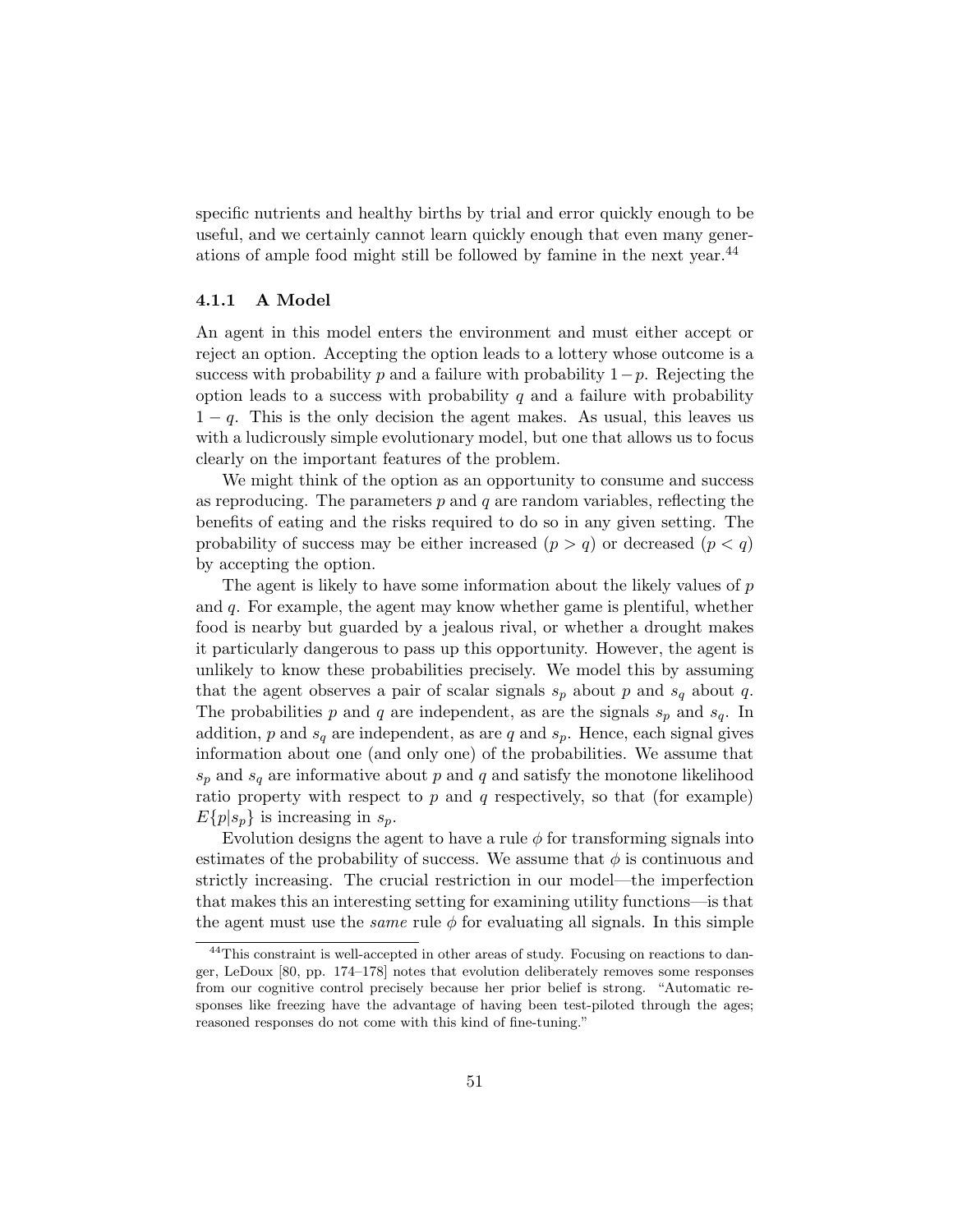setting, the result is that the agent must have one process for evaluating both the signal  $s_p$  and the signal  $s_q$ , rather than a separate evaluation rule for each signal. If, for example,  $p$  and  $q$  come from different processes and with information of varying reliability, proper Bayesian updating requires that different updating rules be applied to  $s_p$  and  $s_q$ . Our assumption is that evolution cannot build this information about the prior or signal-generation process into the agent's beliefs, and hence that the agent has a single beliefformation rule  $\phi$ <sup>45</sup>

Evolution's goal is to maximize the probability of a success. In pursuit of this goal, evolution can design a utility function for the agent, with utility potentially derived both from the outcome of the agent's action and from the action itself. A success leads to an outcome (e.g., successful reproduction) that yields a utility of x. A failure gives the agent a utility that we can normalize to zero. In the absence of any constraints, evolution would need only these two tools. Given the agent's imperfect information process, it is potentially relevant that the act of accepting the option (e.g., eating the food) yields a utility of  $y^{46}$ 

## 4.1.2 Utility

We view evolution as choosing values x and y that maximize an agent's probability of success. No generality is lost by taking  $x = 1$ . The question is the choice of y. If  $y = 0$ , then utilities are attached only to outcomes and not to actions. In this case, we would be motivated to eat not because we enjoy food, but because we understand that eating is helpful in surviving and reproducing. If  $y$  is nonzero, then actions as well as outcomes induce utility.

The optimal decision rule from an evolutionary perspective is to accept the option whenever doing so increases the probability of success, or

$$
\text{accept} \quad \text{iff} \quad p - q > 0. \tag{9}
$$

The agent will accept the option whenever it maximizes utility, or

accept iff 
$$
y + \phi(s_p) - \phi(s_q) > 0.
$$
 (10)

 $^{45}\rm{Without}$  this restriction, the solution to the problem is again trivial. Evolution need only attach a larger utility to a success than to a failure, while designing the agent to use Bayes' rule when transforming the signals he faces into posterior probabilities, to ensure that the agent's choices maximize the probability of success.

<sup>&</sup>lt;sup>46</sup>Attaching another utility to the act of rejecting the option opens no new degrees of freedom at this stage.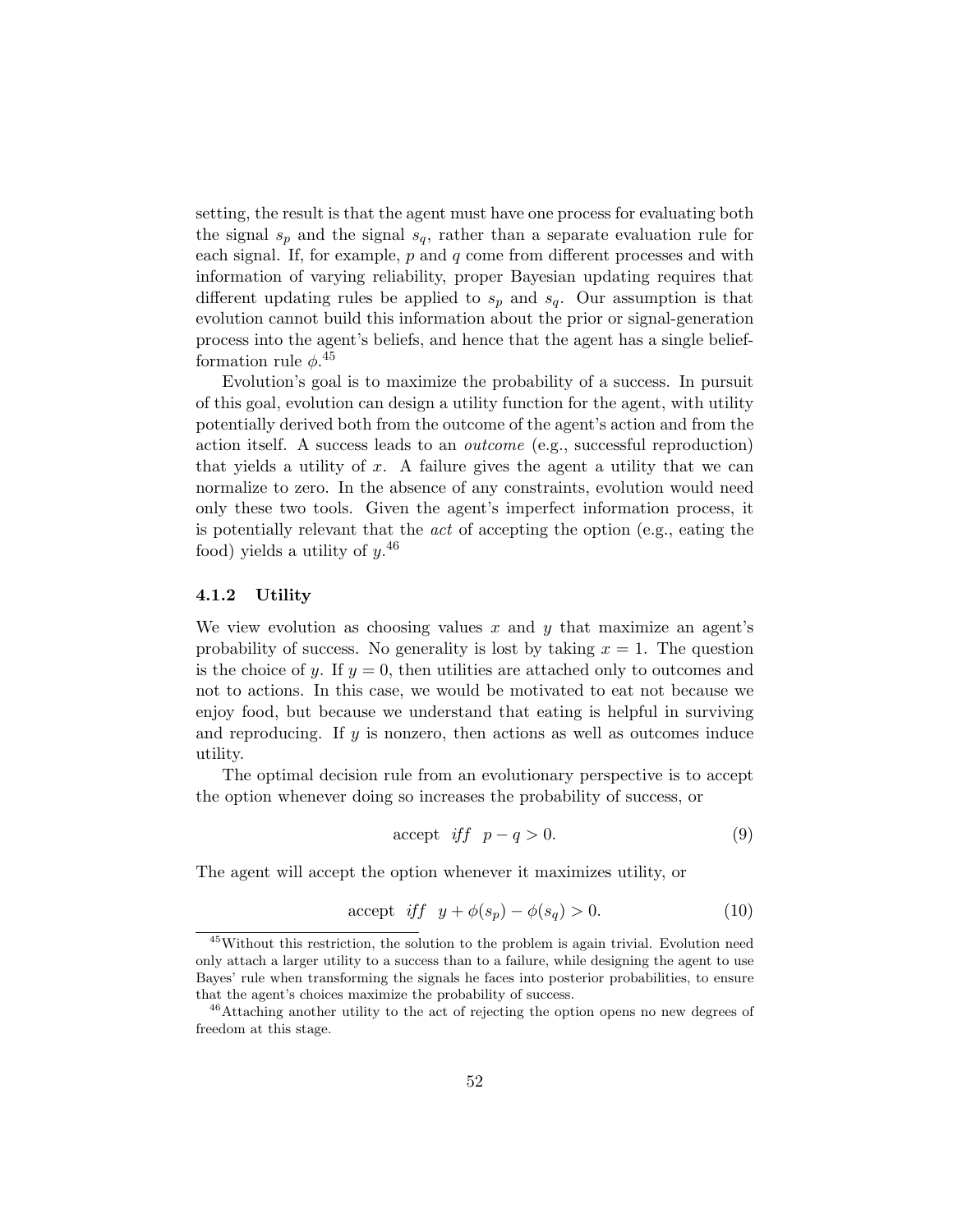Consider

$$
E\{p-q|\phi(s_p)-\phi(s_q)=t\}.
$$

This is the expected success-probability difference  $p - q$  conditional on the agent having received signals that lead him to assess this difference at  $t$ . To make our results easier to interpret, we assume throughout that the signal generating process ensures

$$
\frac{dE\{p - q | \phi(s_p) - \phi(s_q) = t\}}{dt} \ge 0,
$$
\n(11)

so the expected difference in success probabilities  $p - q$  is weakly increasing in the agent's assessment of this difference.<sup>47</sup>

We then have the following characterization of the optimal utility function:

Proposition 3 The fitness-maximizing y satisfies

$$
E\{p - q|\phi(s_p) - \phi(s_q) = -y\} = 0.
$$
\n(12)

In particular, the agent's fitness is maximized by setting  $y = 0$  if and only if

$$
E\{p - q|\phi(s_p) - \phi(s_q) = 0\} = 0.
$$
\n(13)

To see why this should be the case, we need only note that when conditions (11) and (13) hold, setting  $y = 0$  ensures that the agent's choice rule (10) coincides with the (constrained) optimal choice rule (9). There is then no way to improve on the agent's choices and hence setting  $y = 0$  is optimal. More generally, let us fix a value of  $y$  and then consider the expectation  $E\{p-q|\phi(s_p)-\phi(s_q)=-y\}$ , which is the expected difference in success probabilities at which the agent is just indifferent between accepting and rejecting the option. If this expectation is positive, then the expected probability of success can be increased by increasing y, and if this expectation is negative, then the expected probability of success can be increased by decreasing y, giving the result.

From (13), if the agent interprets his signals correctly, then there is no evolutionary value in attaching utilities to actions. The agent will make appropriate choices motivated by the utility of the consequences of his actions.

 $47$ This is an intuitive assumption and it is easy to find either examples in which it is satisfied or sufficient conditions for it to hold, but it is not simply an implication of our monotone-likelihood-ratio-property assumption.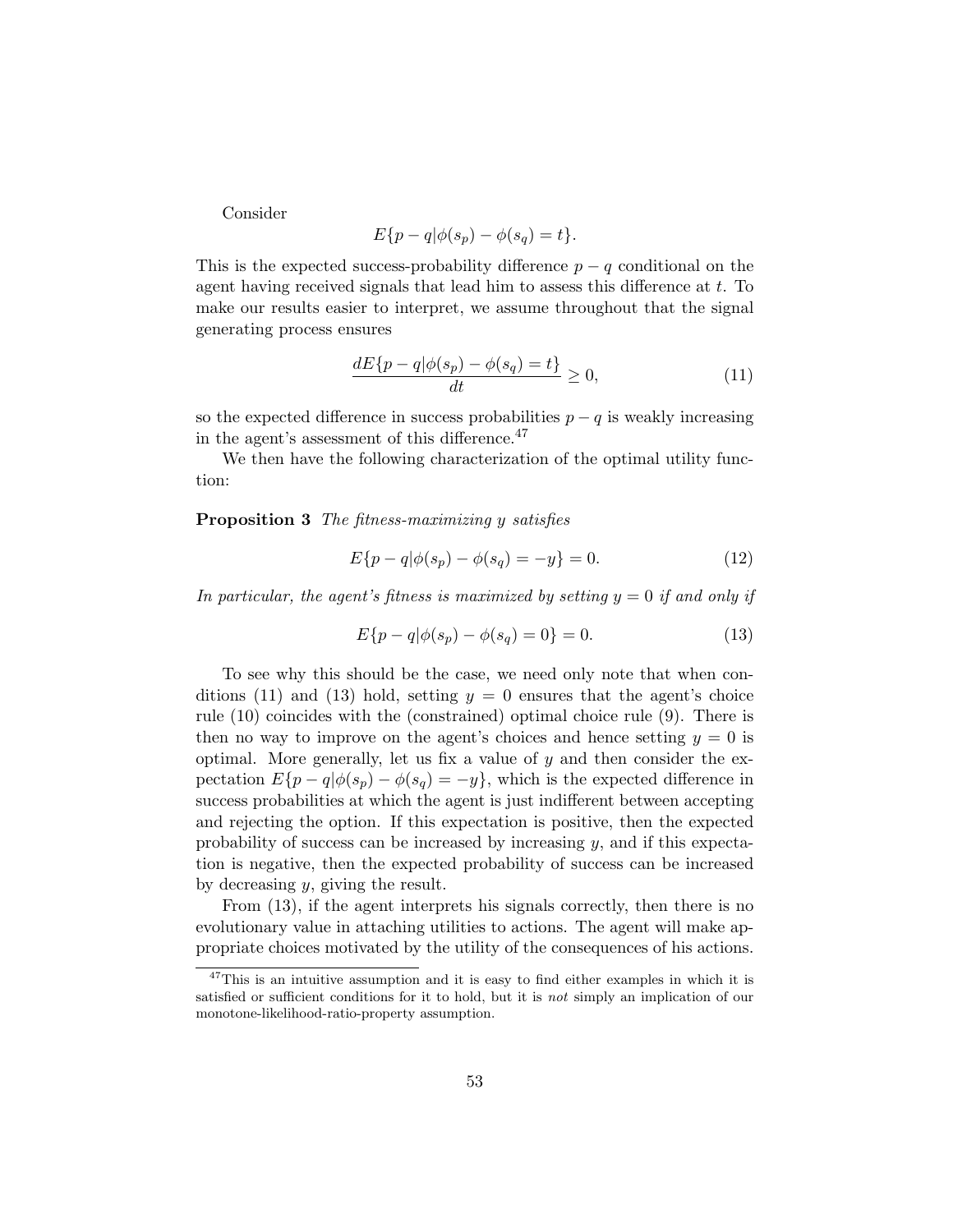The agent will still sometimes make mistakes, but without better information there is no way to eliminate these mistakes or improve on the expected outcome.

From (12), if the agent does not interpret his signals correctly, then evolution will attach utilities to his actions in order to correct his inferences at the marginal signal, i.e., at the signal at which the expected success probabilities are equal. The agent must be indifferent  $(y+\phi(s_p)-\phi(s_q)=0)$ when his signal would lead a perfect Bayesian to be indifferent  $(E\{p - \}$  $q|\phi(s_p) - \phi(s_q) = -y\} = 0.$ 

An initial expectation might be that evolution should attach utilities only to the things evolution "cares" about, or outcomes, rather than actions. As Proposition 3 confirms, we have rendered this suboptimal by giving the agent an unreliable understanding of how actions translate into outcomes. Evolution then compensates by attaching utilities to actions. One might then expect utilities to reflect the *average* evolutionary value of the various actions. Those that often lead to success should get large utilities, those that are less productive should have smaller utilities. However, Proposition 3 indicates that this intuition need not hold, for two reasons. First, we can expect utilities to be attached to actions only to the extent that agents sometimes misunderstand the likelihoods of the attendant outcomes. If the outcomes are correctly assessed, then actions, no matter how valuable, need receive no utility. Optimal utilities thus reflect not the evolutionary value of an action, but the error the agent makes in assessing that evolutionary value. Second, one might think that fitness would be maximized by a utility function that corrected this error *on average*. As  $(12)$  makes clear, what counts is the error the agent makes in the marginal cases where he is indifferent between two actions.

We illustrate by constructing an example in which the agent on average overestimates the value of accepting the option, but evolutionary fitness is nonetheless improved by setting  $y > 0$ , pushing him to accept the option more than he otherwise would. Let

$$
E\{p - q | \phi(s_p) - \phi(s_q) = t\} = a + bt,
$$

with  $a > 0$  and  $b > 0$ . Solving (12), the optimal utility is

$$
y = \frac{a}{b}.\tag{14}
$$

Assume that  $\phi(s_p)-\phi(s_q)$  is large on average and that  $b < 1$ . Because  $\phi(s_p)$  $\phi(s_q)$  is on average large and  $b < 1$ , the agent on average overestimates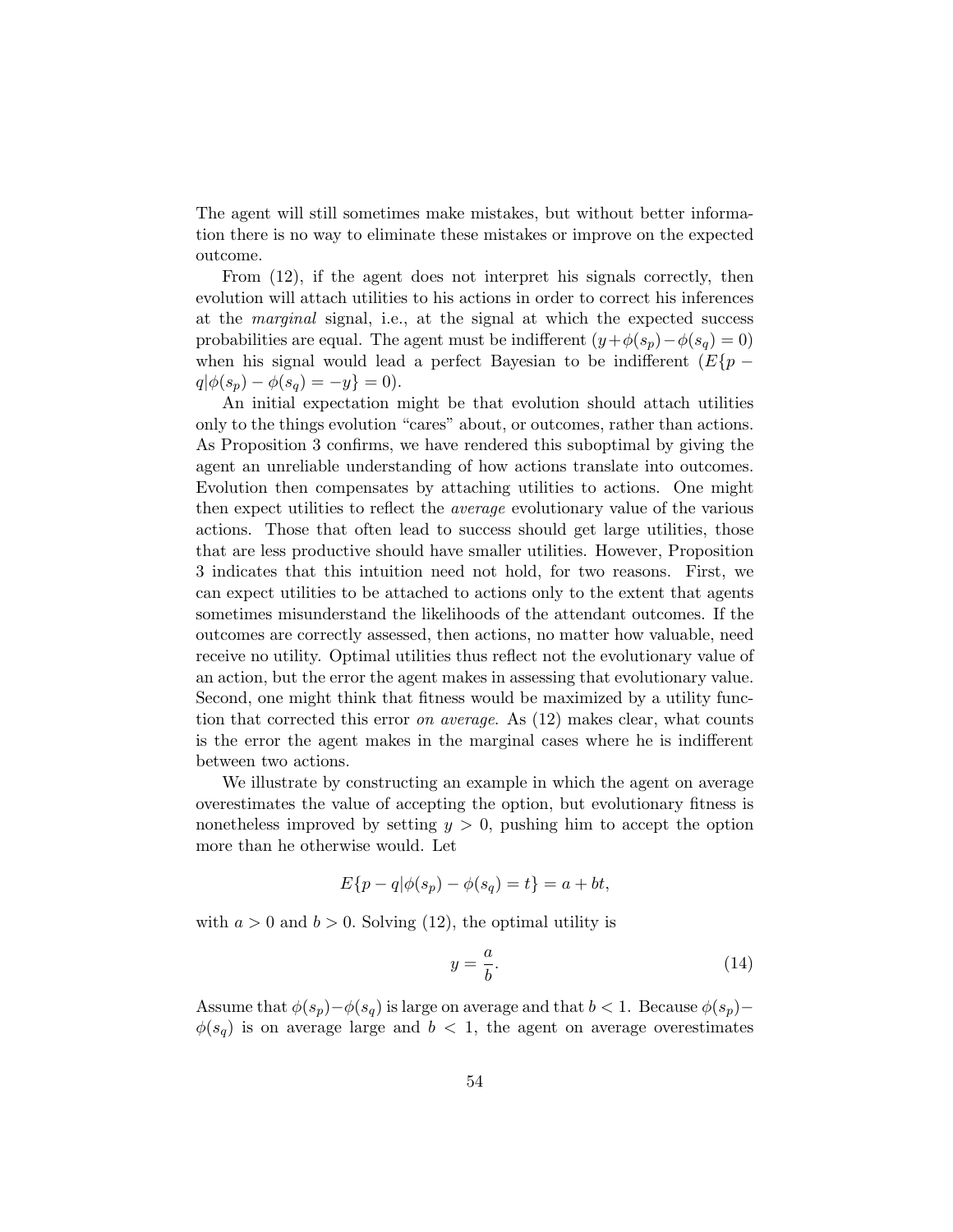the value of the option. However, since  $y = \frac{a}{b} > 0$ , the agent's fitness is maximized by pushing the agent even more toward acceptance. We see here the importance of the agent's marginal beliefs: When  $\phi(s_p) - \phi(s_q) = -\frac{a}{b}$  $rac{a}{b}$  (so that  $E\{p-q|\phi(s_p)-\phi(s_q)\}=0$ , the agent underestimates the relative value of the option (thinking it to be negative), even though he overestimates it on average.

It follows from (14) that, as one might expect, a choice with a large expected value (large  $a$ ) will tend to have a large utility. It is thus no surprise that we have a powerful urge to flee dangerous animals or eat certain foods. However, there is also a second effect. The smaller is  $b$ , the larger is  $y$ . The point is that the less informative is the agent's information, holding fixed his average assessment, the more negative is the relevant marginal signal. When b is near zero, evolution effectively insists on the preferred action. While blinking is partly under conscious control, our utility functions do not allow us to go without blinking for more than a few seconds. It would seem that we are unlikely to have reliable information suggesting that this is a good idea.

## 4.1.3 Choice-Set Dependence

We have reached a point where evolution might optimally attach utilities to actions, but have said nothing about how utilities might depend upon the set of salient alternatives. In this section, we show how a setting where the agent makes different mistakes in different contexts creates evolutionary value for a utility function that depends on things that have no direct impact on evolutionary success. Rather, their role is to tailor utility more closely to the specific informational context at hand. How any given feature optimally affects utility thus depends both on its direct evolutionary impact and how it correlates with errors in information processing.

Suppose that the environment may place the agent in one of two situations. The success probability when rejecting the option is  $q$  in either case, with success probability  $p_1$  and  $p_2$  when accepting the option in situations 1 and 2. The corresponding signals are  $s_q$ ,  $s_{p_1}$  and  $s_{p_2}$ . We initially assume that, as before, the agent derives a utility of 1 from a success, 0 from a failure, and utility y, the same value in both situations, from the act of accepting the option.

For example, suppose that in situation 2, accepting the option entails an opportunity to eat a steak. As we have shown, evolution optimally attaches a utility y to steak satisfying

$$
E(p_2 - q | \phi(s_{p_2}) - \phi(s_q) = -y) = 0.
$$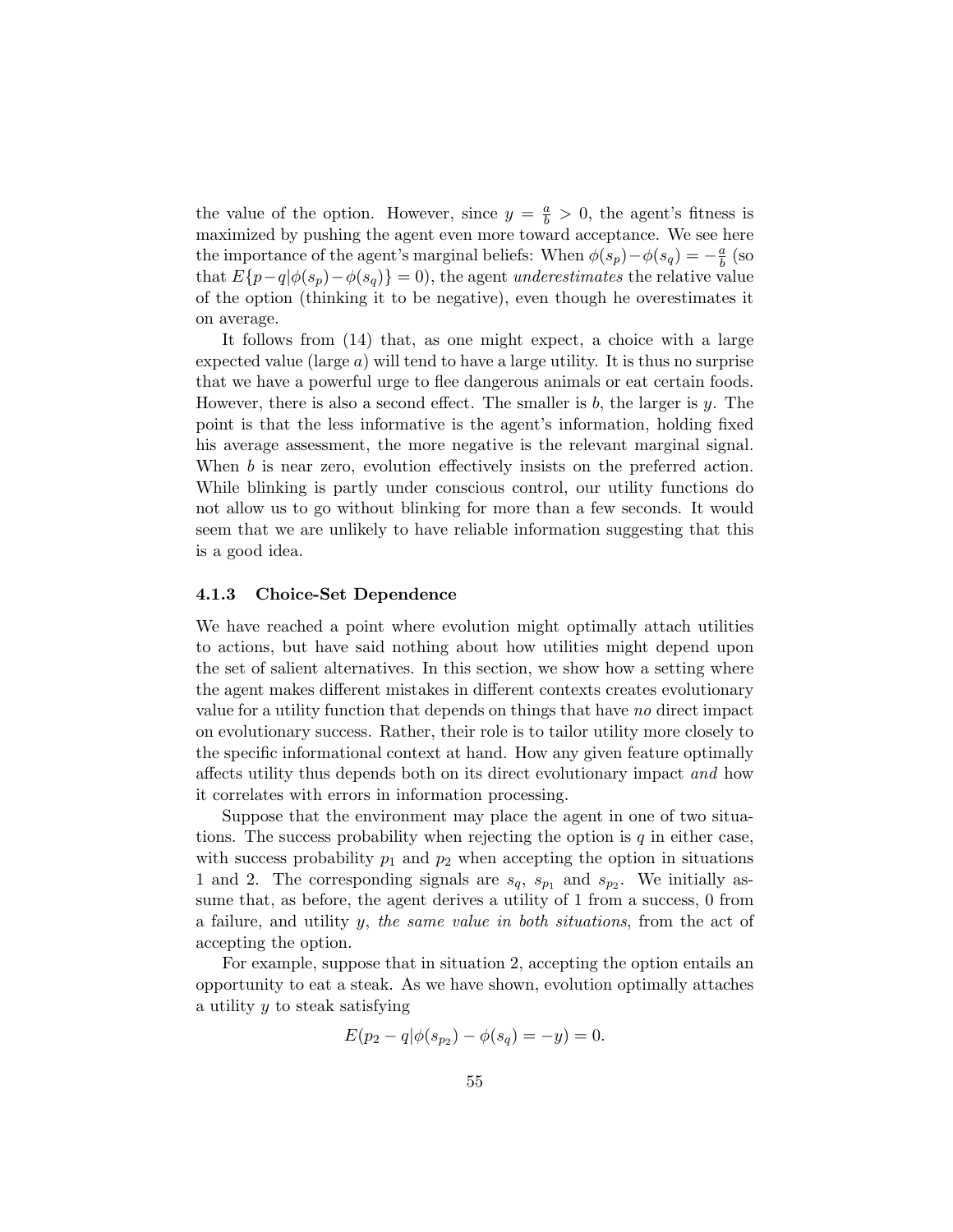Now suppose that in situation 1, accepting the option entails eating a steak at the end of a hunting trip. The agent is likely to have quite different sources of information about these two situations and thus to make quite different errors in processing this information. In particular, the hunter may have an idea of what hazards he will face on the hunting trip before achieving consumption and how these will affect the probability  $p_1$ . Only coincidentally will it then be the case that  $E(p - q | \phi(s_p) - \phi(s_q) = -y$ , steak on hand) equals  $E(p - q | \phi(s_p) - \phi(s_q) = -y$ , steak to be hunted). But if these two are not equal, the agent's expected fitness can be increased by attaching different utilities to accepting the option in the two situations.

How can evolution accomplish this? One possibility is to attach utilities to more actions. The agent can be given a taste for meat, a disutility for the physical exertion of hunting, and a fear of the predators he might encounter. However, there are limits to evolution's ability to differentiate actions and attach different utilities to them—what it means to procure food may change too quickly for evolution to keep pace—and the set of things from which we derive utility is small compared to the richness of the settings we face. As a result, evolution inevitably faces cases in which the same utility is relevant to effectively different actions. This is captured in our simple model with the extreme assumption that  $y$  must be the same in the two situations. The critical insight is then that the agent's overall probability of success can be boosted if utility can be conditioned on some other reliable information that is correlated with differences in the actions.

Assume that in situation 2, a utility of z can be attached to the act of foregoing the option. We say that an option with this property is salient. In practice, an option is salient if its presence stimulates our senses sufficiently reliably that evolution can tie a utility to this stimulus, independently of our signal-processing.<sup>48</sup> In our example, the presence of the steak makes it salient in situation 2. The question now concerns the value of  $z$ . If fitness is maximized by setting  $z \neq 0$ , then there is evolutionary advantage to tailoring the utility gradient between accepting and rejecting the option to the two situations, and we have "choice-set dependence." Only if  $z = 0$  do we have a classical utility function.

# **Proposition 4** The optimal utility function  $(x, y, z)$  does **not** exhibit choice-

<sup>48</sup>The importance of salient alternatives is well studied by psychologists (Gardner and Lowinson [57], Mischel, Shoda and Rodriguez [95], Siegel [142]) and is familiar more generally—why else does the cookie store take pains to waft the aroma of freshly-baked cookies throughout the mall?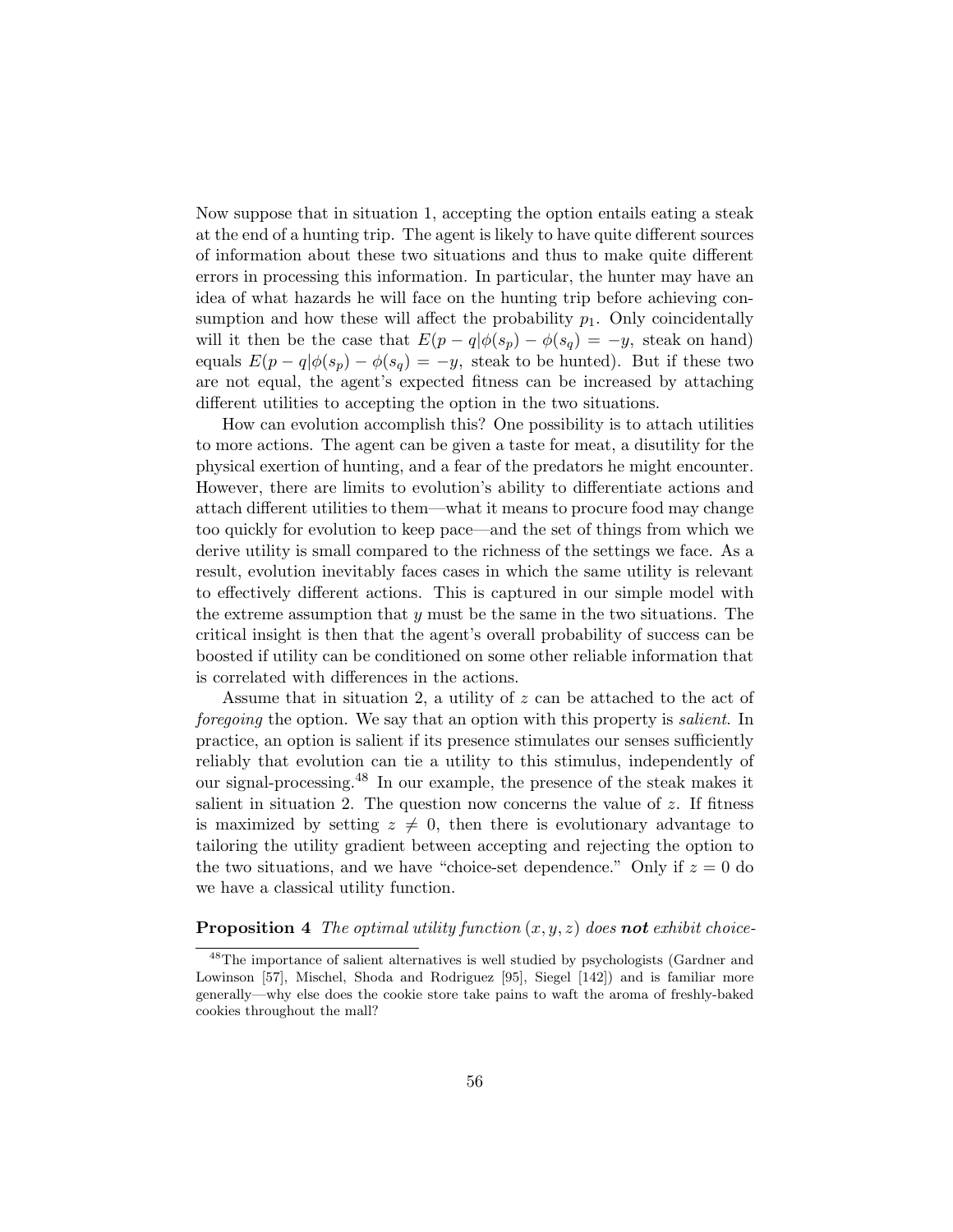set dependence (sets  $z = 0$ ) if and only if there exists  $t^*$  such that

$$
E\{p_1 - q|\phi(s_{p_1}) - \phi(s_q) = t^*\} = E\{p_2 - q|\phi(s_{p_2}) - \phi(s_q) = t^*\} = 0. \tag{15}
$$

To see why this is the case, we note that if (15) holds, then the agent's estimates of the success probabilities in the two situations he faces are equally informative at the relevant margin. Setting  $z = 0$  and  $y = -t^*$  then ensures that (12) holds in both situations, and there is thus no gain from choice-set dependence. Conversely, suppose that the agent's beliefs are differentially informative in the two situations (i.e., (15) fails). Then fitness can be enhanced by attaching different utility subsidies in the two situations. This can be accomplished by choosing  $y$  to induce optimal decisions in situation 1 and  $y - z$  (and hence  $z \neq 0$ ) to induce optimal decisions in situation 2. The result is choice-set dependence.

For example, using choice-set dependence to boost the relative attractiveness of steak when it is available  $(z < 0)$ , in contrast to simply increasing the utility of steak across the board (increasing  $y$ ), might reflect a situation in which evolution finds it beneficial to grant substantial influence to the agent's beliefs about the consequences of production, while allowing less influence to his beliefs about consumption.

### 4.1.4 Implications

Our model of the evolution of choice in the face of coarse priors tells us that evolution will generally find it useful to exploit choice set dependence. Anyone who has ever said, "Let's put these munchies away before we spoil our dinner," or more generally "I don't keep junk food in the house because I know I'd eat too much if I did," has practical experience with choice-set dependence. Best of all is to be without the temptation of a pantry full of sinfully delicious snacks. Once they are there, eating is the preferred choice. Worst of all is looking at the food, constantly knowing it is there, without indulging.<sup>49</sup> In essence, such an individual is engaged in the sort of evolutionary conflict described in Section 2.3. If the agent's utility function perfectly captured the evolutionary goals it was designed to pursue, there would be no conflict, but the same complexity that forces evolution to resort to the device of a utility function also makes it difficult to design a perfect utility function. As a result, the utility function sometimes pulls

 $^{49}$ Thaler [151, p. xv] tells of a request to put tempting munchies aside, coming from a group of people seemingly well acquainted with decision theory, and explains it with much the same preferences.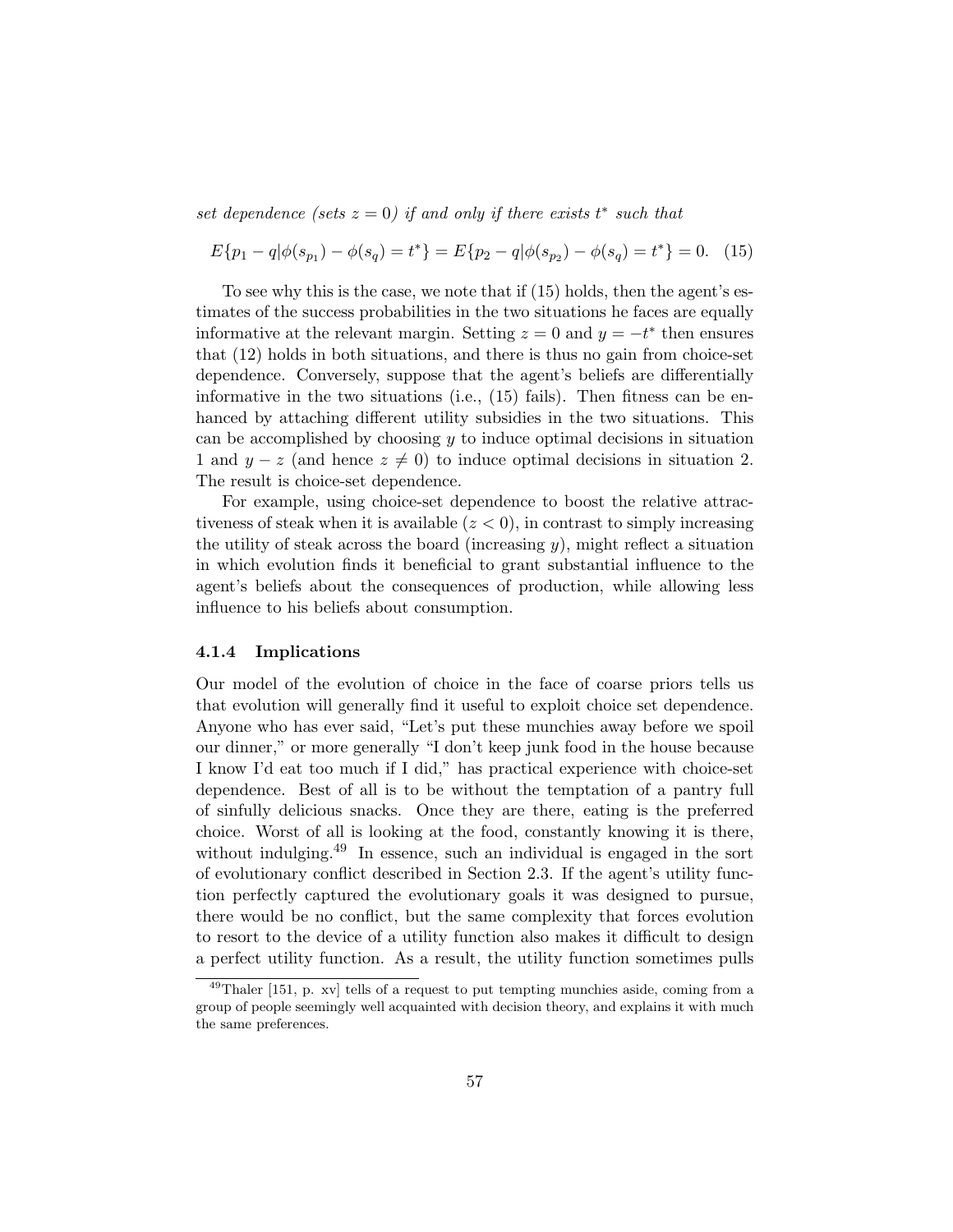the individual in a direction unintended by evolution. This gives rise to a potentially intricate game, in which evolution resorts to devices such as context dependence to reinforce her desired ends, while the agent seeks refuge in devices such as hiding (or not buying) the junk food.

Which alternatives are salient in any given context is again the result of evolution. As it turns out, a sizzling steak is salient while a steak in the grocer's freezer is not. Potato chips on the table are salient; those in the pantry are less so. What is salient reflects both the technological constraints faced by evolution and the incremental value of tailoring utility to specific contexts.

Choice-set dependence can give rise to internal conflict and problems of self control. For example, suppose the agent begins by choosing between an unhealthy but gratifying meal and a diet meal. Situation 1 corresponds to a lonely meal at home, with a refrigerator full of health food and nary an ounce of fat in sight. Situation 2 corresponds to a steakhouse with a supplementary dieter's menu. Suppose that evolution has designed our preferences so that the act of choosing steak is subsidized when it is salient. Then the agent may prefer situation 1 even if there is some cost in choosing situation 1, in order to ensure that he rejects the steak.

Economists have recently devoted considerable attention to issues of self control, with present-biased preferences being a common route to self-control problems. Our best intentions to reap the benefits of a healthy diet may come to nothing if our preferences continually put excessive weight on the immediate gratification of the dessert tray. It is accordingly interesting to note that choice-set dependence has implications for self control beyond those of present bias. First, difficulties with self control can arise without intertemporal choice. One can strictly prefer junk food that is hidden to that which is exposed, knowing that one will find it painful to resist the latter, all within a span of time too short for nonstandard discounting to lie behind the results. More importantly, because our utility for one choice can be reduced by the salient presence of another, it may be valuable to preclude temptations that one knows one will resist. Someone who is certain she will stick to a diet may still go to some lengths not to be tempted by rich food.

When gut instincts and dispassionate deliberations disagree, the "rational" prescription is to follow one's head rather than one's heart. In our model, a strong utility push in favor of an action indicates either that the action has been a very good idea in our evolutionary past or that this is a setting in which our information has typically been unreliable. There is thus information in these preferences. The truly rational response is to ask how much weight to place on the advice they give.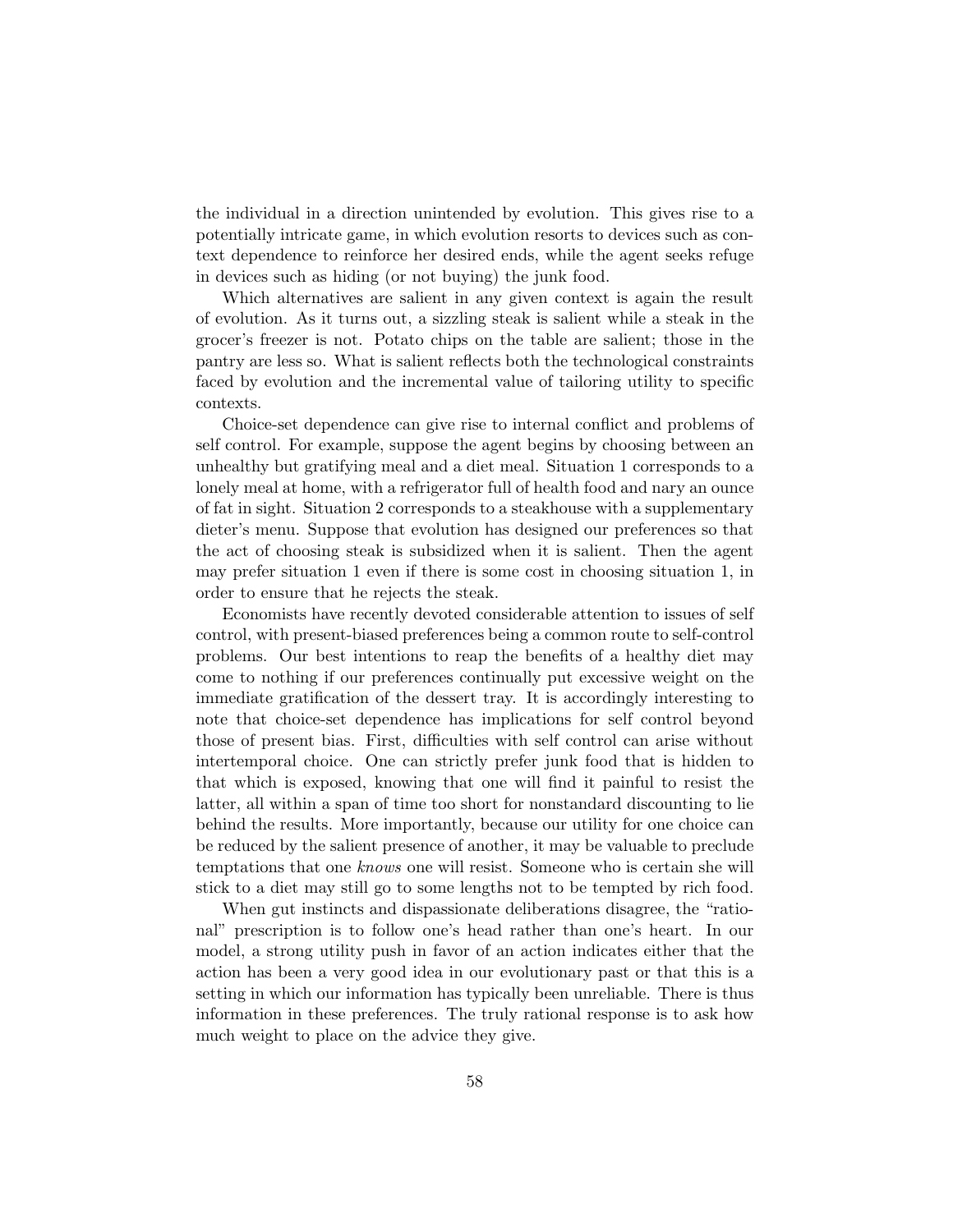# 4.2 Status

We now return to the consideration of status, on which we touched briefly in Section 3.1.2. The concept of status runs throughout our ordinary lives. We readily categorize people as being of high status or low status, and talk about actions as enhancing or eroding status.

We will examine a particular, narrow view of status as arising out of relatively high consumption. People's preferences often appear to depend not only on their own consumption, but also on the consumption of others, so much so that "keeping up with the Joneses" is a familiar phrase. Frank [47], Frey and Stutzer [50, 51], and Neumark and Postlewaite [98] highlight the importance of such effects, while the suggestion of a link between desired consumption and one's past consumption or the consumption of others is an old one, going back to Veblen [156] and Duesenberry [34].

There are two basic approaches to explaining such relative consumption effects. One retains the classical specification of preferences, building a model on the presumption that people care directly only about their own consumption. However, it is posited that some resources in the economy are allocated not via prices and markets but according to status. In addition, it is supposed that one attains status by consuming more than do others, perhaps because the ability to do so is correlated with other characteristics that are important for status. A flashy sports car may then be valued not only for its acceleration, but also for its vivid demonstration that the driver has spent a great deal of money. Tuna may taste better than caviar, but fails to send the same signal. The resulting behavior will be readily rationalized by preferences in which people care about their consumption and about how their consumption relates to that of others. For example, Cole, Mailath and Postlewaite [26] construct a model in which competition for mates induces a concern for status, around which a subsequent literature has grown.

The second alternative explanation is that evolution has directly embedded a concern for status into our preferences. We focus on this second possibility here, both because it is relatively unexplored and because it naturally suggests links to evolutionary foundations. As usual, our models of this possibility evolve around some constraint on evolution's ability to shape behavior. We consider two possible sources of relative consumption effects, arising out of two such constraints.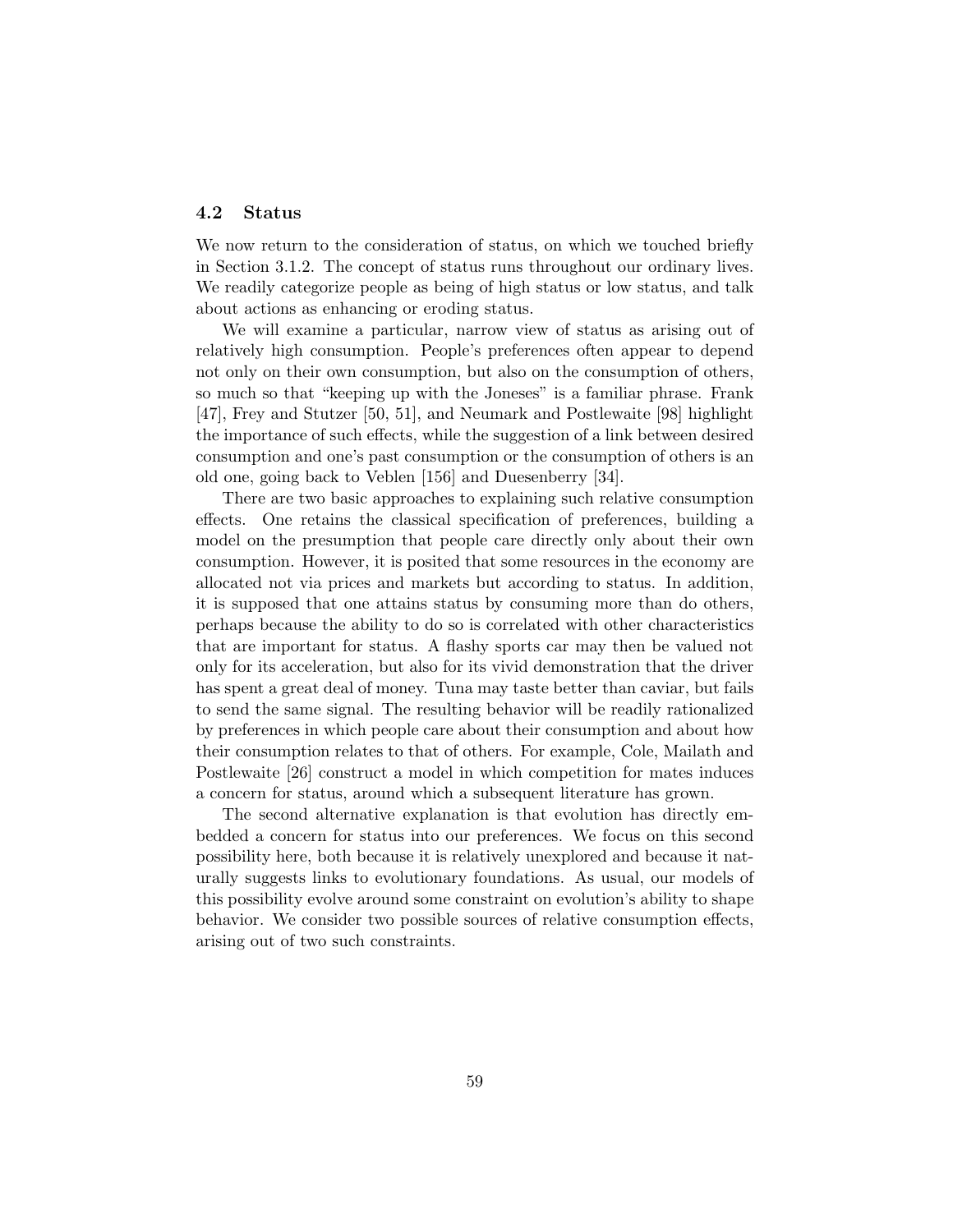# 4.2.1 Information and Relative Consumption

Our first examination of relative consumption effects emphasizes information considerations, and ultimately hinges on an imperfection in information processing. The basic idea here is that relative consumption effects may have been built into our preferences as a means of extracting information from the behavior of others. We present a simple model of this possibility here, expanded and examined more thoroughly in Samuelson [133] and Nöldeke and Samuelson [99].

The idea that one can extract information from the actions of others is familiar, as in the herding models of Banerjee [7] and Bikhchandani, Hirshleifer and Welch [14]. In our case, agents observe their predecessors through the filter of natural selection, biasing the mix of observations in favor of those who have chosen strategies well-suited to their environment. An agent's observed behavior thus mixes clues about the agent's information with clues about his evolutionary experience, both of which enter the observer's inference problem. The problem then resembles that of Banerjee and Fudenberg [8] and Ellison and Fudenberg [36, 37] more than pure herding models.

At the beginning of each period  $t = 0, 1, \ldots$ , the environment is characterized by a variable  $\theta_t \in {\{\theta, \overline{\theta}\}}$ . The events within a period proceed as follows:

- 1. Each member of a continuum of surviving agents gives birth, to the same, exogenously fixed, number of offspring. Each offspring is characterized by a parameter  $\epsilon$ , with the realized values of  $\epsilon$  being uniformly distributed on [0, 1].
- 2. Each newborn observes n randomly selected surviving agents from the previous generation, discerning whether each chose action  $\underline{z}$  or  $\overline{z}$ .
- 3. All parents then die. Each member of the new generation chooses an action  $z \in \{\underline{z}, \overline{z}\}.$
- 4. Nature then conducts survival lotteries, where  $h : \{z, \overline{z}\} \times [0, 1] \times$  $\{\theta, \theta\} \rightarrow [0, 1]$  gives the probability that an agent with strategy z and characteristic  $\epsilon$  survives when the state of the environment is  $\theta$ . Again, we assume no aggregate uncertainty.
- 5. Nature draws a value  $\theta_{t+1} \in {\{\theta, \overline{\theta}\}}$ .

We interpret the actions  $\underline{z}$  and  $\overline{z}$  as denoting low-consumption and highconsumption lifestyles. The survival implications of these actions depend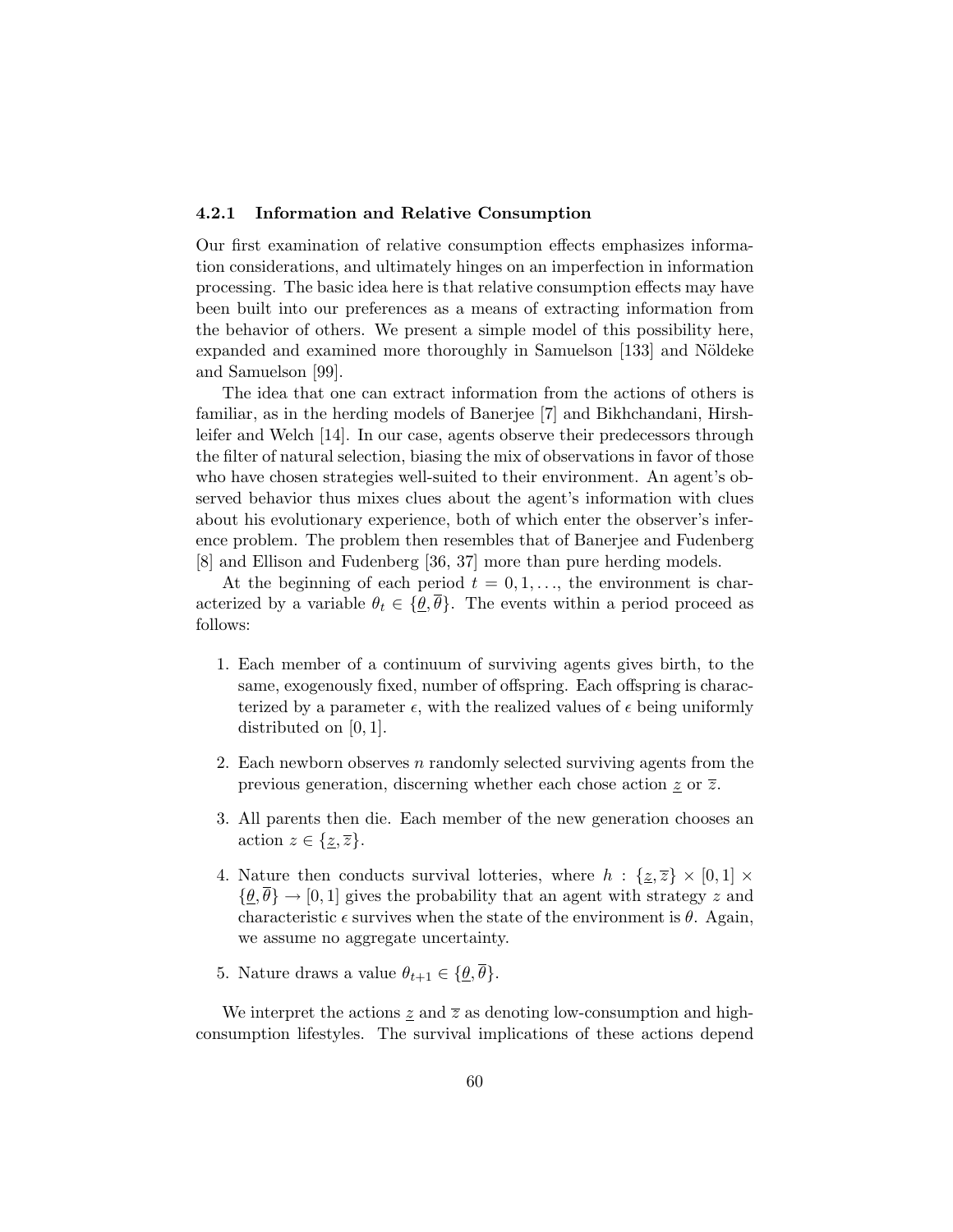upon individual characteristics and the state of the environment. Some agents may be better-endowed with the skills that reduce the risk of procuring consumption than others. Some environments may feature more plentiful and less risky consumption opportunities than others. These effects appear in the specification of the survival probabilities  $h(z, \epsilon, \theta)$ , given by

$$
h(\underline{z}, \epsilon, \theta) = \frac{1}{2}
$$
  

$$
h(\overline{z}, \epsilon, \overline{\theta}) = \frac{1}{2} + b(\epsilon - q)
$$
 (16)

$$
h(\overline{z}, \epsilon, \underline{\theta}) = \frac{1}{2} + b(\epsilon - (1 - q)), \tag{17}
$$

where  $0 \lt q \lt 1/2$  and, to ensure well-defined probabilities,  $0 \lt b \lt 1$  $1/(2(1-q))$ . The low-consumption action z yields a survival probability of 1  $\frac{1}{2}$ , regardless of the agent's characteristic or state of the environment. The high-consumption action  $\overline{z}$  yields a higher survival probability for agents with higher values of  $\epsilon$  and yields a higher survival probability when the state is  $\theta$ .

The environmental parameter  $\theta$  follows a Markov process, retaining its current identity with probability  $1 - \tau$  and switching to its opposite with probability  $\tau < \frac{1}{2}$ .

An agent's strategy identifies an action as a function of the agent's characteristic  $\epsilon$  and information. Strategies (but not characteristics or actions) are heritable and are thus shaped by natural selection.

Our interest concerns cases in which fluctuations in the state  $\theta$  are not perfectly observed by the agents and are sufficiently transitory that Nature cannot observe them.<sup>50</sup> It follows from the monotonicity of  $(16)–(17)$  that an optimal strategy must take the form of a cutoff  $\epsilon^*(\cdot)$ , conditioned on the agent's information, such that action  $\overline{z}$  is chosen if and only if  $\epsilon > \epsilon^*(\cdot)$ .

Let  $\psi_t$  be the proportion of strategy  $\overline{z}$  among those agents who survived period  $t - 1$ . Then a period-t new-born observes  $\overline{z}$  on each survivor draw with probability  $\psi_t$  and observes z with probability  $1 - \psi_t$ . Let  $\Psi_{\mathcal{E}}(\psi_t, \theta_t)$  be the proportion of surviving period-t agents who chose  $\overline{z}$ , given that (i) these agents, as new-borns, drew observations from the distribution described by  $\psi_t$ , (*ii*) the period-*t* state of the environment relevant for Nature's survival lotteries is  $\theta_t$ , and *(iii)* every agent's decision rule is given by the decision

<sup>&</sup>lt;sup>50</sup>If the state  $\theta$  can be observed, then evolution faces no constraints in designing strategies to maximize the survival probabilities given by  $(16)–(17)$ , and observations of the previous generation are irrelevant for behavior.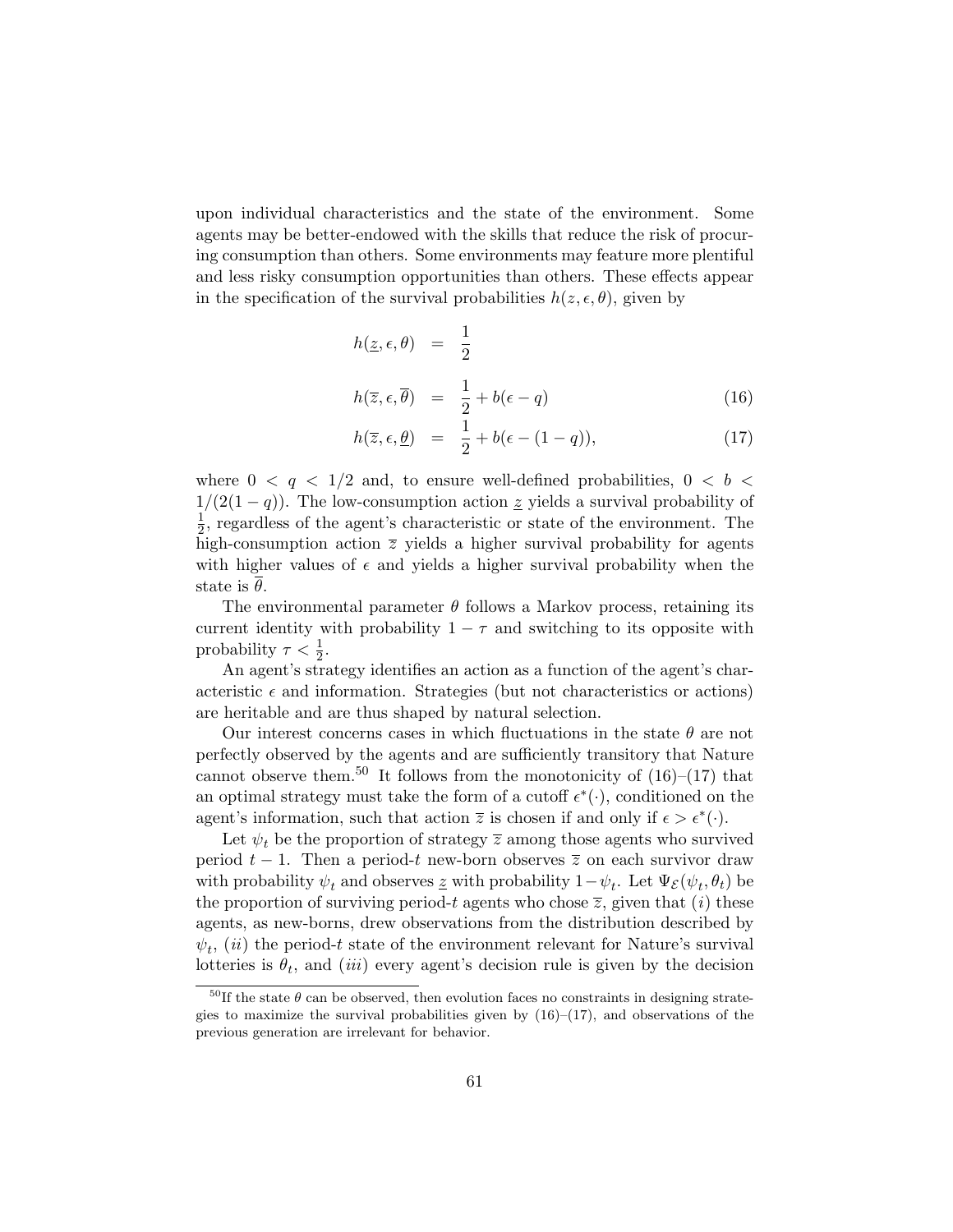$\mathcal{E} = {\epsilon^*(n), \ldots, \epsilon^*(0)}$ . We can describe our system as a Markov process  $(\psi_t, \theta_t)$  defined on the state space  $[0, 1] \times {\theta, \theta}$ . Letting  $\Theta$  denote the transition rule governing the state  $\theta$ ,  $(\Psi_{\mathcal{E}}, \Theta)$  denotes the transition rule for the process  $(\psi_t, \theta_t)$ , where:

$$
\begin{array}{rcl}\n\psi_{t+1} & = & \Psi_{\mathcal{E}}(\psi_t, \theta_t) \\
\theta_{t+1} & = & \Theta(\theta_t).\n\end{array}
$$

The optimal strategy  $\epsilon^*(\cdot)$  maximizes

$$
\int_{\Theta \times \Psi} \rho(\theta, \psi) \ln \left( \int_K f(k|\theta, \psi) p(\epsilon^*(k), \theta) dk \right) d\theta d\psi, \tag{18}
$$

where  $\rho$  is the stationary distribution over states  $(\theta, \psi) \in [0, 1] \times {\theta, \overline{\theta}}$ , f is the distribution over the number  $(k)$  of  $\overline{z}$  agents observed when sampling the previous generation (given the state  $(\theta, \psi)$ ), and p is the probability that an agent characterized by decision rule  $\epsilon^*$  (i.e., chooses  $\overline{z}$  if and only if  $\epsilon > \epsilon^*$ ) survives in state  $\theta$ . Notice in particular the ln that appears in this expression. The fluctuating state of the environment subjects the agents to aggregate uncertainty. This objective is then the adaption of (3) to this somewhat more complicated setting.

The key question in characterizing an optimal strategy is now the following: if the agent observes a relatively large value of  $k$ , is the environment more likely to be characterized by  $\theta$  or  $\overline{\theta}$ ? Let  $\rho(\overline{\theta}|k)$  be the posterior probability of state  $\bar{\theta}$  given that an agent has observed k agents from the previous generation choosing  $\overline{z}$ . These updating rules are an equilibrium phenomenon. The expectation is that an agent observing more instances of high consumption will think it more likely that the state is  $\bar{\theta}$  and hence be more willing to choose high consumption, i. e., that  $\epsilon^*(k)$  should be decreasing in k. We say that a strategy  $\{\epsilon^*(n), \ldots, \epsilon^*(0)\}$  is *admissible* if it exhibits this property.

Let the function  $\rho_{\mathcal{E}}(\theta_t | k, t)$  give the probability that the state in time t is  $\overline{\theta}$ , given a time-t observation of k values of  $\overline{\theta}$ . The role of k in this probability balances two considerations—the extent to which an observation of a large k indicates that the previous-period state was relatively favorable for strategy  $\bar{z}$  (i.e., was  $\theta$ ), and the probability that the state may have changed since the previous period. Samuelson [133] proves:

**Lemma 5** There exists a value  $q^* \in (0, \frac{1}{2})$  $(\frac{1}{2})$  such that for any  $q \in (q^*, \frac{1}{2})$  $(\frac{1}{2})$  and any admissible  $\mathcal{E}$ , there exist probabilities  $\rho_{\mathcal{E}}(\theta|k)$   $(k = 0, \ldots, n)$  satisfying,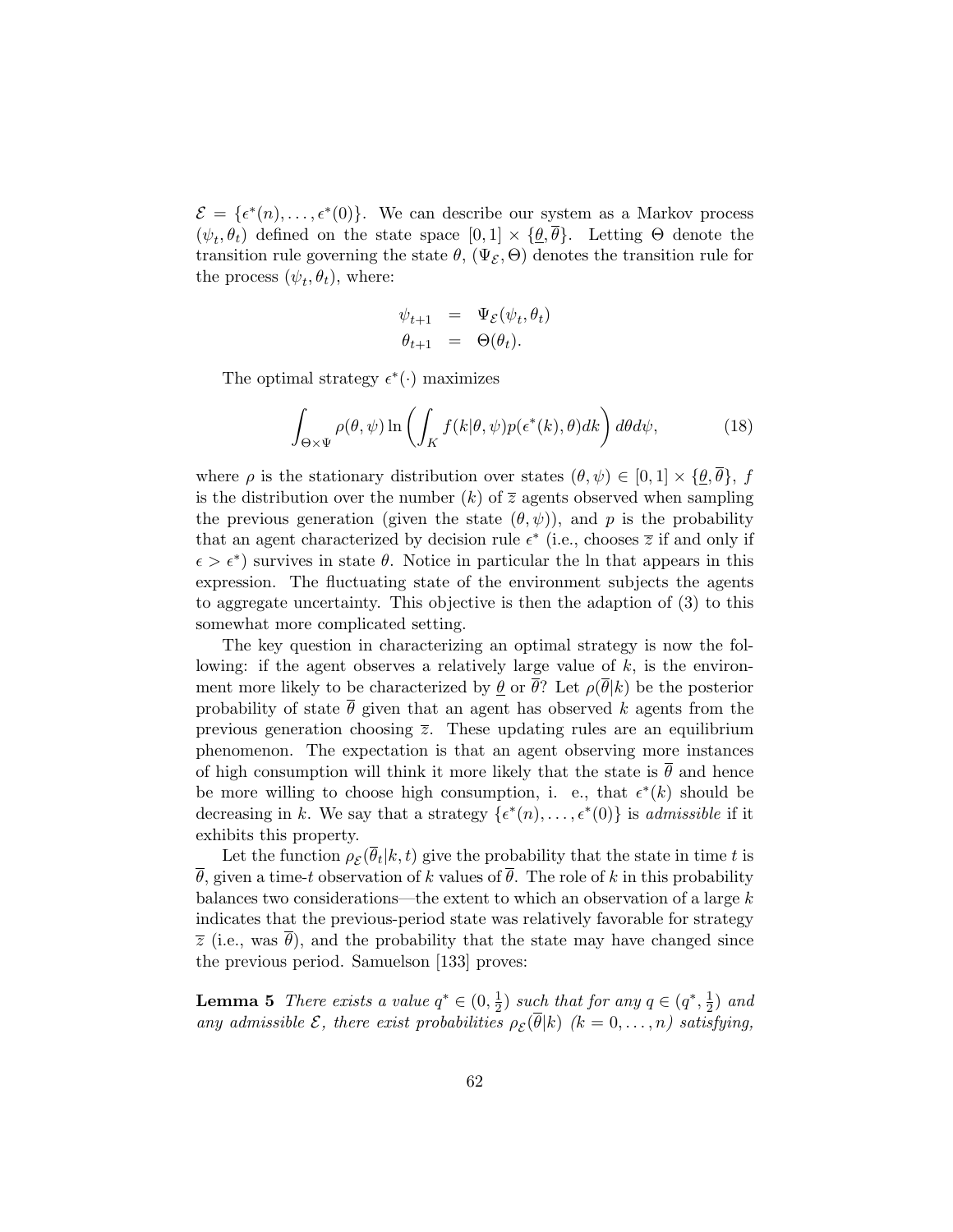for all initial conditions,

$$
\lim_{t \to \infty} \rho_{\mathcal{E}}(\overline{\theta}_t | k, t) = \rho_{\mathcal{E}}(\overline{\theta}| k).
$$

The  $\rho_{\mathcal{E}}(\theta|k)$  satisfy  $\rho_{\mathcal{E}}(\theta|k+1) > \rho_{\mathcal{E}}(\theta|k)$ .

The restriction that  $q > q^*$  ensures that the population can never get too heavily concentrated on a single action, either  $\overline{z}$  or  $\underline{z}$ . This in turn ensures that changes in the environmental state are reflected relatively quickly in the observed distribution of actions, and hence that the latter is informative.<sup>51</sup>

The inequality  $\rho_{\mathcal{E}}(\overline{\theta}|k+1) > \rho_{\mathcal{E}}(\overline{\theta}|k)$  indicates that observations of high consumption enhance the posterior probability that the state of the environment is  $\overline{\theta}$ . This is the foundation of relative consumption effects.

An equilibrium is a specification of  $\mathcal E$  that is optimal in the induced stationary state. Hence, in defining an equilibrium, we use the limiting probabilities  $\rho_{\mathcal{E}}(\theta|k)$  to evaluate the payoff of a strategy. This reflects an assumption that the process governing the state of the environment persists for a sufficiently long time that  $(i)$  evolution can adapt her agents to this process, and (*ii*) the limiting probabilities  $\rho_{\mathcal{E}}(\overline{\theta}|k)$  are useful approximations for evolution of the information-updating problem facing the agents. Nöldeke and Samuelson [99] show that:

**Proposition 6** There exists  $q^* \in (0, \frac{1}{2})$  $\frac{1}{2}$ ) and  $\tau^*$  > 0 such that for any  $q \in (q^*, \frac{1}{2})$  $\frac{1}{2}$ ) and  $\tau \in (0, \tau^*)$ , an equilibrium with an admissible strategy  $\{\epsilon^*(n), \ldots, \epsilon^*(0)\}$  exists. In any such equilibrium,  $\epsilon^*(k+1) < \epsilon^*(k)$ .

Agents are more likely to choose high consumption, i.e., choose  $\overline{z}$  for a wider range of  $\epsilon$ , when k is large. Observations of high consumption, by increasing the expectation that the environment is in a state favorable to high consumption, increase an agent's propensity to choose high consumption. A revealed preference analysis of behavior would thus uncover relative consumption effects, in which agents optimally exploit information by conditioning their consumption on observations of others' consumption.

It is important to note that an agent's survival in this model depends only on the agent's own consumption. The route to genetic success is to choose optimal consumption levels, regardless of others' choices. The consumption

 $51$ To see how this could fail, consider the extreme case of  $q = 0$ . In this case, it is possible that virtually the entire population chooses z. A change from state  $\theta$  to  $\overline{\theta}$  will then not produce a noticeable change in the distribution of actions for an extraordinarily long time, causing this distribution to be relatively uninformative.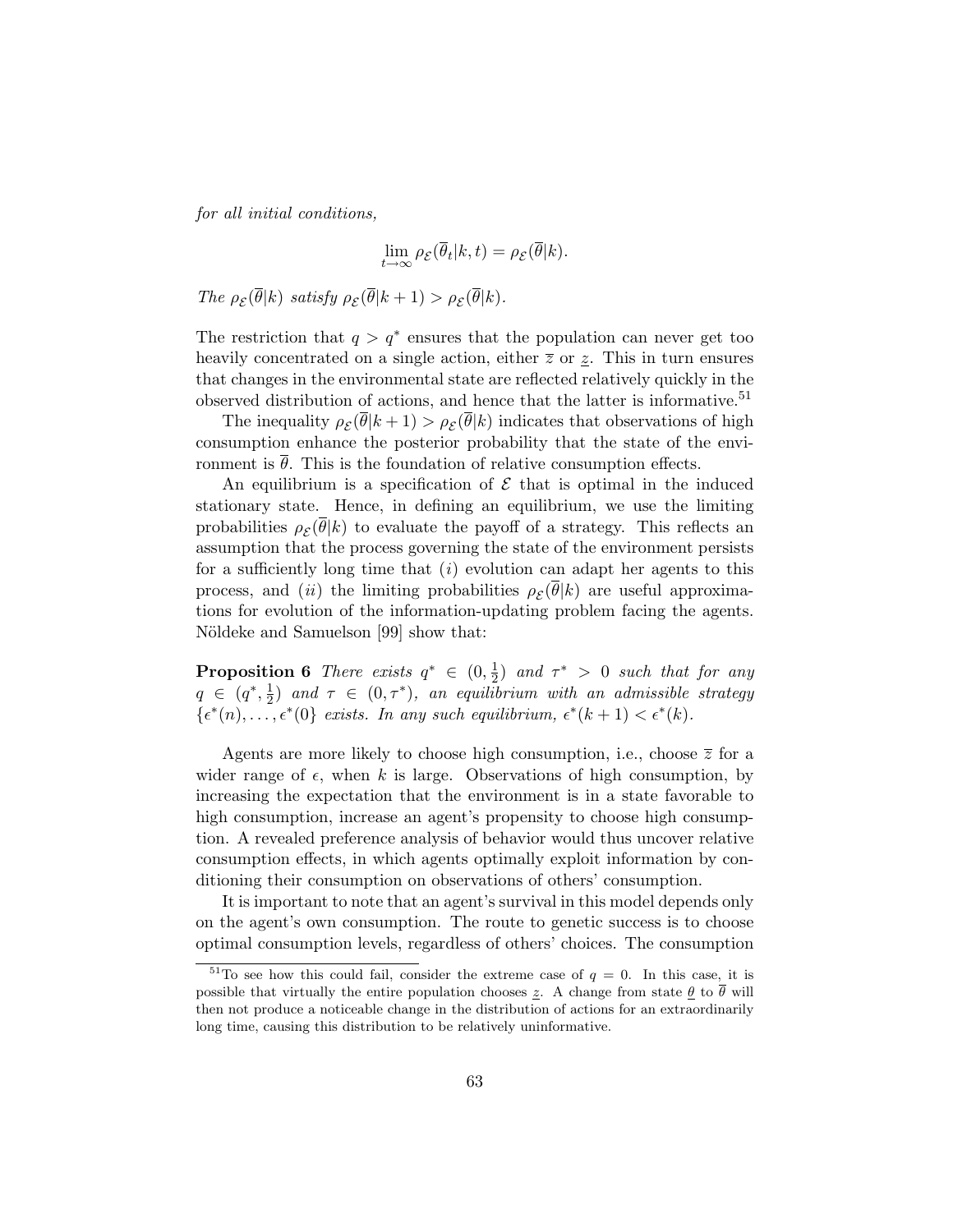levels of others are relevant only because they serve as valuable indicators of environmental information that neither the agents nor Nature can observe.

There are many ways Nature could induce the optimal behavior characterized by Proposition 6, from hard-wired stimulus-response machines to calculating agents who understand Bayes' rule and their environment and who make their decisions so as to maximize the expected value of a utility function defined in terms of only their own consumption. Our argument thus far accordingly provides no reason to believe that relative consumption effects are built directly into preferences, and no reason why we should care about which of the many observationally-equivalent methods Nature might have chosen to implement such behavior.

The next step in the argument returns us to the observation that Nature faces a variety of obstacles in inducing behavior that will maximize expected utility. Suppose that in addition to the number  $k$  of preceding agents observing high consumption, the agent also observes a signal  $\xi$  that is more likely to take on high values when the environment is  $\theta$ . Suppose also that the agent does not process this signal perfectly. In Samuelson [133], this imperfect-information processing assumption is made operational by assuming that the agent observes an informative signal  $\xi$ , as well as an uninformative signal  $\zeta$ , but does not recognize this distinction, instead simply processing all signals as if they were informative. Recognizing that both  $\xi$  and  $\zeta$  play a role in the agent's information, evolution finds the agent's information less informative than does the agent. She thus reduces the sensitivity of the agent's actions to his information. This reduced sensitivity can be accomplished by a utility function that discourages the agent from straying too far from a target action  $\hat{\epsilon}(k)$  that depends upon the agent's observation of others' consumption. In particular, evolution can make the agent's utility depend upon his value of  $\epsilon$ , his action  $(z \text{ or } \overline{z})$ , and the number k of high-consumption agents observed in the previous period (the relative consumption effect). Consider a value  $\epsilon^*$  and the posterior belief  $\hat{\rho}_{\mathcal{E}}(\theta | k, \xi, \zeta)$ that would make the cutoff  $\epsilon^*$  optimal given perfect information processing. Given that the agent is sometimes responding to an uninformative signal, evolution now has an incentive to boost the agent's marginal utility at  $\epsilon^*$ above zero (i.e.,  $\epsilon^* < \epsilon(k)$ ) if the agent has received a large signal convincing him that  $\bar{\theta}$  is quite likely; or depressed below zero (i.e.,  $\epsilon^* > \hat{\epsilon}(k)$ ), if the agent has received a small signal. Evolution thus requires that the agent observe more persuasive information than would be the case with errorless information processing before straying too far from a consumption strategy that makes high consumption more likely when more instances of high consumption have been observed. Evolution accomplishes this by not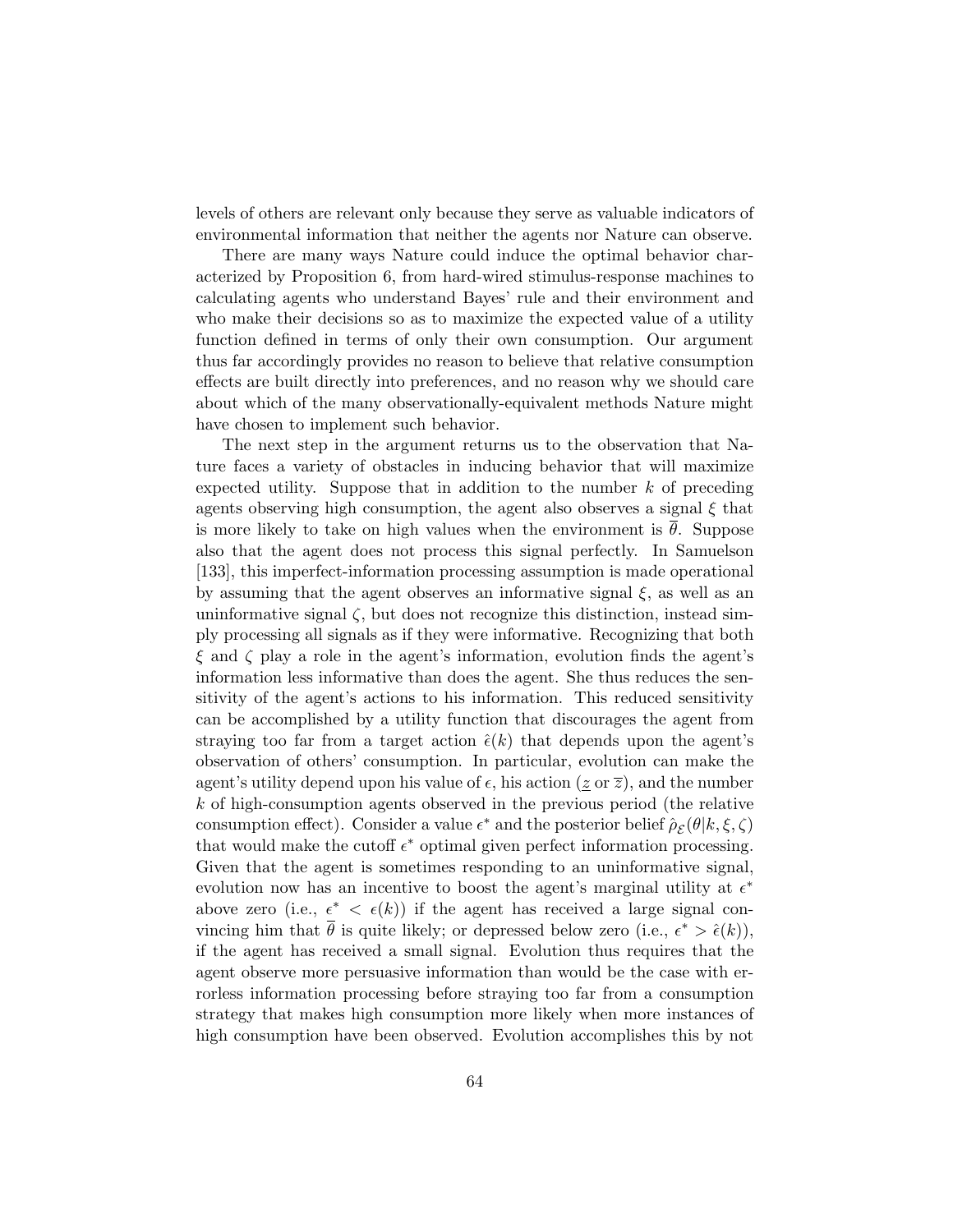only inducing the agent's behavior to respond to the behavior of others, but by using the ability to make the agent's utility respond to the behavior of others.

We now have relative consumption effects built directly into preferences, in order to induce relative consumption effects in behavior. Notice that the case for the preference effect is somewhat more tenuous than for the behavioral effect. We can expect relative consumption effects in behavior whenever agents face environmental uncertainty. Relative consumption effects in preferences are one solution to a particular constraint in Nature's design problem. However, the general principle remains that if Nature cannot ensure the agent processes information perfectly, then she will find it advantageous to compensate by manipulating other features of the agent's decision-making apparatus, with relative consumption effects in preferences being one possible result.

# 4.2.2 Adaptive Utility and Relative Consumption

Our next approach views relative consumption effects as arising out of constraints on the technology for translating choices into utilities that evolution can build into her agents. This line of work, beginning with Robson [121, pp. 17–19], brings us back to an old question in economics—is utility reasonably viewed as a cardinal or ordinal concept?

The concept of cardinal utility traces back to the English philosopher and lawyer Jeremy Bentham [12]. Bentham believed that utility derived from pleasure or pain, and proposed to make judgments about policy by summing these utilities across the individuals involved. The result was his maxim "the greatest good for the greatest number," which, as Paul Samuelson is said to have remarked, has too many "greatests" in it to be implementable. Whatever the value of the maxim, the point of view was clear, namely that utility was a physical process whose properties we could discover and whose nature would provide clues as to how and why people make choices.

The view that utility is a cardinal notion, perhaps based on some measurable concept of pleasure, raises a number of awkward questions. Perhaps as a result, subsequent economists pared back the notion of utility to take refuge in an ordinal interpretation. In the context of consumer theory, it was realized that utility simply did not need to be cardinal—one needed only indifference curves and an appropriate set of labels. That such stripping down was philosophically a good idea was justified by an appeal to "Occam's Razor." Although matters are less cut-and-dried in the original context of welfare theory, most economists also became skeptical of inter-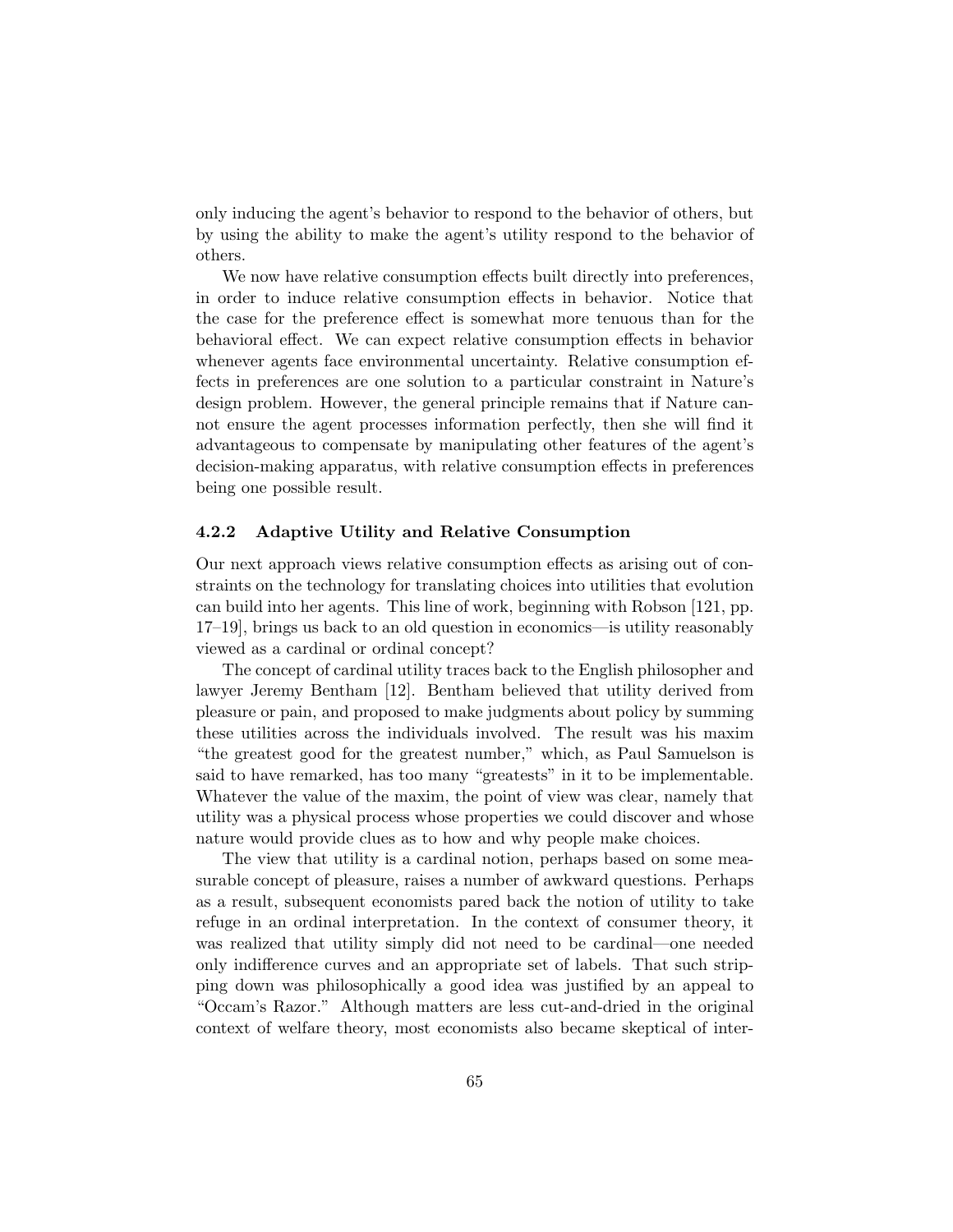personal comparisons based on cardinal utility, often settling finally for a weak welfare criterion that is independent of any such comparisons—Pareto efficiency. This is associated with a clear minimal view of utility, as simply a description of choice, devoid of any physical or extraneous causal features.

This reliance on ordinal utility, while convenient from both a conceptual and technical point of view, has begun to falter in response to recent work in psychology and behavioral economics. As this work has illustrated an evermore complicated and subtle array of choice behavior, it has been natural to seek explanations in the process by which these choices are made, in the course of which utility once again often plays the role of a mechanism rather than description.<sup>52</sup> For example, psychologists discuss how a burst of intense pleasure stems from a positive outcome, such as winning the lottery, but this pleasure subsides fairly quickly, with the winner ending up feeling only slightly better than before winning. Analogously, the intense sadness that arises from a negative outcome, such as becoming the victim of a crippling accident, tends to fade away, so that one ends up feeling only somewhat worse than before the accident.<sup>53</sup> In both cases, the dominant effect is that if you were happy before, you will be happy now; if you were miserable before, you will be miserable now. Taken at face value, these findings seem to suggest that people should not particularly mind running the risk of a catastrophic accident and should not buy lottery tickets. Why take precautions to avoid only a slight loss, or incur costs in search of a slight gain? But people do try to avoid being maimed and do buy lottery tickets.

Putting these considerations together, we consider here a model of utility with three features. Utility is a physical process that translates actions and choices into rewards, typically described as pleasure. In addition, these rewards are adaptive. Whether an experience makes you happy or sad depends on what you were expecting, on what you had before, on what those around you are receiving. Moreover, this adaption is not always perfectly anticipated. We buy lottery tickets because we anticipate the resulting utility boost, without recognizing that it will be adapted way, and avoid accidents for similar reasons.

<sup>52</sup>Recent experiments have provided fascinating evidence of the link between utility and chemical processes in the brain. See, for example, Zaghloul, Blanco, Weidemann, McGill, Jaggi, Baltuch and Kahana [168].

<sup>53</sup>Attention was drawn to this phenomenon by Brickman, Coates and Janoff-Bulman's [18] study of lottery winners and paraplegics, and has become the subject of a large literature. See Loewenstein and Schkade [87] and Frederick and Loewenstein [48] for introductions and Gilbert [59] for a popular account.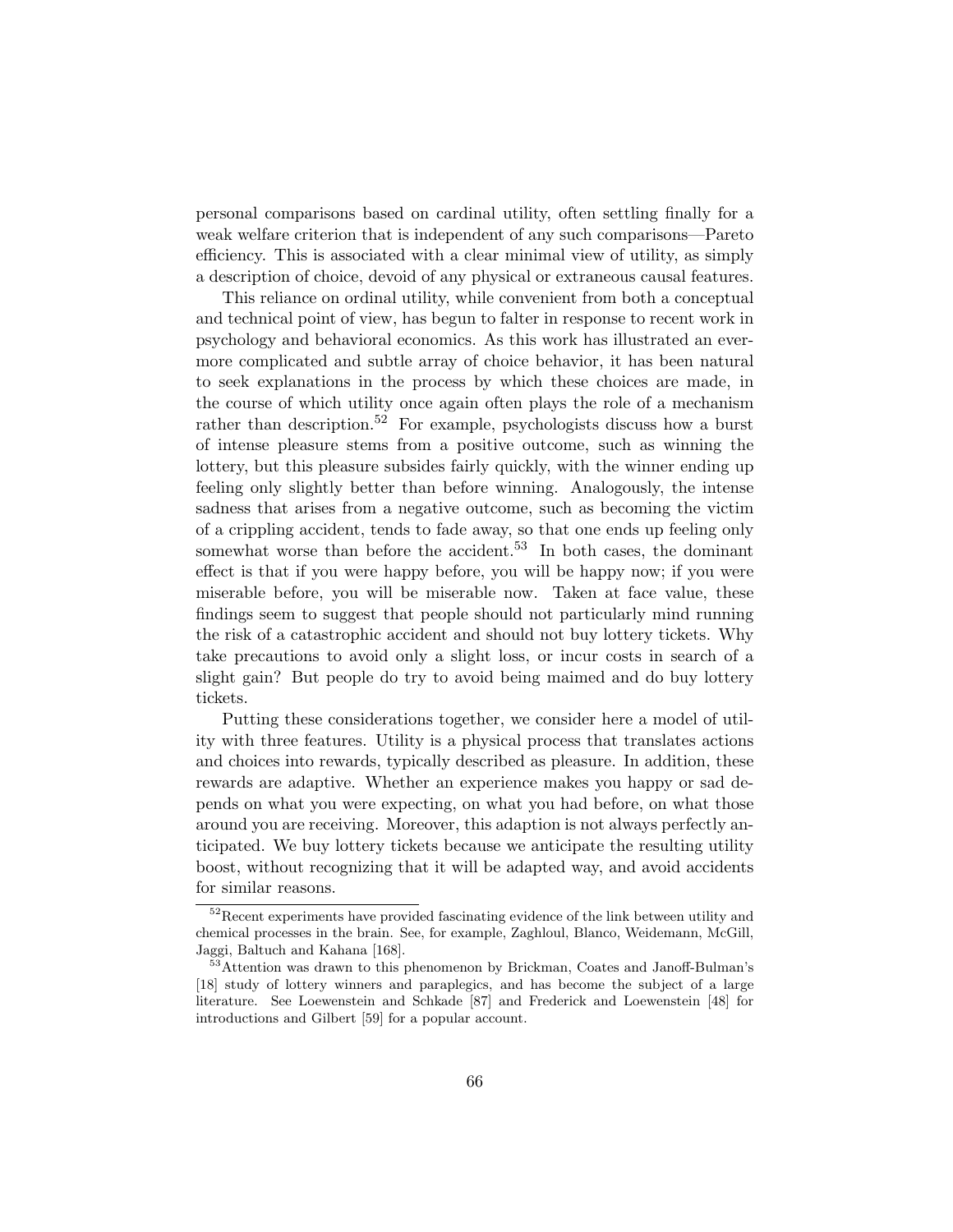It will be helpful to begin with an analogy. Consider an old-fashioned, analog voltmeter, with a needle that is moved along a scale by an electrical current. To get an accurate reading from a voltmeter, one must first estimate the range into which the unknown voltage falls. If the range is set too high and the resulting voltage is in fact quite low, the needle hardly budges and the voltmeter produces no useful information. If the range is set too low, the meter self-destructs as the needle pegs against its upper end and the unexpected surge of current burns out the meter. Only if the range is set right can you obtain useful information. The problem is that the voltmeter, like all real measuring devices, has limited sensitivity.

The suggestion here is that one might think similarly about utility. The ultimate rewards that motivate our choices are provided by chemical flows in our brain. There are limits to the strength of these flows. In addition, we are likely to have limited perceptual discrimination, being unable to reliably tell the difference between roughly similar perceptual stimuli.

Consider the following example. An individual must choose between two lotteries over real numbers, with larger outcomes being better than smaller ones. Each lottery is an independent draw from the same known continuous cumulative distribution function  $F$ . The individual must choose a lottery after the draws are made. The choice then seems stunningly simple—there is no need to worry about expected values, or risk, or anything else. Just pick the larger number. However, suppose that the individual can only perceive whether each realization is above or below some threshold  $c$ . Evolution creates incentives to make the right choice by attaching hedonic utilities to the perceived outcomes, being high when an outcome above  $c$  is selected and otherwise low. If the outcomes of both lotteries lie above or both lie below c, choice is made randomly, so that with probability  $1/2$  the individual makes a mistaken choice, failing to choose the larger value.

What value of c minimizes the probability of error, given the distribution F from which choices are made? This probability of error is

$$
PE(1) = (1/2) \Pr\{x_1, x_2 < c\} + (1/2) \Pr\{x_1, x_2 > c\}
$$
\n
$$
= (1/2)(F(c))^2 + (1/2)(1 - F(c))^2
$$
\n
$$
= (1/2)y^2 + (1/2)(1 - y)^2,
$$

where  $x_1$  and  $x_2$  are the outcomes of the two lotteries and  $y = F(c)$ . This is a convex function. The first-order condition for this minimization problem is

$$
\frac{dPE(1)}{dy} = y - (1 - y) = 0,
$$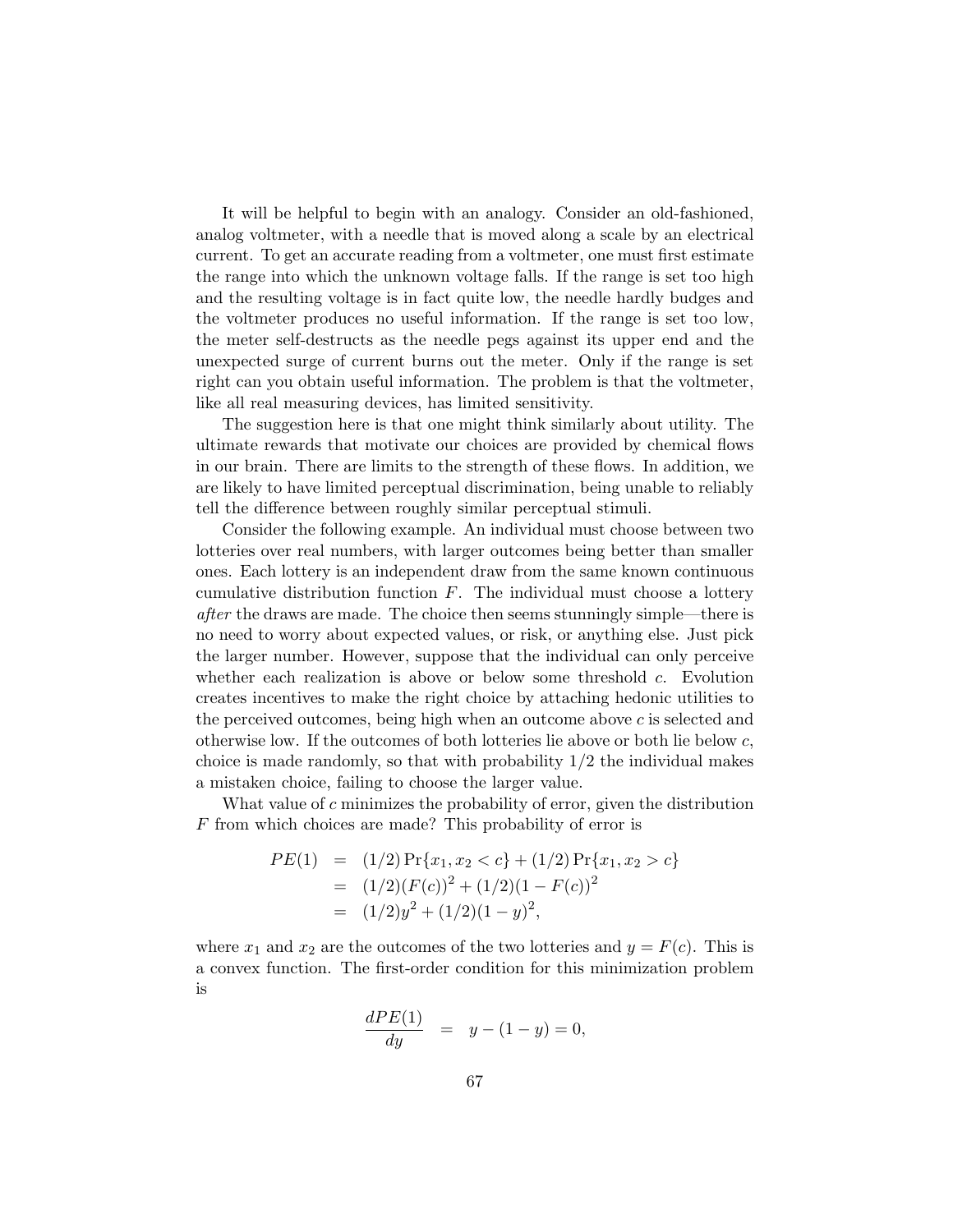so that one should choose c so that  $y = F(c) = \frac{1}{2}$ . Hence, it is optimal to choose c to be the median of the distribution described by  $F$ . In particular, it is optimal to set a threshold that adapts to the circumstances in which it is to be used, as captured by  $F$ .

We view this simple example as a metaphor for the problem evolution faces when designing utility functions. In the absence of any constraints, evolution would simply give the agent the utility function  $x$ , and would be confident of optimal decisions. An ordinal view of utility would be perfectly adequate. The view of utility as arising out of a process for transforming choices into rewards introduces constraints, in that values of x that are quite similar might induce sufficiently similar rewards that the agent sometimes ranks them incorrectly.<sup>54</sup> We have taken this to the extreme here of assuming that the agent can only distinguish high from low. This in turn gives rise to a design problem. If the utility function is going to give rise to imperfections, then evolution will want to influence and allow for those imperfections. This gives us our first look at the first of the three features we would like to build into our model of adaptive utility.

Before looking for the next feature, namely the adaptive part, we pause to elaborate on our first example. There is clearly a long way to go from this example to models of utility functions. To begin, the probability of error is not the most convincing objective here. After all, some errors involve a very large gap between the  $x$  that is chosen and the optimal  $x$ , and some involve a very small gap. A more plausible objective would be to identify fitness with x and then maximize the expected value of the x that is received.<sup>55</sup> Now the value of the threshold  $c$  should be set at the mean of the distribution rather than the median. Having done this, an obvious next question is to ask what happens if the agent is somewhat more sophisticated than being able to identify only a single threshold for the value of  $x$ .

Netzer [97] examines this problem further, considering the case in which the individual maximizes the expected payoff and has an arbitrary number of perception thresholds available. We will continue here with the illustrative and more tractable problem of minimizing the probability of error, now considering the more general case in which the individual has N threshold

<sup>54</sup>The psychology literature is filled with studies documenting the inability of our senses to reliably distinguish between small differences. For a basic textbook treatment, see Foley and Matlin [44].

<sup>&</sup>lt;sup>55</sup>The identification of fitness with x is relatively innocuous, in the sense that, if fitness were a monotonically increasing function of  $x$ , we could easily find the cumulative distribution function over fitness that is implied by the given distribution over  $x$ . This does not make a significant qualitative difference.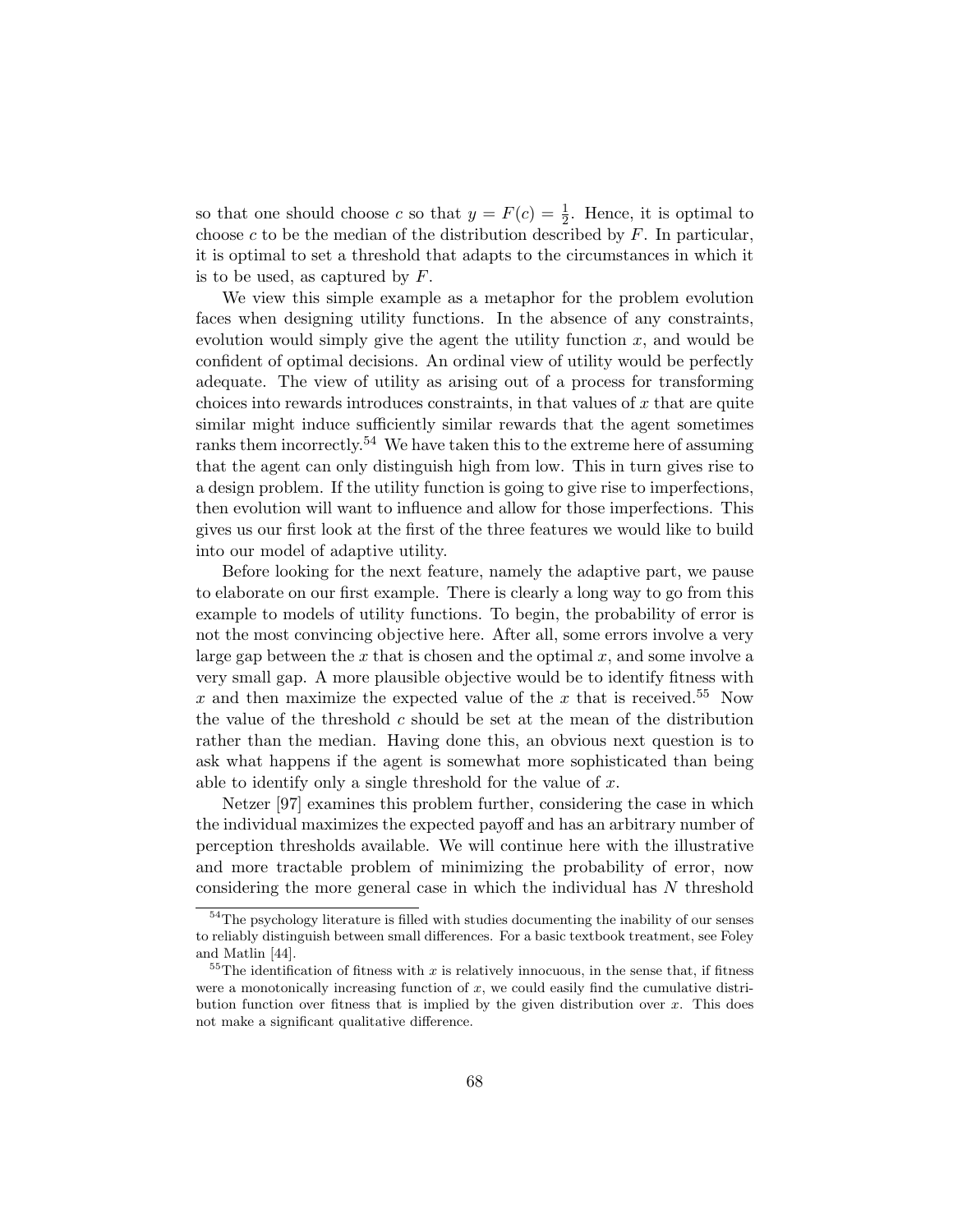values

$$
c_1
$$

The probability of error is now

$$
PE(N) = (1/2)(F(c_1))^2 + ... + (1/2)(F(c_{n+1}) - F(c_n))^2 + ... + (1/2)(1 - F(c_N))^2
$$
  
=  $(1/2)(y_1)^2 + ... + (1/2)(y_{n+1} - y_n)^2 + ... + (1/2)(1 - y_N)^2,$ 

where  $y_n = F(c_n)$  for  $n = 1, ..., N$ . This is again a convex function of  $(y_1, ..., y_N)$  so that satisfying the first-order conditions is still necessary and sufficient for a global minimum. These first-order conditions are

$$
\frac{\partial PE(N)}{\partial y_1} = 0 \text{ so } y_2 - y_1 = y_1 - 0
$$
  
\n
$$
\frac{\partial PE(N)}{\partial y_n} = 0 \text{ so } y_{n+1} - y_n = y_n - y_{n-1}, \text{ for } n = 2, ..., N - 1
$$
  
\n
$$
\frac{\partial PE(N)}{\partial y_N} = 0 \text{ so } 1 - y_N = y_N - y_{N-1}.
$$

Hence, the solution is

$$
y_1 - 0 = k
$$
,  $y_{n+1} - y_n = k$ , for  $n = 2, ..., N - 1$  and  $1 - y_N = k$ .

It must then be that  $k = 1/(N + 1)$ , so that

$$
y_n = F(y_n) = n/(N+1)
$$
, for  $n = 1, ..., N$ .

For example, if  $N = 9$ , the thresholds should be at the deciles of the distribution.

What is the probability of error  $PE(N)$  when the thresholds are chosen optimally like this? We have

$$
PE(N) = \overbrace{\frac{1}{2(N+1)^2} + \dots + \frac{1}{2(N+1)^2}}^{N+1 \text{ terms}} = \frac{1}{2(N+1)} \to 0, \text{ as } N \to \infty.
$$

It is thus clearly advantageous to have as many thresholds as possible, i.e., to be able to perceive the world as finely as possible. Unfortunately, the ability to measure the world more precisely is biologically costly. Suppose the individual incurs a cost that is proportional to the probability of error as well as a cost  $c(N)$  that depends directly on N, so that more thresholds are more costly. The total cost is then

$$
PE(N) + c(N),
$$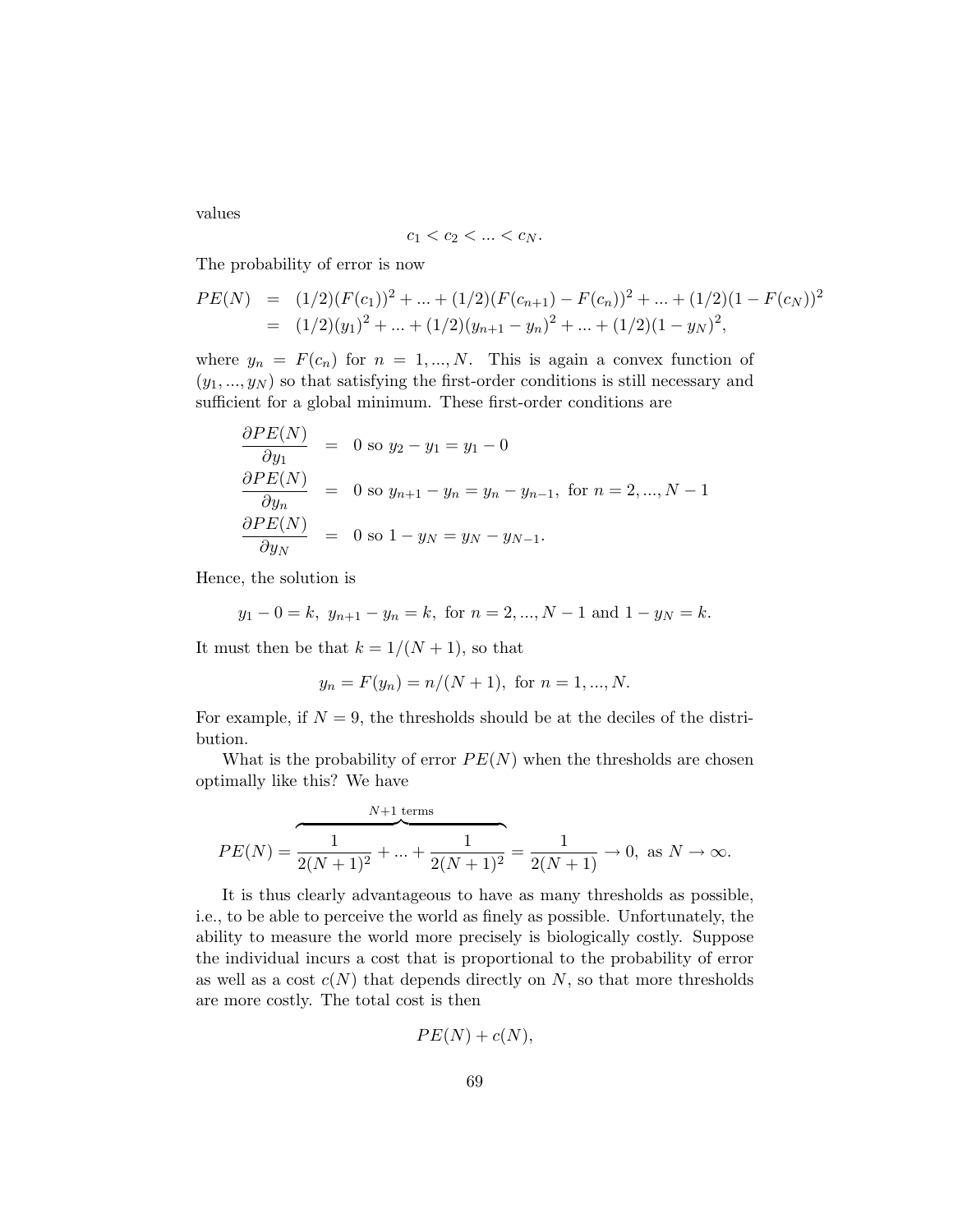which should be minimized over the choice of N. If  $c(N) \to 0$ , in an appropriate uniform sense, it follows readily that  $N \to \infty$  and  $PE(N) \to 0$ . As costs decline, the resulting choice behavior is exactly as conventionally predicted.

This exercise gives us some quite useful insights into how evolution would design a utility function to cope with a particular decision problem. One of the seemingly obvious but important lessons is that the optimal utility function depends upon the characteristics of the problem, in this case captured by the distribution  $F$ . Suppose evolution has to cope with different decision problems—sometimes one specification of  $F$ , sometimes another. Evolution would then like to tailor the utility function to each such problem, just as a different specification of  $F$  in our first example would give rise to a different utility function. To do so, however, evolution needs to "know" what problem the agent is facing.

This leads naturally to the second feature we seek in our analysis of adaptive utility and relative consumption effects, namely the relative consumption effects. The agent's past consumption or the consumption of others provides clues about the agent's decision environment and the choices the agent is likely to face. Evolution uses these clues to adjust the agent's utility, giving rise to a utility function that conditions current utilities on past consumption.

In examining this process, we follow Rayo and Becker [114]. Their model gives rise to two effects, namely,

- (1) habituation—utility adjusts so that people get used to a permanent shift, positive or negative, in their circumstances, and
- (2) peer comparisons—people are concerned with relative income or wealth.

What these have in common is a specification of utility in terms of a reference point that is determined either by one's own past consumption, or by the past and present consumption of peers. These are the relative consumption effects.

Rayo and Becker [114] again view utility as hedonic, as a biological device that induces appropriate actions by an individual. In particular, evolution chooses the mapping from material outcomes into pleasure in the most effective way possible. In the present context, this most effective way involves the construction of a reference point that reflects the individual's expectations of the world. As in Robson [122], there is a metaphorical principal-agent problem here, with evolution as the principal and the individual as the agent.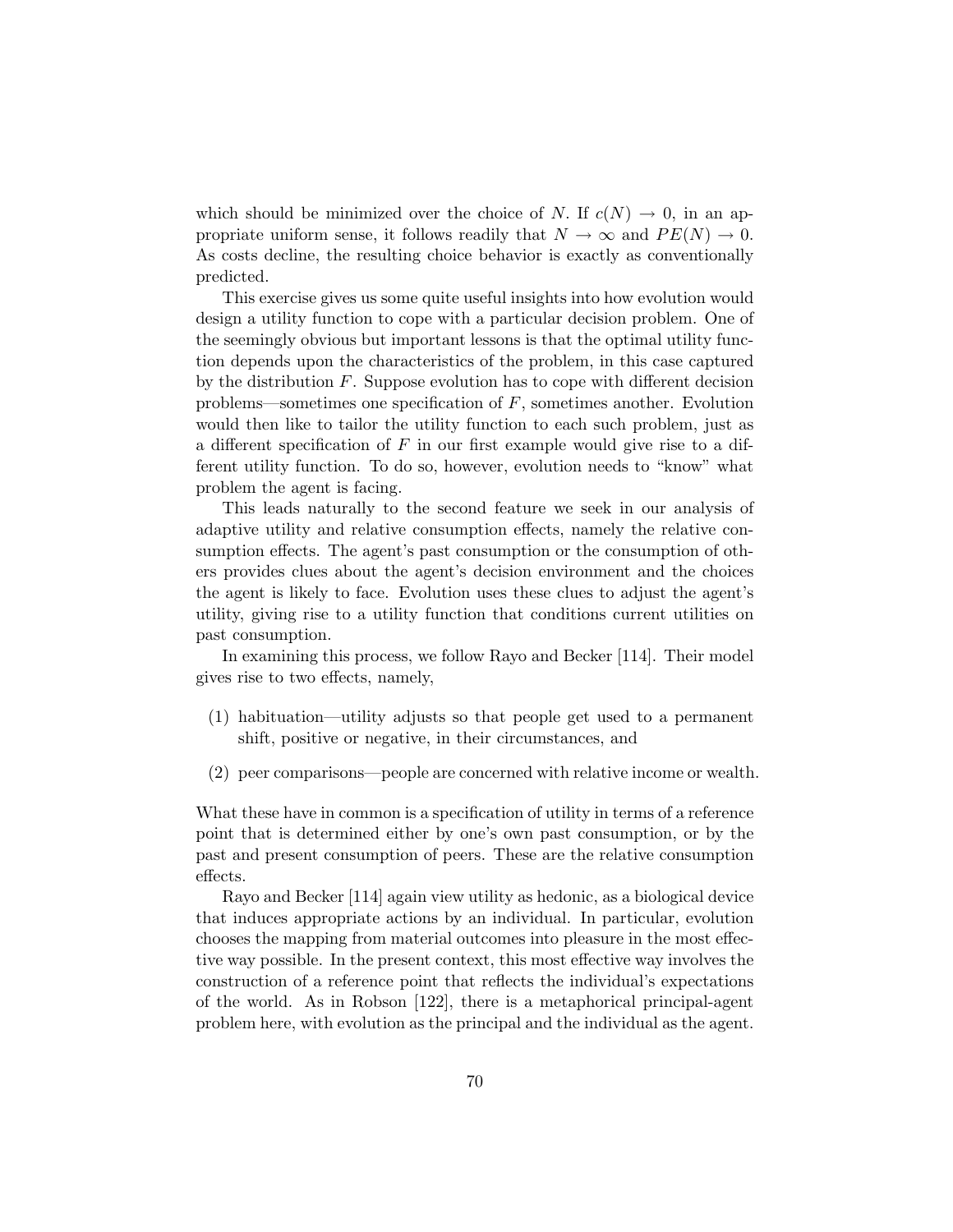Evolution "wishes" the individual to be maximally fit, and she has the ability to choose the utility function of the agent to her best advantage. The key ingredients of the model are a limited range of utility levels that are possible, and a limited ability to make fine distinctions.<sup>56</sup>

Consider an agent who must choose a strategy  $x \in X$ . This might be interpreted as a method of hunting, for example, or more generally the pursuit of consumption. Once  $x$  is chosen, an output  $y$  is determined, with

$$
y = f(x) + s
$$

where the strictly concave function  $f$  represents the technology that converts the agent's consumption into output, and  $s$  is the realization of a random variable  $\tilde{s}$  that has a zero mean and a continuous, unimodal density  $g$ , with  $g' = 0$  only at its maximum. The agent must choose x before knowing the realization of  $\tilde{s}$ .

Evolution designs a utility function  $V(y)$ , attaching utilities to outputs, with the goal of maximizing the expected value of  $y$ . Notice that several familiar elements appear in this problem. First, evolution chooses a utility function to motivate the agent, rather than simply specifying or hard-wiring the optimal choice of  $x$ . The latter option is either prohibitively difficult, compared to the trial-and-error capabilities of evolution, or rendered impossible by a tendency for the technology  $f$  to change at a pace too rapid for evolution to supply corresponding adjustments in her prescription of  $x$ .<sup>57</sup> Second, while evolution's goal is the maximization of offspring, the variable y may represent directly observable intermediate goods such as money or food. Evolution then attaches utilities to values of  $y$  to induce choices that in turn have the desired effects in terms of offspring.

 $56R$ obson [121] argues that utility bounds and limited discrimination between utilities will induce evolution to induce adaptive utility functions that strategically position the steep part of the utility function. Tremblay and Schultz [153] provide evidence that the neural system encodes relative rather than absolute preferences, as might be expected under limited discrimination. See Friedman [52] for an early contribution and Netzer [97] and Wolpert and Leslie [163] for more recent work.

<sup>&</sup>lt;sup>57</sup>We could capture this assumption more explicitly by writing the technology as  $f(x, z)$ , as do Rayo and Becker, where z represents features of the environment that affect the technology available to the agent and hence the agent's optimal actions, while assuming that the agent observes  $z$  but the possible values of  $z$  are too many and too complex for evolution to incorporate in the agent's utility function. Although the maximizer  $x$  then varies with the state  $z$ , the simplest Rayo and Becker formulation assumes that the maximized value of  $f$  does not. As we discuss briefly below, relaxing this assumption generates "Sshaped" utility functions rather than the step function derived for the simplest case. We omit z here in order to simplify the notation.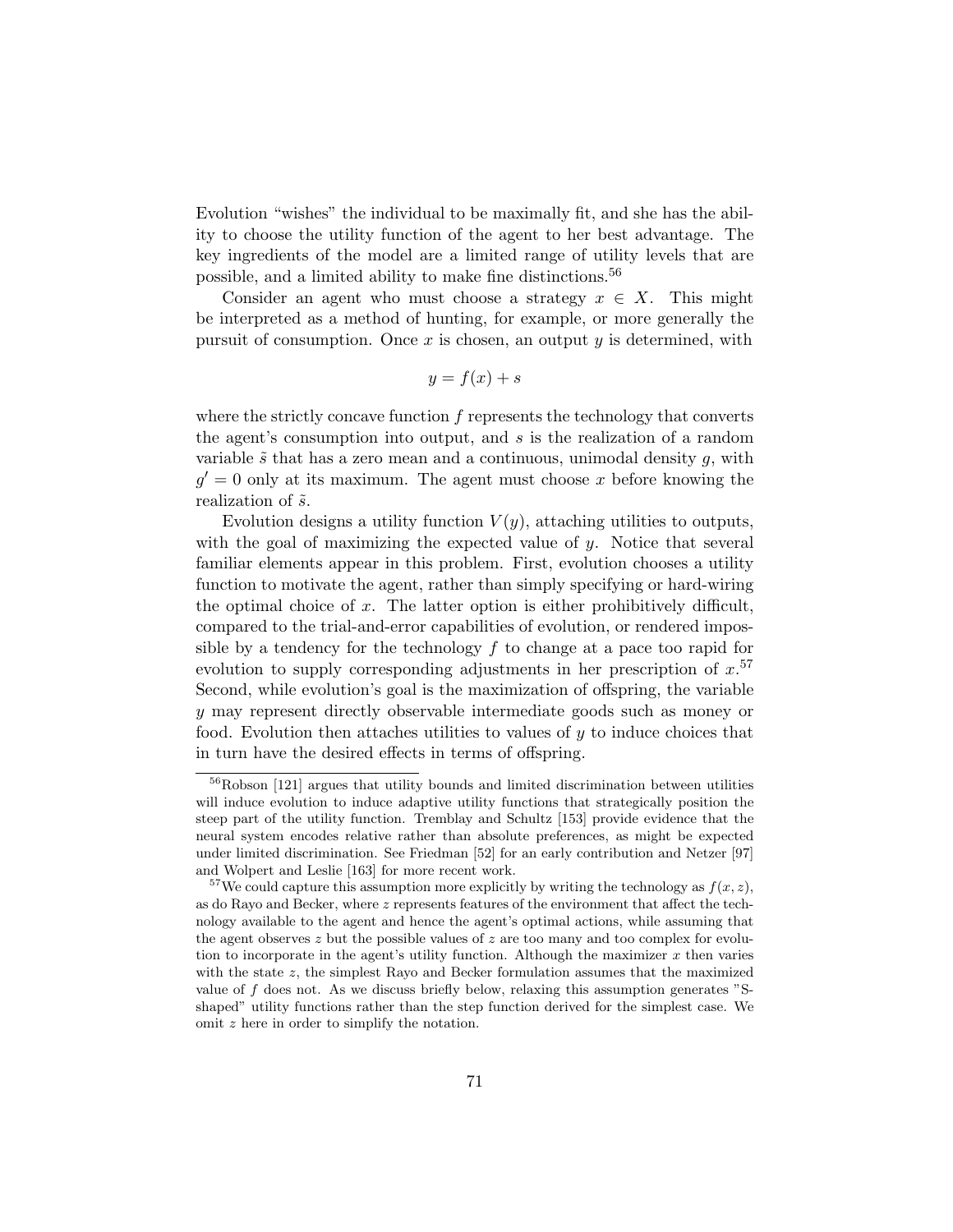The agent's objective is to maximize

$$
E\left\{V \mid x\right\} = \int V(f(x) + s)g(s)ds
$$

over the choice of  $x \in X$ .

The first important constraint in the model is that there are bounds on V so that

$$
V\in[\underline{V},\overline{V}],
$$

which we can then normalize so that  $V \in [0,1]$ . The constraints might ultimately reflect the fact that there are a finite number of neurons in the brain, and hence limits on the positive and negative sensations evolution can engineer the agent to produce. These upper and lower constraints on V will typically be binding, in that evolution would benefit from a wider range of emotional responses. It is expensive, however, to enlarge the range, and so this range must be finite and evolution must use the range optimally.

The second constraint is that the agent has only limited discrimination in distinguishing utilities. This takes the precise form that, if

$$
|E\left\{V \mid x_1\right\} - E\left\{V \mid x_2\right\}| \le \varepsilon,
$$

then the individual cannot rank  $x_1$  and  $x_2$ . Hence all choices within  $\varepsilon$  of  $\max_{x \in X} E\{V \mid x\}$  are "optimal." It is assumed that the agent randomizes uniformly, or at least uses a continuous distribution with full support, over this satisficing set. Of course evolution would also prefer a smaller value of  $\varepsilon$ , but this is again expensive, and she will have to optimize given the optimal ε > 0.

Let  $x^*$  maximize  $f(x)$ . Then the agent thus chooses a value x from a satisficing set  $[\underline{x}, \overline{x}]$ , where

$$
E\{V \mid x^*\} - E\{V \mid \underline{x}\} = E\{V \mid x^*\} - E\{V \mid \overline{x}\} = \varepsilon.
$$

Evolution's goal is then to minimize the size of this satisficing set. The first step toward solving this problem is to note that evolution will maximize the difference in utilities between the optimal choice and the choice that lies just on the boundary of the satisficing set:

**Lemma 7** If  $V^*$  minimizes the satisficing set  $[\underline{x}, \overline{x}]$ , then  $V^*$  solves

$$
\max_{V(\cdot)\in[0,1]} E\left\{V \mid x^*\right\} - E\left\{V \mid \underline{x}\right\} \tag{19}
$$

or, equivalently,

$$
\max_{V(\cdot) \in [0,1]} = E\{V \mid x^*\} - E\{V \mid \overline{x}\}.
$$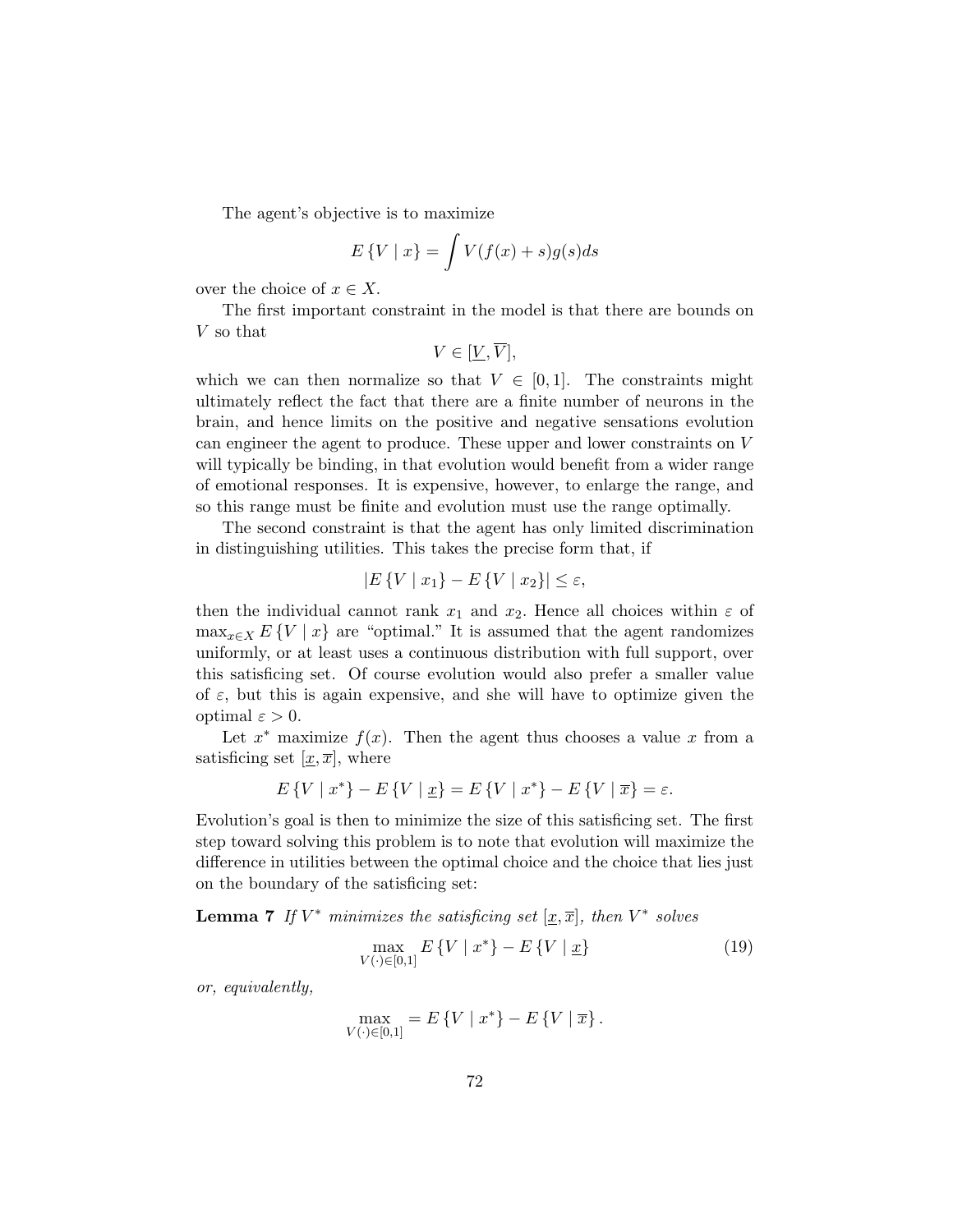To verify this claim, suppose that it is not the case. Then, given the candidate optimum  $V^*$  and the attendant satisficing set  $[\underline{x}, \overline{x}]$ , there exists some other utility function  $V \neq V^*$  such that

$$
E\{V \mid x^*\} - E\{V \mid \underline{x}\} > E\{V^* \mid x^*\} - E\{V^* \mid \underline{x}\} = \varepsilon,
$$

with, of course, an analogous inequality for  $\bar{x}$ . But then the alternative utility function  $V$  would give a smaller satisficing set, yielding a contradiction. This gives the result, and in the process a simple characterization of evolution's utility design problem.

It is now relatively straightforward to characterize the optimal utility function:

**Proposition 8** There exists a value  $\hat{y}$  such that the optimal utility function  $V^*$  is given by

$$
V^*(y) = \begin{cases} 1 & y \ge \hat{y} \\ 0 & y < \hat{y} \end{cases}
$$

where  $\hat{y}$  solves

$$
g(\hat{y} - f(x^*)) = g(\hat{y} - f(\underline{x})) = g(\hat{y} - f(\overline{x})).
$$

To establish this, we recall that evolution's optimal utility function must minimize the satisficing set, which in turn implies that it must maximize the difference  $E\{V \mid x^*\} - E\{V \mid \underline{x}\}$  (cf. (19). Writing the expectations in (19) and then changing variables to obtain the right side of the following equality, the utility function must be chosen to maximize

$$
\int [V(f(x^*) + s) - V(f(\underline{x}) + s)]g(s)ds = \int V(y)[g(y - f(x^*)) - g(y - f(\underline{x}))]dy.
$$

Now the solution is clear. The smallest possible values of utility, or 0, should be assigned to values of y for which  $g(y - f(x^*)) - g(y - f(x))$  < 0 and the largest possible utility, or 1, assigned to values of  $y$  for which  $g(y - f(x^*)) - g(y - f(\underline{x})) > 0$ . Our assumptions on g ensure that it has a "single-crossing" property, meaning that (since  $f(x^*) > f(\underline{x})$ ) there is a value  $\hat{y}$  that that  $g(y - f(x^*)) - g(y - f(x)) < 0$  for all smaller values of y and  $g(y - f(x^*)) - g(y - f(\underline{x})) > 0$  for all larger values. This gives the result. Notice that we could just as well have used  $\bar{x}$  throughout this argument.

Evolution thus designs the agent with a "bang-bang" utility function, choosing a cutoff  $\hat{y}$  such that outcomes above this cutoff induce the maximum possible utility, while those below minimize utility. As  $\varepsilon \to 0$ , the satisficing set collapses around  $x^*$  and the value of  $\hat{y}$  approaches  $f(x^*)$ . Evolution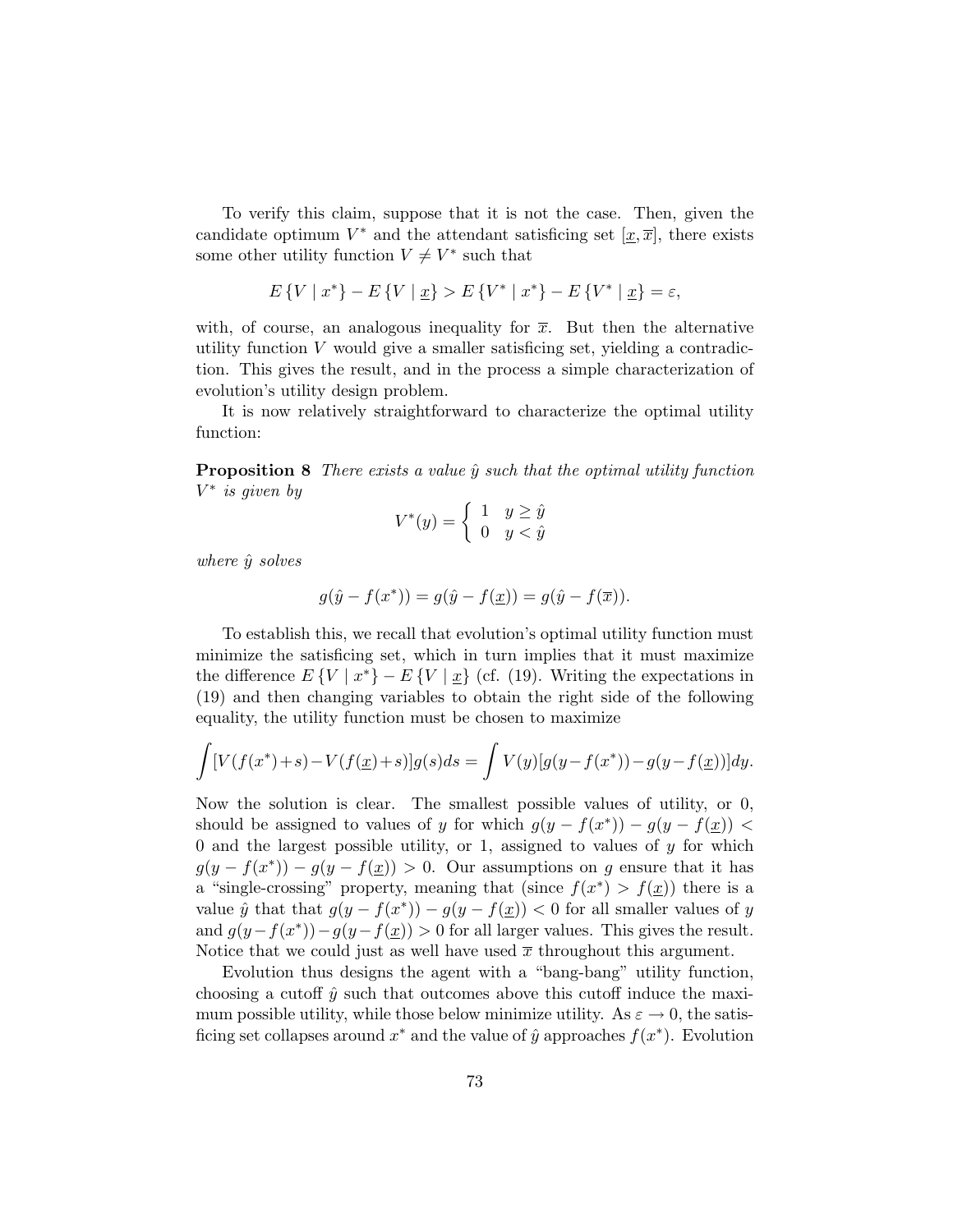thus becomes arbitrarily precise in penalizing the agent for choosing suboptimal values of  $x^*$ , as we would expect as the agent's perceptual imprecision disappears.

What lies behind this result? As a result of the agent's perceptual errors, evolution would like the utility function to be as steep as possible, so that the agent is routinely choosing between alternatives with large utility differences and hence making few mistakes. However, the constraints V and  $\overline{V}$  on utility make it impossible to make the utility function arbitrarily steep everywhere. Evolution responds by making the utility function steep "where it counts," meaning over the range of decisions the agent is likely to encounter, while making it relatively flat elsewhere so as to squeeze the function into the utility bounds.

In the simple model presented here, making the utility function steep where it counts takes the extreme form of a single jump in utility. More generally, one might expect a smoother, S-shaped utility function to be more realistic than the cliff shape or bang-bang utility function we have derived. Notice first that the expected utility  $E\{V|x\}$  that guides the agent's decisions has such an S shape. In addition, Rayo and Becker [114] show that an S shape would arise if deviations from a given reference level  $V_0$ were costly. Alternatively, it might be that the agent knows more about the output technology than does evolution. Now evolution might not be able to target  $E\{y|x^*\}$ , instead having to smooth out V to provide strong incentives over a range of possible  $E\{y|x^*\}$ 's.<sup>58</sup>

Where do we see relative considerations in this model? We have the obvious beginnings of relative consumption effects in the need for evolution to tailor the utility function to the problem the agent faces, in order to position the "steep spot" at the appropriate place. Now suppose that output is given by

$$
y = f(x) + s + w,
$$

where  $w$  is a random variable whose value is observed by the agent before he makes his choice but is not observed by evolution, and s is again drawn subsequently to the agent's choice. The random variable  $w$  may capture aspects of the agent's environment that make high output more or less likely, while s captures idiosyncratic elements of chance and luck that affect the agent's output. Then evolution will condition the utility function on any

 $58$ Footnote 57 raised the possibility of incorporating an environmental variable  $z$  into the agent's technology, which would then be  $f(x, z)$ . As long as z affects only the shape of f, and hence the identify of the maximizer  $x^*$ , but not the value of the maximum  $f(x^*, z)$ , our previous analysis goes through without change. If z also affects the maximum  $f(x^*, z)$ , then the result is a smoother specification of the optimal utility function.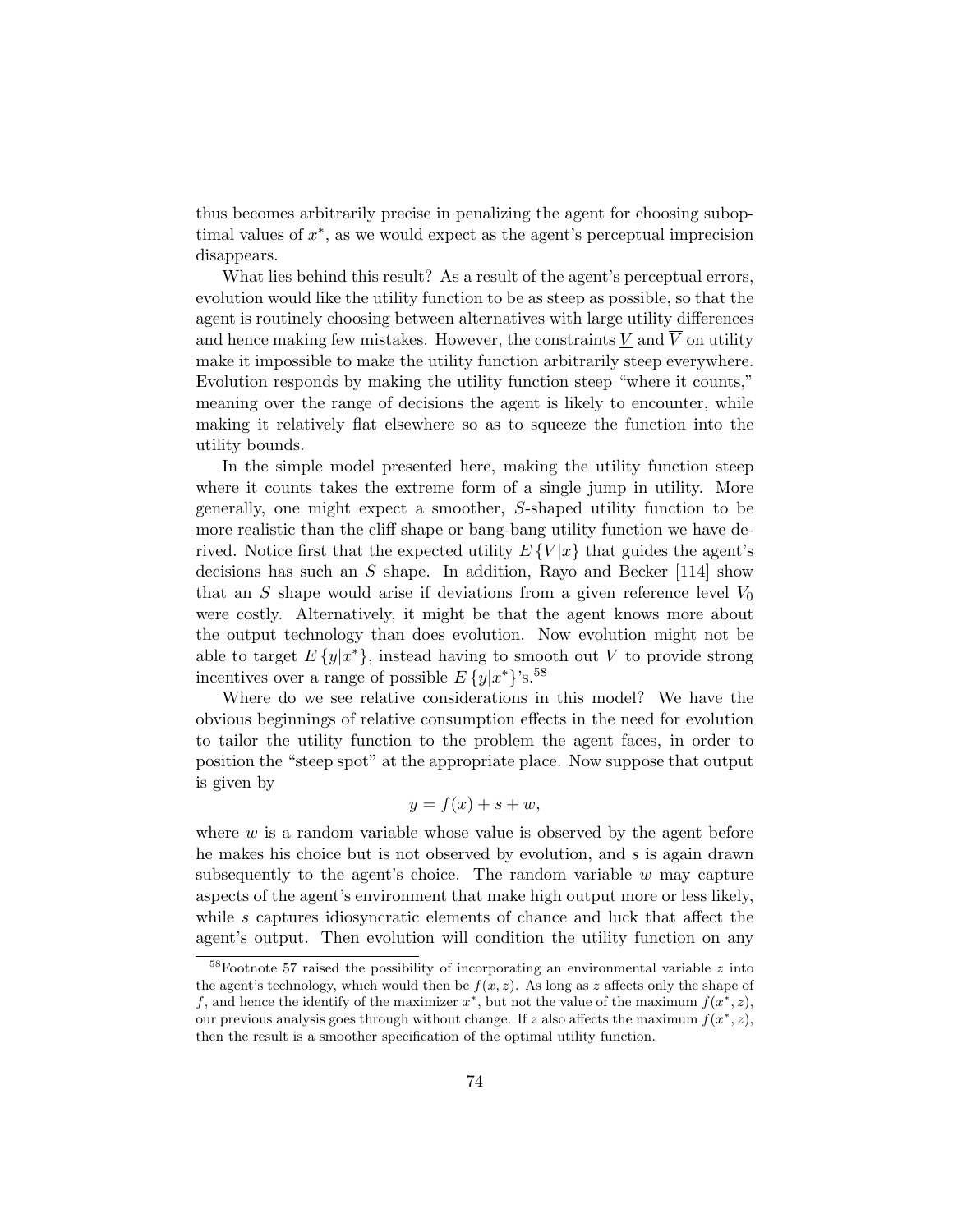variables that carry information about  $w$ . If the agent is involved in a sequence of choices and there is persistence in the value of  $w$ , then evolution will condition the agent's current utility function on past realizations of the agent's output. A higher previous output will mean that it takes a higher current output to hit a given utility level. If the agent can observe others who are also affected by  $w$ , then evolution will condition the agent's utility function on the output of others. Observing higher output from one's neighbors will mean that a higher output must be produced to hit a given utility level. Relative consumption effects thus become the rule. Without such effects, trends in the value of  $w$  could eventually render the utility function irrelevant for the environment, with most choice occurring in a range where the utility function is virtually flat. All decisions would look equally good or bad and the individual's incentives would disappear.

For example, Rayo and Becker present a case in which  $\hat{y}_t = y_{t-1}$ . Hence, the individual is happy if and only if current output exceeds last period's output. Notice that in this case, the agent is punished as severely for bad luck as she would be for a bad decision. In equilibrium, the agent's decisions would be inevitably optimal and happiness would be purely a matter of luck.

This gives us the second of our desired features, namely a utility function that adjusts to reflect relative consumption effects. Finally, we can ask whether agents will anticipate these future adjustments when making their current choices, or will they remain unaware of such changes. Equivalently, will the agents be sophisticated or naive (cf. O'Donoghue and Rabin [100]). Robson and Samuelson [126] argue that evolution will optimally design agents to be at least partially naive. The intuition is straightforward. Suppose agents make intertemporal choices. Evolution then has conflicting goals in designing future utilities. On the one hand, they must be set so as to create the appropriate tradeoffs between current and future consumption, so that agents have appropriate investment incentives. On the other hand, once the future is reached, evolution would like to adjust the utility function to create the most effective current incentives.

These forces potentially conflict. Suppose that current investment can create lucrative future payoffs. Evolution would like to promise high future utilities, in order to induce such investment. Once the investment has been made and the future reached, however, evolution would like to ratchet the entire utility function down, so as to continue to create incentives. But an agent who anticipates this will not undertake the current investment. The solution? Make the agent naive, so that she has current investment incentives in anticipation of lucrative future payoffs, which are subsequently and unexpectedly adjusted so as to heighten subsequent incentives.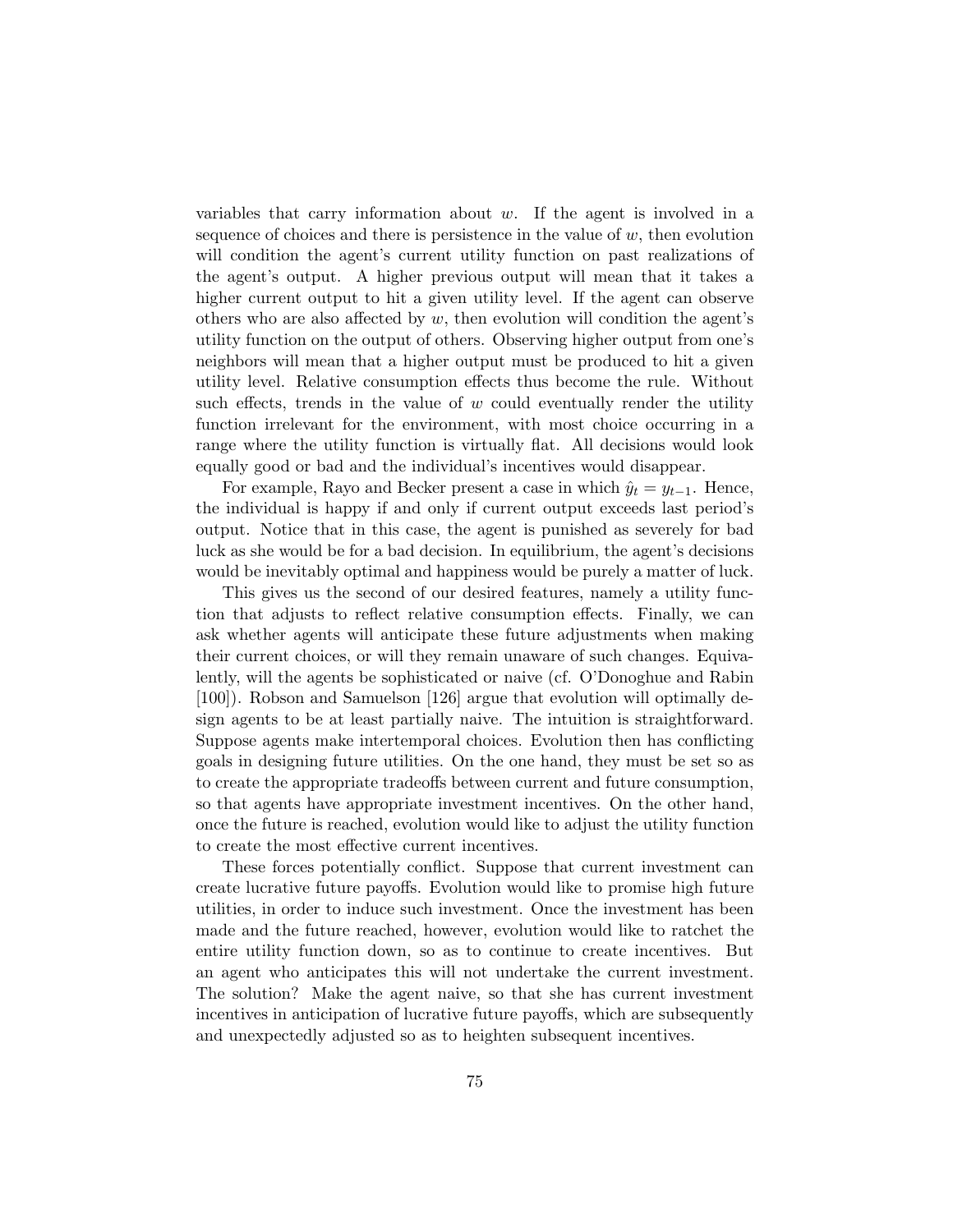## 4.2.3 Implications

In each of the two preceding subsection, we find utility functions that that are defined over the consumption of others as well as one's own consumption, providing foundations for preferences that are not pure "selfish." In each case, these relative consumption effects implicity incorporate useful environmental information into the agent's utility maximization.

Why do we care about such relative consumption effects? What behavior might we expect to observe that is consistent with relative consumption effects? Why do we care whether they might enter preferences directly? We take these questions in reverse order.

Our current world is much different from the ancestral environment in which our preferences evolved. If we were concerned only with the ancestral environment, then our interest would not extend beyond the behavior that maximizes fitness. We would be interested in whether behavior exhibited relative consumption effects, but we could ignore imperfections such as the agent's noisy information processing that have only a minor impact (or, in the case of our simple model, no impact) on the constrained-optimal behavior implemented by evolution. If we are concerned with our current world, however, then we must recognize that these imperfections can have a important impact on the mechanism by which evolution induces her optimal behavior, and that the implementing mechanism can in turn have an important impact on the behavior that appears once the agents are transplanted from the ancestral environment to our much different modern environment. For example, perfect Bayesians will never erroneously imitate uninformative consumption decisions. Relative consumption effects that are embedded in preferences may cause agents in a modern environment to condition their behavior on a variety of uninformative or misleading signals, regardless of the uncertainty they face. It thus makes a difference what sort of behavior evolution has programmed us to have, and how she has done the programming.

What would we expect to see in a world of relative consumption effects? First, we should see evidence that evolution designs agents to either consciously or unconsciously make use of environmental cues in shaping consumption decisions. Experiments have shown that some animals condition their fat accumulation on day length, a source of information that is reasonably reliable in natural environments but that can be used to manipulate feeding behavior in laboratory settings (Mercer, Adam and Morgan [92]). A variety of young animals, including humans, have been shown to be more likely to consume foods that they have observed others consuming (Smith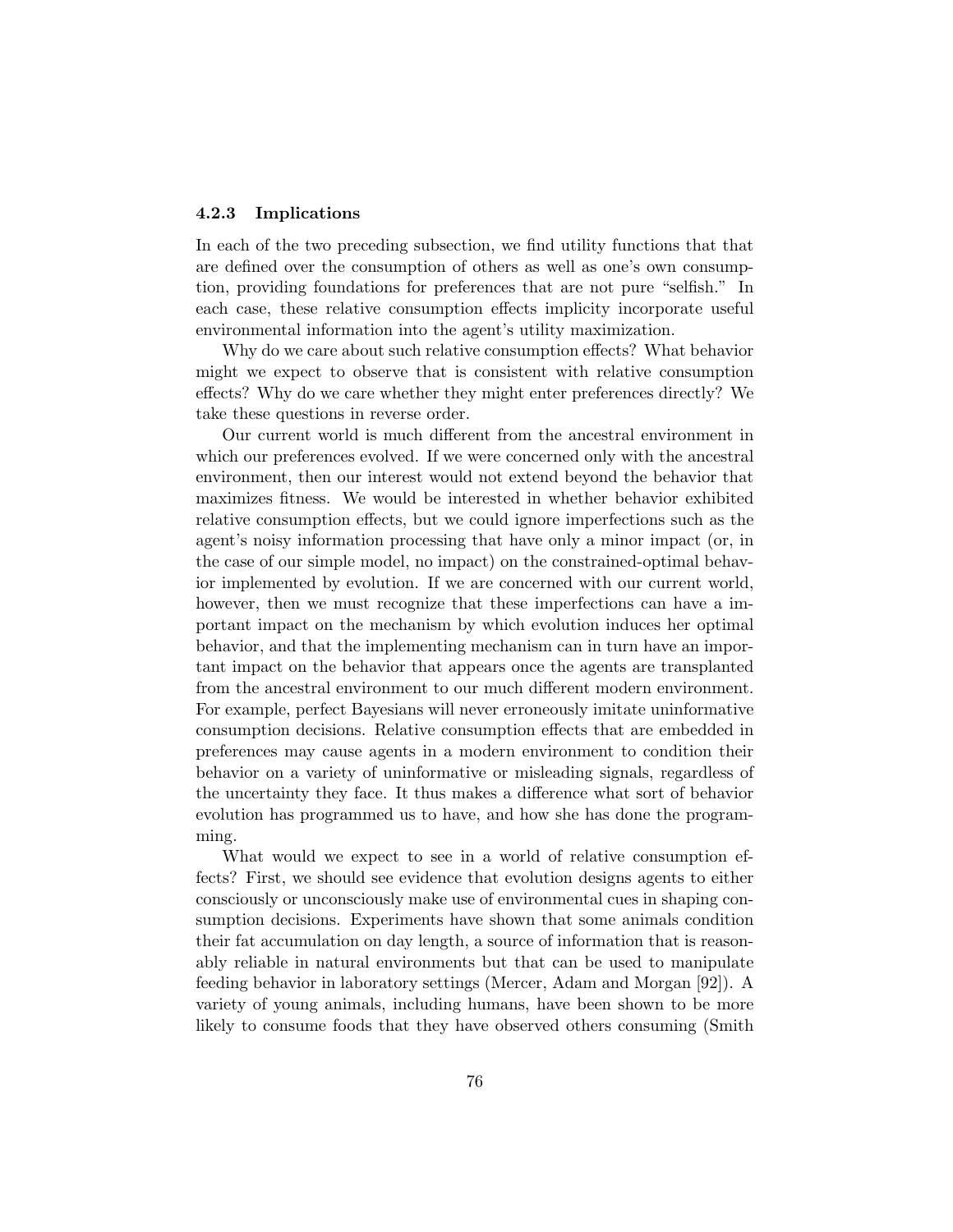[145, Section 2.1]). More striking is recent evidence that a low birth weight puts one relatively at risk for subsequent obesity (Petry and Hales [105], Ravelli, van der Meulen, Osmond, Barker and Bleker [112]). The conventional interpretation is that poor maternal nutrition is a prime contributor to a low birth weight as well as a prime indicator of a meager environment, so that a low birth weight provides information to which the optimal reaction is a tendency to store more bodily food reserves.

In addition, we should observe an inclination to conform to the behavior of others that will sometimes appear to be unjustified on informational grounds. Psychologists again commonly report a taste for conformity (Aronson [5, Chapter 2], Cialdini [24, Chapter 4]), even in situations in which one would be extremely hard-pressed to identify an objective information-based reason for doing so.<sup>59</sup>

Our model of relative consumption effects directs attention to conformity effects that initially appear somewhat counterintuitive. The model suggests that relatively low-productivity agents will strive to increase consumption, while high productivity agents will attenuate their consumption, both in order to not be too conspicuously different. The latter finding contrasts with the popular view of relative consumption effects as creating incessant incentives to consume more in order to "keep up with the Joneses." Do we expect internet billionaires to lie awake at night, desperately searching for ways to dispose of their wealth so as to look more like ordinary people? Notice first that information-based relative consumption effects are consistent with outcomes in which some people happily, even gloatingly, consume more than others, perhaps much more. Higher-productivity agents optimally consume more than lower-productivity agents, both in the model and in the world. The billionaire need not lie awake at night.

More importantly, the behavior predicted by the model is that agents who observe others consuming more should themselves consume more. But this is typically what one means by "keeping up with the Joneses." Informationbased relative consumption effects imply not that we must observe people endeavoring to reduce their consumption, but rather that people whose characteristics lead to high consumption levels should strive less vigorously to keep ahead of the Joneses than they would to catch up if the Joneses were ahead.

Preferences incorporating relative consumption effects give rise to the

<sup>59</sup>The work of Asch [6] is classic, in which an apparent desire to conform prompted experimental subjects to make obviously incorrect choices when matching the lengths of lines, while denying that they were influenced by the choices of others.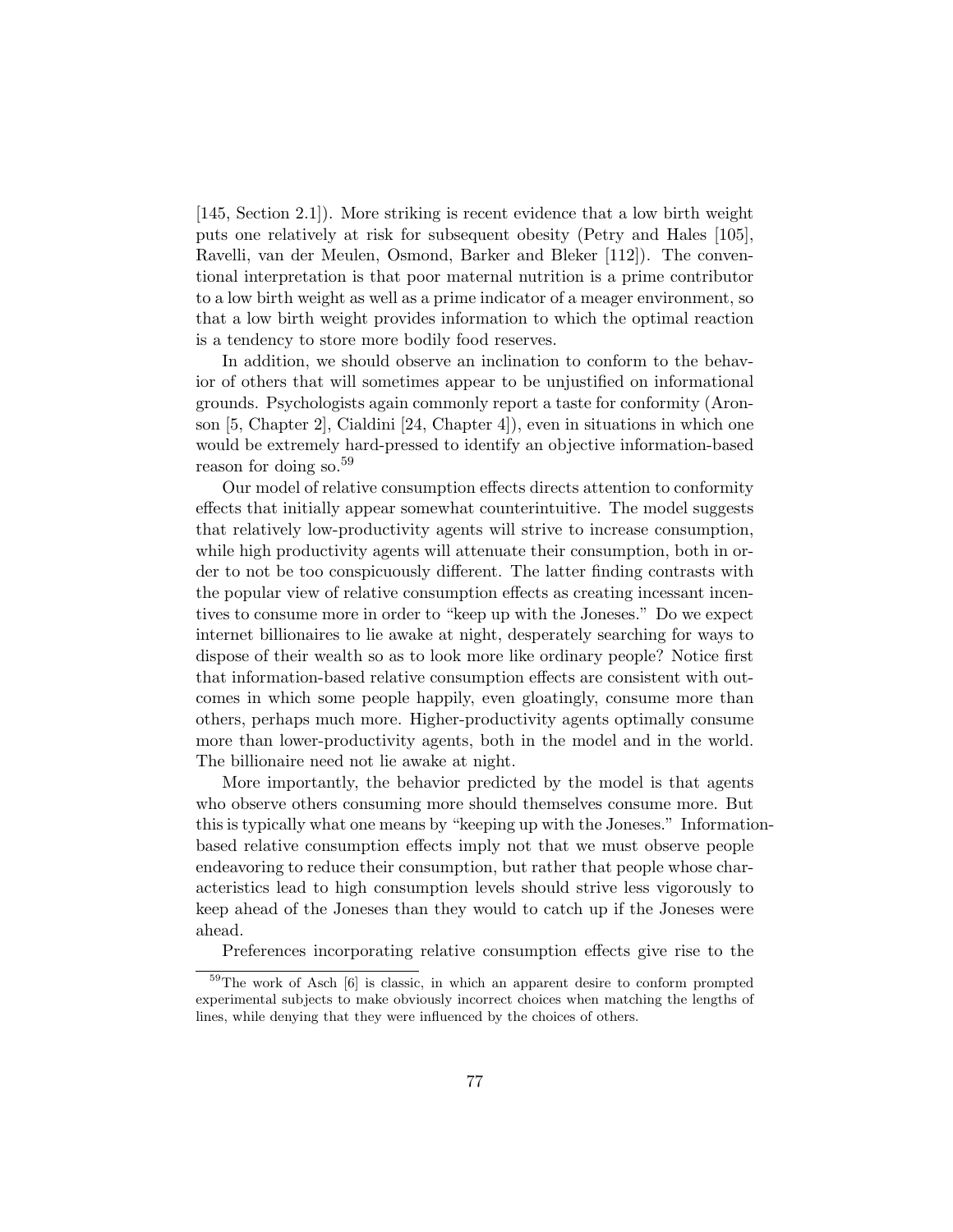risk that agents will react to others' consumption in ways that do not reflect the informational content of their surroundings, leading to outcomes that are inefficient (conditional on the environment). Evolution may have optimally incorporated these risks in the ancestral environment in which our preferences evolved, but new problems appear as agents apply their behavioral rules to a modern industrial society for which they are likely to be a poor match.<sup>60</sup> In addition, to the extent that evolution has responded to this risk, she has done so to maximize the fitness of her agents. From our point of view, it is utility and not fitness that counts. Studying evolutionary foundations allows us to gain insight into the difference between evolution's preferences in the ancestral environment and our preferences in our current world, in turn helping us assess modern social developments or policy interventions.

For example, it is likely that the observations which motivate informationbased relative consumption effects are stratified, with evolution finding it optimal for her agents to react more strongly to the generally more relevant consumption of others who appear to be "like them" than to people whose circumstances are quite different. Hence, we may be unfazed by comparisons with internet billionaires, but may be much more conscious of how our consumption compares with that of our colleagues. However, the concept of likeness on which such stratification is based is likely to be both endogenous and liable to manipulation. The development of modern advertising and mass communications may accentuate the visibility of high consumption levels and hence the inefficiencies caused by relative consumption effects. Information and communication technologies may thus bear a hidden cost.

Suppose next that we consider an inequality policy designed to decrease the variation in individual productivities, perhaps by enhancing the productivity of those at the bottom of the income and consumption scale. This will tend to compress the distribution of consumption levels. Consumers will thus observe others who look more like themselves, attenuating the distortions caused by information-based relative income effects. In contrast, if agents seek status that is tied to conspicuous consumption, then compressing the distribution of consumption increases the returns to investing in status, since a given increase in consumption now allows one to "jump over" more of one's contemporaries. The result can be a ruinous race to invest in status, possibly making everyone worse off (Hopkins and Kornienko [74]). Policy prescriptions can thus depend critically on whether relative

 $60$  For example, Frank [47] argues that relative consumption effects lead Americans to undersave, overconsume luxury goods, and underconsume leisure and public goods.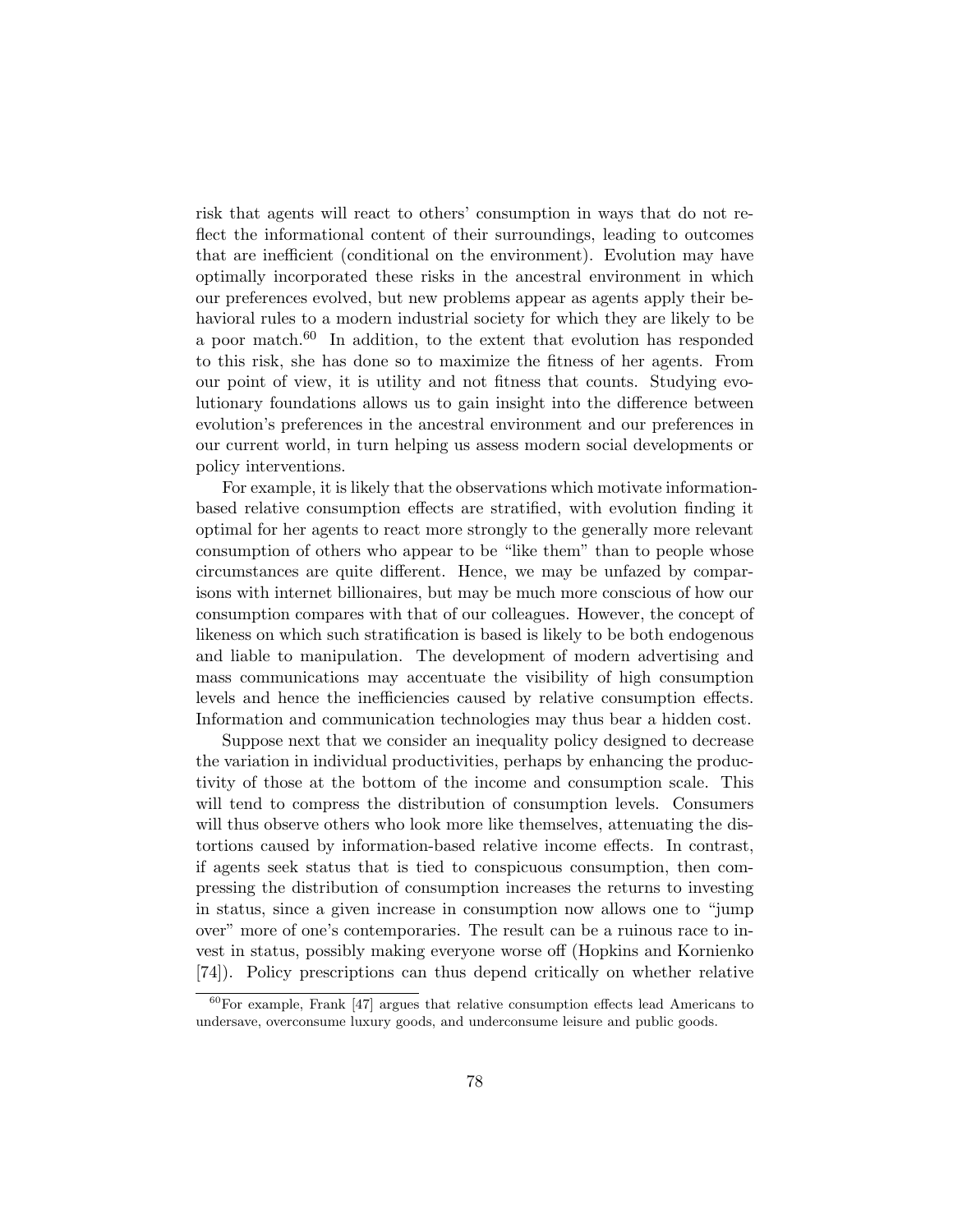consumption effects arise out of information or status concerns.

## 4.3 Group Selection

Much of the recent interest in more sophisticated models of preferences has been motivated by the belief that people are not as relentlessly selfish as economic models might have us believe. People donate to charity, they vote, they provide public goods, they come to the aid of others, and they frequently avoid taking advantage of others. Such "other-regarding" behavior is often invoked as one of the distinguishing and puzzling features of human society (e.g., Seabright [139]). At first glance, however, evolutionary arguments appear particularly unlikely to generate other-regarding behavior. Where else would the survival of the fittest lead but to relentless self-interested behavior? Upon closer reflection, there is ample room for evolution to generate more complex and other-regarding preferences. Perhaps the leading candidate for doing so is the familiar concept of group selection, by which evolution can seemingly design individuals whose behavior is beneficial to the group to which they belong. It is accordingly only natural that we touch here on the idea of group selection.

It is uncanny how close Darwin came to the modern view of biological evolution, given that a detailed understanding of the mechanics of genetic inheritance lay far in the future. In particular, he emphasized that a certain variation would spread if this variation led to greater reproductive success for individuals and was inherited by their descendants. We now have a better understanding of the genetics behind the inheritance, as well as a more nuanced view of whether it is the individual, the gene, or something else that is the appropriate unit of selection, but the basic understanding remains the same.

At the same time, Darwin occasionally wandered away from models of evolution based in the fates of individuals, into what would now be called "group selection." Thus, he thought an individual human might engage in behavior that is beneficial to the survival of a group, even if this behavior had a fitness cost to the individual. To what extent can group selection help us explain our preferences?<sup>61</sup>

There is a "folk wisdom" appeal to group selection, and this mechanism was once routinely invoked in popular accounts of natural selection. For example, the idea that a predator species was doing a prey species a favor by eliminating its weakest members represented one of the more fanciful

 $61$ This section is based on Robson [123].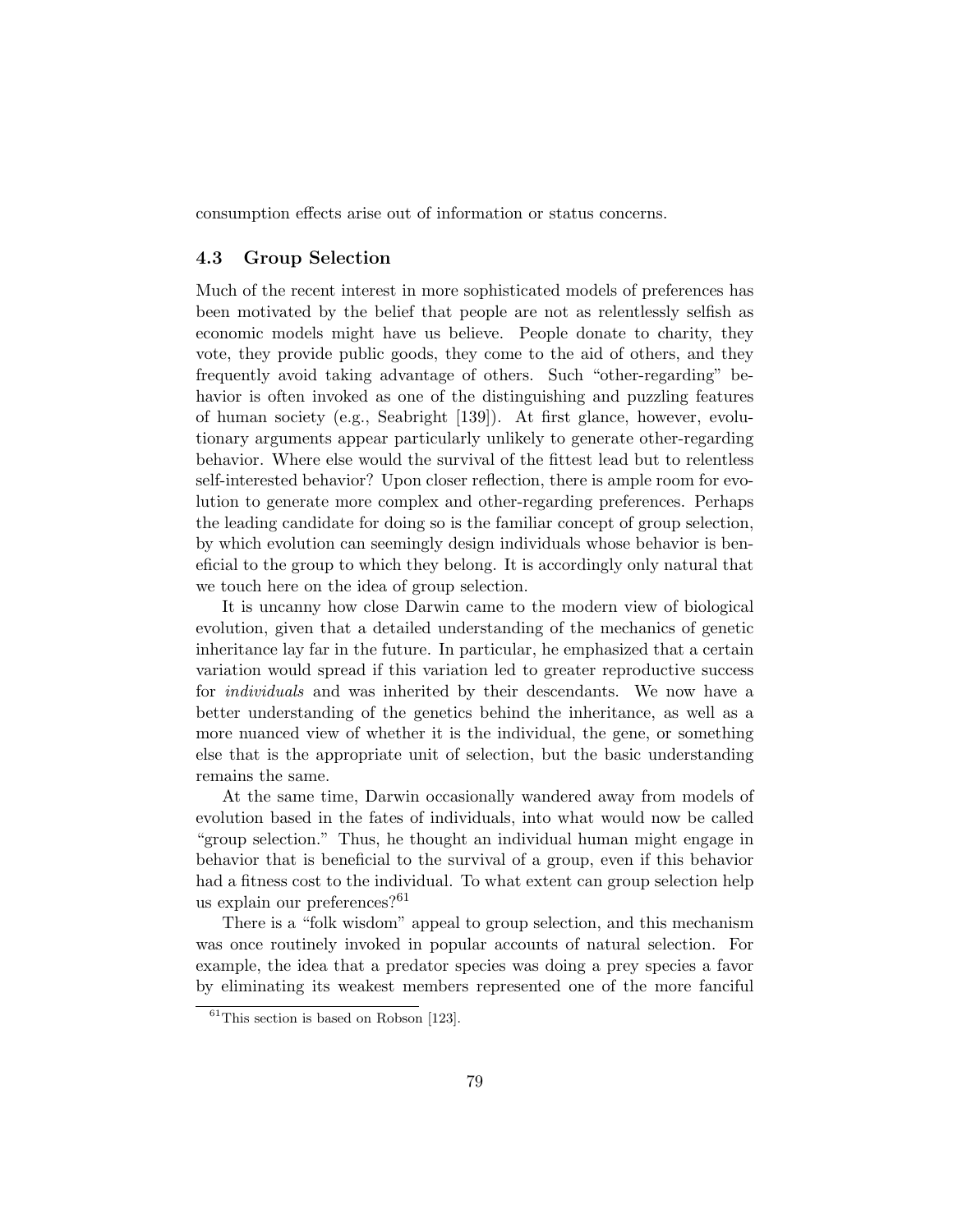extremes in applying "group selection" arguments. More scientifically, the English experimental biologist Wynne-Edwards [164, 165] opened the modern discussion of group selection by providing a clear and explicit manifesto on group selection, in the process becoming a favorite target for those wishing to preserve a focus on the individual (or gene). For example, he argued that birds limit the size of their clutches of eggs to ensure that the size of the population does not exceed the comfortable carrying capacity of the environment. That is, individuals act in the best interest of the species, with those that do so most effectively being evolutionarily rewarded by the resulting success of their species.

These early group selection arguments were effectively devastated by Williams [160]. If a new type of individual does not so obligingly limit her clutch, for example, why would this more fertile type not take over the population, even though the result is disastrous for the population's standard of living? After all, the profligate egg-layer inevitably has more offspring than her more restrained counterparts, even if the result is counterproductive overcrowding. This challenge to the logic of group selection was complemented by doubts as to the need for group selection. For example, one can find compelling arguments as to why it is in the interests of an individual to limit her clutch size. It might be that, beyond a certain point, an increase in the number of eggs reduces the expected number of offspring surviving to maturity, because each egg then commands a reduced share in parental resources. A finite optimum for clutch size is then to be expected. Thus, observations suggesting that clutch sizes are limited do not compel a group selection interpretation. As a collection of similar observations accumulated, some biologists were tempted to argue that evolutionary theory could dispense with group selection entirely. Dawkins [32] has been especially insistent in rejecting group selection, in the process going further in the other direction by arguing for the primacy of the gene rather than individual as a still more basic unit of selection.

Subsequent work suggests that there certainly are phenomena best understood at the level of the gene, but at the same time has uncovered cases in which evolution appears to proceed at different levels. Consider, for example, meiotic drive, also known as segregation distortion. This refers to any process which causes one gametic type to be over-represented or underrepresented in the gametes formed during meiosis, and hence in the next generation. A classic example of meiotic drive concerns the T locus in mice. This locus controls tail length, but also the viability of the mouse. The following facts apply—TT homozygotes have normal long tails, Tt heterozygotes have short tails, which is presumably somewhat disadvantageous,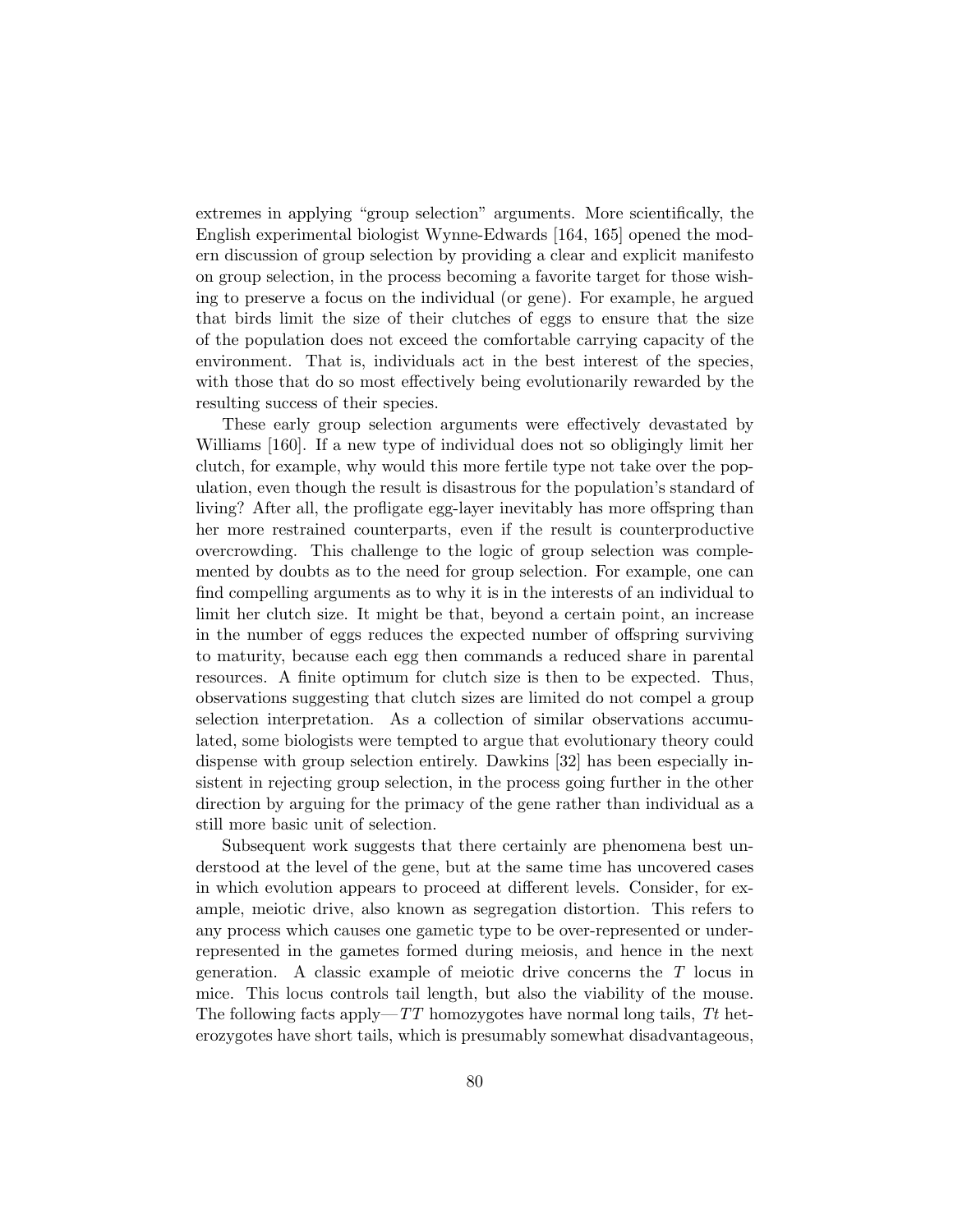and tt homozygotes are sterile. If this were the whole story, there would be unambiguous selection against the  $t$  allele. However, the wrinkle is that the Tt heterozygotes transmit the t allele with about probability  $90\%$  to their sperm, rather than the usual Mendelian  $50\%$ . Hence when the t alelle is rare, this strong meiotic drive will overcome the slight fitness disadvantage of short tails and the frequency of the  $t$  allele will increase. Eventually, the tt homozygotes will occur with appreciable frequency, and there will be an equilibrium mixture of the two alleles. The evolutionary processes governing tail length in mice thus mixes considerations that arise at two levels of selection: positive selection for t haplotypes at the level of the gene, but negative selection for tt individuals at the level of the organism. But if selection can operate at both the genetic and individual level, might it not sometime also operate at the group level?

We want to be clear in recognizing the primacy of the gene as the unit of evolutionary selection. It is genes that carry characteristics from one generation to the next, and only through genes can characteristics be inherited. At the same time, genes are carried by individuals, and which genes are relatively plentiful can depend upon the fate of their host individuals. But could not the fate of these individuals depend upon the groups to which they belong?

We address these issues by examining the interplay between individual and group selection. Again, we emphasize the importance of beginning with the perspective of the gene. However, there are many cases where the interests of the gene and the individual do not conflict. In addition, it is often difficult to give concrete form to the notion of the gene as the unit of selection, given our ignorance of the details of the transformation of genes into individual traits, particularly for complex behavioral characteristics. $62$ Hence, despite the theoretical primacy of the gene, we believe we can usefully simplify the analysis by restricting attention here to the comparison between individual level and the group level of selection.

### 4.3.1 The Haystack Model

In order to fix ideas, we consider the classic haystack model, offered by Maynard Smith [90] to study the issue of individual selection versus group selection. Our account simplifies the standard model in several ways. Perhaps most importantly, reproduction here is assumed here to be asexual.

 $62$ Grafen [62] advocates finessing such detailed questions on the genetic basis of individual variation, an argument refereed to as his "phenotypic gambit."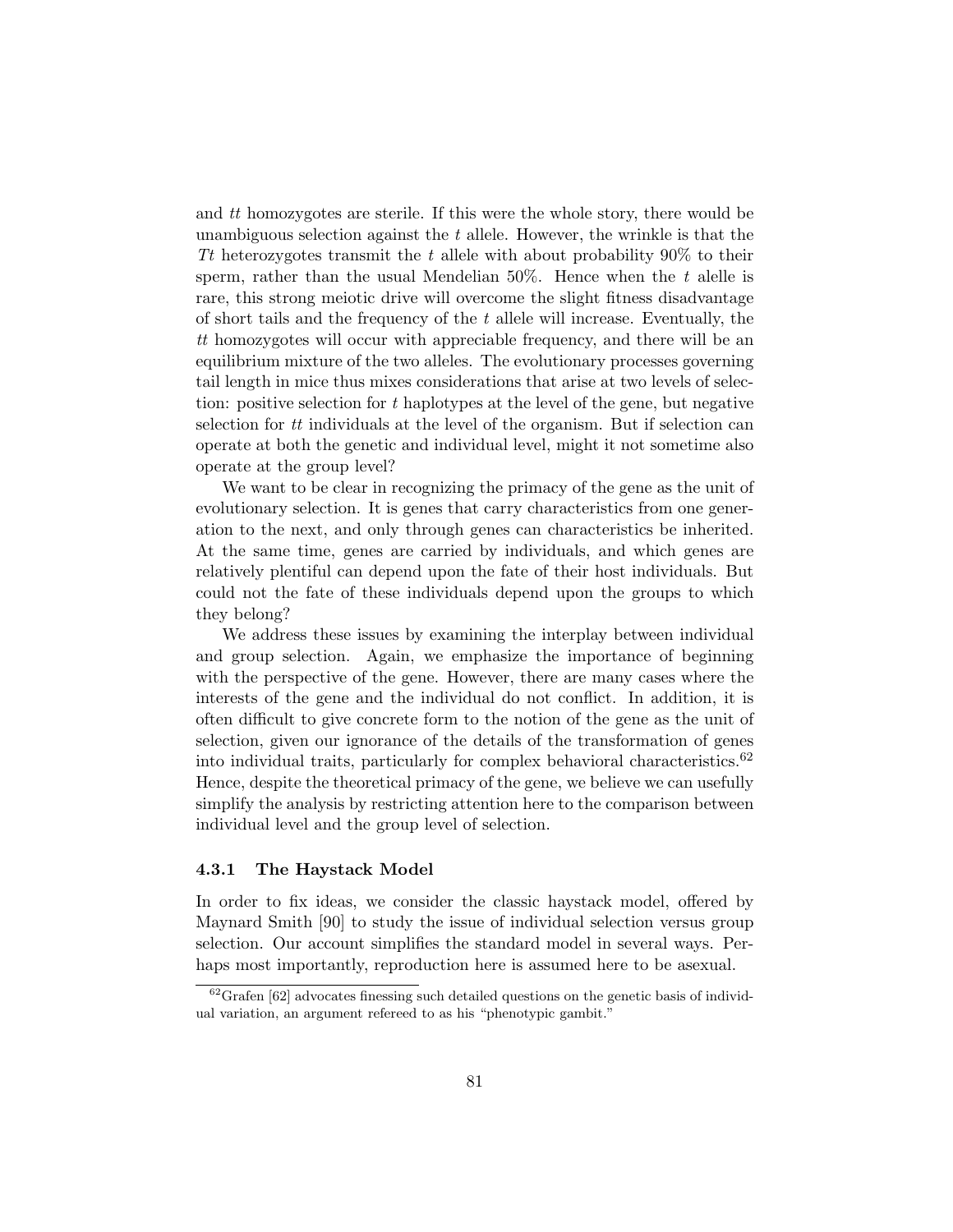There are a number of haystacks in a farmer's field, where each haystack is home to two mice. Each pair of mice plays the prisoners' dilemma, choosing between the usual two alternatives—cooperate or defect—and then dies. However, each individual leaves behind a number of offspring equal to her payoff in the prisoners' dilemma. The heritable characteristic of an individual is her choice to either cooperate or defect, so we can think of the population as being divided between cooperators and defectors. In particular, offspring inherit their mother's choice of strategy.

After this initial play of the prisoners' dilemma by the haystack's founding pair, there are a number  $T - 1$  of subsequent stages of play, where the mice in each haystack are paired at random, play the prisoners' dilemma, and then die, while giving rise to further offspring in numbers determined by their prisoners'-dilemma payoffs. The number of individuals within the haystack choosing each strategy then grows in an endogenous fashion, as does the overall size of the group. Every so often, once a year, say, the haystacks are removed, and the mice are pooled into a single large population. Now pairs of mice are selected at random from the overall population to recolonize the next set of haystacks, and excess mice die.

To give an example, consider the following version of the prisoners' dilemma:

$$
\begin{array}{c|c}\n & C & D \\
C & 2,2 & 0,4 \\
D & 4,0 & 1,1\n\end{array}.
$$

As a further simplification, suppose that there are a large number of haystacks and therefore individuals, although this assumption facilitates group selection and hence is not innocent. Suppose that the initial fraction of  $C$ 's in the population is  $f \in [0,1]$ . Hence the fraction of haystacks that are colonized by 2 C's is  $f^2$ ; the fraction that are colonized by 2 D's is  $(1-f)^2$ ; and the fraction that have one of each is  $2f(1-f)$ . There are T rounds of play within each haystack. It follows that each pair of C's gives rise to  $2^{T+1}$ descendants, who are also C's. Each pair of D's gives rise to just  $2 D$ 's. Each pair of one C and one D gives rise to  $4 D$ 's.

At the end of the T periods of play, and hence just as the haystacks are disrupted, the new fraction of  $C$ 's in the population is,

$$
f' = \frac{2^{T+1}f^2}{2^{T+1}f^2 + 8f(1-f) + 2(1-f)^2}.
$$
\n(20)

Let us check first what happens if  $T = 1$ . In this case,  $f' < f$  if and only if

$$
4f < 4f2 + 2(1 - f)(3f + 1) = 2 + 4f - 2f2 \Leftrightarrow f < 1.
$$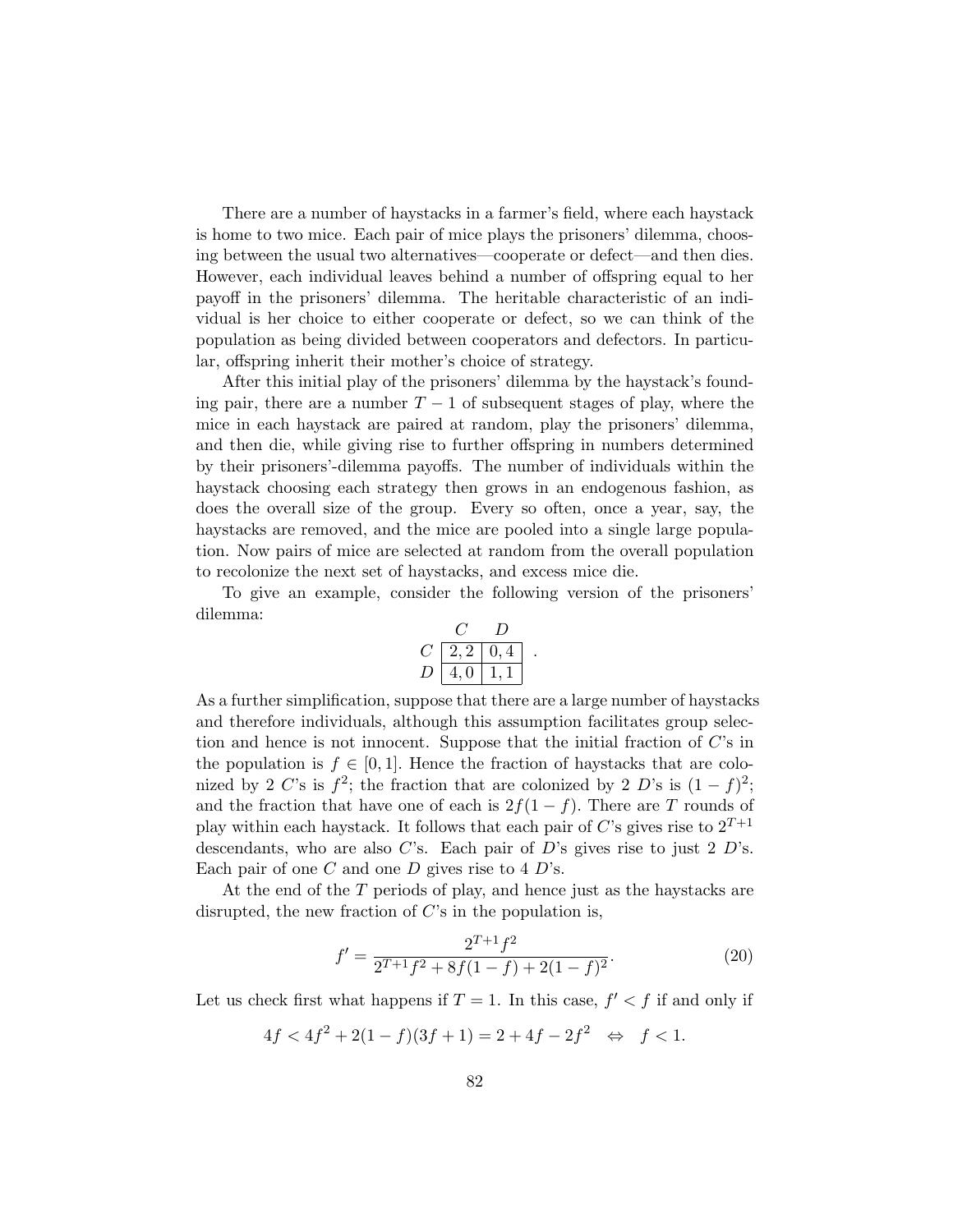That is, in this case, the D's will increase, and  $f \to 0$ . This is not surprising, since with  $T = 1$ , we simply have an elaborate description of the usual prisoners' dilemma—the extra generality available in the structure of the haystack model is not used. Pairs are broken up immediately so that there is no opportunity to exploit the relatively high total payoffs for the haystack/group that arise from two initial  $C$ 's.

When there is more than one generation per haystack cycle, these relatively high total payoffs may quickly outstrip those from any other possible starting combination of mice. In particular, if  $T \geq 3$ , then we have  $f' > f$ as long as  $f$  is close enough to 1. To see this, we use  $(20)$  to conclude that more cooperators than defectors will emerge from the haystacks if

$$
2^{T+1}f > 2^{T+1}f^2 + 8f(1-f) + 2(1-f)^2 = 2^{T+1}f^2 + 2(1-f)(3f+1)
$$

which in turn holds if

$$
T(f) = 2^{T+1}f^{2} + 2(1-f)(3f+1) - 2^{T+1}f < 0.
$$

Moreover, there is some  $f < 1$  sufficiently large as to satisfy this inequality for all  $T \geq 3$ , an observation that follows immediately from noting that

$$
T(1) = 0
$$
, and  $T'(1) = 2^{T+2} - 8 - 2^{T+1} = 2^{T+1} - 8 > 0$ .

Hence, in this case, the relatively high growth rate of groups founded by cooperators is sufficiently strong as to allow cooperation to dominate a population whose initial proportion of cooperators is sufficiently large. Cooperation is rescued in the prisoners' dilemma by group selection.

Maynard Smith's intention in examining this model was to give the devil his due by identifying circumstances under which group selection might well have an effect. At the same time, he regarded the analysis as making it clear that the assumptions needed to make group selection comparable in strength to individual selection would be unpalatable. First, in order for group selection to be effective in the haystack model, there must obviously be a number of groups, preferably a large number.

Second, there must be a mechanism that insulates the groups from one another. Only then can a cooperative group be immune to infection by a defecting individual, and hence be assured of maintaining its greater growth rate. Groups must thus be isolated from the appearance of migrating Ds as well as  $D$  mutants. Third, even with the temporary insulation of each haystack in this model, cooperation will only evolve if there are sufficient rounds of play within each haystack, so that cooperation amasses a sufficient advantage as to survive the next sampling.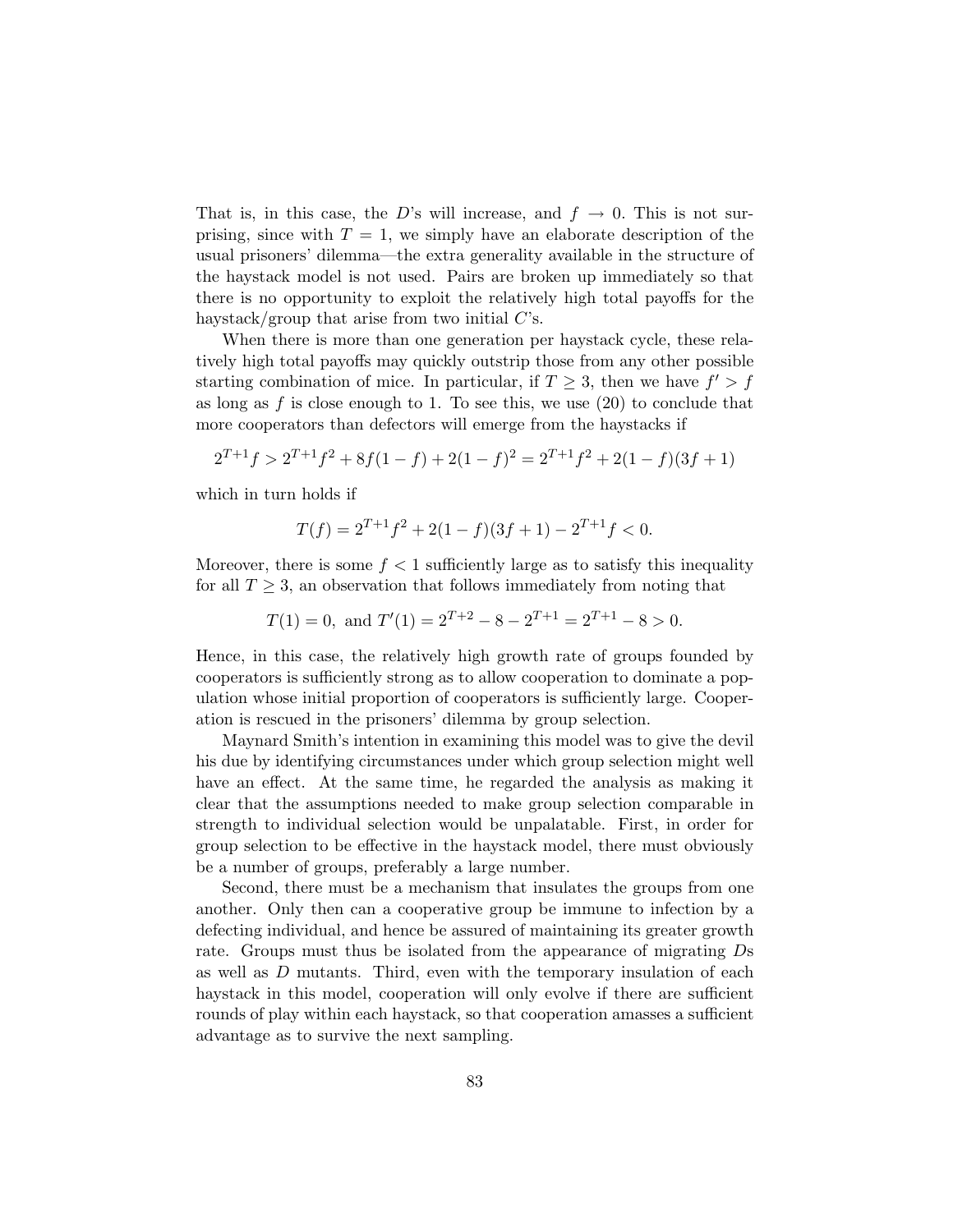While there is some room to relax these assumptions, and one might hope that alternative models are more amenable to group selection, a reasonably widespread view within biology is that group selection is logically coherent but of limited importance. $63$  The requirements of a large number of groups, sufficient isolation of groups, barriers to migration and mutation, and differential group success rates, all combine to limit the applicability of group selection. Intuitively, a loose description of the problem with group selection is that it relies too heavily upon the assumption that a bad choice will lead to *group* extinction. There is clearly scope in reality for individual selection, since individuals die frequently, but the idea that groups face extinction sufficiently often as to potentially overwhelm the strength of individual selection strikes many as less plausible.

#### 4.3.2 Selection Among Equilibria

Much of the initial attention was devoted to the possibility of group selection leading to different results than would individual selection, as in the prisoners' dilemma, in the process leaving many skeptics as to the effectiveness and importance of group selection. However, there is a compelling alternative scenario in which group selection may well operate robustly, in any species. This is as a mechanism to select among equilibria (Boyd and Richerson [16, 17]).

Consider a population that is divided into various subpopulations, largely segregated from one another, so that migration between subpopulations is limited. The members of each subpopulation are randomly matched to play the same symmetric game, which has several symmetric equilibria. For example, suppose the game is the simplest  $2 \times 2$  coordination game:

$$
\begin{array}{c|cc}\n & A & B \\
A & 2,2 & 0,0 \\
B & 0,0 & 1,1\n\end{array}
$$

.

Individual selection ensures that some equilibrium is attained within each subpopulation. In general, some subpopulations would play the  $A$  equilibrium, and some would play the  $B$  equilibrium. Each of these configurations is internally robust. That is, if there were the occasional  $B$  arising by mutation in an A subpopulation, it would find itself at a disadvantage and would die out. Similarly an A mutant in a B population would die out, despite the ultimate advantage of getting to the all- $A$  configuration. Alternatively,

<sup>63</sup>See Sober and Wilson [146] for a forcefully argued alternative view.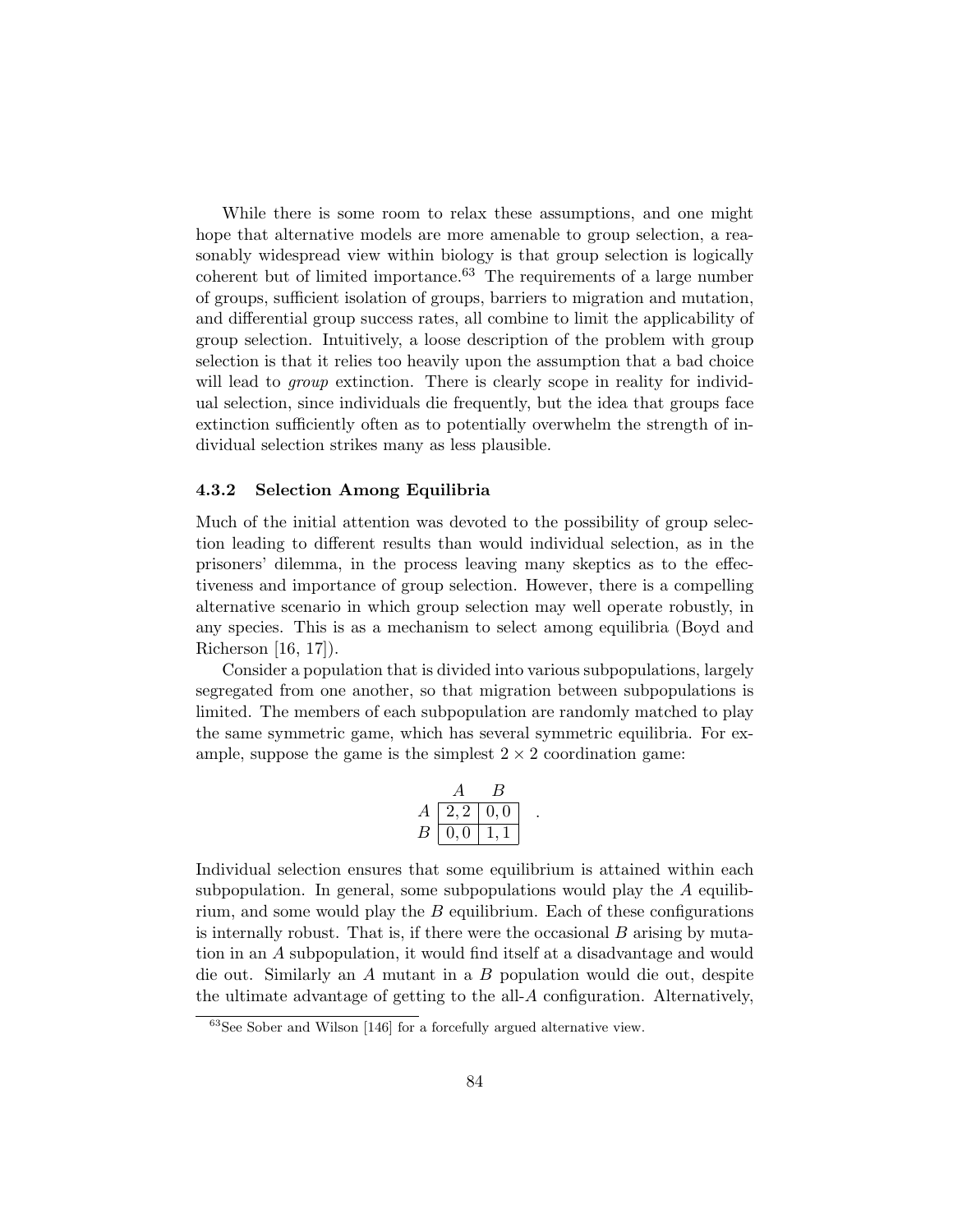a small group of individuals may occasionally migrate from one subpopulation to another. If the newcomers did not match the prevailing action in their new subpopulation, the newcomers will once again disappear.

Now consider the competition between subpopulations. The A subpopulations grow faster than do those that play  $B$ . It is then reasonable to suppose the B populations will eventually die out completely. That is, group selection is free to operate in a leisurely fashion to select the Pareto superior equilibrium. There is no tension here between the two levels of selection, and hence no calculations that need to be made about the number of groups or rates of mutation and migration. Indeed, given enough time, virtually any group structure will lead to a population dominated by the Pareto superior equilibrium. The implication, in Boyd and Richerson's [16, 17] view, is that group selection theories have missed the boat by concentrating on the prisoners' dilemma. The true strength of group selection may be not to motivate behavior at odds with individual selection, but as a force mitigating between various contenders for the outcome of individual selection.

### 4.3.3 Group Selection and Economics

Why does group selection matter in economics? Group selection is one of the most obvious mechanisms for generating preferences in humans to behave in the social interest rather than that of the individual. At stake then is nothing less than the basic nature of human beings.

As an economist, one should be skeptical of the need to suppose that individuals are motivated by the common good. Economic theory has done well in explaining a wide range of phenomena on the basis of selfish preferences, and so the twin views of the individual as the unit of selection and as the extent of the considerations that enter one's utility function are highly congenial to economists. Furthermore, to the extent that armchair empiricism suggests that non-selfish motivations are sometimes present, these seem as likely to involve malice as to involve altruism. For example, humans seem sometimes motivated by relative economic outcomes, which apparently involves a negative concern for others. Finally, group selection is a potentially blunt instrument that might easily "explain" more than is true.

There are, nevertheless, some aspects of human economic behavior that one is tempted to explain by group selection. For example, human beings are often willing to trade with strangers they will likely never see again, behavior that might be analogous to cooperating in the one-shot prisoners' dilemma. Indeed, there is no shortage of reliable data showing that human beings are capable of such apparently irrationally cooperative behavior, in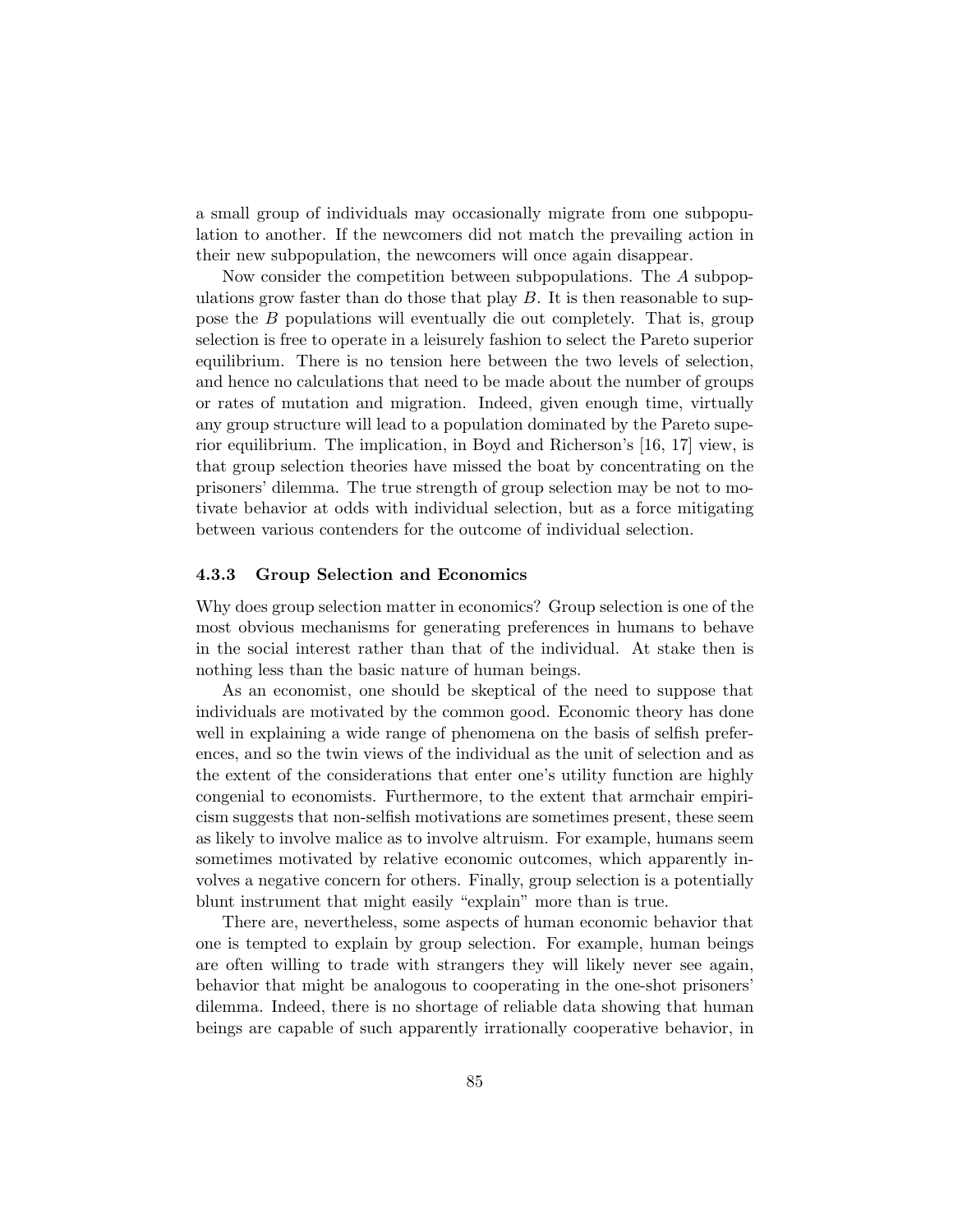appropriate circumstances. Whatever the underlying reasons for this, it is a significant factor in supporting our modern economic and social structure.

One possibility is that we are simply mistaken in likening this behavior to cooperation in the prisoners' dilemma. It might be that we trade with others rather than simply trying to seize their goods because there are effective sanctions for behaving otherwise. Alternatively, it is sometimes argued that the structure of the hunter-gatherer societies characteristic of our evolutionary past helps account for cooperative behavior in modern settings. Hunter-gatherer societies were composed of a large number of relatively small groups, and individuals within each group were often genetically related. Perhaps, so the argument goes, we acquired an inherited psychological inclination towards conditional cooperation in such a setting, partly perhaps as a result of group selection. The group selection argument here gets a boost not only from a setting in which small, relatively isolated groups is likely to have been the norm, but from the fact that the members of these groups were likely to be related, allowing group selection to free ride on the forces of kin selection. $64$  The resulting cooperative inclinations may then have carried over into modern societies, despite genetic relatedness now being essentially zero on average.

It is hard to believe, however, that hunter-gatherers never encountered strangers, and that it wasn't important to both keep track of who was a stranger and to adjust one's behavior accordingly. If there were good reasons to condition on this distinction, why would corresponding different strategies not have evolved? Why wouldn't we now use the "defect against strangers" response nearly always? Even if we did somehow acquire a genetic inclination to cooperate in archaic societies, shouldn't we now be in the process of losing this inclination in modern large and anonymous societies?

Sober and Wilson [146] push energetically for a rehabilitation of group selection within biology. They argue that kin selection—the widely accepted notion that individuals are selected to favor their relatives—should be regarded as a special case of group selection. Proceeding further, they note that what matters most fundamentally is the likelihood that altruistic individuals will be preferentially matched with other altruistic individuals. They offer kin selection as one obvious circumstance under which this will be the case, while arguing that there are many others. While kin selection is widely accepted, one must remember that the mechanisms for achieving the preferential matching of altruistic individuals are quite different for kin

 $64$ See Eshel [41] for a discussion of the relationship between kin selection and group selection.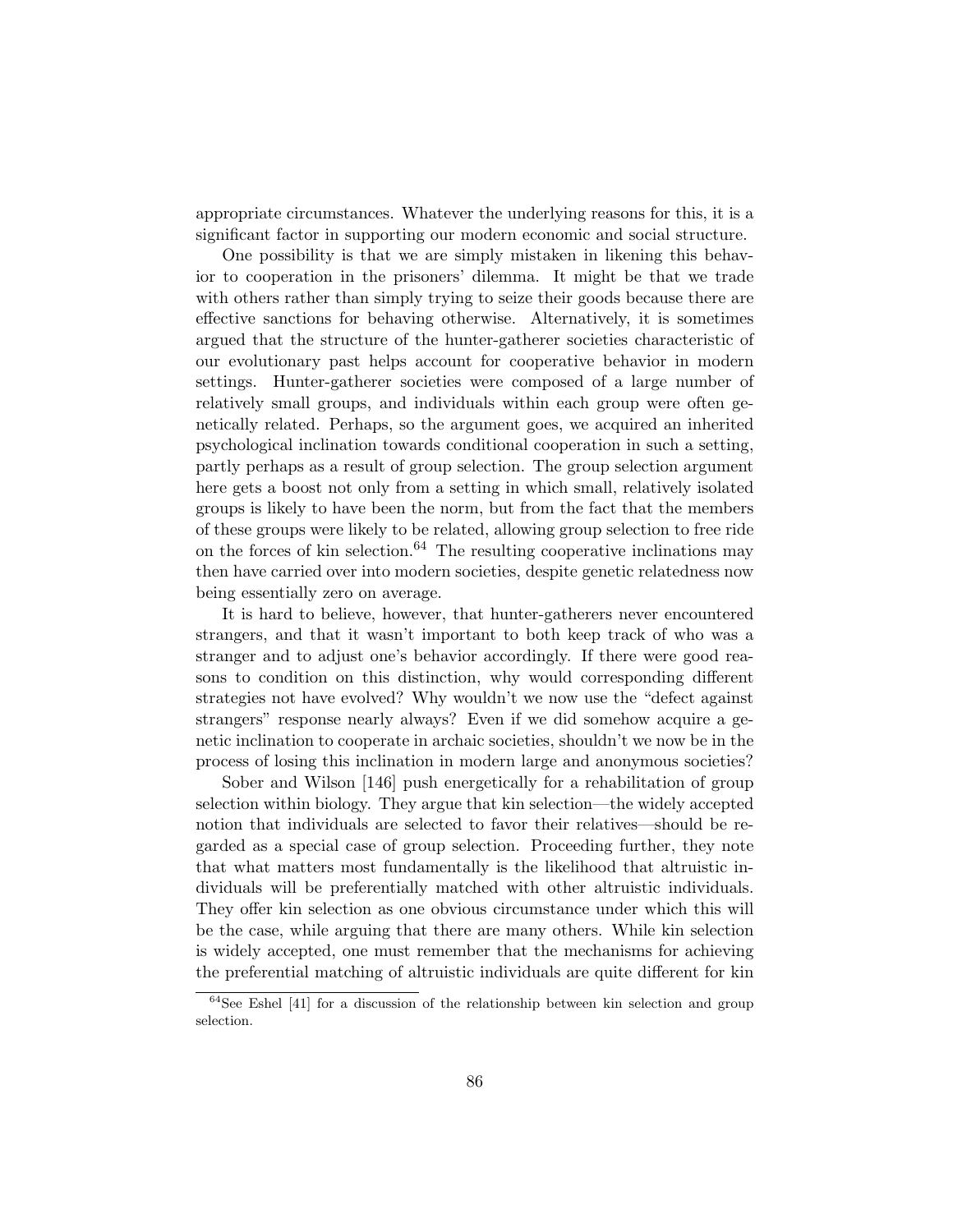selection and group selection. In the end, a skeptical view of the importance of group selection appears to be common among biologists.

#### 4.3.4 Implications

Of all the topics considered in this essay, group selection has perhaps the widest range of potential applications. With the appropriate model, group selection allows us to rationalize almost any behavior. This may explain why biologists, though readily conceding the logical coherence of group selection arguments, typically exhaust all other avenues before turning to group selection as an explanation.<sup>65</sup> We view finding ways to assess group selection arguments, and to separate those circumstances in which group selection is an essential element of an explanation from those in which it provides a convenient alternative story, as one of the foremost challenges facing those working on the evolutionary foundations of economic behavior.

## 5 Concluding Remark

This essay has addressed a broad subject area, and has all too predictably touched only a fraction of it, despite consuming many pages. We believe there is much to be learned, and much yet to be done, in studying the evolutionary foundations of economic behavior. Pursuing these topics should bring economists increasingly into contact with work in biology and psychology, both of which have much to offer. We have no doubt that we can continue to produce elegant evolutionary models. Will they remain simply nice models, or will they serve as the basis for the type of applied work that motivates our interest in them? This key question remains to be answered. An affirmative answer will require moving beyond the theoretical foundations with which this essay has been concerned to demonstrate that these models are useful in addressing particular applied questions. Can they help us get better estimates of patterns of risk aversion or discounting? Can they help us design more effective economic institutions? There is clearly much work to be done.

<sup>65</sup>One is reminded in this respect of Wilson's [162] caution to economists that reputation models may well make things too easy to explain.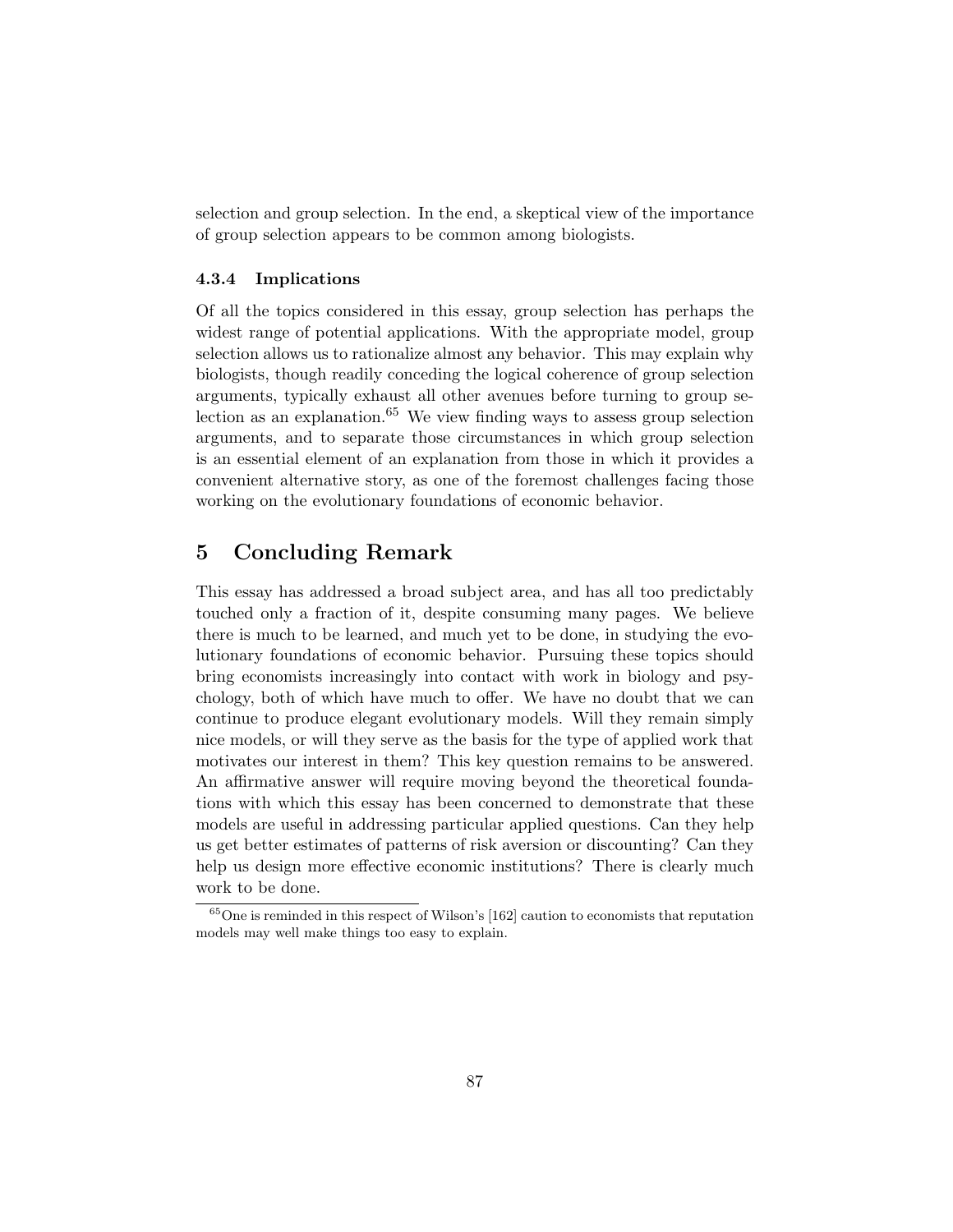## 6 Proofs

## 6.1 Proof of Proposition 1

We provide the proof for the case in which  $N(0) = \left(\frac{1}{T}\right)^{N}$  $\frac{1}{T}, \ldots, \frac{1}{T}$  $(\frac{1}{T})$ . Relaxing this assumption requires only more tedious notation.

Fix a time t. Let  $\tau_t$  identify the event that the period-t Leslie matrix features  $x_{\tau} \neq 0$  (and all other  $x_{\tau'} = 0$ ). We say in this case that environment  $\tau_t$  has been drawn in period t. Then only parents of age  $\tau_t$  reproduce in period t, having  $x_{\tau_t}$  offspring. There are  $S^{\tau_t} N_0(t-\tau_t)$  such parents, so that we have

$$
N_0(t) = S^{\tau_t} x_{\tau_t} N_0(t - \tau_t).
$$

We can perform this operation again. Let  $\tau_{t-\tau_t}$  be the environment drawn at time  $t - \tau_t$ . Then we have

$$
N_0(t) = S^{\tau_t} x_{\tau_t} S^{\tau_{t-\tau_t}} x_{\tau_{t-\tau_t}} N_0(t - \tau_t - \tau_{t-\tau_t}).
$$

Continuing in this fashion, we have

N0(t) = S <sup>t</sup>x<sup>τ</sup> <sup>t</sup>x<sup>τ</sup> <sup>t</sup>−τt <sup>x</sup><sup>τ</sup> <sup>t</sup>−τt−τt−τt <sup>x</sup><sup>τ</sup> <sup>t</sup>−τt−τt−τt <sup>−</sup>τtt<sup>−</sup>τt−τt−τt . . . 1 T ,

for a sequence  $\tau_t, \tau_{t-\tau_t}, \tau_{t-\tau_{t-\tau_t}}, \tau_{t-\tau_t-\tau_{t-\tau_t}-\tau_{t-\tau_{t-\tau_t}-\tau_{t-\tau_t}}}, \dots$  with the property that  $\tau_t$  is the environment drawn in period t,  $\tau_{t-\tau_t}$  is the environment drawn in period  $t - \tau_t$ ,  $\tau_{t-\tau_t-\tau_{t-\tau_t}}$  is the environment drawn in period  $t-\tau_t-\tau_{t-\tau_t}$ , and  $\tau_{t-\tau_t-\tau_{t-\tau_t-\tau_{t-\tau_{t-\tau_t}}}$  is the environment drawn in period  $t - \tau_t - \tau_{t-\tau_t} - \tau_{t_{t-\tau_t-\tau_{t-\tau_t}}}$ , and so on. The  $1/T$  represents the initial mass of parents of the appropriate age, and the sequence  $\tau_t, \tau_{t-\tau_t}, \ldots, \tau_{t'}, \tau_{t''}$  has the properties

$$
\tau_t + \tau_{t-\tau_t} + \ldots + \tau_{t'} < t \tag{21}
$$

$$
\tau_t + \tau_{t-\tau_t} + \ldots + \tau_{t'} + \tau_{t''} \geq t. \tag{22}
$$

Hence, the final environment in this sequence,  $\tau_{t''}$ , causes offspring to survive who are born to a generation of parents that were alive at time 0. The age of these parents at time 0 depends upon the period in which  $\tau_{t''}$  is drawn and the realization of  $\tau_{t}$ , and may be any of the generations alive at time 0. Since there are  $1/T$  of each age at time 0, the final  $1/T$  is applicable regardless of which time-0 age is relevant.

We can then write

$$
N_0(t) = \frac{1}{T} S^t \prod_{\tau=1}^T x_{\tau}^{r_{\tau}(t)}
$$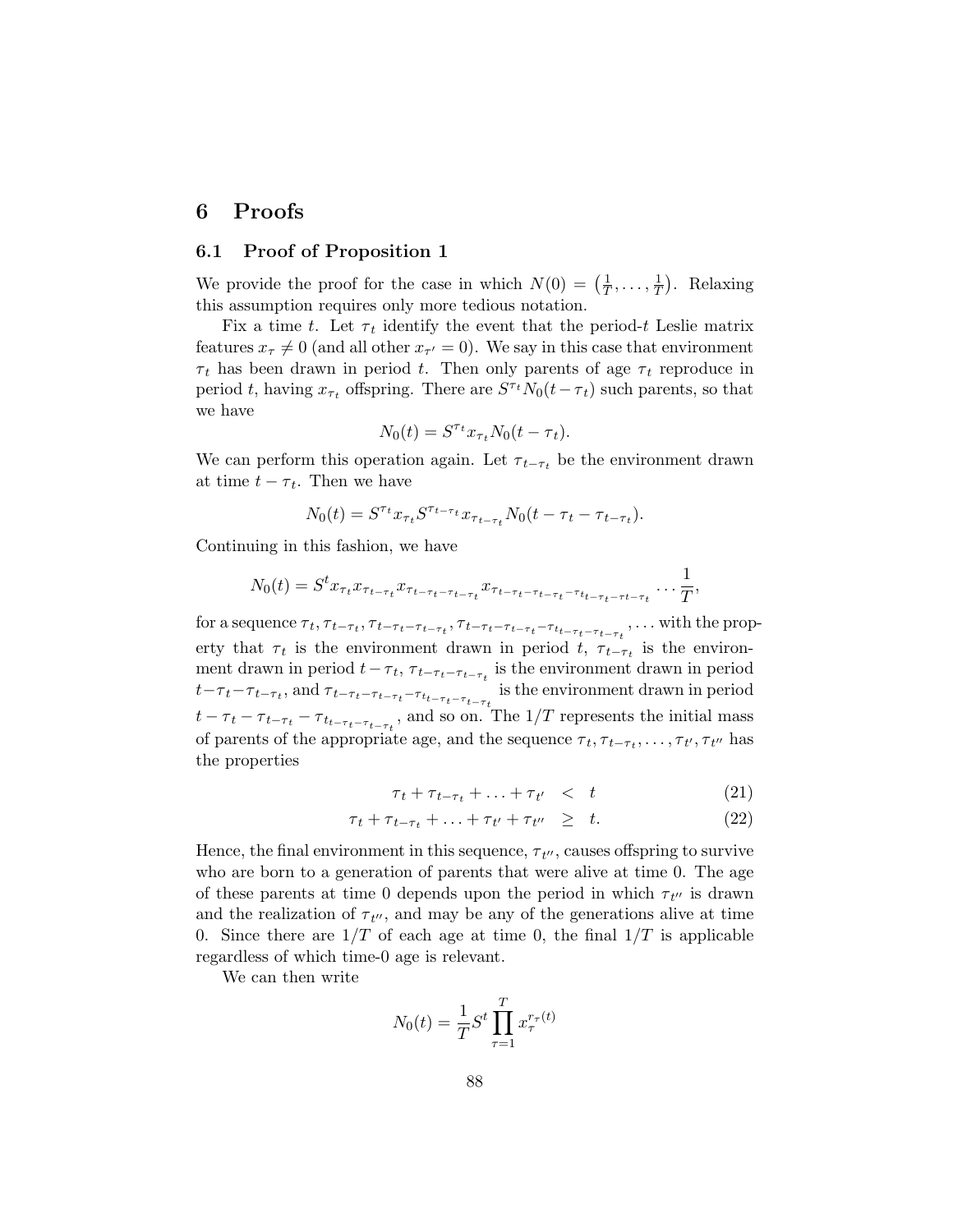and hence, taking logs and then dividing by  $t$ ,

$$
\frac{1}{t}\ln N_0(t) = \ln S + \sum_{\tau=1}^T \frac{r_\tau(t)}{t} \ln x_\tau - \frac{\ln T}{t},\tag{23}
$$

where  $r_{\tau}(t)$  is the number of times environment  $\tau$  is drawn in the sequence  $\tau_t, \tau_{t-\tau_t}, \tau_{t-\tau_t-\tau_{t-\tau_t}}, \tau_{t-\tau_t-\tau_{t-\tau_t}-\tau_{t-\tau_t-\tau_{t-\tau_t}}}, \ldots, \tau_{t''}.$  Our analysis then rests on examining the numbers  $r_1(t), \ldots, r_T(t)$ . Notice that so far, we have made no use of independence assumptions, having only rearranged definitions. Independence plays a role in examining the  $r<sub>\tau</sub>(t)$ .

Intuitively, the argument now proceeds along the following lines:

• As t gets large, each of the  $r_{\tau}(t)/t$  converges to  $R_t/Tt$ , where  $R_t$  is the total number of draws in the sequence, i.e., the proportion of periods featuring a draw of environment  $\tau$  is very nearly the same for all  $\tau =$  $1, \ldots, T$ . This follows from the observations that each environment is equally likely and environments are drawn independently each time one is drawn, and gives

$$
\lim_{t \to \infty} \sum_{\tau=1}^T \frac{r_\tau(t)}{t} \ln x_\tau = \lim_{t \to \infty} \sum_{\tau=1}^T \frac{R_t}{Tt} \ln x_\tau.
$$

• From  $(21)$ – $(22)$ , the total number of draws  $R_t$  is determined approximately (with the approximation arising out of the fact that the parents of those offspring who survive as a result of draw  $\tau_{t''}$  may be older than 1 at the beginning of the process, and with the approximation thus becoming arbitrarily precise as the number of draws increases) by

$$
\sum_{\tau=1}^{Tt} \frac{R_t}{T} \tau = \frac{R_t}{Tt} \sum_{\tau=1}^{T} \tau = 1.
$$

• This is the statement that the total of the reproductive lengths drawn in the course of the sequence  $\tau_t, \tau_{t-\tau_t}, \tau_{t-\tau_t-\tau_{t-\tau_t}}, \tau_{t-\tau_t-\tau_{t-\tau_t}-\tau_{t-\tau_t-\tau_{t-\tau_t}}},$  $\ldots, \tau_{t''}$  must equal t. This gives

$$
\lim_{t \to \infty} \sum_{\tau=1}^T \frac{r_\tau(t)}{t} \ln x_\tau = \frac{\sum_{\tau=1}^T \ln x_\tau}{\sum_{\tau=0}^T \tau}.
$$

Inserting this in (23) gives (8), the desired result.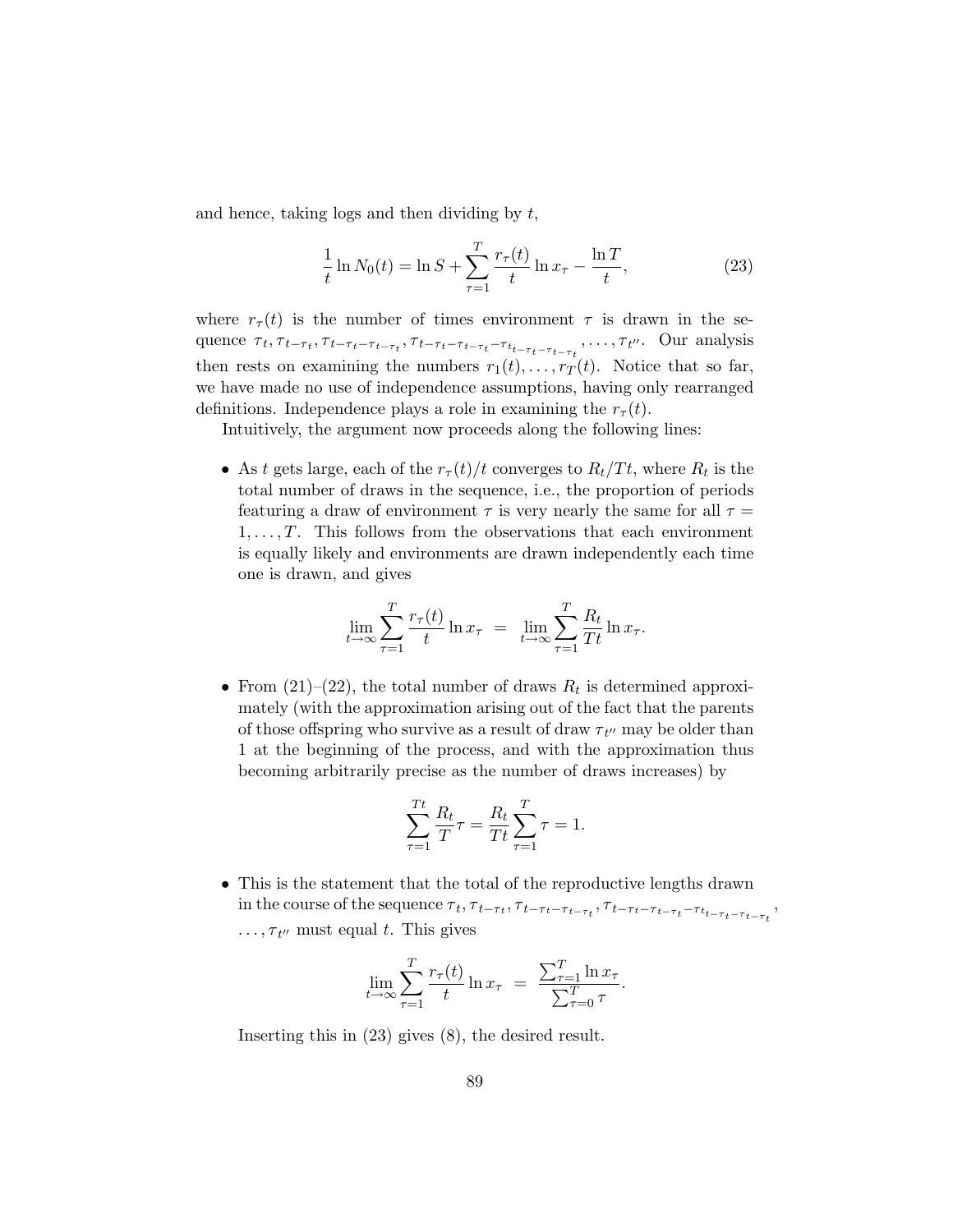Our first step in making this argument precise is to confirm that the random draws determining the environments in the sequence

 $\tau_t, \tau_{t-\tau_t}, \tau_{t-\tau_{t-\tau_t}}, \tau_{t-\tau_t-\tau_{t-\tau_t}-\tau_{t-\tau_t-\tau_{t-\tau_t}}}, \ldots, \tau_{t}$  are independent. This is not completely obvious. While the environment is determined independently in each period, the identities of the periods at which the draws are taken in this sequence are endogenously (and hence randomly) determined, potentially vitiating independence.

To examine this question, we construct a model of the stochastic process determining the environment. Consider the measure space  $([0, 1], \mathcal{B}, \lambda)$ , where  $\lambda$  is Lebesgue measure and  $\beta$  is the Borel  $\sigma$ -algebra. We now model the process determining the environment by letting  $\xi(1)$  be a random variable defined by

$$
\omega \in \left(\frac{\tau-1}{T}, \frac{\tau}{T}\right) \Rightarrow \xi(1)(\omega) = \tau, \quad \tau = 1, \ldots, T.
$$

We then define  $\xi(2)$  by

$$
\omega \in \left\{ \left( h + \frac{\tau - 1}{T^2}, h + \frac{\tau}{T^2} \right) \text{ for some } h \in \{0, 1, \dots, T\} \right\} \Rightarrow \xi(2)(\omega) = \tau, \quad \tau = 1, \dots, T.
$$

Continuing in this fashion gives a countable sequence of random variables that are independent and that each are equally likely to take each of the values  $1, 2, \ldots, T$ . We interpret  $\xi(t)$  as determining the environment at time t. But it is now a straightforward calculation that

$$
\Pr\{\xi(t) = \tau, \xi(t - i) = \tau'\} = \frac{1}{T^2}
$$

for any  $\tau$  and  $\tau'$ , and hence that  $\xi(t)$  and  $\xi(t - \tau_t)$  are independent. This in turn ensures that the sequence  $\tau_t, \tau_{t-\tau_t}, \tau_{t-\tau_t-\tau_{t-\tau_t}}, \tau_{t-\tau_t-\tau_{t-\tau_t}-\tau_{t-\tau_t-\tau_{t-\tau_t}}}, \ldots, \tau_{t''}$ is independent.

Let

$$
K \equiv \sum_{\tau=1}^{T} \tau.
$$

Our goal is to show that with probability one,

$$
\lim_{t \to \infty} \frac{r_\tau(t)}{t} = \frac{1}{K},\tag{A5}
$$

which combines with (26) to imply (15), giving the desired result.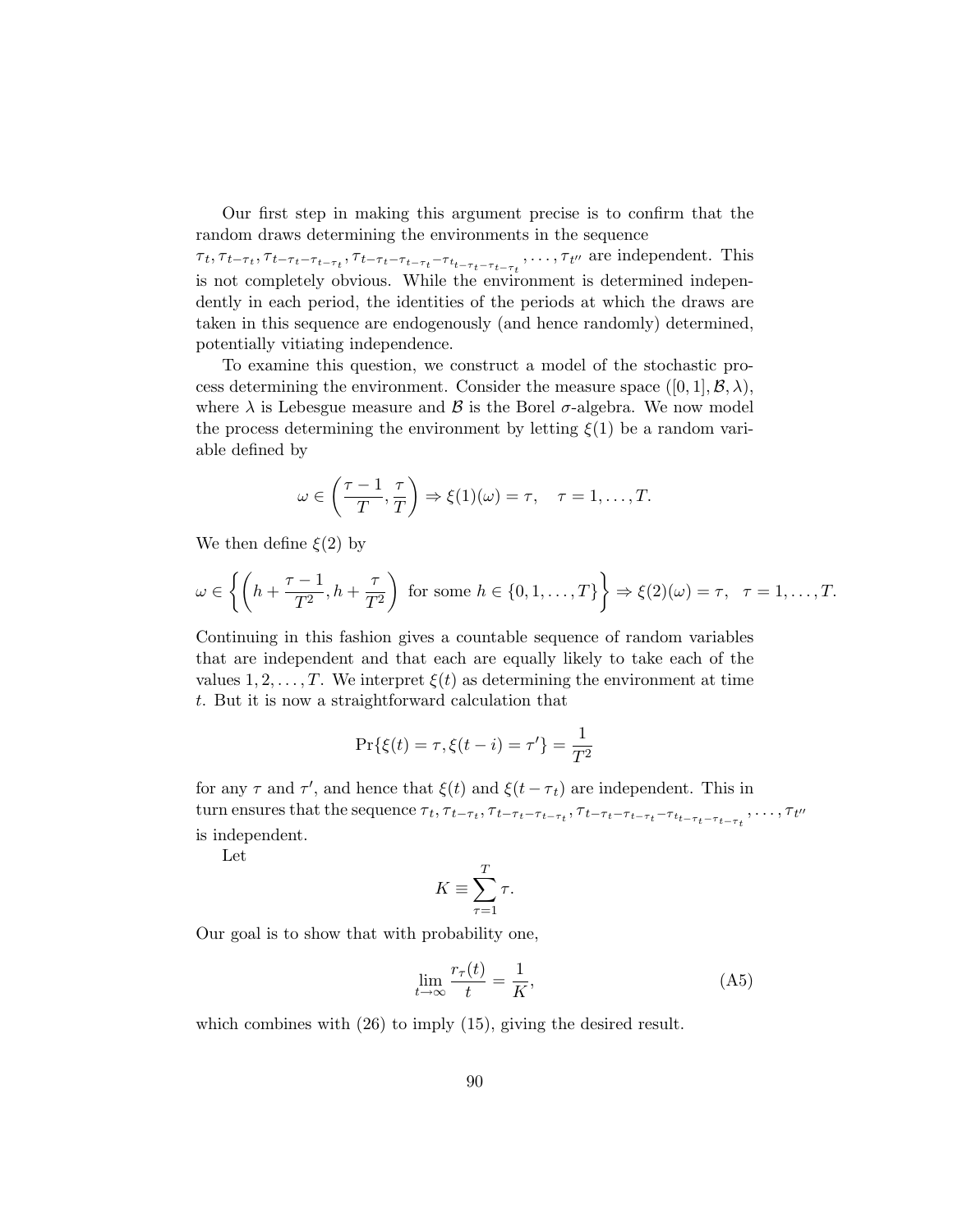We now construct a model of the process determining the frequencies  $r_{\tau}(t)$ . To do this, consider again the measure space  $([0, 1], \mathcal{B}, \lambda)$ , where  $\lambda$ is Lebesgue measure and  $\beta$  is the Borel  $\sigma$ -algebra. Let  $\zeta(1)$  be a random variable defined by

$$
\omega \in \left(\frac{\tau-1}{T}, \frac{\tau}{T}\right) \Rightarrow \zeta(1)(\omega) = \tau, \quad \tau = 1, \dots, T.
$$

We then define  $\zeta(2)$  by

$$
\omega \in \left\{ \left( h + \frac{\tau - 1}{T^2}, h + \frac{\tau}{T^2} \right) \text{ for some } h \in \{0, 1, \dots, T\} \right\} \Rightarrow \zeta(2)(\omega) = \tau, \quad \tau = 1, \dots, T.
$$

Continuing in this fashion again gives a countable sequence of random variables that are independent and that each are equally likely to take each of the values  $1, 2, \ldots, T$ . In particular, having fixed t, we think of  $\zeta(1)$  as describing the draw of the environment at time t. Then, noting that  $\zeta(2)$ is independent of  $\zeta(1)$  and has the same distribution as  $\xi(t - \tau_t)$  regardless of the value of  $\tau_t$ , we think of  $\zeta_2$  as describing the draw of the environment at time  $t - \tau_t$ . Similarly,  $\zeta(3)$  describes the draw at time  $t - \tau_t - \tau_{t-\tau_t}$ , and so on. The frequencies  $r_{\tau}(t)$  thus are determined by the draws from the collection  $\zeta(1), \ldots, \zeta(\hat{t}(t))$  for some number  $\hat{t}(t)$ . The time  $\hat{t}(t)$  is randomly determined and is given by

$$
\hat{t}(t) = \max\{t : \sum_{s=0}^{t-1} \tau_s < t\}.\tag{A6}
$$

Then  $r_{\tau}(t)$  is the number of times environment  $\tau$  is drawn by the random variables  $\zeta(1), \ldots, \zeta(\hat{t}(t)).$ 

Fix  $\epsilon > 0$  and define  $t'(t)$  (hereafter typically written simply as  $t'$ ) to satisfy

$$
t'(t)\left(\left(\frac{1}{T}-\epsilon\right)K+T^2\epsilon\right)=t.
$$
 (A7)

Notice that  $t > t'(t)$  (this is equivalent to  $T^2 > K$ ) and that t' is linear and increasing in t. Intuitively,  $t'(t)$  will be useful because (as we will see) with high probability  $t'(t) < \hat{t}(t)$ , i.e., with high probability, the random stopping time has not yet been encountered by time  $t'(t)$ .

Let  $\rho_i(t')$  be the number of times environment *i* is drawn by the random variables  $\zeta(1), \ldots, \zeta(t')$ . Then choose t and hence  $t'(t)$  sufficiently large that, with probability at least  $1 - \epsilon$ , we have

$$
\frac{1}{T} - \epsilon < \frac{\rho_{\tau}(t')}{t'} < \frac{1}{T} + \epsilon \tag{A8}
$$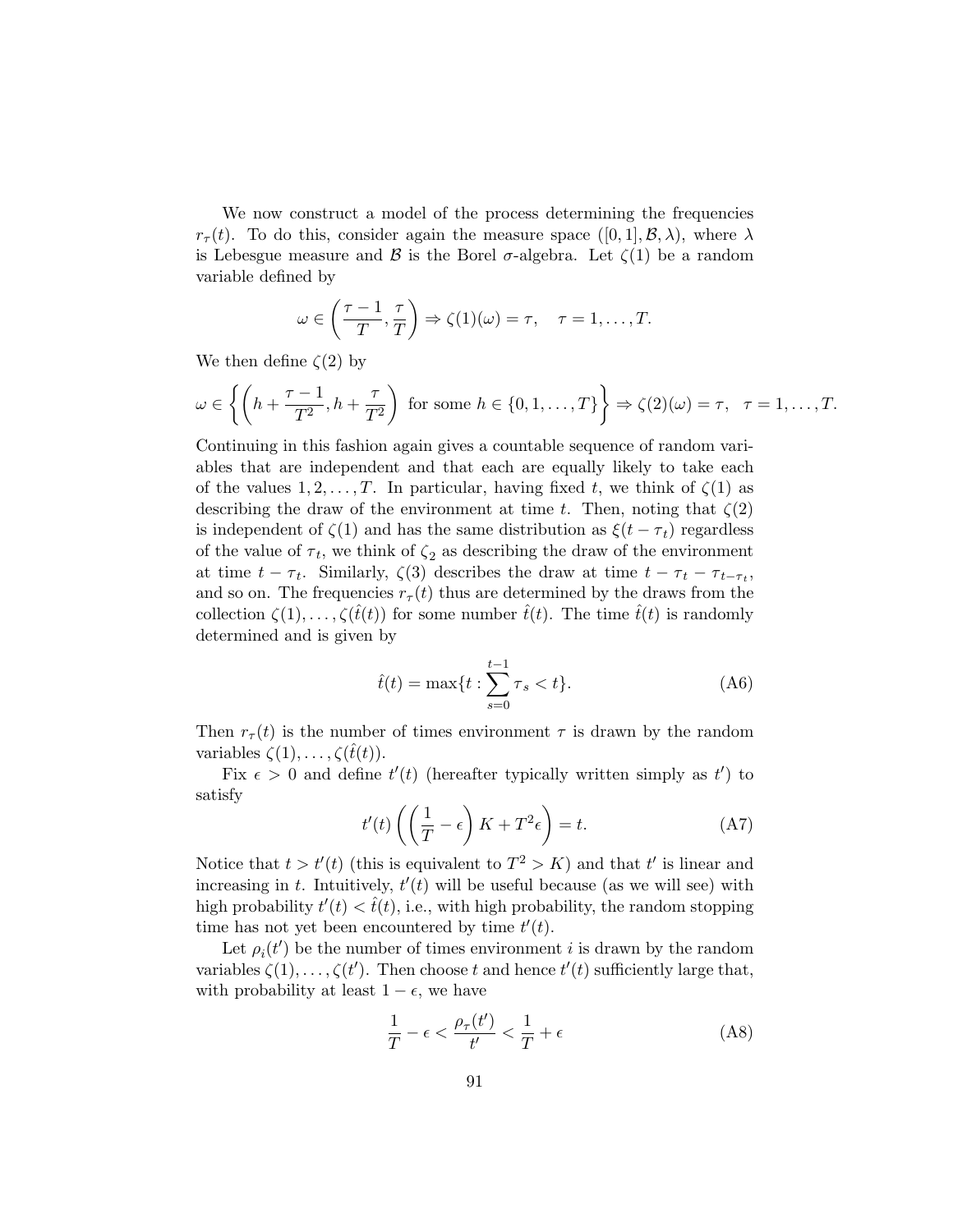for  $\tau = 1, \ldots, T$ . The weak law of large numbers ensures the existence of such t. Let  $\Sigma \subset [0,1]$  be the event that these inequalities hold (and note that  $\lambda(\Sigma) \geq 1 - \epsilon$ ). For our purposes, the key characteristic of  $\Sigma$  is that on Σ,

$$
t'\left(\left(\frac{1}{T}-\epsilon\right)K+T\epsilon\right) \le \sum_{s=1}^{t'} \zeta(s) \le t'\left(\left(\frac{1}{T}-\epsilon\right)K+T^2\epsilon\right) = t. \tag{A9}
$$

The term  $\sum_{s=1}^{t'} \zeta(s)$  is the sum of the realizations of the  $t'$  random variables  $\zeta(1), \ldots, \zeta(t')$ . The left term is the smallest value this sum can take on  $\Sigma$ , which is obtained by first assuming that every value  $i \in \{1, \ldots, T\}$  appears just often enough to attain the minimum frequency  $\frac{1}{T} - \epsilon$  (giving the term  $\left(\frac{1}{T} - \epsilon\right) K$ , and then that all additional draws  $\left(t\right) \left(1 - \left(\frac{1}{T} - \epsilon\right) T\right) = t' T \epsilon$ of them) all give environment 1. The third term is the largest value this sum can take on  $\Sigma$ , which is obtained by first assuming that every value  $i \in \{1, \ldots, T\}$  appears just often enough to attain the minimum frequency  $\frac{1}{T} - \epsilon$  (giving the term  $(\frac{1}{T} - \epsilon) K$ ), and then that all additional draws  $(t'(1 - \epsilon))$  $(\frac{1}{T} - \epsilon)T$  =  $t'T\epsilon$  of them) all give environment T. Comparing with (A6), (A9) is the statement that on  $\Sigma$ ,  $t'(t) < \hat{t}(t)$ , and hence on  $\Sigma$ , all of the random variables  $\zeta(1), \ldots, \zeta(t')$  are relevant.

We now put bounds on  $r_{\tau}(t)/t$ . First, note that (using (A7) for the first equality)

$$
t - t' \left( \left( \frac{1}{T} - \epsilon \right) K + T \epsilon \right) = t' \left( \left( \frac{1}{T} - \epsilon \right) K + T^2 \epsilon \right) - t' \left( \left( \frac{1}{T} - \epsilon \right) K + T \epsilon \right)
$$
  
= t'(T<sup>2</sup> - T)\epsilon.

Then, on  $\Sigma$ , we have

$$
\frac{\rho_\tau(t')}{t} \leq \frac{r_\tau(t)}{t} \leq \frac{\rho_\tau(t') + t'(T^2 - T)\epsilon}{t}.
$$

In particular, a lower bound on  $r<sub>\tau</sub>(t)$  is given by assuming that no further draws of environment  $\tau$  occur past time  $t'$ , giving  $r_{\tau}(t) = r_{\tau}(t')$ . An upper bound is given by assuming that every subsequent draw is environment  $\tau$ , and that there are  $t - t' \left( \left( \frac{1}{T} - \epsilon \right) K + T \epsilon \right) = t'(T^2 - T)\epsilon$  such draws.

Inserting lower and upper bounds for  $\rho_{\tau}(t')$  (given that we are in  $\Sigma$ ) in the appropriate places, this is (cf. (A8))

$$
\frac{t'\left(\frac{1}{T}-\epsilon\right)}{t} \le \frac{r_{\tau}(t)}{t} \le \frac{t'\left(\frac{1}{T}+\epsilon\right) + (T^2-T)\epsilon}{t}
$$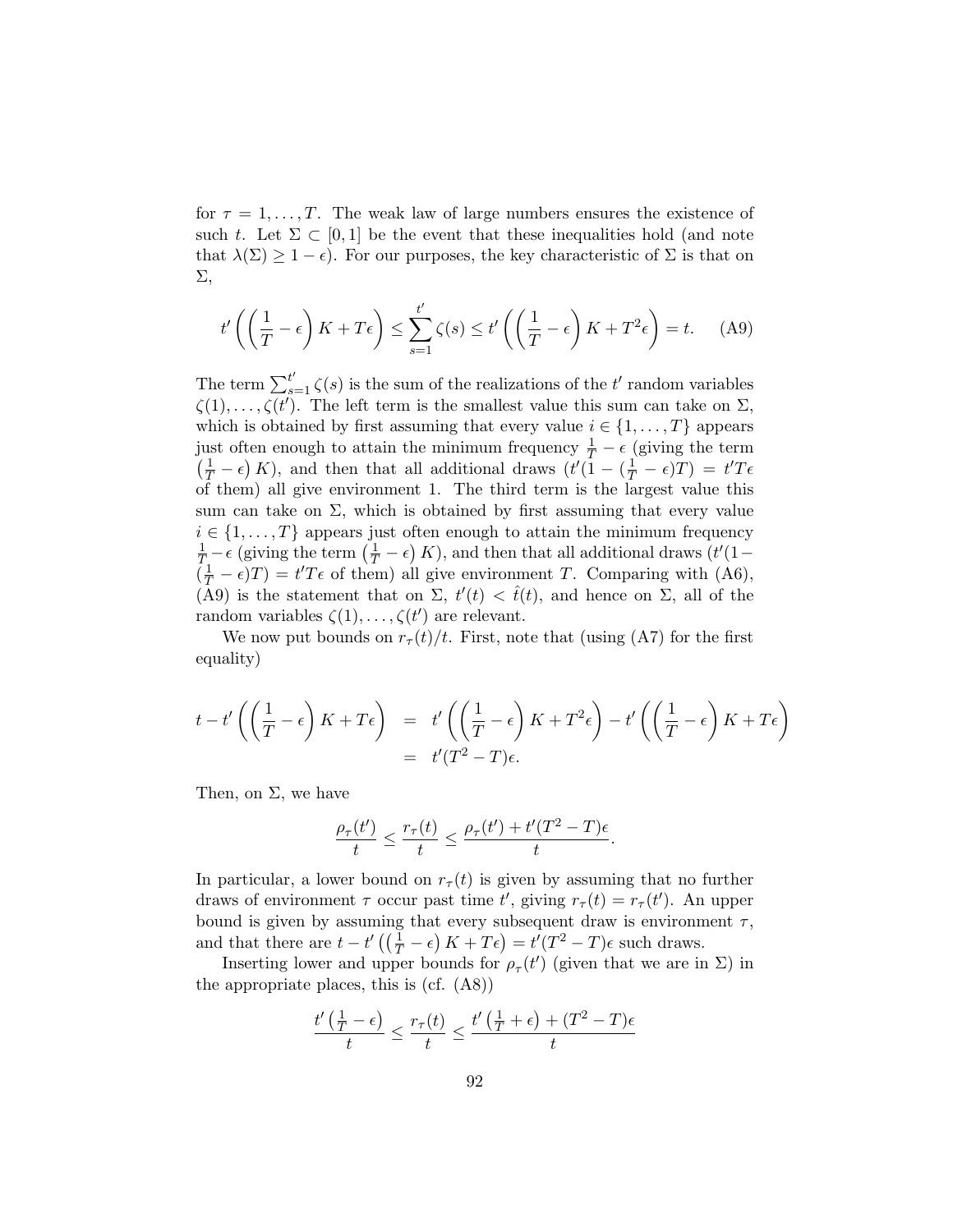and, using (A7),

$$
\frac{\frac{1}{T}-\epsilon}{\left(\frac{1}{T}-\epsilon\right)K+T^2\epsilon} \le \frac{r_\tau(t)}{t} \le \frac{\frac{1}{T}+\epsilon+(T^2-T)\epsilon}{\left(\frac{1}{T}-\epsilon\right)K+T^2\epsilon}.
$$

There thus exist constants  $0 < \underline{c} < \overline{c}$  such that, for any sufficiently small  $\epsilon$ and for all sufficiently large  $T$ ,

$$
\Pr\left\{\frac{1}{K} - \underline{c}\epsilon < \frac{r_{\tau}(t)}{t} < \frac{1}{K} + \overline{c}\epsilon\right\} \ge 1 - \epsilon
$$

which implies  $(A5)$ .

## 6.2 Proof of Proposition 2

The Leslie matrices identifying the two environments are:

$$
A: \begin{bmatrix} Dx_1 & D \\ 0 & 0 \end{bmatrix}
$$

$$
B: \begin{bmatrix} 0 & D \\ Dx_2 & 0 \end{bmatrix}.
$$

The transition matrix between environments,  $M$ , is given by

$$
\left[\begin{array}{cc} \alpha & 1-\alpha \\ 1-\alpha & \alpha \end{array}\right].
$$

We then note that the stationary distribution of the matrix  $M$  attaches probability  $1/2$  to each environment. We consider the case in which the initial environment is drawn from this stationary distribution, so that the prior expectation for any period is also this distribution. (If the initial environment is drawn from some other distribution, we need only let the process run sufficiently long that it is almost always near the stationary distribution.) Note that

$$
M^2 = \begin{bmatrix} \alpha^2 + (1 - \alpha)^2 & 2(1 - \alpha)\alpha \\ 2(1 - \alpha)\alpha & \alpha^2 + (1 - \alpha)^2 \end{bmatrix} = \begin{bmatrix} 1 - 2(1 - \alpha)\alpha & 2(1 - \alpha)\alpha \\ 2(1 - \alpha)\alpha & 1 - 2(1 - \alpha)\alpha \end{bmatrix}.
$$

We now construct a backward chain. Note first

$$
\Pr(s_{t-1} = A | s_t = A) = \frac{\Pr(s_t = A | s_{t-1} = A) \Pr(s_{t-1} = A)}{\Pr(s_t = A | s_{t-1} = A) \Pr(s_{t-1} = A) + \Pr(s_t = A | s_{t-1} = B) \Pr(s_{t-1} = B)} = \frac{\alpha \frac{1}{2}}{\alpha \frac{1}{2} + (1 - \alpha) \frac{1}{2}} = \alpha.
$$

٠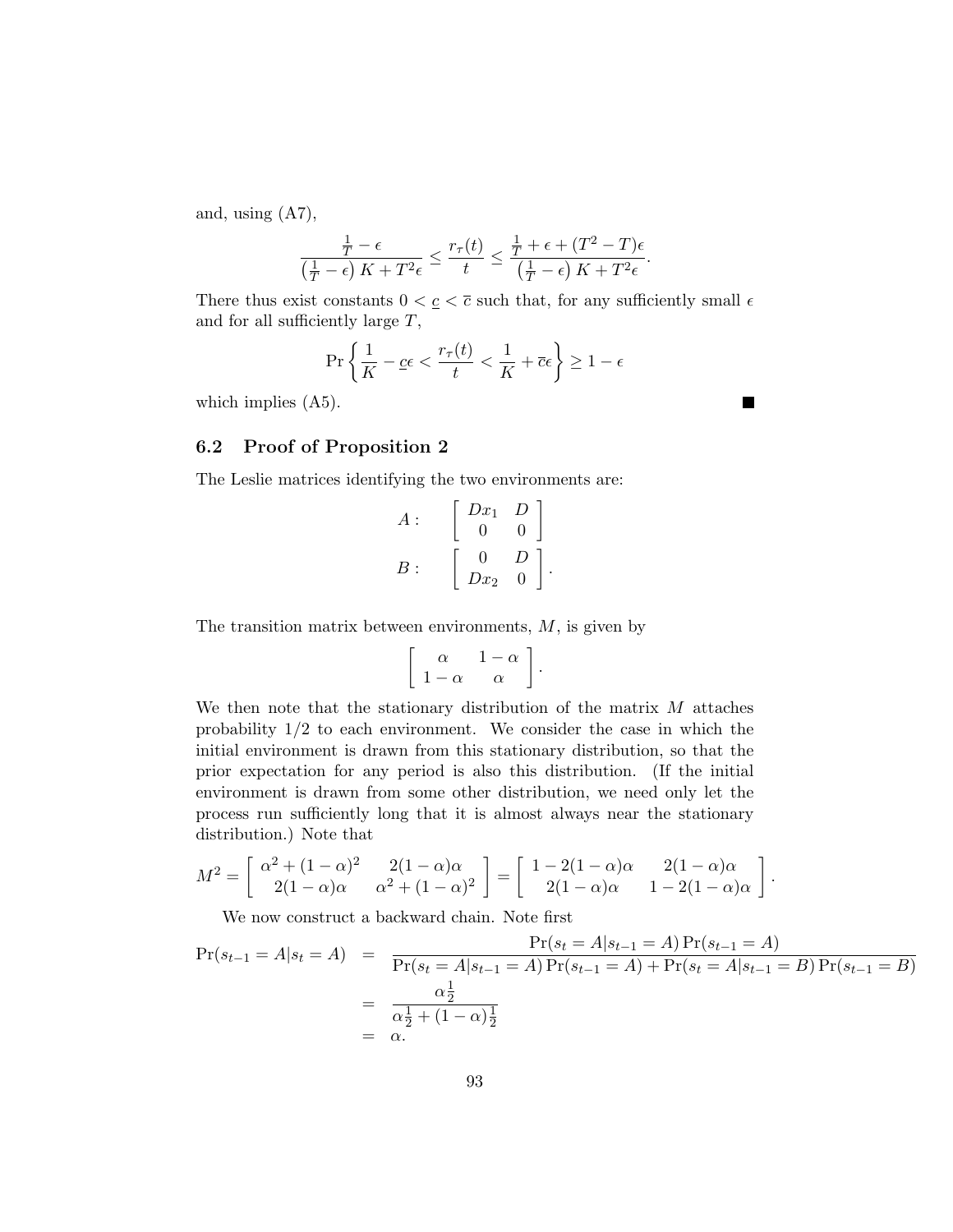Similarly,

$$
\Pr(s_{t-2} = A | s_t = B) = \frac{\Pr(s_t = B | s_{t-2} = A) \Pr(s_{t-2} = A)}{\Pr(s_t = B | s_{t-2} = A) \Pr(s_{t-2} = A) + \Pr(s_t = B | s_{t-2} = B) \Pr(s_{t-2} = B)} \\
= \frac{2(1 - \alpha)\alpha \frac{1}{2}}{2(1 - \alpha)\alpha \frac{1}{2} + (1 - 2(1 - \alpha)\alpha) \frac{1}{2}} \\
= 2(1 - \alpha)\alpha.
$$

The backward chain, giving the state in either period  $t - 1$  or  $t - 2$  as a function of the current state (the former if the current state is  $A$ , the latter if  $B$ ), is then given by

$$
\left[\begin{array}{cc} \alpha & 1-\alpha \\ 2(1-\alpha)\alpha & 1-2(1-\alpha)\alpha \end{array}\right].
$$

We now reverse our view of the process, starting our numbering at the end, and think of this as a forward chain, giving the state in period  $t + 1$  as a function of the state in period  $t$ . The stationary distribution of this chain solves

$$
[p, 1-p] \left[ \begin{array}{cc} \alpha & 1-\alpha \\ 2(1-\alpha)\alpha & 1-2(1-\alpha)\alpha \end{array} \right] = \left[ \begin{array}{cc} p \\ 1-p \end{array} \right],
$$

giving

$$
p\alpha + 2(1 - \alpha)\alpha(1 - p) = p
$$
  
\n
$$
2(1 - \alpha)\alpha(1 - p) = p(1 - \alpha)
$$
  
\n
$$
2\alpha(1 - p) = p
$$
  
\n
$$
2\alpha - 2\alpha p = p
$$
  
\n
$$
p = \frac{2\alpha}{1 + 2\alpha}
$$
  
\n
$$
1 - p = \frac{1}{1 + 2\alpha}.
$$

Now we fix a time  $T$  and calculate how many draws  $t$  will be taken from the forward chain by time  $T$ , which is given by

$$
\left[\frac{2\alpha}{1+2\alpha} + \frac{1}{1+2\alpha}2\right]t = T.
$$

Our expression for the population at time  $T$  is then given by

$$
N_T = \left(x_1^p x_2^{1-p}\right)^t
$$
  
=  $\left(x_1^{\frac{2\alpha}{1+2\alpha}} x_2^{\frac{1}{1+2\alpha}}\right) \frac{T}{\frac{2\alpha}{1+2\alpha} + \frac{2}{1+2\alpha}}$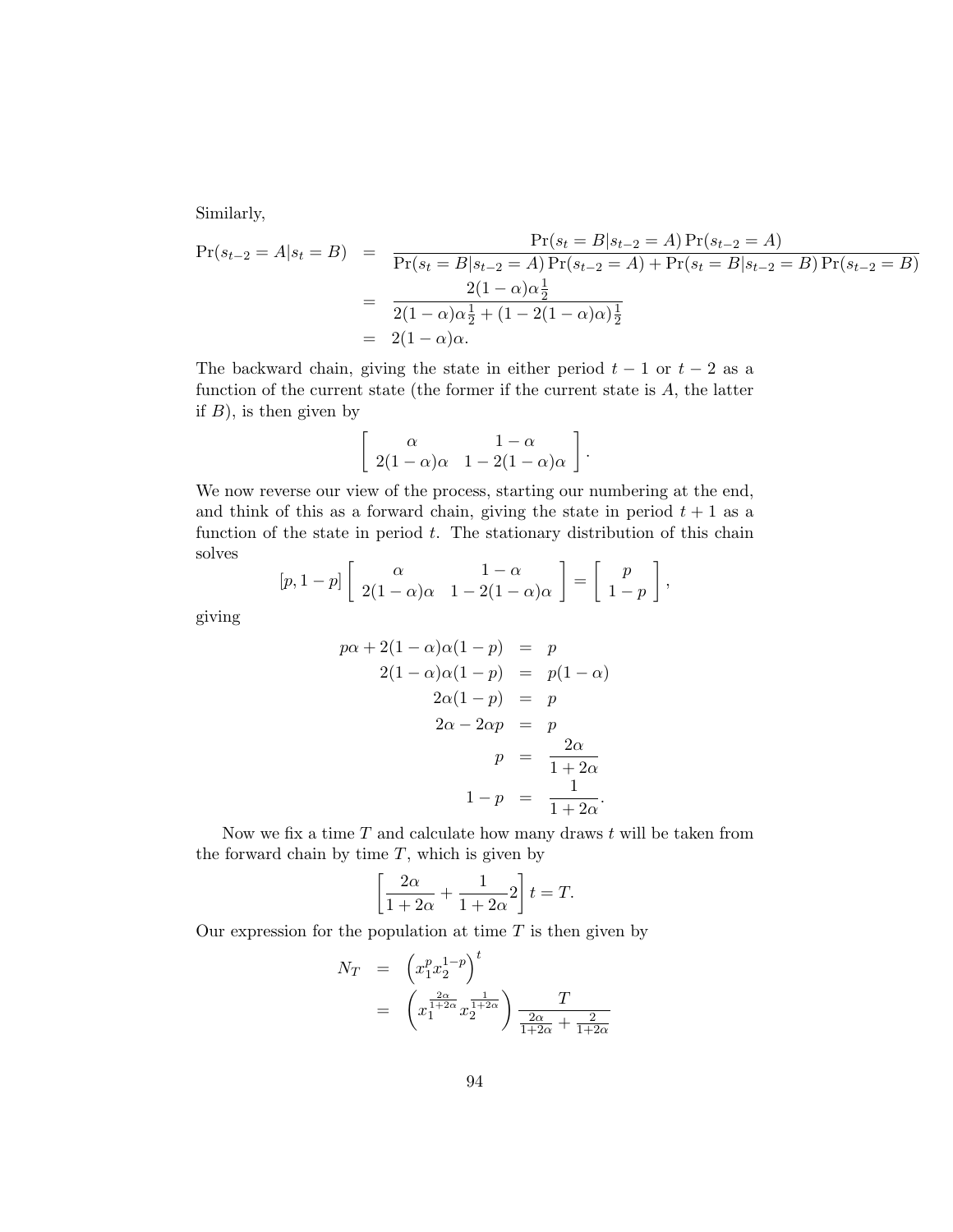and hence

$$
\frac{1}{T} \ln N_T = \ln \left( x_1^{\frac{2\alpha}{1+2\alpha}} x_2^{\frac{1}{1+2\alpha}} \right)^{\frac{1+2\alpha}{2+2\alpha}}
$$
  
= 
$$
\ln \left( x_1^{\frac{2\alpha}{2+2\alpha}} x_2^{\frac{1}{2+2\alpha}} \right)
$$
  
= 
$$
\frac{2\alpha \ln x_1 + \ln x_2}{2 + 2\alpha}.
$$

# References

[1] George W. Ainslie. Picoeconomics. Cambridge University Press, Cambridge, 1992.

 $\overline{\phantom{a}}$ 

- [2] George A. Akerlof. The market for lemons: Quality uncertainty and the market mechanism. Quarterly Journal of Economics, 89:488–500, 1970.
- [3] Nabil Ibraheem Al-Najjar. Decomposition and characterization of risk with a continuum of random variables. *Econometrica*, 63(5):1195– 1264, 1995.
- [4] M. Allais. Le comportement de l'homme rationnnel devant le risque, critique des postulats et axiomes de l'ecole Americaine. Econometrica, 21:503–546, 1953.
- [5] Elliott Aronson. The Social Animal. W. H. Freeman and Company, New York, 1995.
- [6] Solomon E. Asch. Studies of independence and conformity: A minority of one against a unanimous majority. Psychological Monographs, 70(416), 1956.
- [7] Abhijit Banerjee. A simple model of herd behavior. Quarterly Journal of Economics, 107:797–817, 1992.
- [8] Abhijit Banerjee and Drew Fudenberg. Word-of-mouth learning. Games and Economic Behavior, 46:1–22, 2004.
- [9] Jerome H. Barkow, Leda Cosmides, and John Tooby. The Adapted Mind. Oxford University Press, Oxford, 1992.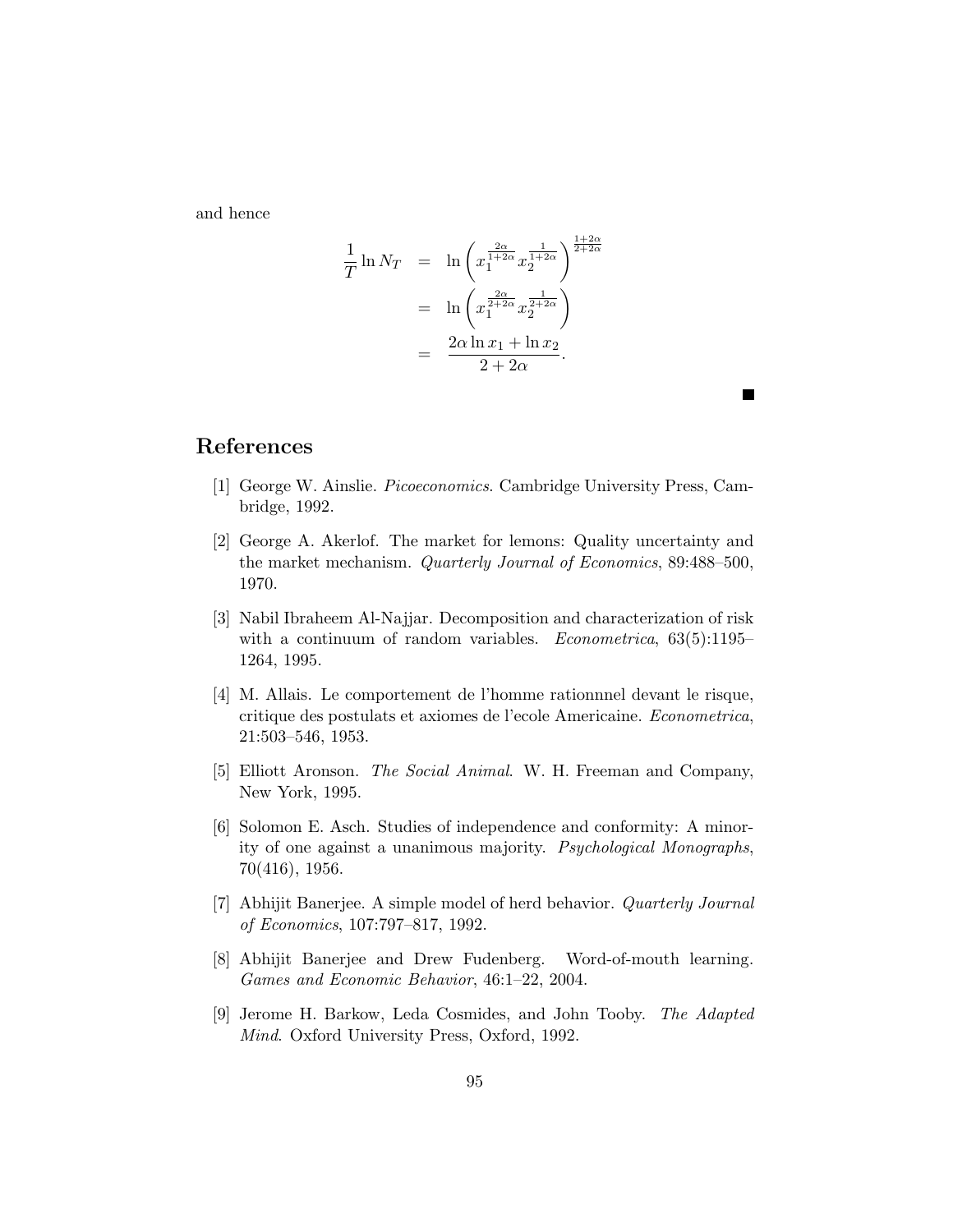- [10] Gary S. Becker, Kevin M. Murphy, and Ivan Werning. The equilibrium distribution of income and the market for status. Journal of Political Economy, 113(2):282–310, 2005.
- [11] Michel Benaïm and Jörgen Weibull. Deterministic approximation of stochastic evolution in games. Econometrica, 71(3):873–903, 2003.
- [12] Jeremy Bentham. Principles of Morals and Legislation. Doubleday, London, 1791.
- [13] Theodore C. Bergstrom. Storage for good times and bad: Of rats and men. Mimeo, University of California, Santa Barbara, 1997.
- [14] Sushil Bikhchandani, David Hirshleifer, and Ivo Welch. A theory of fads, fashion, custom, and cultural exchange as information cascades. Journal of Political Economy, 100:992–1026, 1992.
- [15] Ken Binmore. Nash bargaining theory III. STICERD Discussion Paper 80/15, London School of Economics, 1980.
- [16] Robert Boyd and Peter J. Richerson. Culture and the Evolutionary Process. University of Chicago Press, Chicago, 1985.
- [17] Robert Boyd and Peter J. Richerson. Group selection among alternative evolutionarily stable strategies. Journal of Theoretical Biology, 145:331–342, 1990.
- [18] Philip Brickman, Dan Coates, and Ronnie Janoff-Bulman. Lottery winners and accident victims: Is happiness relative? *Journal of Per*sonality and Social Psychology, 32(8):917–927, 1978.
- [19] Michael Bulmer. Theoretical Evolutionary Ecology. Sinauer Associates, Inc., Sunderland, MA, 1997.
- [20] Terry Burnham and Jay Phelan. Mean Genes. Perseus Publishing, Cambridge, 2000.
- [21] Colin Camerer. Behavioral Game Theory: Experiments in Strategic Interaction. Russell Sage Foundation and Princeton University Press, Princeton, 2003.
- [22] Colin Camerer, George Loewenstein, and Matthew Rabin, editors. Advances in Behavioral Economics. Russell Sage Foundation, New York, 2004.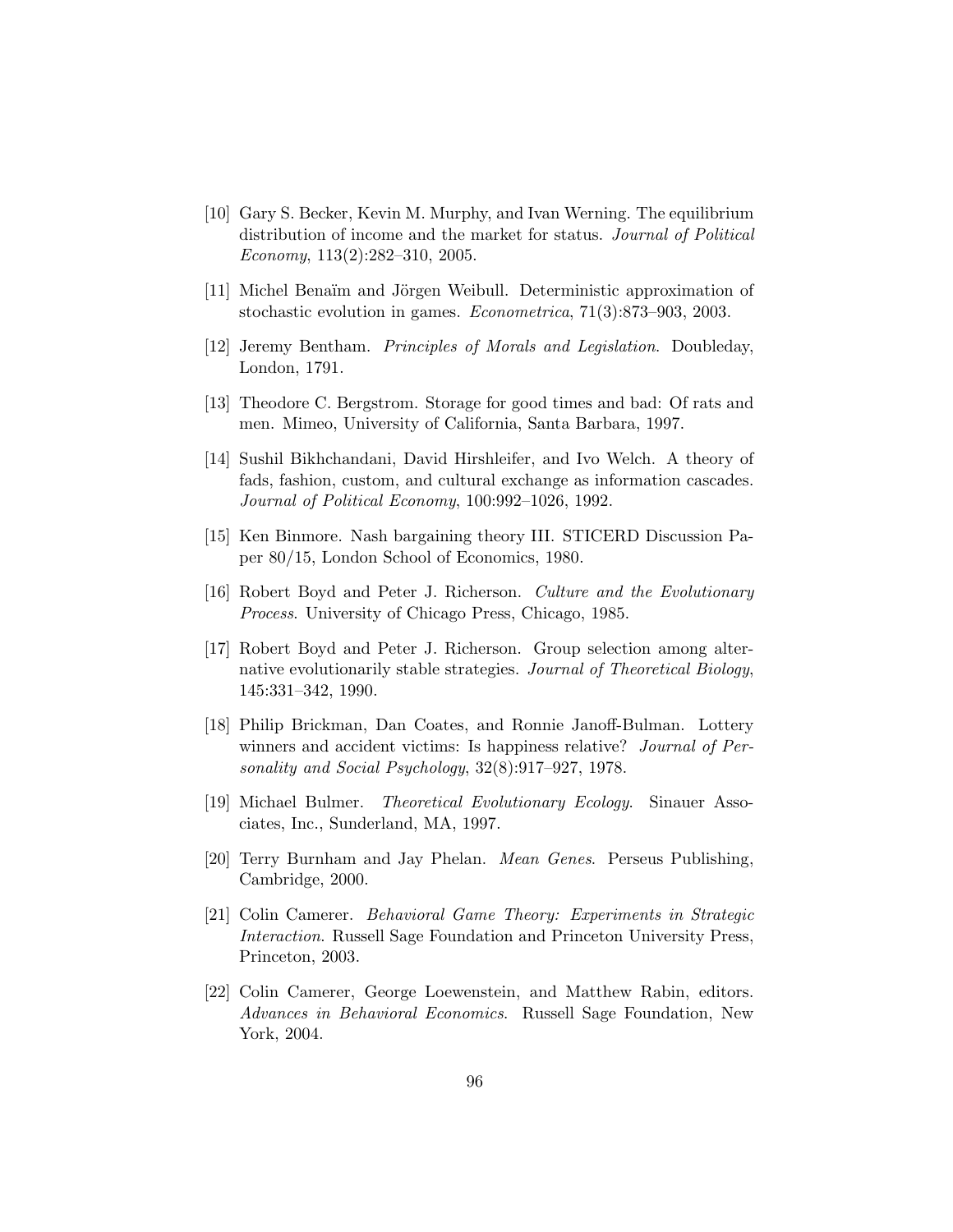- [23] Brian Charlesworth. Evolution in Age-Structured Populations. Cambridge University Press, Cambridge, 1994.
- [24] Robert B. Cialdini. Influence: Science and Practice. Scott, Foresman and Company, Boston, 1988.
- [25] Andrew Clark. Microcognition. MIT Press, Cambridge, Massachusetts, 1993.
- [26] Harold L. Cole, George J. Mailath, and Andrew Postlewaite. Social norms, savings behavior, and growth. Journal of Political Economy, 100:1092–1125, 1992.
- [27] William S. Cooper and Robert H. Kaplan. Adaptive "coin-flipping": A decision theoretic examination of natural selection for random individual variation. Journal of Theoretical Biology, 94(1):135–151, 2004.
- [28] James C. Cox and Vjollca Sadiraj. Small- and large-stakes risk aversion: Implications of concavity calibration for decision theory. Games and Economic Behavior, 56(1):45–60, 2006.
- [29] Vincent P. Crawford and Hal Varian. Distortion of preferences and the Nash theory of bargaining. Economics Letters, 3:203–206, 1979.
- [30] Philip A. Curry. Decision making under uncertainty and the evolution of interdependent preferences. Journal of Economic Theory, 98(2):357–369, 2001.
- [31] Partha Dasgupta and Eric Maskin. Uncertainty and hyperbolic discounting. American Economic Review, 95(4):1290–1299, 2005.
- [32] Richard Dawkins. The Selfish Gene. Oxford University Press, Oxford, 1989.
- [33] Anna Dreber and Moshe Hoffman. Portfolio selection in utero. Mimeo, Stockholm School of Economics and University of Chicago, 2007.
- [34] J. S. Duesenberry. Income, Saving, and the Theory of Consumer Behavior. Harvard University Press, Cambridge, Massachussetts, 1949.
- [35] D. Einon. How many children can one man have? Evolution and Human Behavior, 19:413–426, 1998.
- [36] Glenn Ellison and Drew Fudenberg. Rules of thumb for social learning. Journal of Political Economy, 101:612–643, 1993.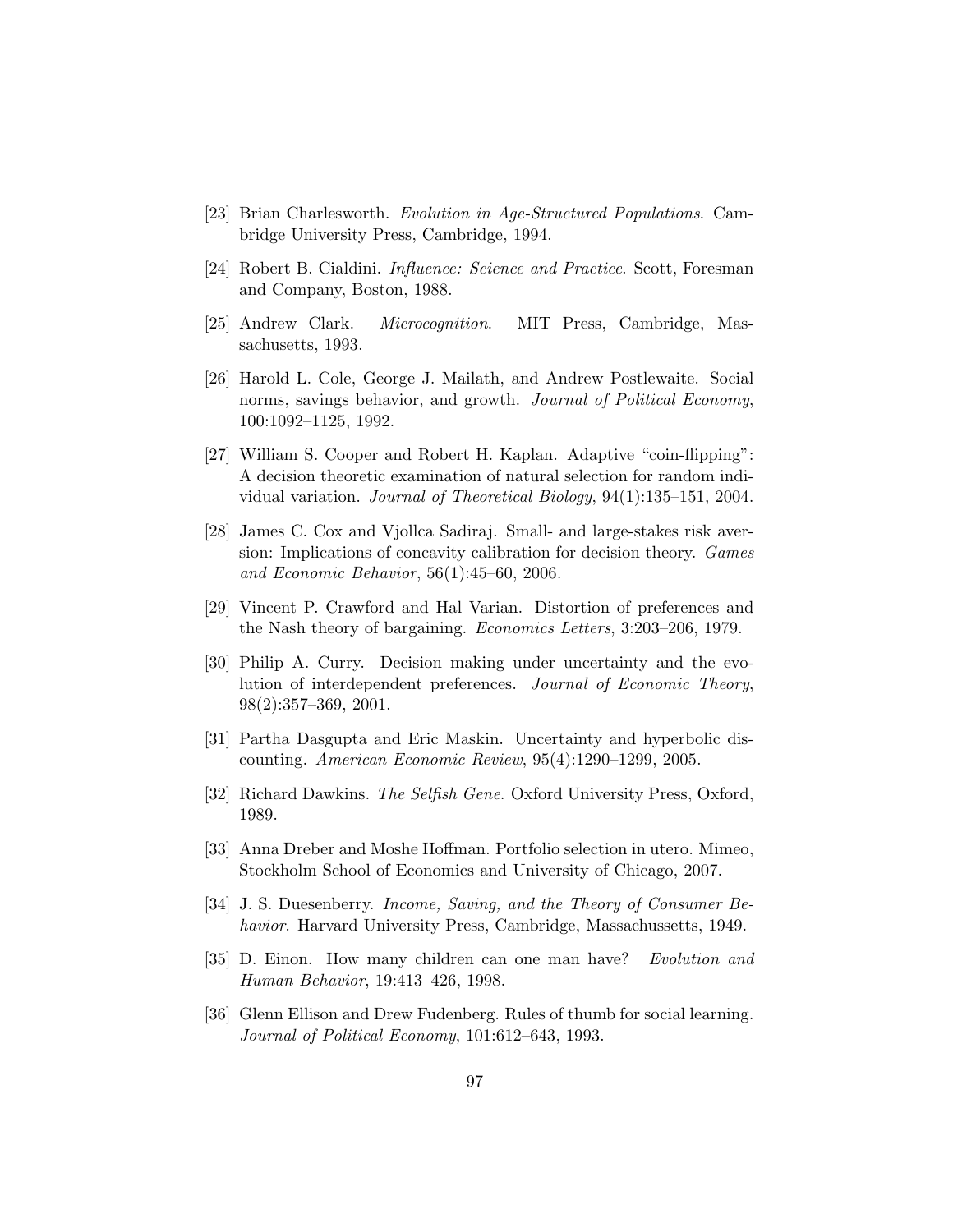- [37] Glenn Ellison and Drew Fudenberg. Word-of-mouth communication and social learning. Quarterly Journal of Economics, 110:95–126, 1995.
- [38] Daniel Ellsberg. Risk, ambiguity, and the Savage axioms. Quarterly Journal of Economics, 75:643–669, 1961.
- [39] Jon Elster. Weakness of will and the free-rider problem. Economics and Philosophy, 1:231–265, 1985.
- [40] Jeffrey C. Ely and Okan Yilankaya. Nash equilibrium and the evolution of preferences. Journal of Economic Theory, (2):255–272, 2000.
- [41] I. Eshel. On the neighbor effect and the evolution of altruistic traits. Theoretical Population Biology, 3:258–277, 1972.
- [42] Jesus Fernandez-Villaverde and Arijit Mukherji. Can we really observe hyperbolic discounting? Mimeo, University of Pennsylvania, 2001.
- [43] Irving Fisher. The Theory of Interest, as Determined by Impatience to Spend Income and Opportunity to Invest It. MacMillan, New York, 1930.
- [44] Hugh J. Foley and Margaret W. Matlin. Sensation and Perception. Allyn and Bacon, Boston, 2009.
- [45] R. H. Frank. If homo economicus could choose his own utility function, would he want one with a conscience? American Economic Review, 77:593–604, 1987.
- [46] Robert H. Frank. Passions within Reason. Norton, New York, 1988.
- [47] Robert H. Frank. *Luxury Fever*. Free Press, New York, 1999.
- [48] Shane Frederick and George Loewenstein. Hedonic adaptation. In Edward Diener Danield Kahneman and Norbert Schwartz, editors, Well-Being: The Foundations of Hedonic Psychology, pages 302–329. Russell Sage Foundation Press, New York, 1999.
- [49] Shane Frederick, George Loewenstein, and Ted O'Donoghue. Time discounting and time preference: A critical view. Journal of Economic Literature, 40(2):351–401, 2002.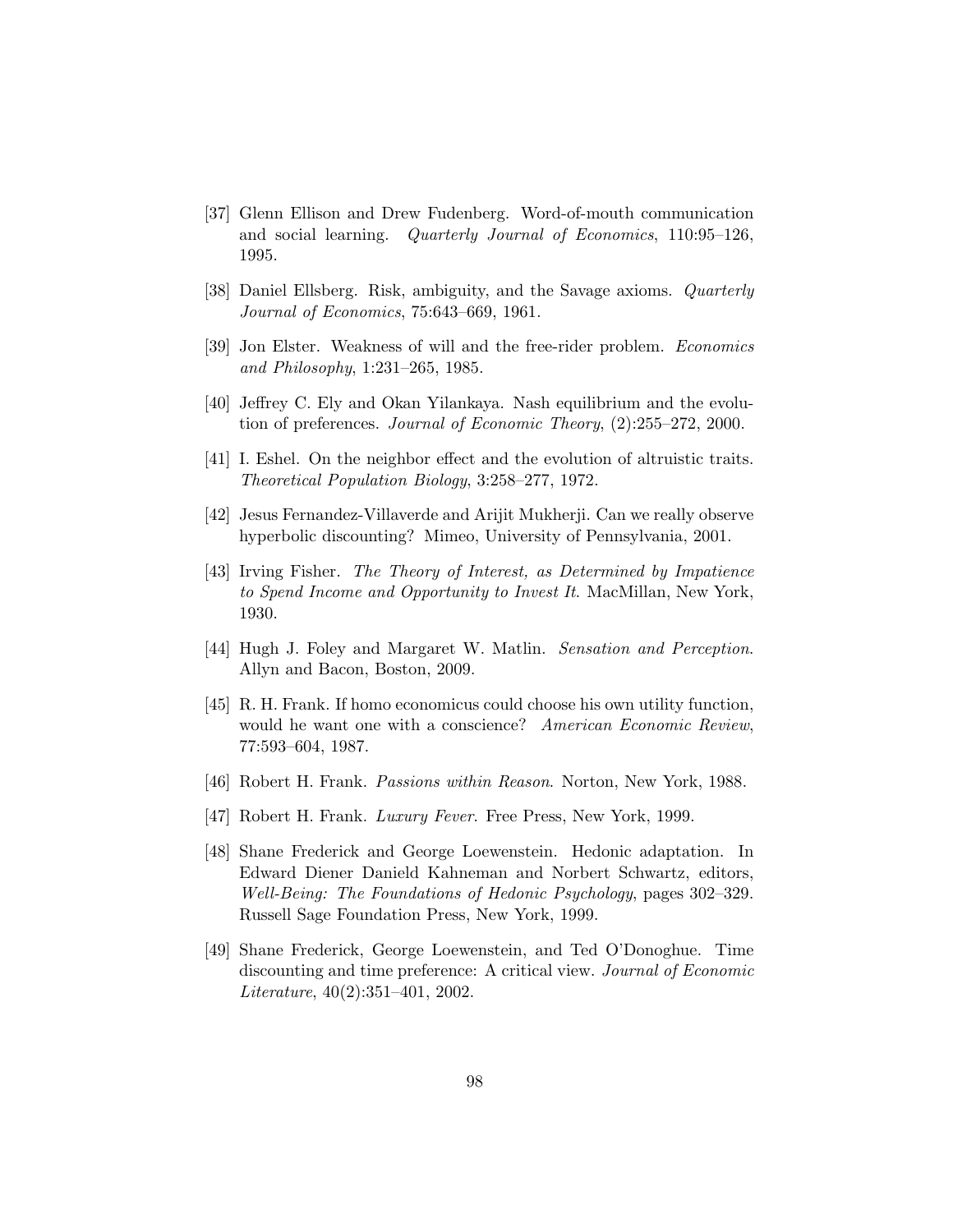- [50] Bruno S. Frey and Alois Stutzer. Happiness and Economics: How the Economy and Institutions Affect Human Well-Being. Princeton University Press, Princeton, 2002.
- [51] Bruno S. Frey and Alois Stutzer. What can economists learn from happiness research? Journal of Economic Literature, 40:402–435, 2002.
- [52] Daniel Friedman. The S-shaped value function as a contrained optimum. American Economic Review, 79(5):1243–1248, 1989.
- [53] Milton Friedman. Choice, chance, and the personal distribution if income. Journal of Political Economy, 61(4):277–290, 1953.
- [54] Milton Friedman and Leonard J. Savage. The utility analysis of choices involving risk. Journal of Political Economy, 56(4):279–304, 1948.
- [55] Drew Fudenberg and David K. Levine. Theory of Learning in Games. MIT Press, Cambridge, 1998.
- [56] H. Furstenberg and H. Kesten. Products of random matrices. Annals of Mathematical Statistics, 31(2):457–469, 1960.
- [57] E. L. Gardner and J. H. Lowinson. Drug craving and positive/negative hedonic brain substrates activated by addicting drugs. Seminars in the Neurosciences, 5:359–368, 1993.
- [58] Gerd Gigerenzer. Calculated Risks. Simon and Schuster, New York, 2002.
- [59] Daniel Gilbert. Stumbling on Happiness. Vintage Books, New York, 2007.
- [60] Itzhak Gilboa and Larry Samuelson. Subjectivity in inductive inference. Cowles Foundation Discussion Paper 1725, Tel Aviv University and Yale University, 2009.
- [61] S. J. Gould and R. C. Lewontin. The spandrels of San Marco and the Panglossian paradigm: A critique of the adaptionist programme. Proceedings of the Royal Society of London, Series B, 205:581–598, 1979.
- [62] Alan Grafen. Modelling in behavioural ecology. In J. R. Krebs and N. B. Davies, editors, Behavioral Ecology: An Evolutionary Apoproach, pages 5–31. Blackwell Scientific Publications, Oxford, 1991.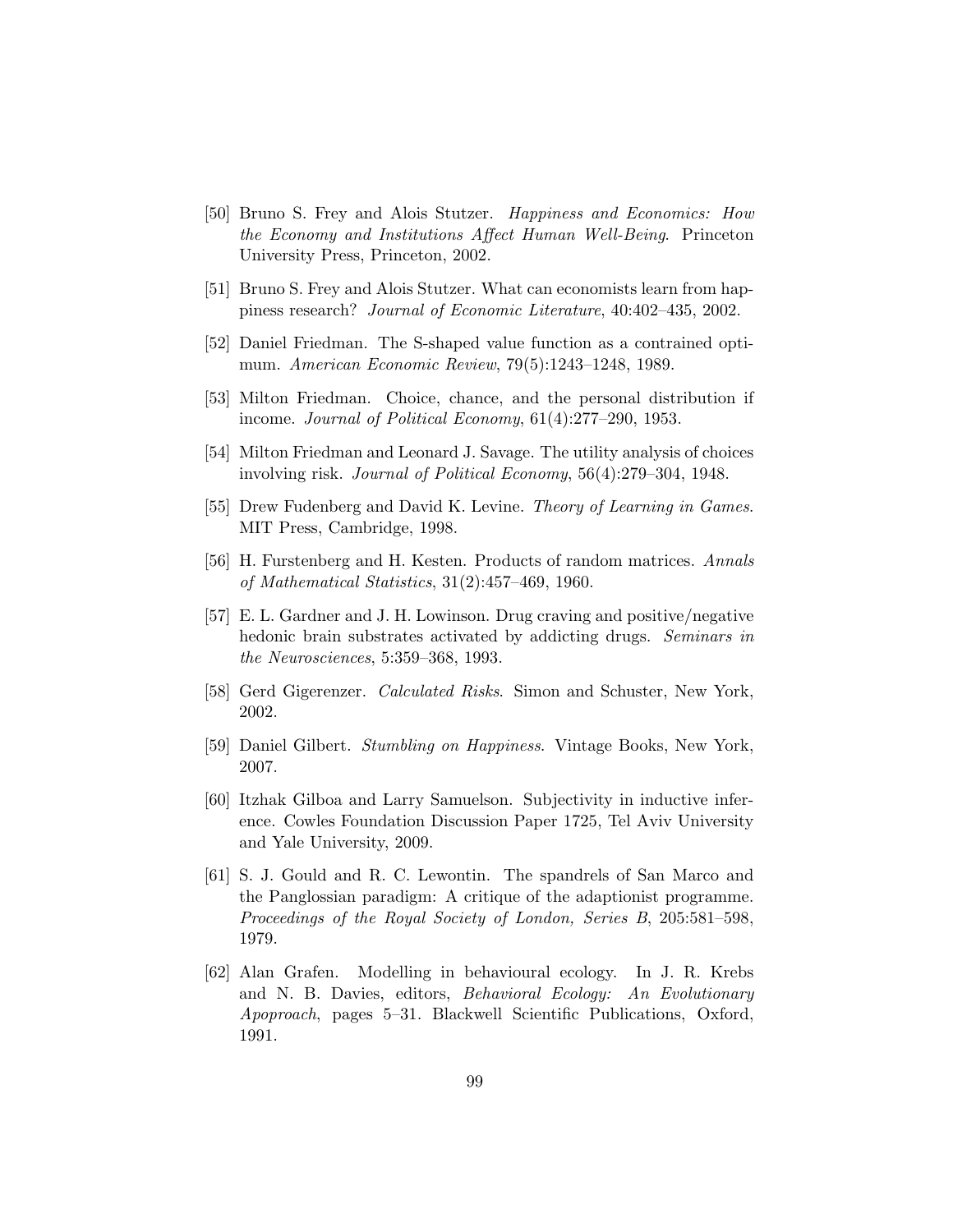- [63] Alan Grafen. Formal Darwinism, the individual-as-maximizing-agent analogy and bet-hedging. Proceedings of the Royal Society of London Series B, 266:799–803, 1999.
- [64] Faruk Gul and Wolfgang Pesendorfer. Temptation and self-control. Econometrica, 69(6):1403–1436, 2001.
- [65] Faruk Gul and Wolfgang Pesendorfer. Mindless economics. In Andrew Caplin and Andrew Shotter, editors, The Foundations of Positive and Normative Economics. Oxford University Press, New York, 2008.
- [66] Werner G¨uth. An evolutionary approach to explaining cooperative behavior by reciprocal incentives. International Journal of Game Theory, 24:323–344, 1995.
- [67] Werner Güth and Menahem E. Yaari. Explaining reciprocal behavior in simple strategic games: An evolutionary approach. In Ulrich Witt, editor, Explaining Process and Change, pages 23–34. University of Michigan Press, Ann Arbor, 1992.
- [68] Ingemar Hansson and Charles Stuart. Malthusian selection of preferences. American Economic Review, 80(3):529–544, 1990.
- [69] David G. C. Harper. Communication. In J. R. Krebs and N. B. Davies, editors, Behavioural Ecology, pages 374–397. Blackwell Scientific Publications, London, 1991.
- [70] P. H. Harvey, R. D. Martin, and T. H. Clutton-Brock. Life histories in comparative perspective. In Barbara B. Smuts, Dorothy L. Cheney, Robert M. Seyfarth, Richard W. Wrangham, and Thomas T. Struhsaker, editors, Primate Societies, pages 181–196. University of Chicago Press, Chicago, 1986.
- [71] Joseph Henrich, Robert Boyd, Samuel Bowles, Colin Camerer, Ernst Fehr, and Herbert Gintis. Foundations of Human Sociality. Oxford University Press, Oxford, 2004.
- [72] Joseph Henrich, Robert Boyd, Samuel Bowles, Colin Camerer, Ernst Fehr, Herbert Gintis, and Richard McElreath. In search of Homo Economicus: Behavioral experiments in 15 small-scale societies. American Economic Review, 91 (2):73–78, 2001.
- [73] J. Hofbauer and K. Sigmund. Evolutionary Games and Population Dynamics. Cambridge University Press, Cambridge, 1998.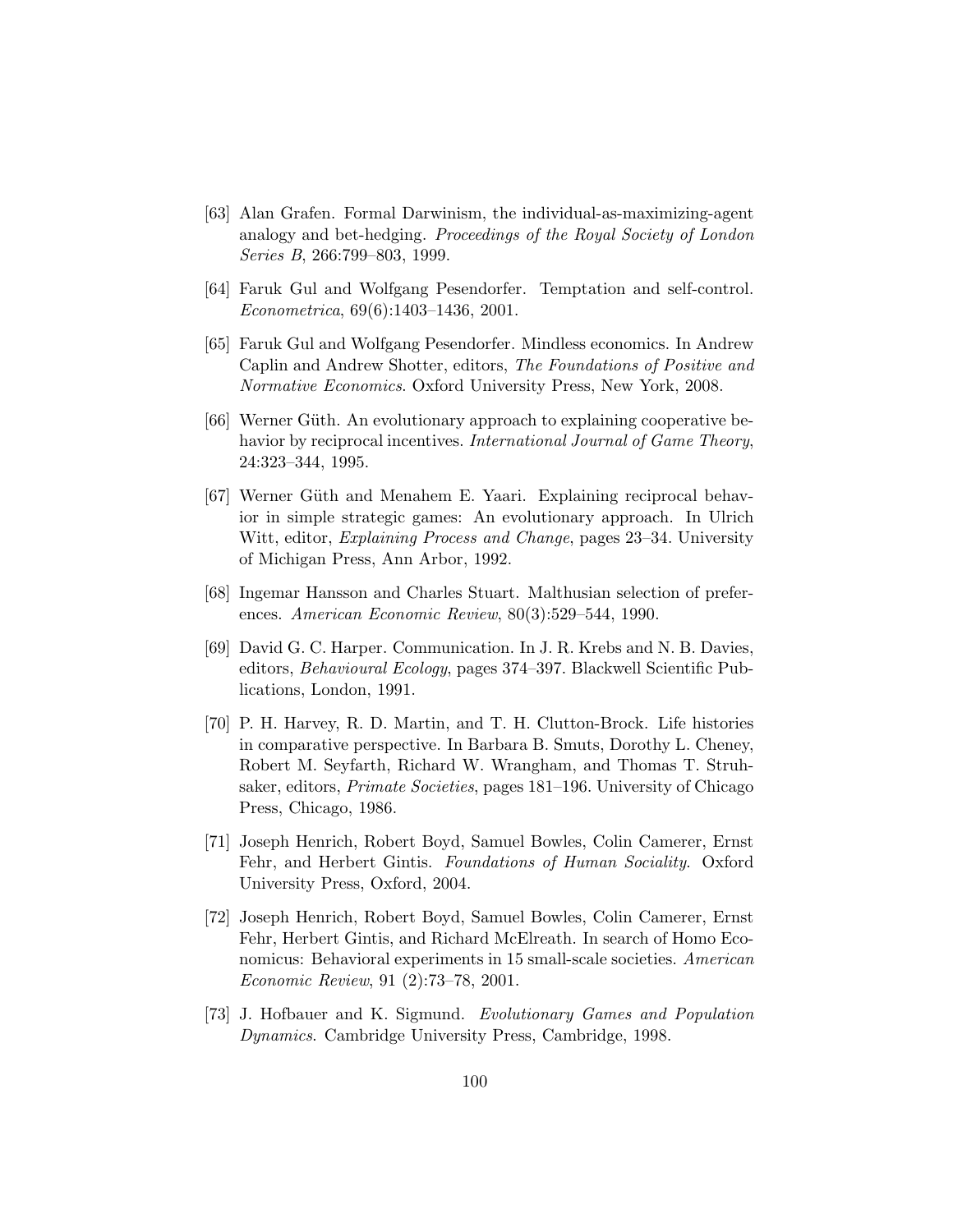- [74] Ed Hopkins and Tatiana Kornienko. Running to keep in the same place: Consumer choice as a game of status. American Economic Review, 94(4):1085–1107, 2004.
- [75] Alasdair I. Houston and John M. McNamara. Models of Adaptive Behavior. Cambridge University Press, Cambridge, 1999.
- [76] Alex Kacelnik. Normative and descriptive models of decision making: Time discounting and risk sensitivity. In Gregory R. Bock and Gail Cardew, editors, Characterizing Human Psychological Adaptations, pages 51–70. John Wiley and Sons, New York, 1997.
- [77] Daniel Kahneman and Amos Tversky. Judgement under uncertainty: Heuristics and biases. In Daniel Kahneman, Paul Slovic, and Amos Tversky, editors, On the Psychology of Prediction, pages 48–68. Cambridge University Press, Cambridge, 1982.
- [78] A. Knafo, S. Israel, A. Darvasi, R. Bachner-Melman, F. Uzefovsky, L. Cohen, E. Feldman, E. Lerer, E. Laiba, Y. Raz, L. Nemanov, I. Gritsenko, C. Dina, G. Agam, B. Dean, G. Bronstein, and R. P. Ebstein. Individual differences in allocation of funds in the dictator game associated with length of the arginine vasopressin 1a receptor RS3 promoter region and correlation between RS3 length and hippocampal mRNA. Genes, Brain and Behavior, 2007. OnlineEarly Article, doi:10.1111/j.1601-183X.2007.00341.x.
- [79] David Laibson. A cue-theory of consumption. Quarterly Journal of Economics, 116(1):81–120, 2001.
- [80] Joseph LeDoux. The Emotional Brain. Simon and Schuster, New York, 1996.
- [81] P. H. Leslie. On the use of matrices in certain population mathematics. Biometrica, 33(3):183–212, 1945.
- [82] P. H. Leslie. Some further notes on the use of matrices in population mathematics. Biometrica, 35(1–2):213–245, 1948.
- [83] W. Leutenegger. Encephalization and obstetrics in primates with particular reference to human evolution. In E. Armstrong and D. Falk, editors, Primate Brain Evolution: Methods and Concepts, pages 85– 95. Plenum Press, New York, 1982.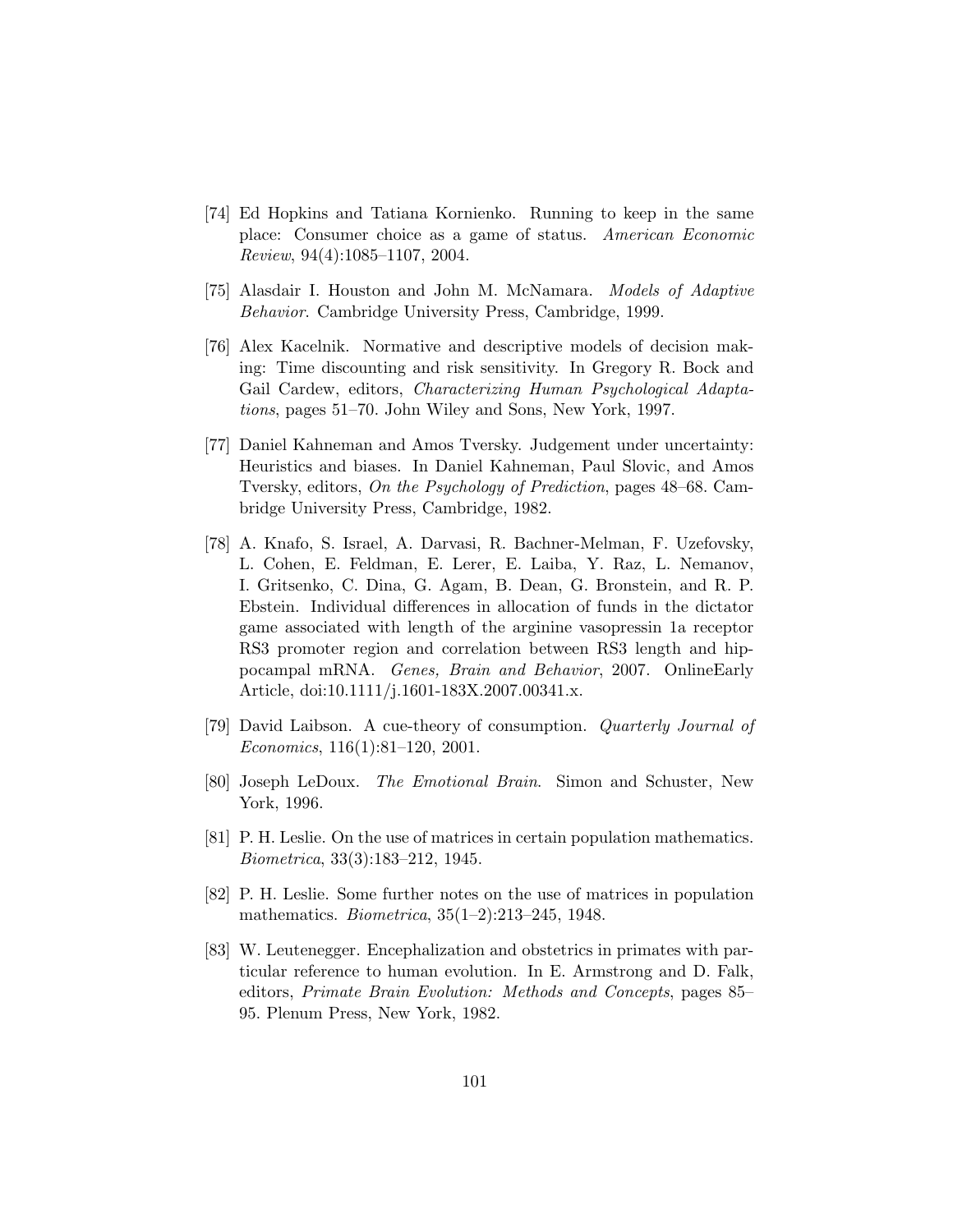- [84] R. G. Lipsey and Kelvin Lancaster. The general theory of second best. Review of Ecohnomic Studies, 24(1):11–32, 1956.
- [85] George Loewenstein. Out of control: Visceral influences on behavior. Organizational Behavior and Human Decision Processes, 65:272–292, 1996.
- [86] George Loewenstein and Drazen Prelec. Anomalies in intertemporal choice: Evidence and an interpretation. Quarterly Journal of Economics, 107:573–598, 1992.
- [87] George Loewenstein and David Schkade. Wouldn't it be nice? Predicting future feelings. In Daniel Kahneman, Ed Diener, and Norbert Schwarz, editors, Well-Being: The Foundations of Hedonic Psychology, pages 85–105. Russell Sage Foundation, New York, 1999.
- [88] George Loewenstein and Richard Thaler. Anomalies: Intertemporal choice. Journal of Economic Perspectives, 3:181–193, 1989.
- [89] George J. Mailath. Do people play Nash equilibrium? Lessons from evolutionary game theory. Journal of Economic Literature, 36:1347– 1374, 1998.
- [90] John Maynard Smith. Group selection and kin selection. Nature, 201:1145–1147, 1964.
- [91] John Maynard Smith. Evolutionary Genetics, 2nd Edition. Oxford University Press, Oxford, 1998.
- [92] J. G. Mercer, C. L. Adam, and P. J. Morgan. Towards an understanding of physiological body mass regulation: Seasonal animal models. Nutritional Neuroscience, 3:307–320, 2000.
- [93] K. Milton. Foraging behavior and the evolution of primate cognition. In R. W. Byrne and A. Whiten, editors, Machiavellian Intellegence: Social Expertise and the Evolution of Intellect in Monkeys, Apes and Humans, pages 285–305. Clarendon Press, Oxford, 1988.
- [94] S. Mineka and M. Cook. Mechanisms involved in the operational conditioning of fear. Journal of Experimental Psychology: General, 122:23–38, 1993.
- [95] W. Mischel, Y. Shoda, and M. L. Rodriguez. Delay of gratification in children. In George Loewenstein and Jon Elster, editors, Choice over Time. Russell Sage, New York, 1992.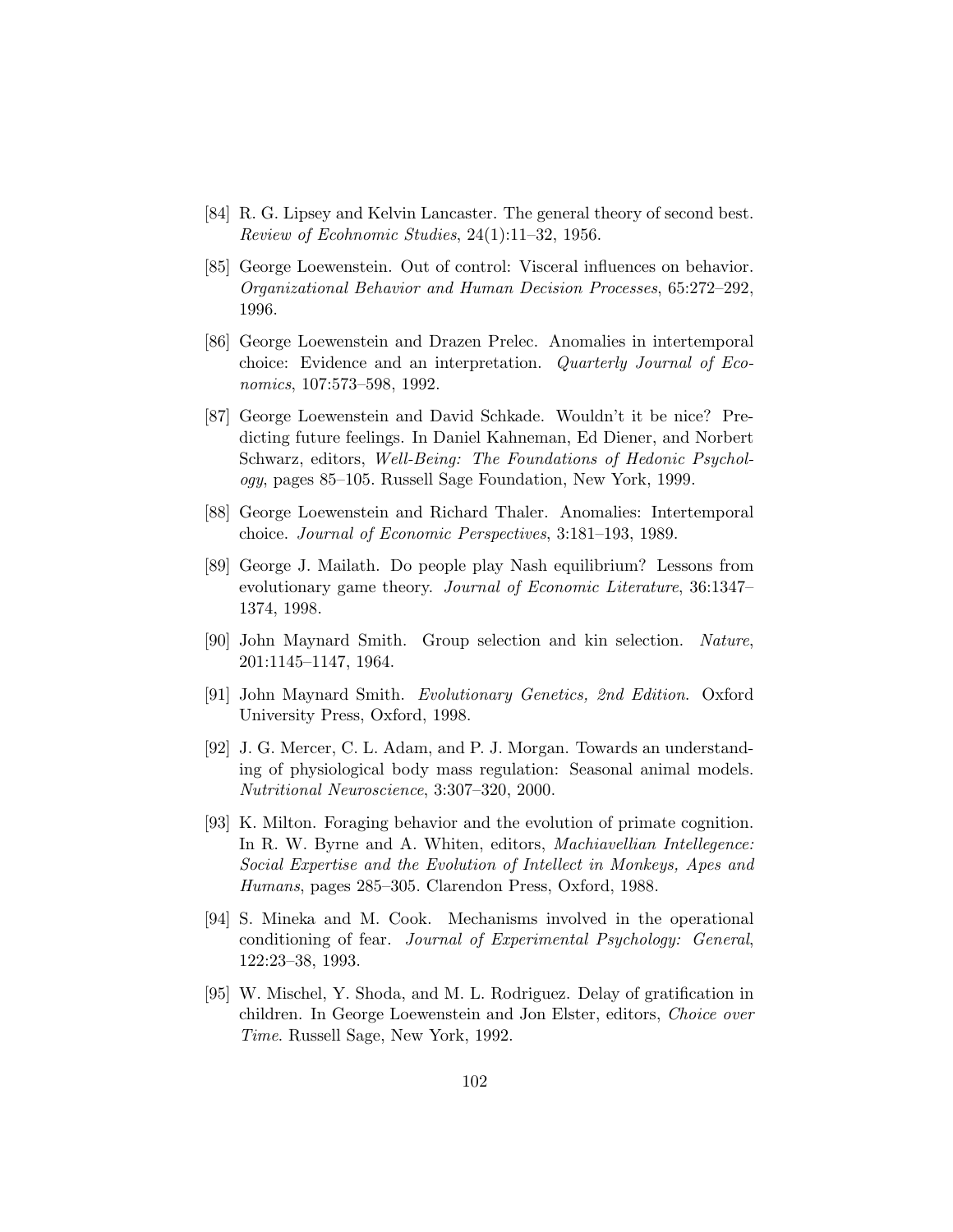- [96] Robert F. Nau and Kevin F. McCardle. Coherent behavior in noncooperative games. Journal of Economic Theory, 50(2):424–444, 1990.
- [97] Nick Netzer. Evolution of time preferences and attitudes towards risk. American Economic Review, 99(3):937–55, 2009.
- [98] David Neumark and Andrew Postlewaite. Relative income concerns and the rise in married women's employment. Journal of Public Economics, 70:157–183, 1998.
- [99] Georg Nöldeke and Larry Samuelson. Information-based relative consumption effects: Correction. Econometrica, 73:1383–1387, 2005.
- [100] Ted O'Donoghue and Matthew Rabin. Doing it now or later. American Economic Review, 89(1):103–124, 1999.
- [101] Ted O'Donoghue and Matthew Rabin. Incentives for procrastinators. Quarterly Journal of Economics, 114(3):769–816, 1999.
- [102] Efe Ok and Fernando Vega-Redondo. On the evolution of individualistic preferences: An incomplete information scenario. Journal of Economic Theory, 97(2):231–254, 2000.
- [103] Elinor Ostrom. Collective action and the evolution of social norms. Journal of Economic Perspectives, 14 (3):137–158, 2000.
- [104] A. T. Peacock. The Theory of the Market Economy. William Hodge, London, 1952.
- [105] Clive J. Petry and C. Nicholas Hales. Long-term effects on offspring of intrauterine exposure to deficits in nutrition. Human Reproduction Update, 6:578–586, 2000.
- [106] Steven Pinker. How the Mind Works. W. W. Norton, New York, 1997.
- [107] R. Pluchik. Emotions: A general psychoevolutionary theory. In K. R. Scherer and P. Ekman, editors, Approaches to Emotion, pages 197– 219. Erlbaum, Hillsdale, NJ, 1984.
- [108] Robert A. Pollak. Consistent planning. Review of Economic Studies, 35(2):201–208, 1968.
- [109] Andrew Postlewaite. The social basis of interdependent preferences. European Economic Review, 42(3–5):779–800, 1998.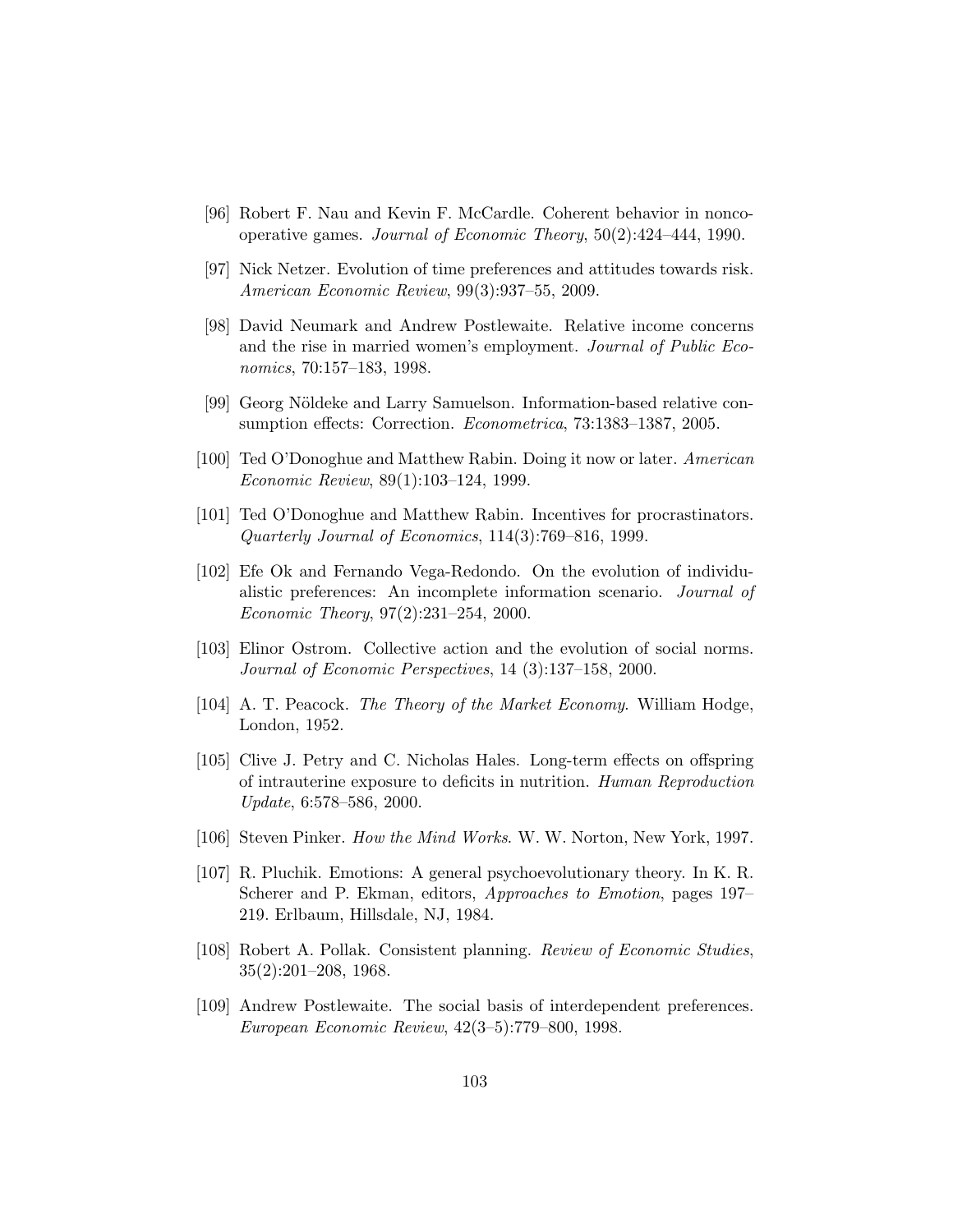- [110] Matthew Rabin. Psychology and economics. Journal of Economic Literature, 36:11–46, 1998.
- [111] Matthew Rabin. Risk aversion and expected-utility theory: A calibration theorem. Econometrica, 68:1281–1292, 2000.
- [112] Anita C. J. Ravelli, Jan H. P. van der Meulen, Clive Osmond, David J. P. Barker, and Otto P. Bleker. Obesity at the age of 50 y in men and women exposed to famine prenatally. American Journal of Clinical Nutrition, 70:811–816, 1999.
- [113] Debraj Ray and Arthur J. Robson. Status, intertemporal choice, and risk-taking. Technical report, New York University and Simon Fraser University, 2010.
- [114] Luis Rayo and Gary Becker. Evolutionary efficiency and happiness. Journal of Political Economy, 115(2):302–337, 2007.
- [115] Matt Ridley. The Red Queen. Penguin Books, New York, 1993.
- [116] Matt Ridley. Nature via Nurture: Genes, Experience, and What Makes Us Human. Harper Collins Publishers, New York, 2003.
- [117] Arthur J. Robson. Efficiency in evolutionary games: Darwin, Nash, and the secret handshake. Journal of Theoretical Biology, 144:379–396, 1990.
- [118] Arthur J. Robson. Status, the distribution of wealth, private and social attitudes to risk. Econometrica, 60(4):837–857, 1992.
- [119] Arthur J. Robson. A biological basis for expected and non-expected utility. Journal of Economic Theory, 68(2):397–424, 1996.
- [120] Arthur J. Robson. The evolution of attitudes to risk: Lottery tickets and relative wealth. Games and Economic Behavior, 14:190–207, 1996.
- [121] Arthur J. Robson. The biological basis of economic behavior. Journal of Economic Literature, 39(1):11–33, 2001.
- [122] Arthur J. Robson. Why would nature give individuals utility functions? Journal of Political Economy, 109(4):900–914, 2001.
- [123] Arthur J. Robson. Group selection. In Steven N. Durlauf and Lawrence E. Blume, editors, New Palgrave Dictionary of Economics. Palgrave Macmillan, New York, 2008.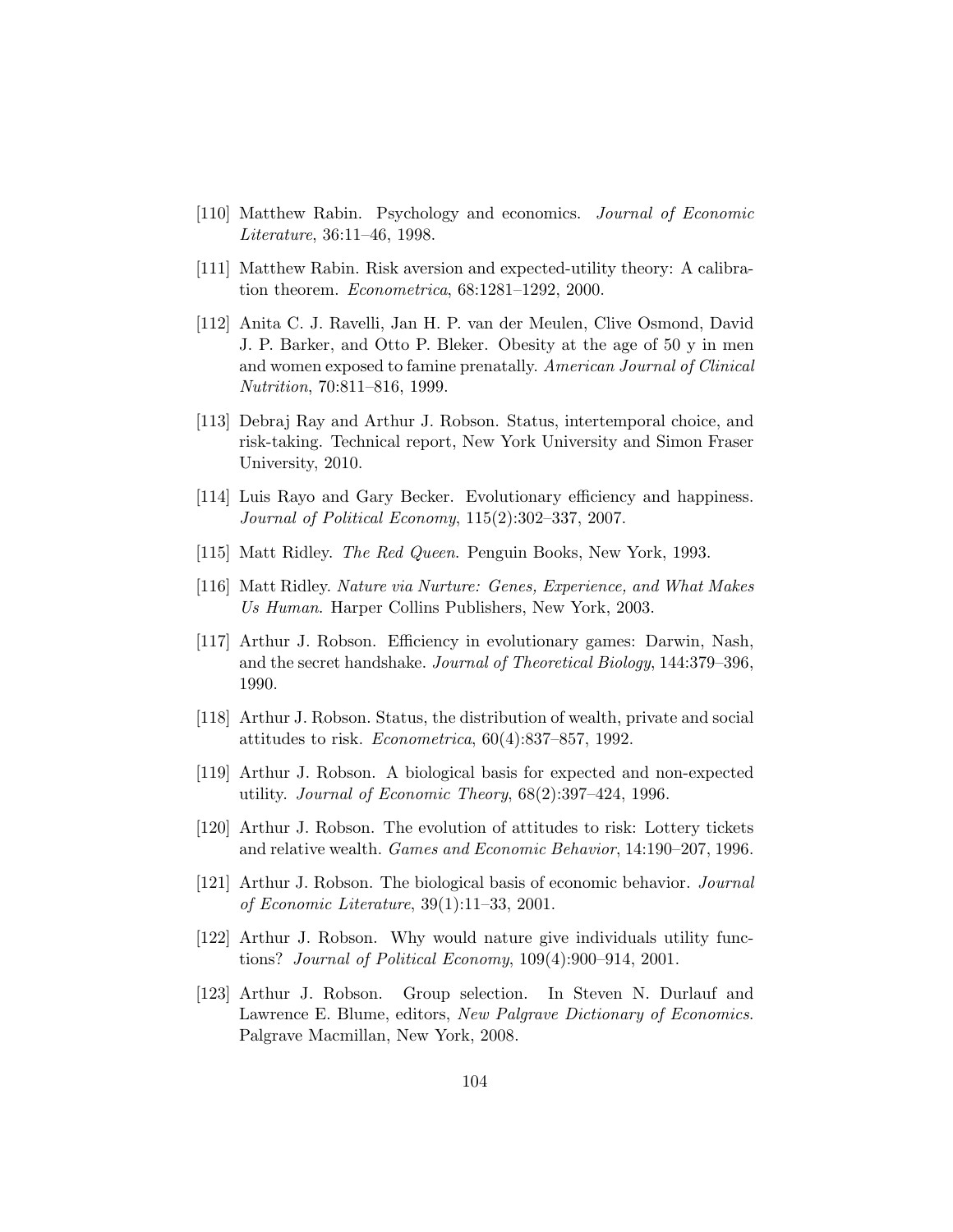- [124] Arthur J. Robson and Larry Samuelson. The evolution of intertemporal preferences. American Economic Review, 97(2 (May)):496–500, 2007.
- [125] Arthur J. Robson and Larry Samuelson. The evolution of time preference with aggregate uncertainty. American Economic Review, 99:1925—1953, 2009.
- [126] Arthur J. Robson and Larry Samuelson. The evolutionary optimality of decision and experienced utility. Working paper, Simon Fraser University and Yale University, 2010.
- [127] Arthur J. Robson and Balazs Szentes. Evolution of time preference by natural selection: Comment. American Economic Review, 98(3):1178– 1188, 2008.
- [128] Arthur J. Robson, Balazs Szentes, and Emil Iantchev. The evolutionary basis of time preference: Intergenerational transfers and sex. Mimeo, Simon Fraser University and the London School of Economics, 2010.
- [129] Alan R. Rogers. Evolution of time preference by natural selection. American Economic Review, 84(2):460–481, 1994.
- [130] Ariel Rubinstein. "Economics and Psychology"?: The case of hyperbolic discounting. International Economic Review, 44:1207–1216, 2003.
- [131] Larry Samuelson. Evolutionary Games and Equilibrium Selection. MIT Press, Cambridge, 1997.
- [132] Larry Samuelson. Introduction to the evolution of preferences. Journal of Economic Theory, 97:225–230, 2001.
- [133] Larry Samuelson. Information-based relative consumption effects. Econometrica, 72(1):93–118, 2004.
- [134] Larry Samuelson and Jeroen Swinkels. Information and the evolution of the utility function. Theoretical Economics, 1:119–142, 2006.
- [135] Paul Samuelson. A note on the measurement of utility. Review of Economic Studies, 4:155–161, 1937.
- [136] Leonard J. Savage. The Foundations of Statistics. Dover Publications, New York, 1972 (originally 1954).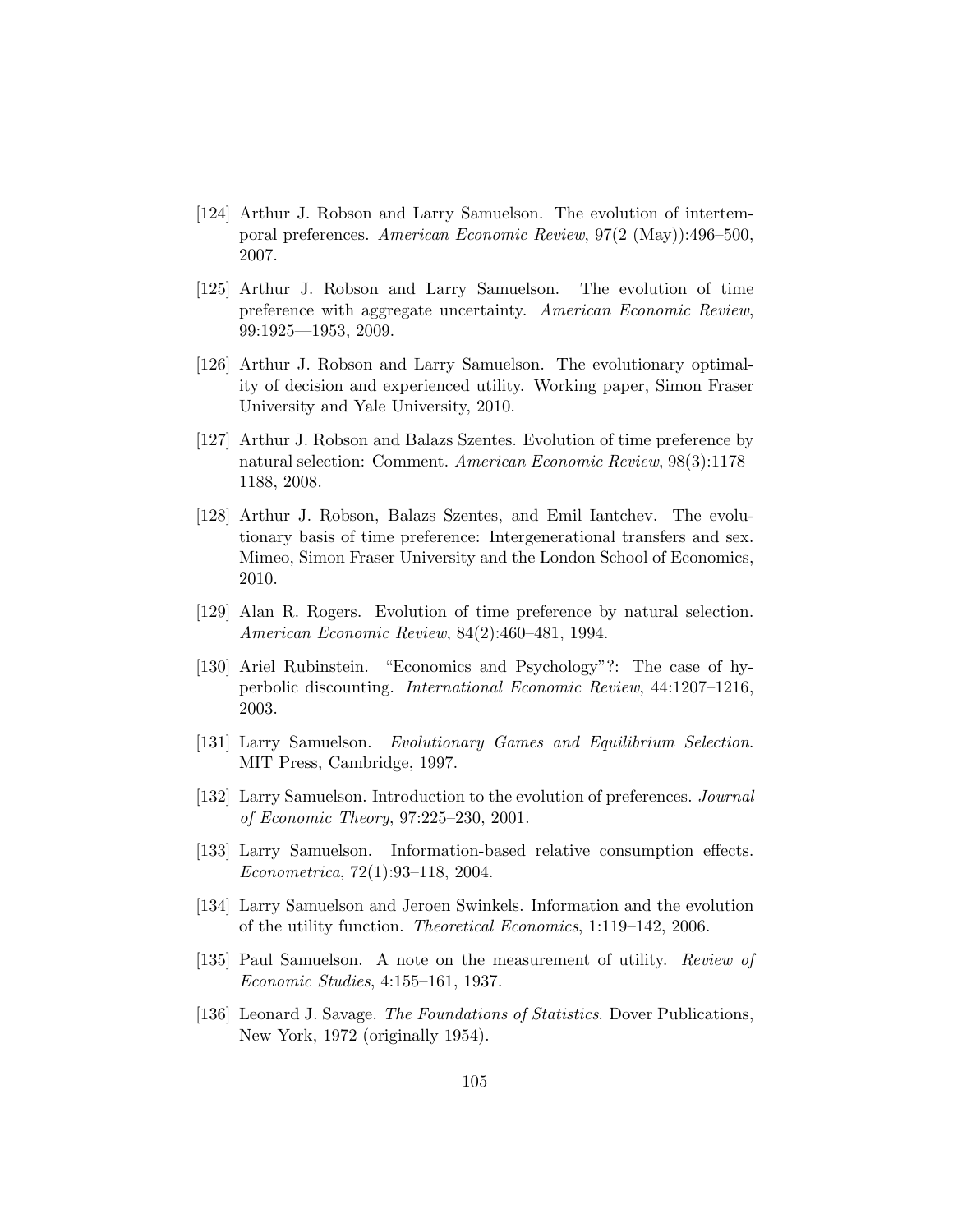- [137] Thomas Schelling. The Strategy of Conflict. Harvard University Press, Cambridge, MA., 1980 (first edition 1960).
- [138] Thomas Schelling. Self-command in practice, in policy, and in a theory of rational choice. American Economic Review, 74(1):1–11, 1984.
- [139] Paul Seabright. The Company of Strangers: A Natural History of Economic Life. Princeton University Press, Princeton, 2005.
- [140] E. Seneta. Non-Negative Matrices and Markov Chains. Springer Verlag, New York, 1981.
- [141] Eldar Shafir, Itamar Simonson, and Amos Tversky. Reason-based choice. Cognition, 49:11–36, 1993.
- [142] S. Siegel. The role of conditioning in drug tolerance and addiction. In J. D. Keehn, editor, Psychopathalogy in Animals: Research and Treatment Implications. Academic Press, New York, 1979.
- [143] Paul Slovic. The Perception of Risk. Earthscan Publications, London, 2000.
- [144] Paul Slovic, Baruch Fishhoff, and Sarah Lichtenstein. Why study risk perception? Risk Analysis, 2(2):83–93, 1982.
- [145] Trenton G. Smith. The McDonald's equilibrium: Advertising, empty calories, and the endogenous determination of dietary preferences. Social Choice and Welfare, 23(3):383–413, 2004.
- [146] Elliott Sober and David Sloan Wilson. Unto Others. Harvard University Press, Cambridge, Massachusetts, 1998.
- [147] Peter D. Sozou. On hyperbolic discounting and uncertain hazard rates. Proceedings of the Royal Society of London, Series B, 265(1409):2015– 2020, 1998.
- [148] Stephen C. Stearns and Rolf F. Hoekstra. Evolution: An Introduction. Oxford University Press, Oxford, second edition, 2005.
- [149] Robert H. Strotz. Myopia and inconsistency in dynamic utility maximization. Review of Economic Studies, 23(3):165–180, 1956.
- [150] David Tanny. On multitype branching processes in a random environment. Advances in Applied Probability, 13(3):464–497, 1981.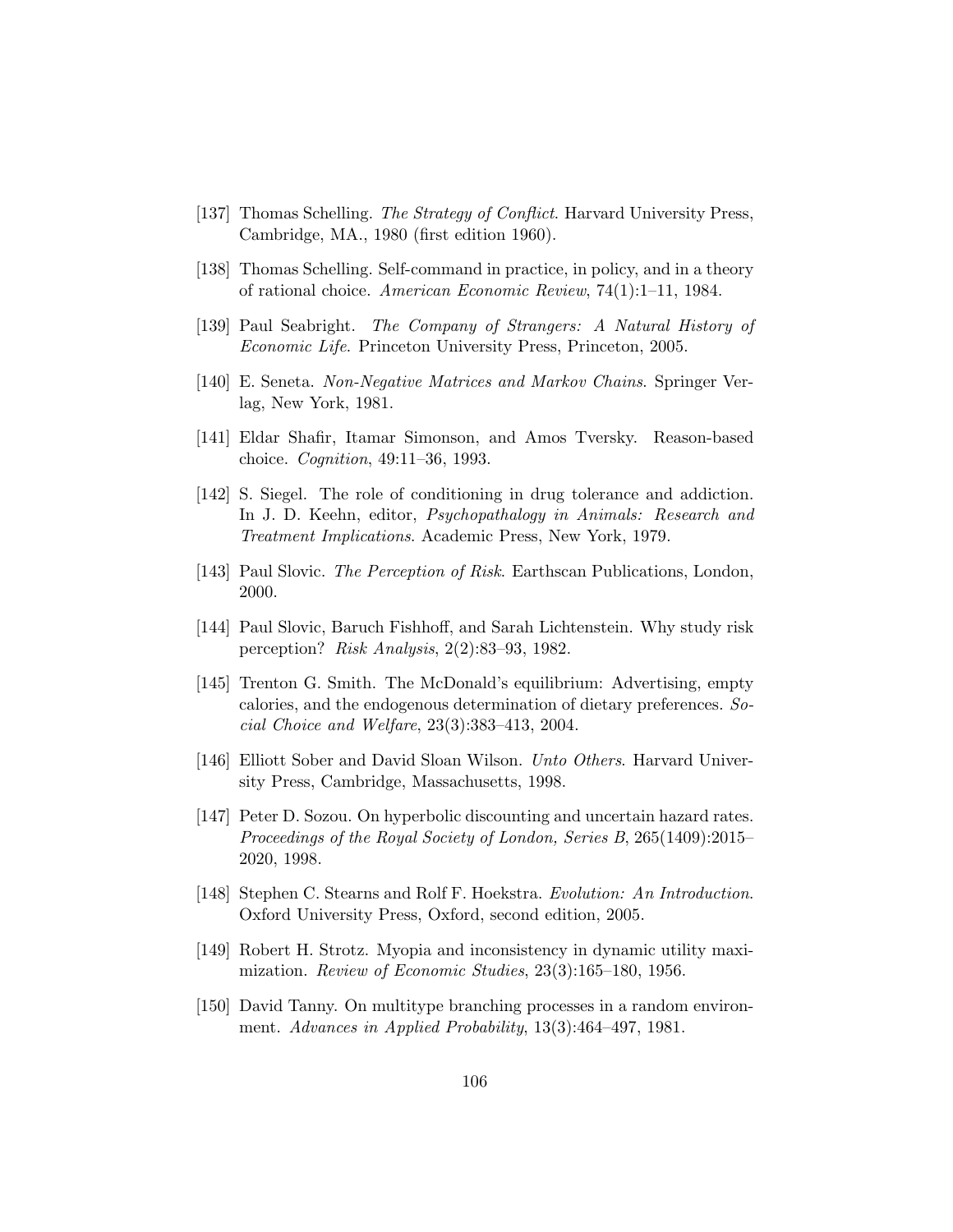- [151] Richard H. Thaler. *Quasi-Rational Economics*. Russell Sage Foundation, New York, 1994.
- [152] Richard H. Thaler and H. M. Shefrin. An economic theory of selfcontrol. Journal of Political Economy, 89(2):392–406, 1981.
- [153] Leon Trémblay and Wolfram Schultz. Relative reward preference in primate orbitofrontal cortex. Nature, 398:704–708, 1999.
- [154] Amos Tversky and Itamar Simonson. Context-dependent preferences. Management Science, 39:1179–1189, 1993.
- [155] Eric van Damme. Stability and Perfection of Nash Equilibria. Springer-Verlag, Berlin, 1991.
- [156] Thorstein Veblen. The Theory of the Leisure Class. MacMillan, New York, 1899.
- [157] Fernando Vega-Redondo. Evolution, Games, and Economic Behavior. Oxford University Press, Oxford, 1996.
- [158] Heinrich von Stackelberg. Marktform und Gleichgewicht. Julius Springer, Vienna, 1934.
- [159] Jörgen W. Weibull. Evolutionary Game Theory. MIT Press, Cambridge, 1995.
- [160] G. C. Williams. Adaptation and Natural Selection. Princeton University Press, Princeton, 1966.
- [161] Margo Wilson and Martin Daly. Life expectancy, economic inequality, homicide, and reproductive timing in Chicago neighborhoods. British Medical Journal, 314(7089):1271, 1997.
- [162] Robert B. Wilson. Reputations in games and markets. In Alvin E. Roth, editor, Game-Theoretic Models of Bargaining, pages 27–62. Cambridge University Press, Cambridge, 1985.
- [163] David H. Wolpert and David S. Leslie. The effects of observational limitations on optimal decision making. NASA Ames Research Center and Department of Mathematics, University of Bristol, 2009.
- [164] V. C. Wynne-Edwards. Animal Dispersion in Relation to Social Behavior. Oliver and Boyd, Edinburgh, 1962.